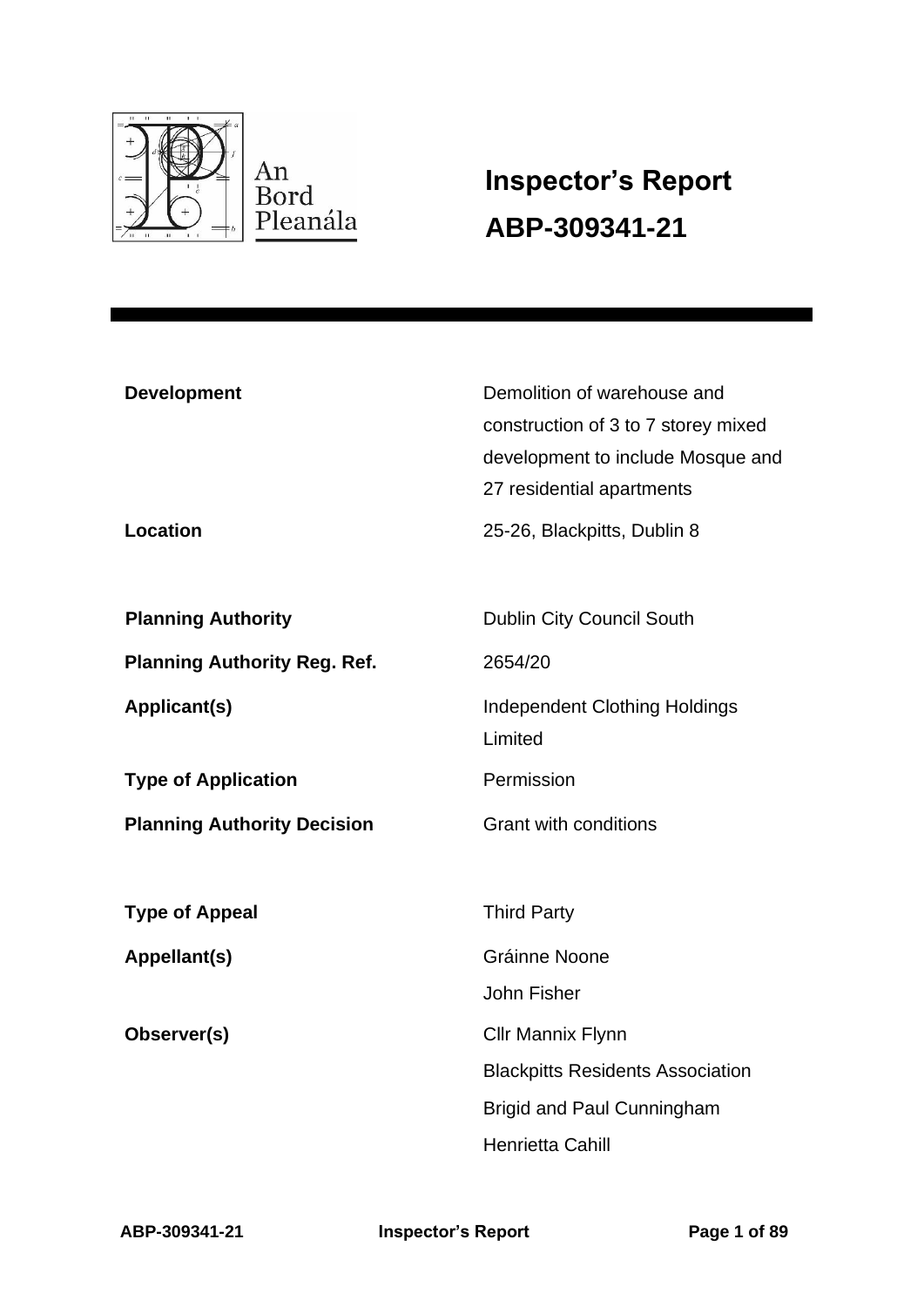| <b>Patrick Coyne</b>                |
|-------------------------------------|
| Reg Hayes                           |
| CIIr Tina McVeigh and Brid Smith TD |
| The Board of Directors of the       |
| Warehouse                           |
| Anne Hackett                        |
|                                     |
|                                     |

**Date of Site Inspection** 30<sup>th</sup> of April 2021

**Inspector Adrian Ormsby**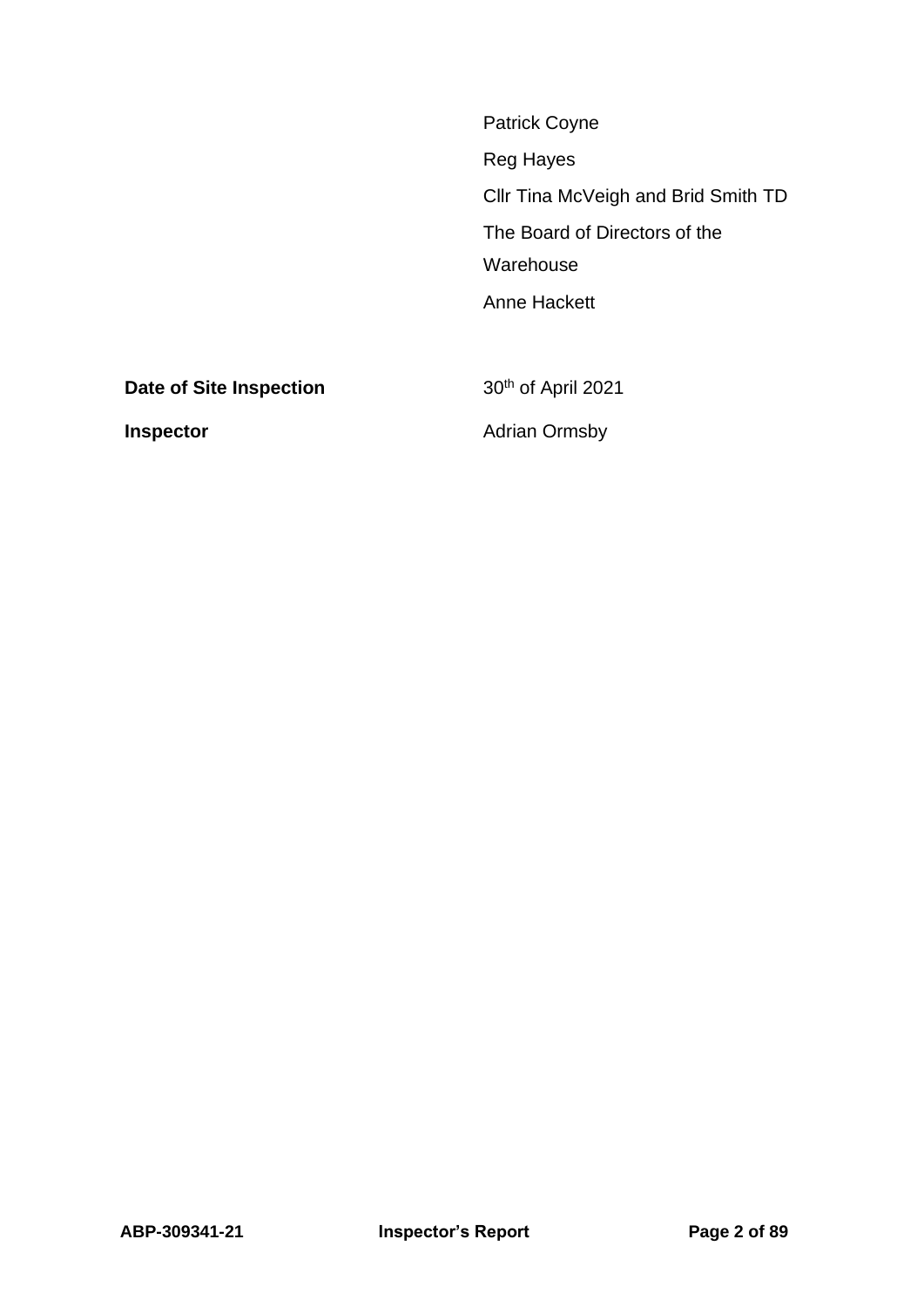# **Contents**

| $3.1 -$          |  |
|------------------|--|
|                  |  |
| 4.1.             |  |
| 4.2.             |  |
| 4.3.             |  |
| 4.4 <sub>1</sub> |  |
|                  |  |
|                  |  |
| 6.1.             |  |
| 6.2.             |  |
| 6.3.             |  |
| $6.4^{\circ}$    |  |
| 6.5.             |  |
|                  |  |
| 7.1.             |  |
| 7.2.             |  |
| 7.3              |  |
| 7.4              |  |
|                  |  |
| 8.1.             |  |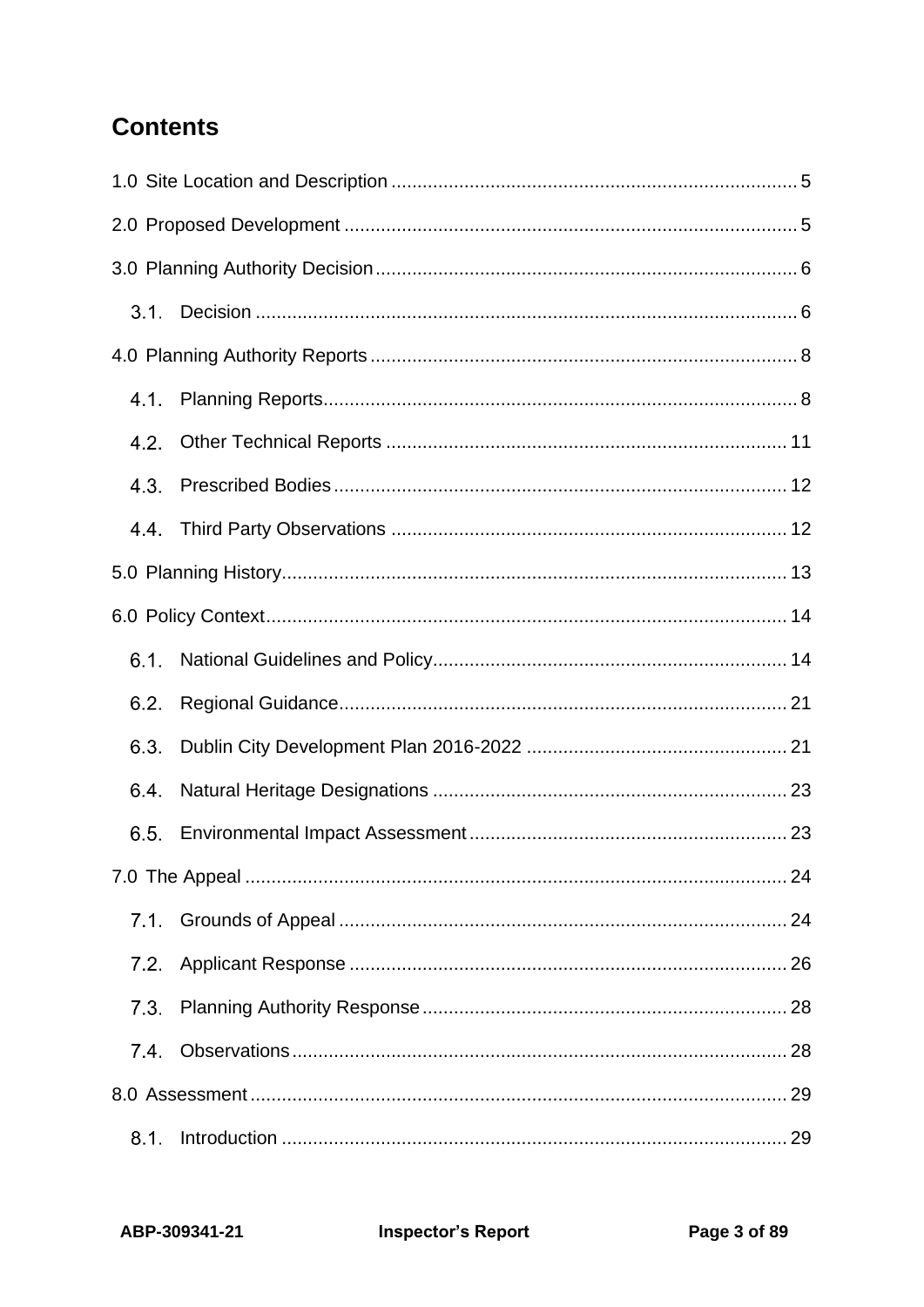|      | 8.2. Zoning, Principle of Development and Intensification of Use  30 |  |
|------|----------------------------------------------------------------------|--|
| 8.3. |                                                                      |  |
| 8.4. |                                                                      |  |
|      |                                                                      |  |
|      |                                                                      |  |
|      |                                                                      |  |
| 8.8. |                                                                      |  |
| 8.9. |                                                                      |  |
|      |                                                                      |  |
| 10.0 |                                                                      |  |
| 11.0 |                                                                      |  |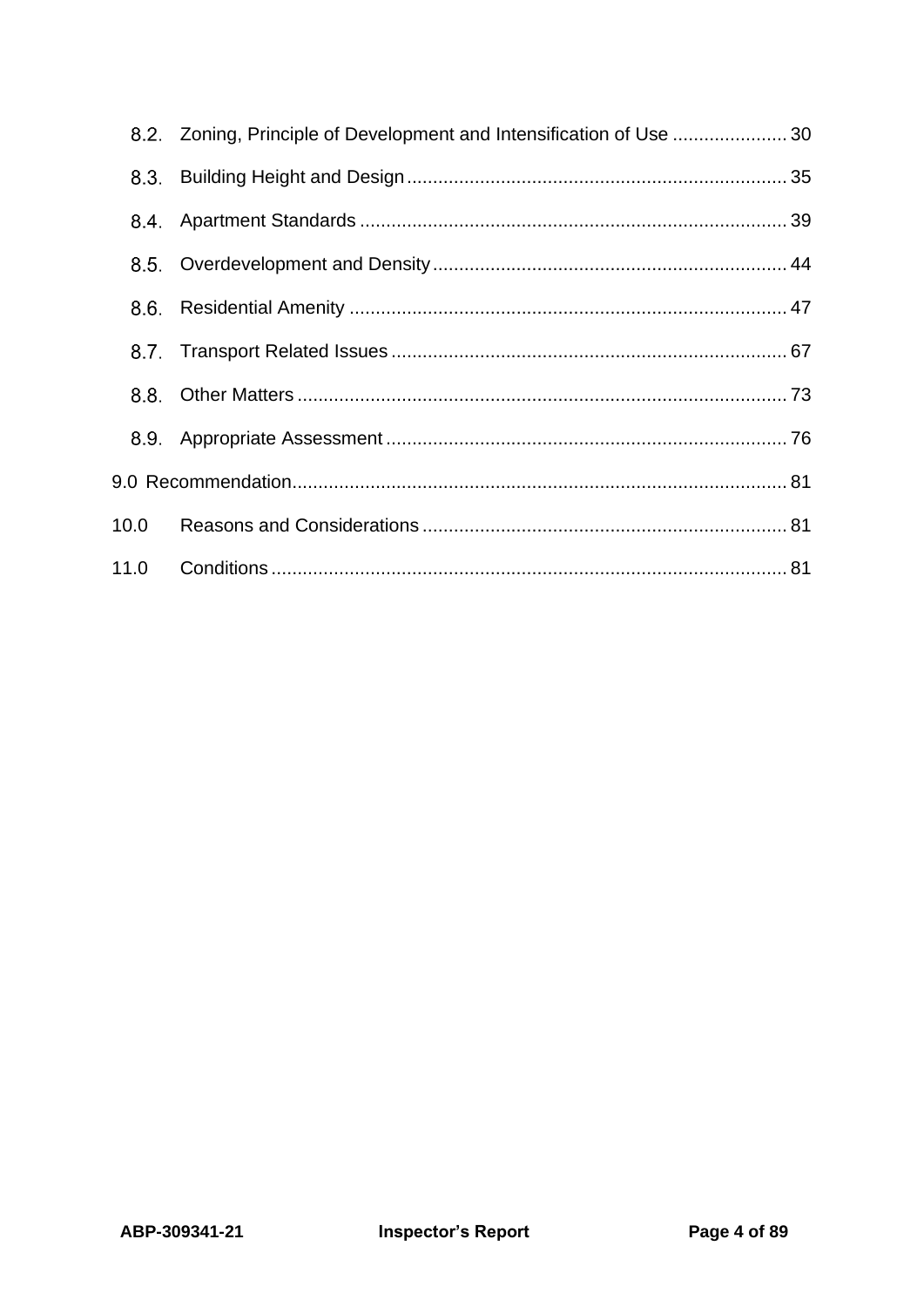# <span id="page-4-0"></span>1.0 **Site Location and Description**

- $1.1.$ The site is c. 2 km south west of Dublin City Centre on a parcel of land with an address at 25-26, Blackpitts, Dublin 8. Blackpitts is the road fronting the site that runs generally from north to south and is west of and parallel to Clanbrassil Street Lower.
- $1.2.$ The northern boundary of the site adjoins an access road to the grounds of the Presentation Primary School, Warrenmount. I note the Dublin City Development Plan places Presentation Convent (original Warrenmount House and other buildings) onto its Record of Protected Structures under reference number 8222. This is c. 80m north of the application site.
- $1.3.$ The southern boundary of the site adjoins a two storey house No. 24 Blackpitts. The rear of the site bounds the end of a cul de sac to Saint Michaels Terrace with a number of two storey terraced houses. The front of the site adjoins the public path to Blackpitts and is located opposite a four storey residential building known as Liberty Court Apartments. A five storey apartment development known as the warehouse is located across the road and to the North East.
- $1.4.$ The application site has a stated area of 1,002 sq.m ha and incudes an existing two storey warehouse style building surrounded by high boundary painted and dashed wall which fronts the public path along Blackpitts. The building is has a standard pitch style roof with a corrugated finish. There is an entrance through the wall towards the southern side of the site, a vehicular entrance and gate located more centrally and a pedestrian style entrance closer to the northern boundary.
- $1.5.$ The nature of the site current use as a mosque is not clear upon inspecting the site. Overall the building is visibly in need of redevelopment and the site does not present well to the public space.

# <span id="page-4-1"></span>2.0 **Proposed Development**

- $2.1.$ The proposed development comprises of-
	- demolition of the existing warehouse type structure used as a religious, cultural and community building;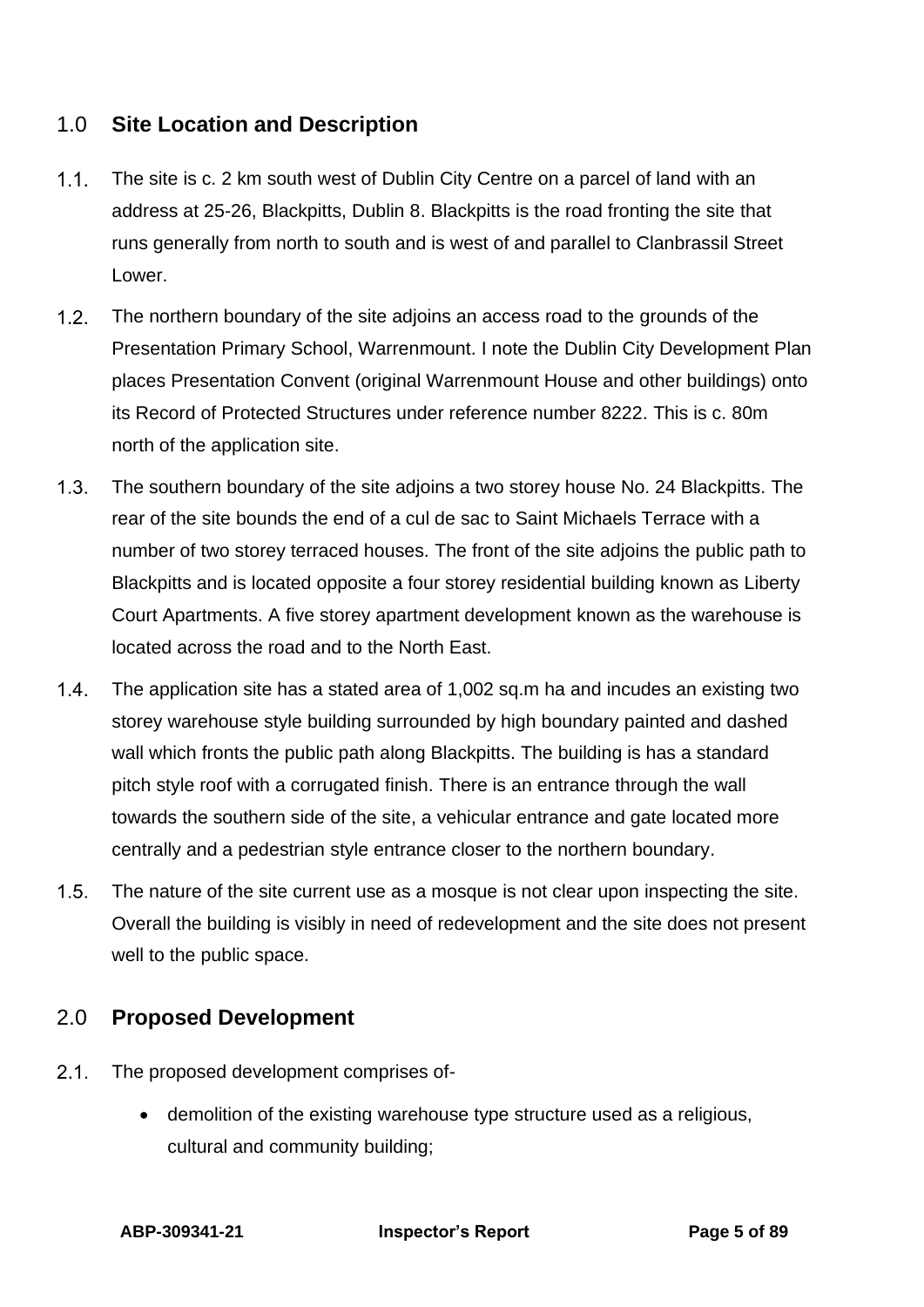- a part 3 to part 7 storey over basement level building (26.23m high)
- A Mosque located at ground floor and mezzanine level;
- 27 apartments consisting of
	- o 6 no. 1-bed units
	- o 20 no. 2-bed units;
	- $\circ$  1 no. 3 bed unit.
- $2.2.$ On the 20/07/20 the Planning Authority sought Additional Information where they raised concerns over
	- The overall height and transition in scale of the proposed building and adjacent two storey housing
	- Discrepancies in the drawings and overlooking of property to the south
- $2.3.$ On the 27/11/20 the applicants responded to the (FI) request and submitted revised proposals. The application now comprises of-
	- a part 2 to part 6 storey over basement level building (23.16m high)
	- 20 apartments consisting of
		- o 5 no. 1-bed units
		- o 12 no. 2-bed units;
		- o 3 no. 3 bed units.

# <span id="page-5-0"></span>3.0 **Planning Authority Decision**

#### <span id="page-5-1"></span>**Decision**  $3.1$

The Planning Authority decided to grant permission on the 08/01/21 subject to 19 conditions generally of a standard nature and including-

- C5 which requires the following amendments:
	- o All walls surrounding terraces and privacy screens on the shall have a minimum height of 1.8 metres.
- C10 which requires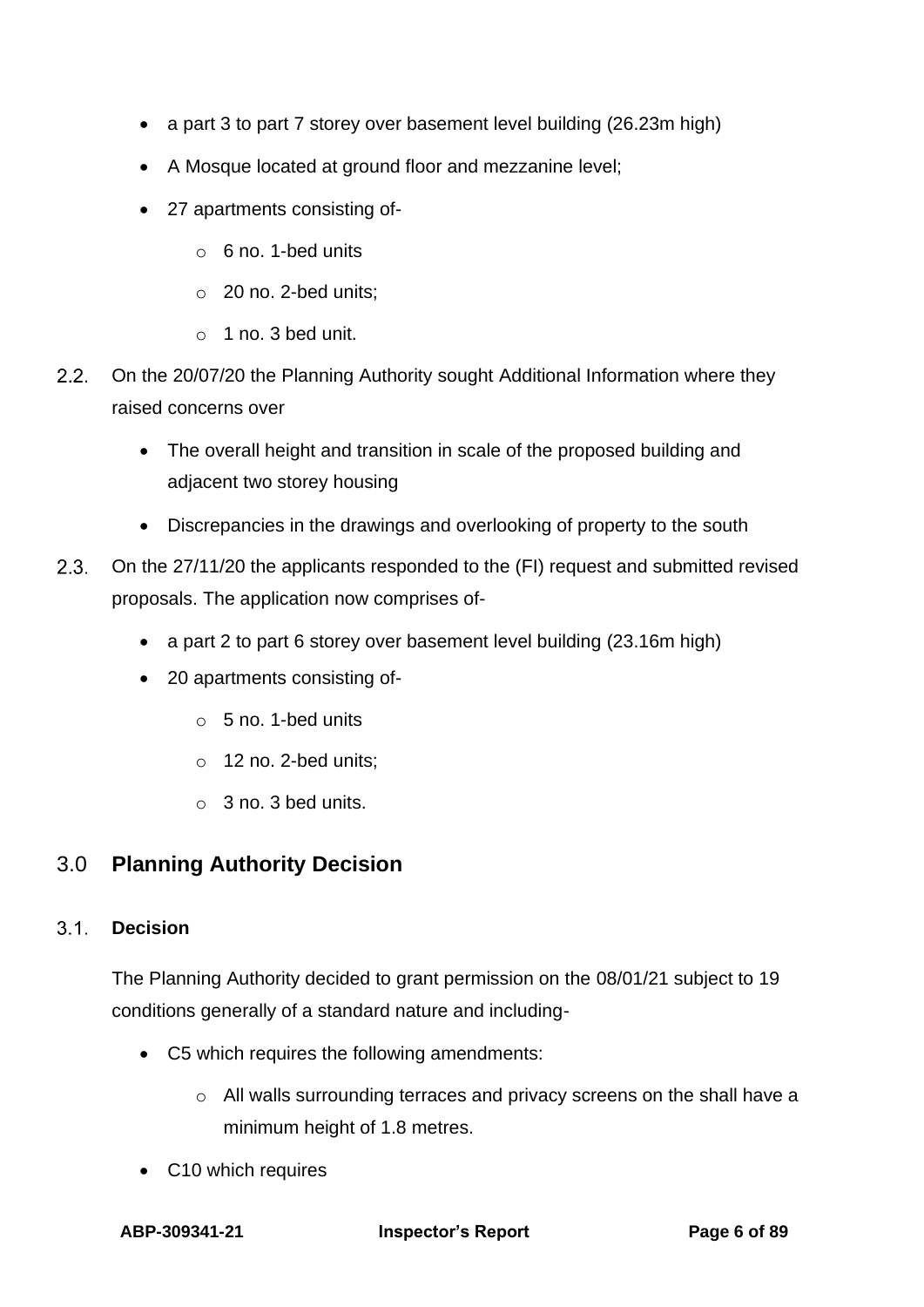- o Balustrading to balconies should be safe for children. Privacy screens should be provided between adjoining balconies and the floors or balconies should be solid and self-draining
- C12 required a number of matters including most notably-
	- $\circ$  b) Prior to commencement of the development, the applicant/developer shall submit revised drawings outlining measures including landscaping, bollards etc. to discourage car parking to the front of the proposed development to the planning authority for written agreement. The location of the visitor cycle parking stands to the front of the development shall be reviewed.
	- o c) 49 no. resident cycle parking spaces and 16 no. cycle spaces provided for exclusive use of the mosque shall be provided which shall be secure, conveniently located, sheltered and well lit. Key/fob access should be required to both resident and mosque bicycle compounds. A minimum of 8 no. visitor cycle spaces shall be provided. Resident, Mosque and visitor cycle parking design shall allow both wheel and frame to be locked.
	- $\circ$  d) Prior to occupation of the development, a Mobility Management Plan and Residential Travel Plan, shall be submitted for the written agreement of the Planning Authority. This plan shall address the mobility requirements of visitors to the mosque and the residents and detail how it intends to discourage car ownership and promote the use of public transport, cycling and walking. The plan shall also, provide details of all public transport options and identify car club spaces, bike share and any other transport schemes outside of the development and in the vicinity of the site. Measures to monitor and actively manage car parking shall be include. A Mobility Manager for the overall scheme shall be appointed to oversee and co-ordinate the preparation of individual plans.
	- o e) A review of the Mobility Management Plan, including travel habit surveys and modal split, shall be carried out within 12 months of the occupation of the proposed development and submitted to the Planning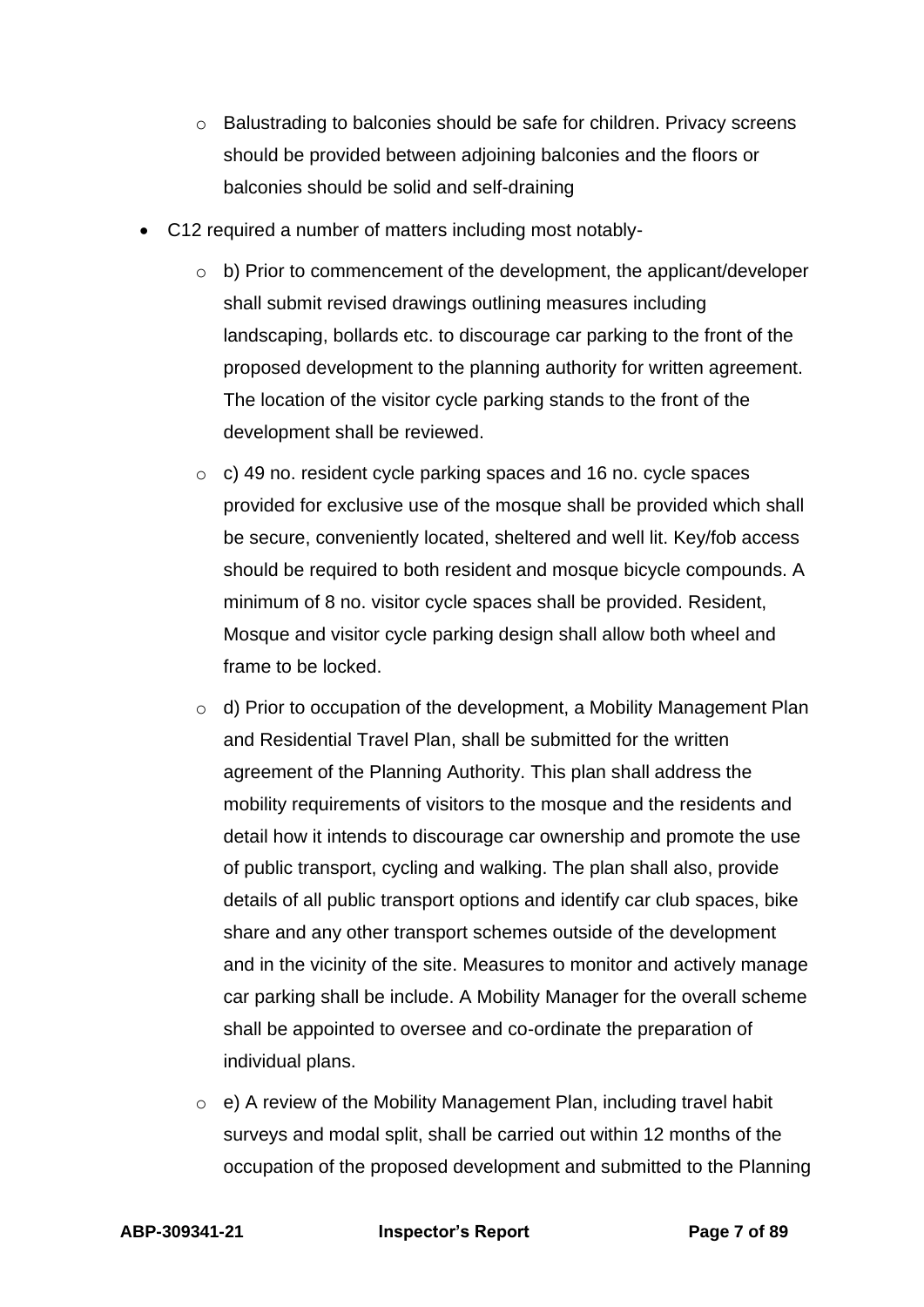Authority for review. The mobility strategy shall be prepared and implemented by the management company for all units within the development.

- C14 which detail Archaeological requirements including
	- o b) The project shall have an archaeological assessment (and impact assessment) carried out for this site as soon as possible and before any site clearance/construction work commences.
	- $\circ$  g) The developer shall comply in full with any further archaeological requirement, including archaeological monitoring, and if necessary archaeological excavation and/or the preservation in situ of archaeological remains, which may negate the facilitation of all, or part of any basement.
	- o i) Before any site works commence the developer shall agree the foundation layout with the Planning Authority.

# <span id="page-7-0"></span>4.0 **Planning Authority Reports**

#### <span id="page-7-1"></span> $4.1.$ **Planning Reports**

The report of Dublin City Council's (DCC) Planning Officer (dated 08/01/21) reflects the decision of the Planning Authority. The following is noted from the report-

- Mosque is an established use on the site. Under the Z15 land use zoning objective a 'place of worship' is a permissible use and 'residential' is open for consideration.
- The applicant states the accommodation proposed over the mosque will be let and managed through the mosque management.
- The applicant states that the limited site area would also indicate that the provision of on-site public open space would not be justified. The applicant states they will consider a development contribution in lieu of public open space.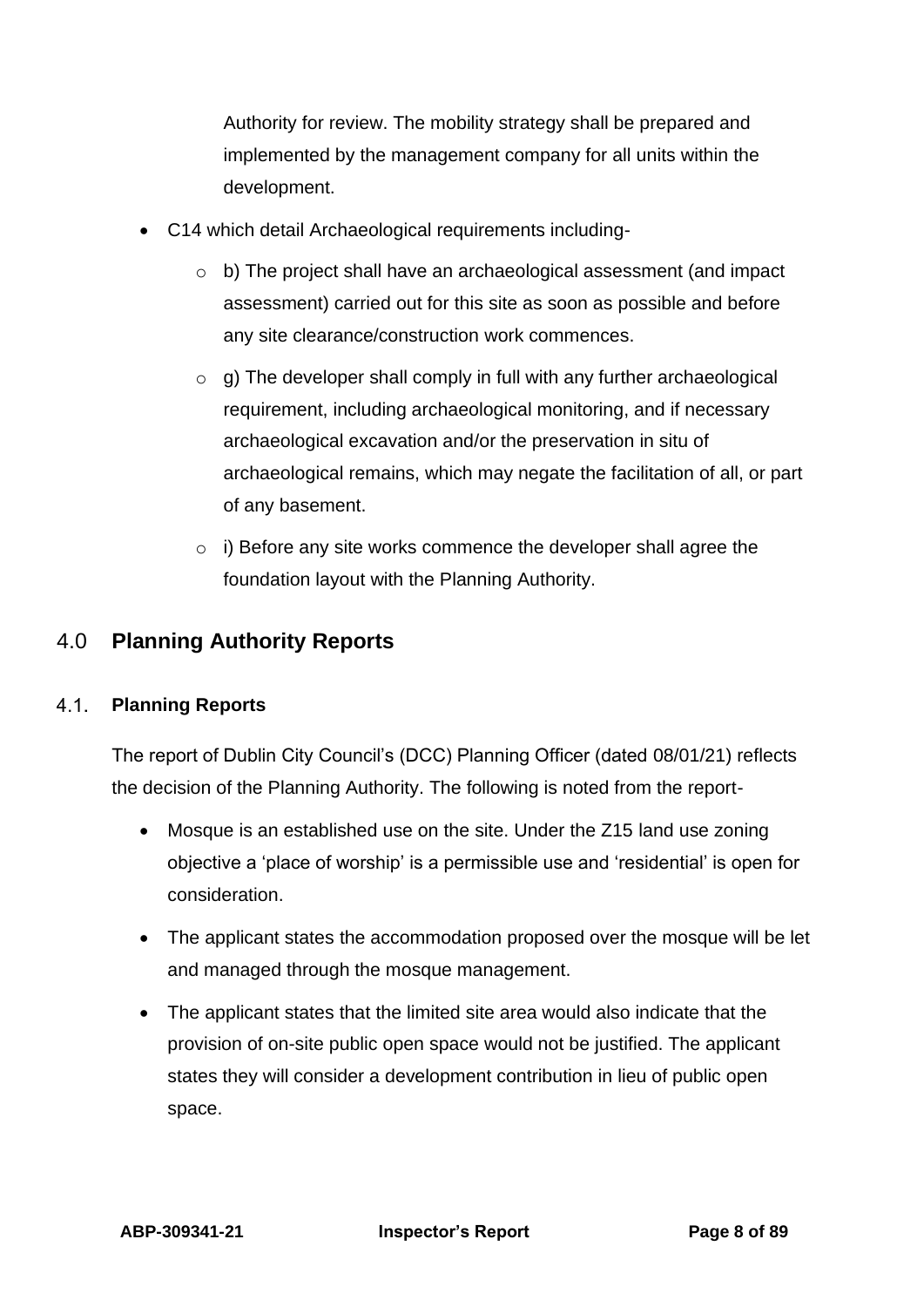- the plot ratio and site coverage exceed the indicative plot ratio and site coverage standards as outlined in the Plan. However, the existing site coverage on the site is 100% and the site is located within an area which is undergoing a process of urban renewal. The plot ratio and site coverage proposed may be considered acceptable subject to the proposal meeting with other development management standards such as daylight and sunlight both within and adjoining the proposed development.
- The proposed development ranges in height from 3 storey to 7 storeys with a maximum stated height of 26.2 metres, which exceed the general height limit of 24 metres that applies for developments in the 'inner city' as defined in the Development Plan.
- The highest point of the building is at the centre of the site, which is away from the shared site boundaries of surrounding development.
- It is considered that the proposal makes a positive contribution to the streetscape by providing a mixed-use development with a double height mosque at ground floor level.
- Given the overall width of the street at the location of the development, in terms of urban design it is considered that the site can accommodate increased height in order to create a sense of enclosure on the street, however there are concerns regarding the impact of the height of the proposal and the transition in scale from the adjoining 2 storey houses.
- In terms of overlooking the 'Overlooking Report' indicates that no overlooking can take place into adjacent properties as a result of the 1.65 metre high walls and a perforated steel screen used on the rear façade of the proposal.
- It is considered that the screen walls will effectively mitigate any overlooking of adjoining sites by restricting downward views.
- There are concerns that the windows on the south elevation may have a negative impact on the development potential of the adjoining site and may cause undue overlooking of adjacent property.
- The Daylight-Sunlight and Overshadowing Report indicates that additional overshadowing is cast over the north facing gardens of No's 4 and 5 St.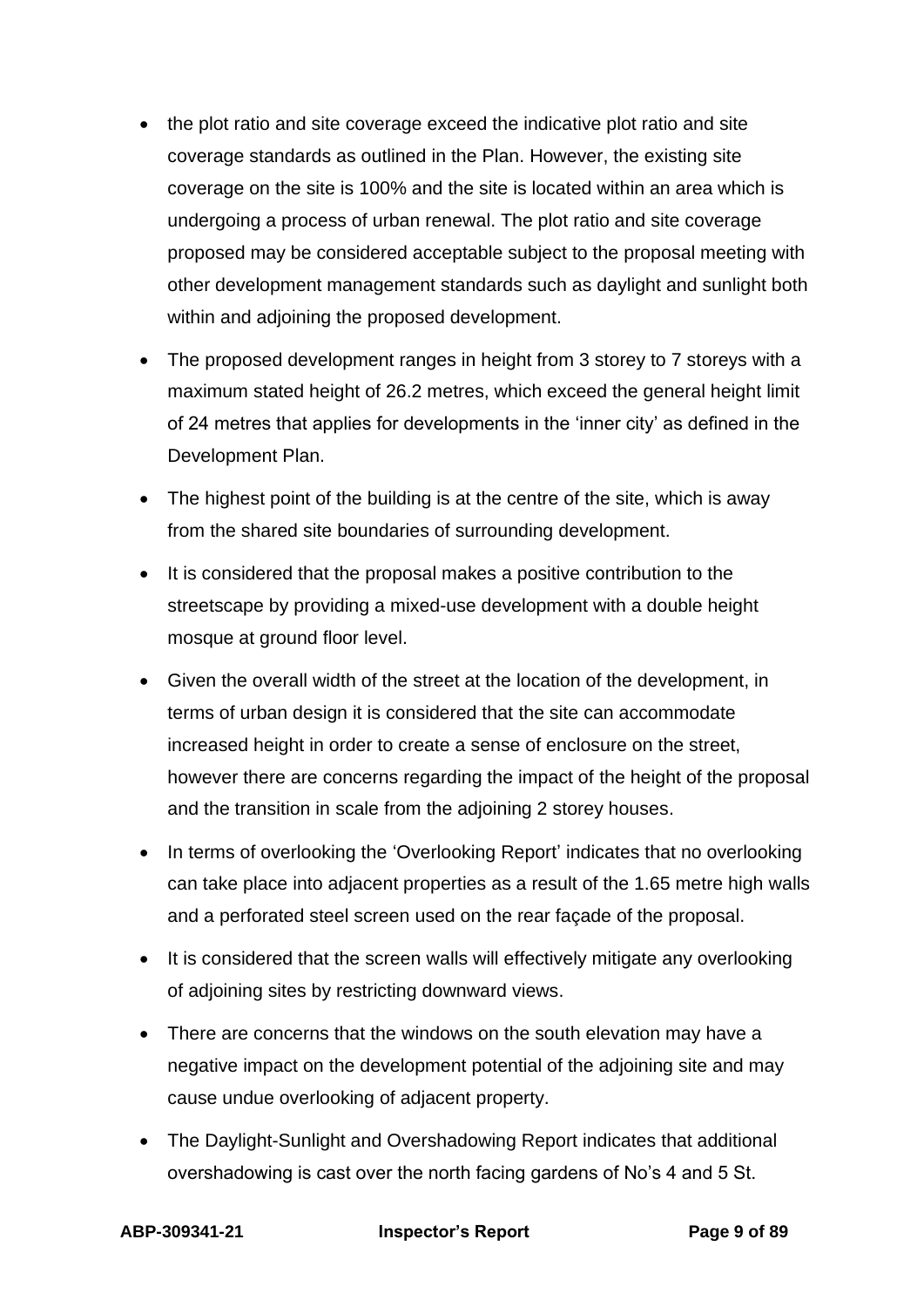Michaels Terrace in the morning. The Report indicates that the playground of Warrenmount School is overshadowed by 10% due to the proposed development. Overall it is considered that the proposal is in accordance with the requirements of 'Site Layout Planning for Daylight and Sunlight' (2nd edition) in terms of overshadowing.

- The Daylight-Sunlight and Overshadowing Report does not include an assessment of Daylight-Sunlight. However the Design Statement submitted in conjunction with the application indicates that the usable living space of a typical apartment on the lower floor of the development has an ADF of 3.75% which exceeds the recommended minimum ADF value of 1.5% for living rooms.
- The operational hours and numbers of people attending the Mosque are as per the original permission for the existing mosque on the site. The proposal is not an intensification of the existing use on the site in terms of operation or numbers attending.
- The proposal uses highly modelled brick detailing with golden balconies that have a cut decoration which front onto Blackpitts and provide passive surveillance of the street. To the rear the screening employed to mitigate overlooking has a triangular pattern which adds visual interest to the rear.
- The proposal successfully references the architectural language of Victorian Dublin architecture, which also has roots in India and Pakistan, as well as the detail, decoration and ornamentation of Islamic architecture. Overall in terms of concept, use of materials, attention to detail and the articulation of the façades it is considered that the proposed building provides visual interest which will have a positive impact on the character of the area by providing a cultural landmark which adds to the sense of place.
- It is considered that the mix and floor areas comply with Sustainable Urban Housing: Design Standards for New Apartments – Guidelines for Planning Authorities, DoHPLG, December 2018. All other requirements appear to be met including the provision of 180 sq.m of communal amenity space in the form of 4 roof gardens.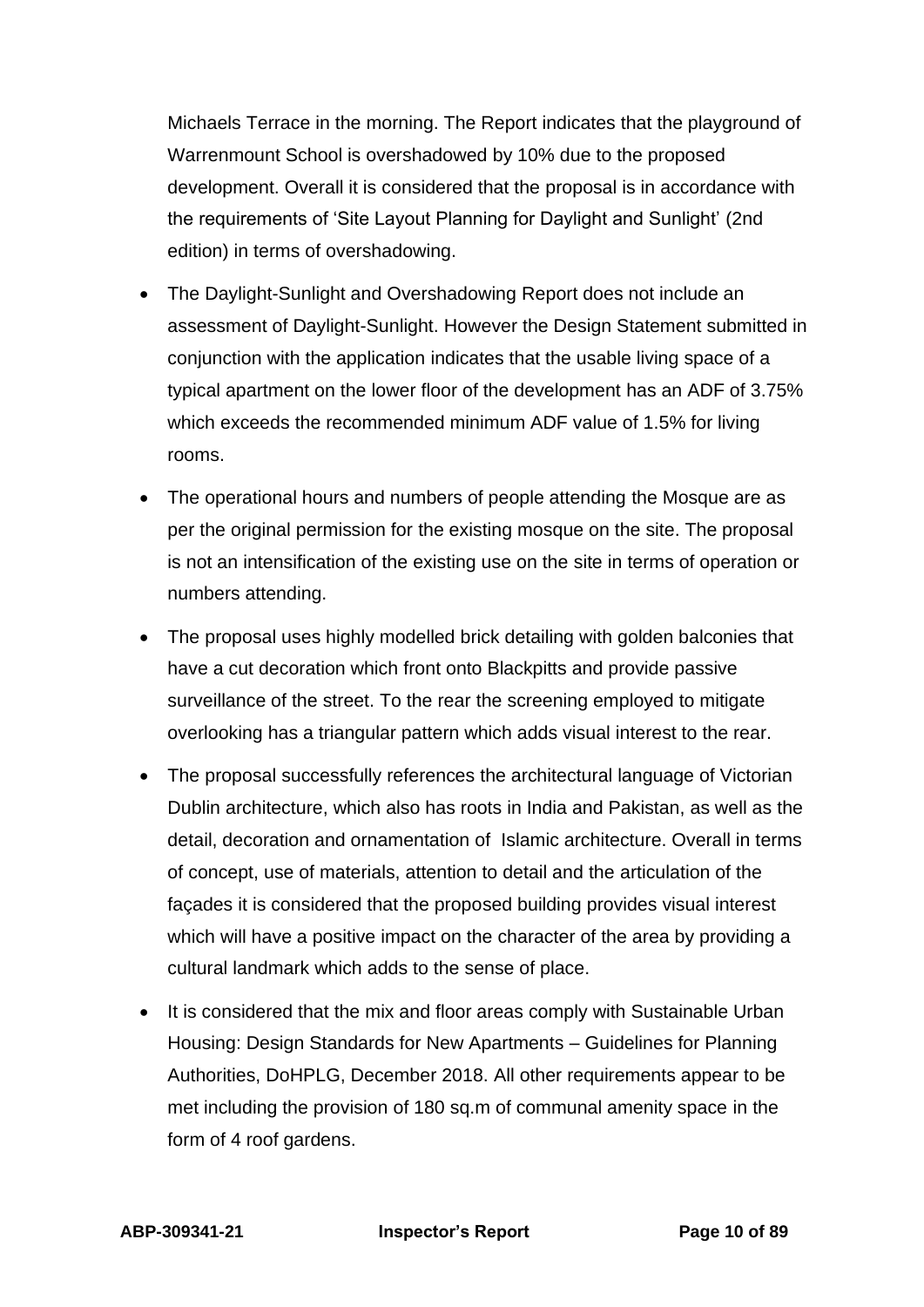- The proposed exceeds cycle parking standards of the Development Plan.
- Following the submission of Additional Information it is considered that the concerns raised in relation to height and transition in scale have been addressed. The reduction in height has been achieved by removing the lower 9 no. bay wide floor. The revised proposal has an overall height of 23.16 metres. It is considered that the revised proposal provides an appropriate transition in scale between the proposed building and the adjacent two storey houses.
- The revision also results in a redesign of the interior circulation, private and communal terraces and a reduction in units to 20 no. units for the original 27 no. units.
- It is considered that the revised proposal accords with Sustainable Urban Housing: Design Standards for New Apartments – Guidelines for Planning Authorities, DoHPLG, December 2018.
- The quantity of resident and visitor cycling has changed, but is in accordance with the apartment guidelines.
- Proposed windows have been omitted from the south facing elevation.
- To prevent overlooking of adjacent properties 1.65mm high brick walls surround all terraces. It is considered that the walls surrounding terraces and privacy screens should be increased to a height of 1.8 metres by way of condition.

#### <span id="page-10-0"></span> $4.2<sub>1</sub>$ **Other Technical Reports**

- Transportation Division- no objection subject to conditions including
	- o a Construction Management Plan shall be submitted
	- o revised drawings outlining measures including landscaping, bollards etc. to discourage car parking to the front of the proposed development
	- $\circ$  the location of the visitor cycle parking stands to the front of the development shall be reviewed to accommodate improved pedestrian movement.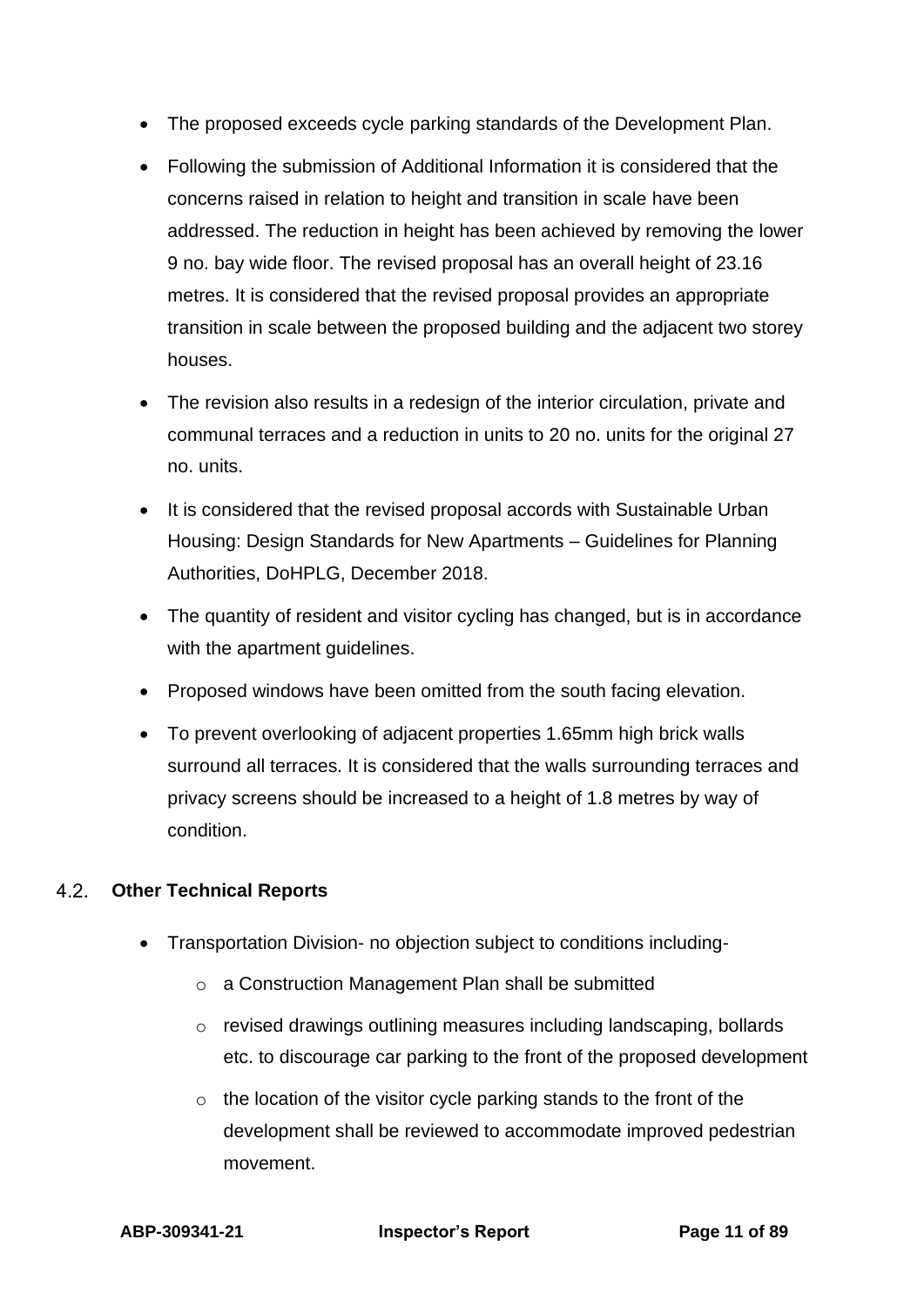- o a Mobility Management Plan and Residential Travel Plan, shall be submitted
- o A review of the Mobility Management Plan shall be carried out within 12 months of the occupation of the proposed development and submitted to the Planning Authority for review.
- o Resident cycle parking shall be secure, conveniently located, sheltered and well lit. Key/fob access should be required to bicycle compounds. Resident and visitor cycle parking design shall allow both wheel and frame to be locked.
- Drainage Division- no objection subject to conditions.
- <span id="page-11-0"></span>• City Archaeologist- no objection subject to conditions

### **Prescribed Bodies**

<span id="page-11-1"></span>• TII- Apply a section 49 Contribution scheme Levy if applicable.

#### **Third Party Observations**  $4.4$

53 individual third party submissions were received and are on file. Two submissions appear to be duplications and likely accepted by post and online (Warrenmount Primary School and Paul Harris). I note the Planners Report refers to 56 submissions but having reviewed the file against DCC's online portal I am satisfied I have reviewed all the submissions. The main issues raised can be summarised as follows-

- Traffic Congestion, Management and Parking related issues
- Design related matters including height, scale, visual amenity, character of the area, incongruous
- Overdevelopment of site including plot ratio, site coverage, density
- Impacts on Residential Amenity- including overlooking, overshadowing, overbearing, noise and devaluation of property.
- Construction and Demolition related matters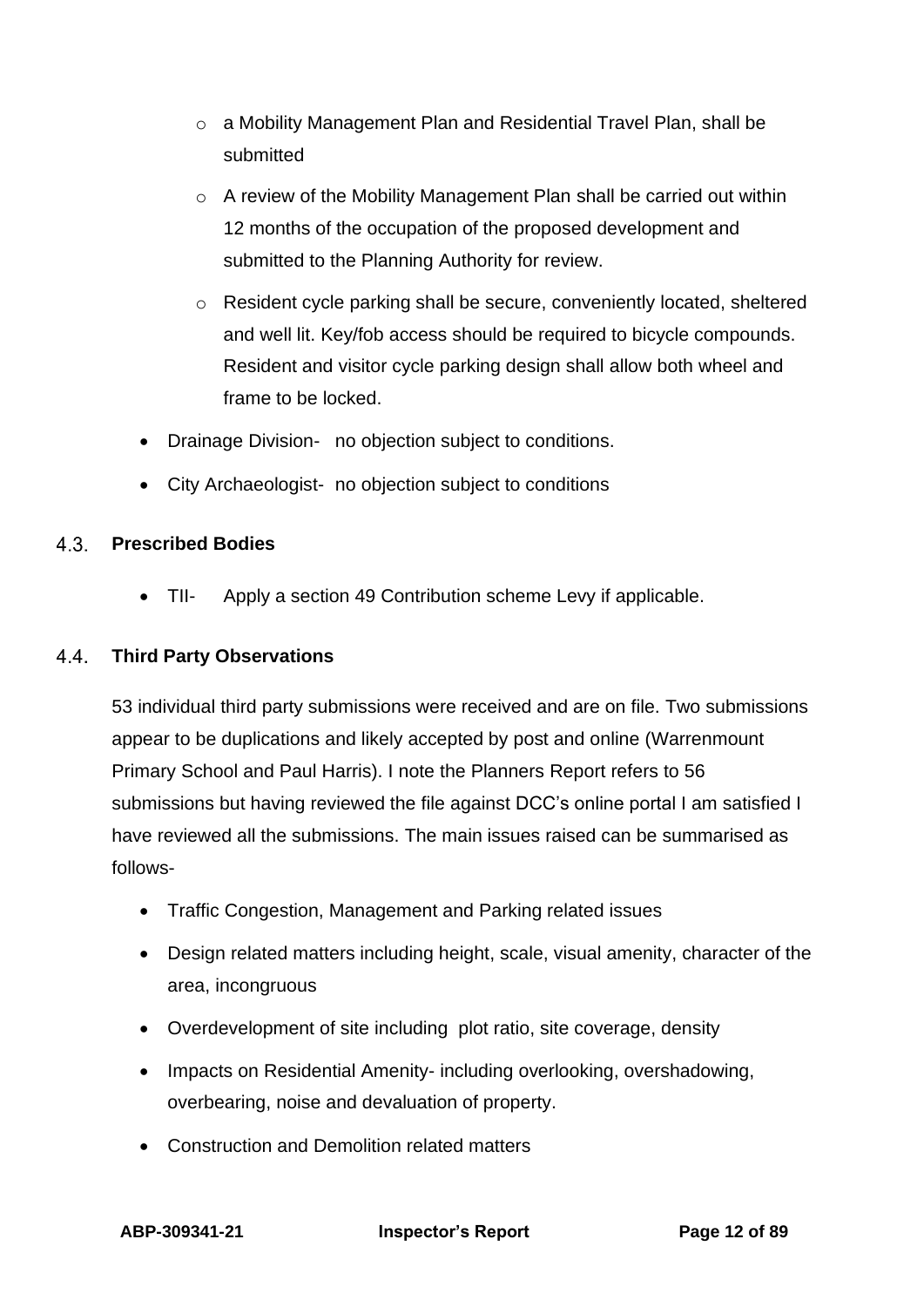- Operational matters including hours of use and deliveries
- Non-compliance with Zoning
- Impact on existing services including water and sewage
- Lack of community facilities
- Imposition of fire exit to St. Michael's Terrace
- Impacts on Structural Integrity of area including works to provide basement area
- <span id="page-12-0"></span>• Nature of proposed use

# 5.0 **Planning History**

This Site-

- 2033/11- Retention of a change of use from warehousing to religious, cultural and community use of part first floor and part ground floor levels and a change of use from warehousing to religious, cultural and community use of the remainder of the site. **Grant** 27-May-2011
	- o Condition 2 states-
		- The hours of opening shall be between 7.00 and 20.30 hrs from Monday to Sunday, and shall not be outside these hours without the prior grant of a separate planning permission.

Reason: To protect the amenities of adjoining residential occupiers.

- 2725/08- Change of use of part of ground to become a community food bazaar including meat counter, cold storage, and associated back room office. Extend and to construct a new contemporary single storey shop front on Blackpitts Street. A new fire escape stairs & door is proposed at the rear and to open onto St Michaels Terrace & new roller shutter too replace window in 4th bay of existing warehouse. **Refused** 25/06/08
	- $\circ$  The site of the proposed development is zoned "Z15" in the 2005 2011 Dublin City Development Plan. The stated objective of this zoning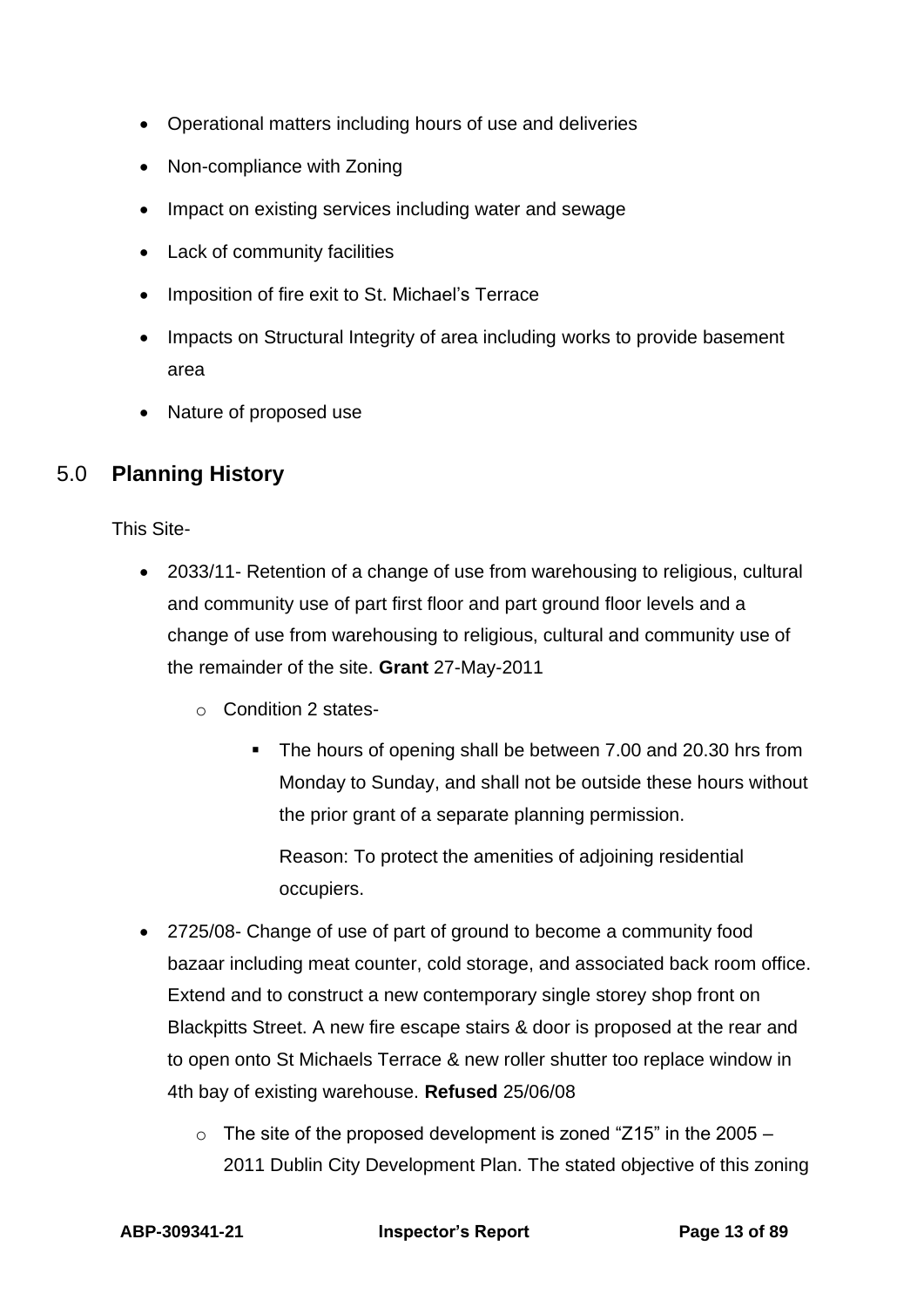is "to provide for institutional and community uses." The proposed retail use is not a permissible use or open for consideration and would therefore materially contravene the provisions of the development plan. As such the proposal would be contrary to the proper planning and sustainable development of the area.

- 3140/06- retention for the material change of use at ground floor level to a temporary supervised car-park. **Grant** 21/09/06
	- o Condition 2 & 3 states-
		- 2. The car park spaces shall be reduced to 25 spaces.

Reason: In the interest of the proper planning and sustainable development of the area.

■ 3. This permission is for temporary use of the ground floor of the warehouse as a car park and shall expire by the 01/08/2009 unless before that date permission for its retention has been granted.

Reason: In the interest of the proper and sustainable planning of the area.

## <span id="page-13-0"></span>6.0 **Policy Context**

#### <span id="page-13-1"></span> $6.1.$ **National Guidelines and Policy**

- 6.1.1. National Planning Framework (NPF) the Government's high-level strategic plan for shaping the future growth and development of Ireland to the year 2040-
	- National Policy Objectives (NPO) 2(a) relates to growth in cities
	- NPO 3(a)/(b)/(c) relates to brownfield redevelopment targets
	- NPO 4 relates to attractive, well-designed liveable neighbourhoods
	- NPO 5 relates to sufficient scale and quality of urban development
	- NPO 6 relates to increased residential population and employment in urban areas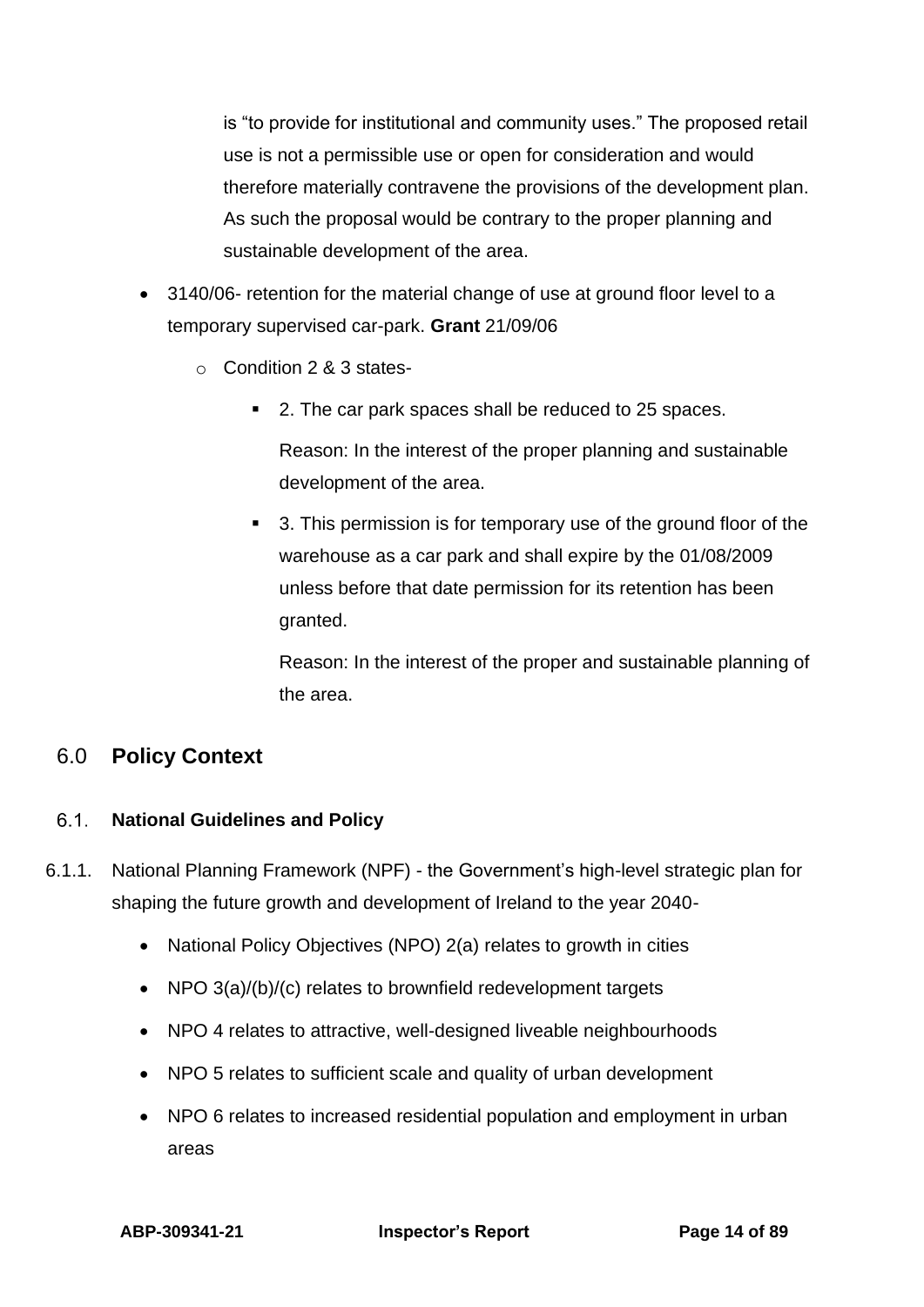- NPO 13 identifies building height as an important measure for urban areas to deliver and achieve compact growth.
- 6.1.2. Sustainable Urban Housing: Design Standards for New Apartments Guidelines for Planning Authorities (DHLGH 2020); The following Sections and Specific Planning Policy Requirements are relevant-

### Section 1.19 states-

*'…An Bord Pleanála are required to have regard to the guidelines and are also required to apply any specific planning policy requirements (SPPRs) of the guidelines, within the meaning of Section 28 (1C) of the Planning and Development Act 2000 (as amended) in carrying out their functions.'*

#### *Section 2.4- 1) Central and/or Accessible Urban Locations*

*Such locations are generally suitable for small- to large-scale (will vary subject to location) and higher density development (will also vary), that may wholly comprise apartments, including:*

- *Sites within walking distance (i.e. up to 15 minutes or 1,000-1,500m), of principal city centres, or significant employment locations, that may include hospitals and third-level institutions;*
- *Sites within reasonable walking distance (i.e. up to 10 minutes or 800- 1,000m) to/from high capacity urban public transport stops (such as DART or Luas); and*
- *Sites within easy walking distance (i.e. up to 5 minutes or 400-500m) to/from high frequency (i.e. min 10 minute peak hour frequency) urban bus services.*

*The range of locations outlined above is not exhaustive and will require local assessment that further considers these and other relevant planning factors.*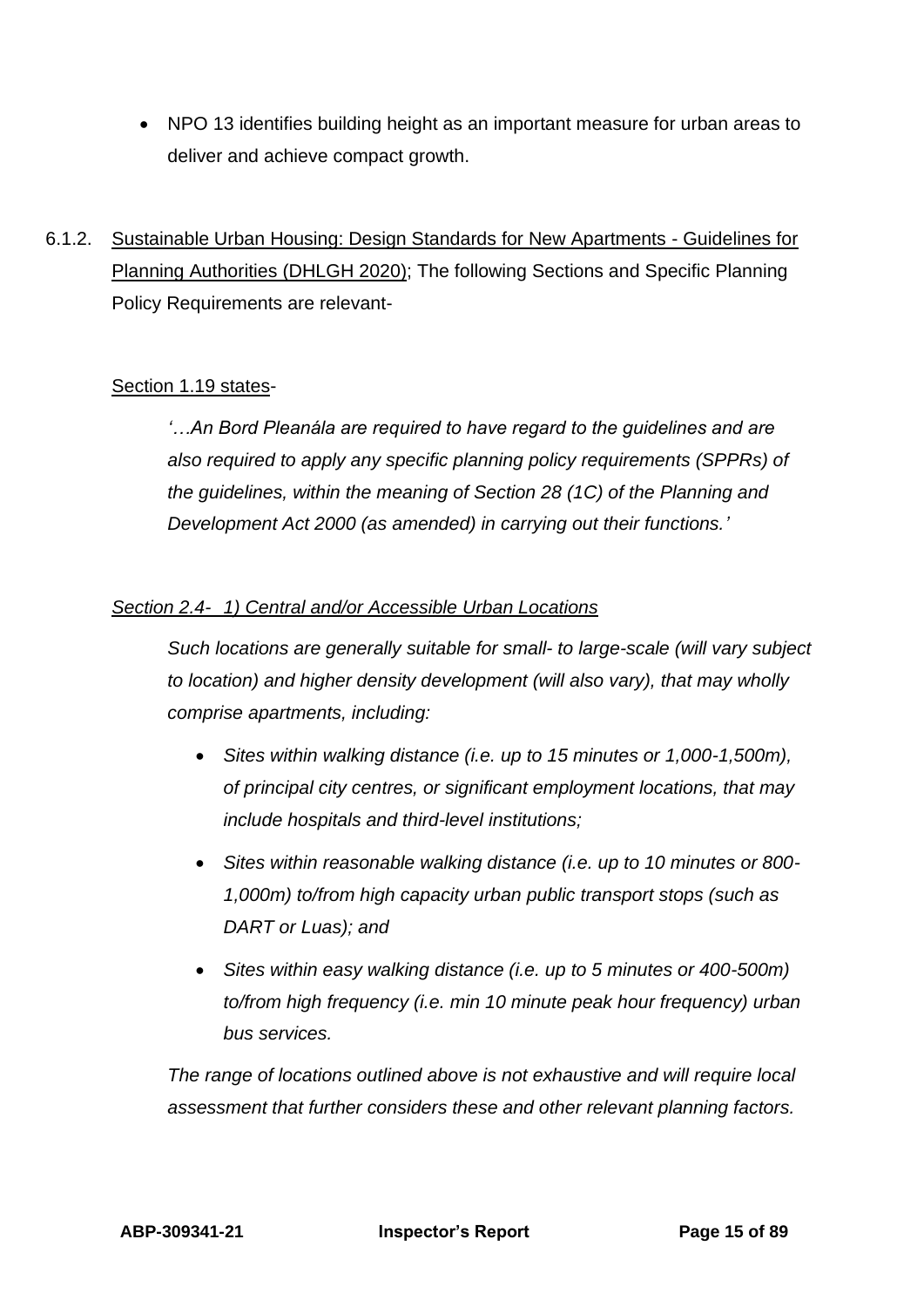#### Section 2.15 states-

*In accordance with Section 28 of the Planning and Development Act 2000, as amended, planning authorities must apply the standards set out as planning policy requirements in these guidelines, notwithstanding the objectives and requirements of development plans, local area plans and SDZ planning schemes.*

### Specific Planning Policy Requirement 1 states-

*Apartment developments may include up to 50% one-bedroom or studio type units (with no more than 20-25% of the total proposed development as studios) and there shall be no minimum requirement for apartments with three or more bedrooms..….*

### Section 2.22 states-

*'Development Plans should provide for flexibility in respect of dwelling mix in smallscale building refurbishment and urban infill development schemes:*

*……..*

### Specific Planning Policy Requirement 2 states-

*'For all building refurbishment schemes on sites of any size, or urban infill schemes on sites of up to 0.25ha:*

*….• Where between 10 to 49 residential units are proposed, the flexible dwelling mix provision for the first 9 units may be carried forward and the parameters set out in SPPR 1, shall apply from the 10th residential<sup>1</sup> unit to the 49th;*

*…….*

*All standards set out in this guidance shall generally apply to building refurbishment schemes on sites of any size, or urban infill schemes, but there*

 $<sup>1</sup>$  i.e. the 10th and at least every second unit thereafter must comprise a two or more bedroom apartment. This</sup> means, for example, that a scheme of 30 units must have a minimum of 11 two or more bedroom units and may have up to 19 studio or one-bed units, of which no more than 9 may be studios**.**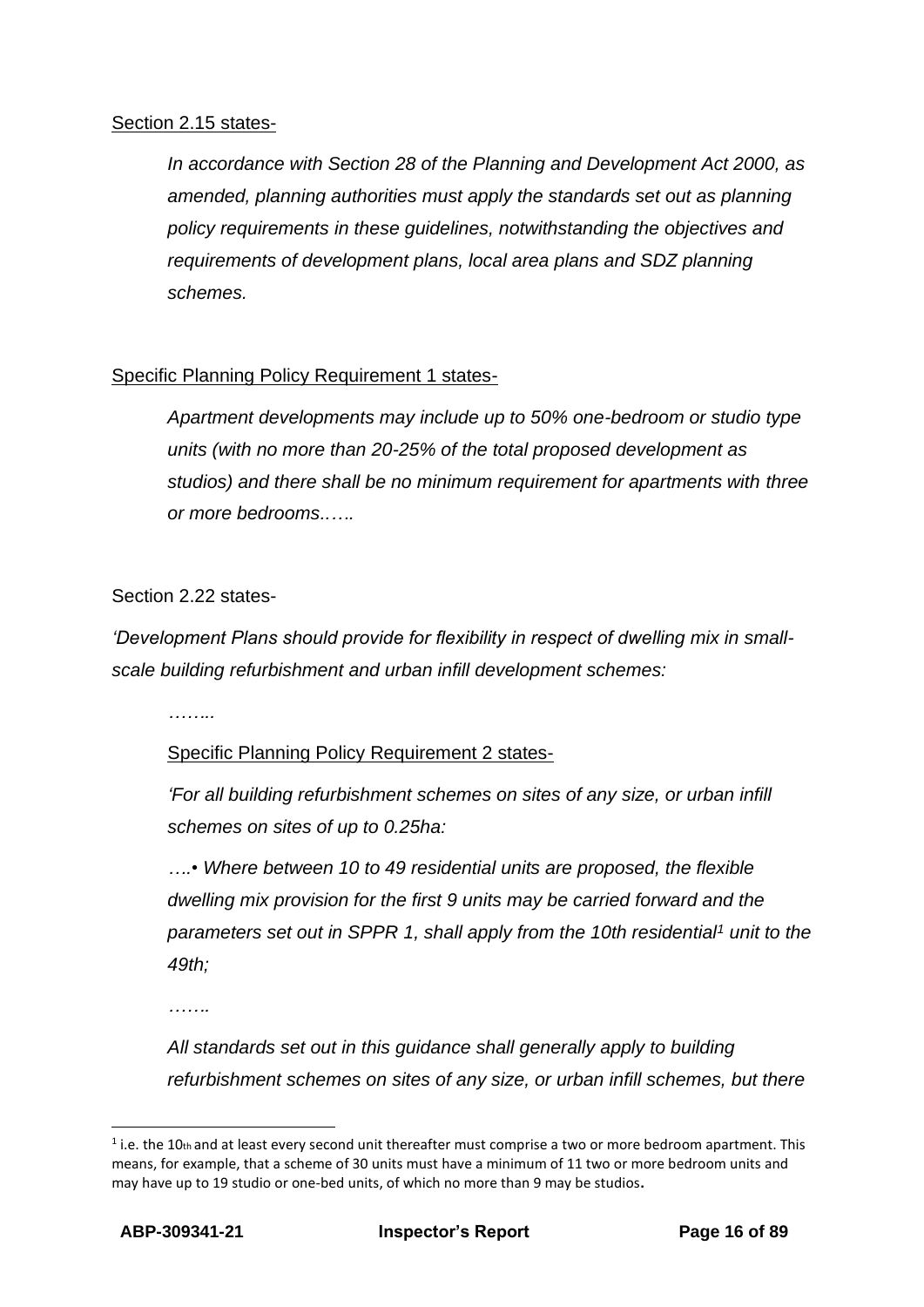*shall also be scope for planning authorities to exercise discretion on a case-by case basis, having regard to the overall quality of a proposed development.*

#### Specific Planning Policy Requirement 3 states-

*Minimum Apartment Floor Areas:*

- *1-bedroom apartment (2 persons) 45 sq.m*
- *2-bedroom apartment (4 persons) 73 sq.m*
- *3-bedroom apartment (5 persons) 90 sq.m*

### Section 3.8 deals with Safeguarding Higher Standards and states-

*In the interests of sustainable and good quality urban development these guidelines should be applied in a way that ensures delivery of apartments not built down to a minimum standard, but that reflect a good mix of apartment sizes. Accordingly, it is a requirement that:*

*a) The majority of all apartments in any proposed scheme of 10 or more apartments shall exceed the minimum floor area standard for any combination of the relevant 1, 2 or 3 bedroom unit types, by a minimum of 10% (any studio apartments must be included in the total, but are not calculable as units that exceed the minimum by at least 10%)*

### Specific Planning Policy Requirement 4- Dual Aspect

*In relation to the minimum number of dual aspect apartments that may be provided in any single apartment scheme, the following shall apply:*

*(i) A minimum of 33% of dual aspect units will be required in more central and accessible urban locations, where it is necessary to achieve a quality design in response to the subject site characteristics and ensure good street frontage where appropriate in.*

*(iii) For building refurbishment schemes on sites of any size or urban infill schemes on sites of up to 0.25ha , planning authorities may exercise further* 

**ABP-309341-21 Inspector's Report Page 17 of 89**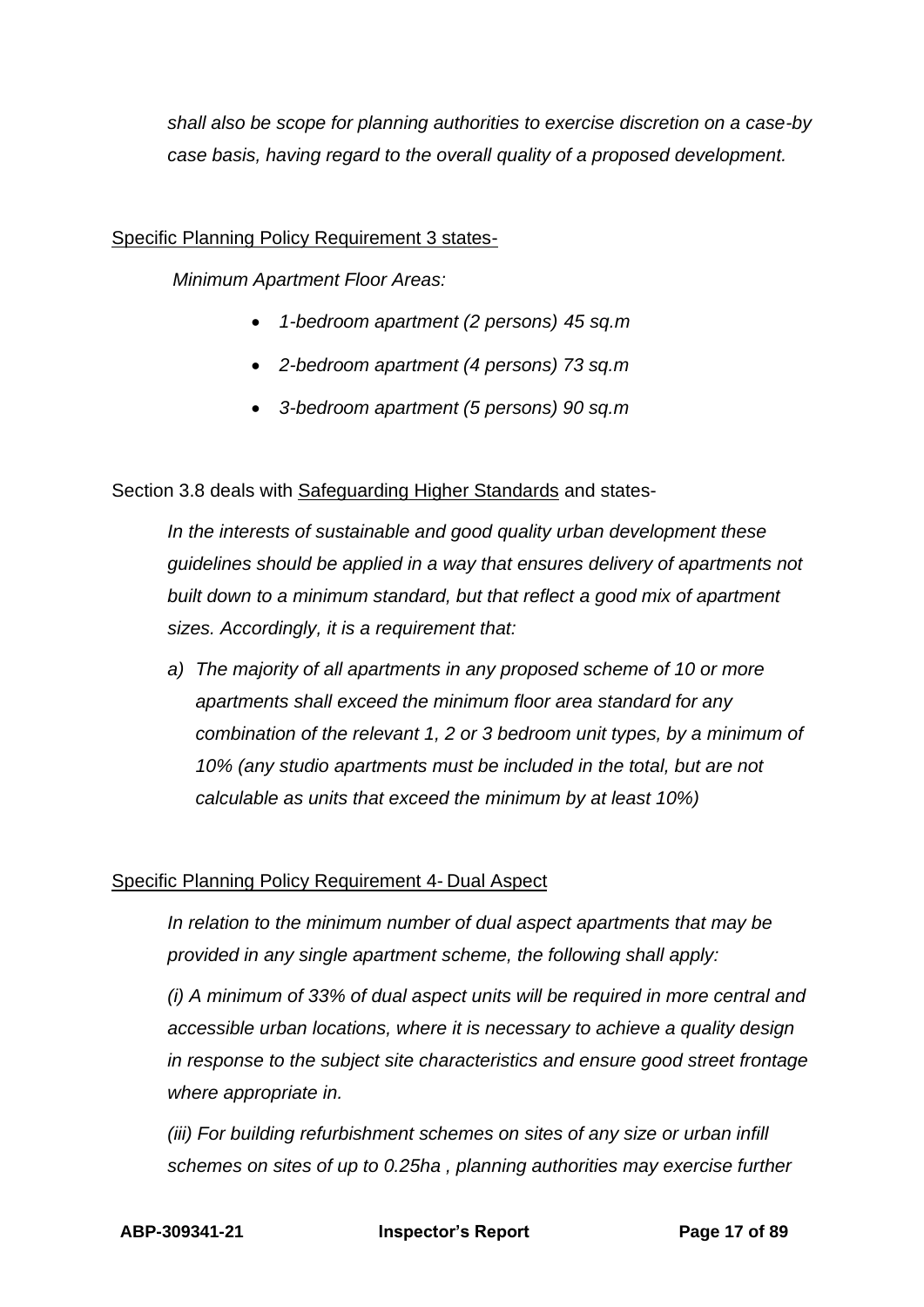*discretion to consider dual aspect unit provision at a level lower than the 33% minimum outlined above on a case-by-case basis, but subject to the achievement of overall high design quality in other aspects.*

### Specific Planning Policy Requirement 5- Ground Floor Ceiling Height

1. Ground floor apartments a minimum 2.7m, for urban infill schemes on sites of up to 0.25ha , planning authorities may exercise discretion on a case-by-case basis, subject to overall design quality.

### Specific Planning Policy Requirement 6- Apartments per core

*2.* Maximum provision of 12 apartments per core, maybe increased for urban infill schemes on sites of up to 0.25ha subject to quality.

### Section 4.12

*For building refurbishment schemes on sites of any size or urban infill schemes on sites of up to 0.25ha , communal amenity space may be relaxed in part or whole, on a case-by-case basis, subject to overall design quality.*

### Section 6.13

*….planning applications for apartment development shall include a building lifecycle report which in turn includes an assessment of long term running and maintenance costs as they would apply on a per residential unit basis at the time of application, as well as demonstrating what measures have been specifically considered by the proposer to effectively manage and reduce costs for the benefit of residents.*

# 6.1.3. Urban Development and Building Heights Guidelines for Planning Authorities (DHPLG 2018);

Section 1.10 suggests that in city centre areas e.g. within the canal ring in Dublin –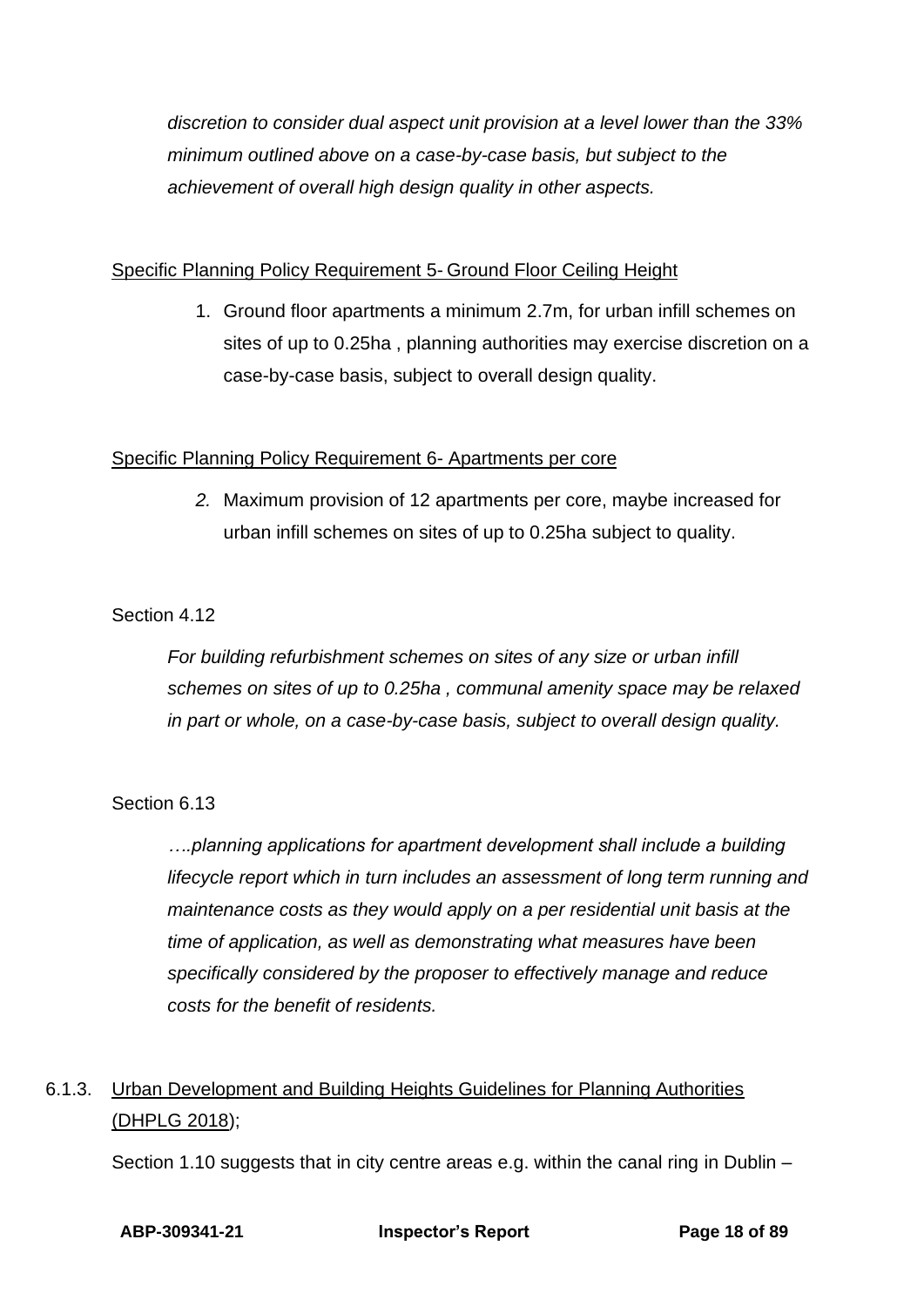*"it would be appropriate to support the consideration of building heights of at least 6 storeys at street level as the default objective, subject to keeping open the scope to consider even greater building heights by the application of the objectives and criteria laid out in Sections 2 and 3 of these guidelines, for example on suitably configured sites, where there are particular concentrations of enabling infrastructure to cater for such development, e.g. very significant public transport capacity and connectivity, and the architectural, urban design and public realm outcomes would be of very high quality.*

#### Section 1.17 states-

*Securing compact and sustainable urban growth means focusing on reusing previously developed 'brownfield' land, building up infill sites (which may not have been built on before) and either reusing or redeveloping existing sites and buildings, in well serviced urban locations, particularly those served by good public transport and supporting services, including employment opportunities.*

#### Section 1.20 states-

*A key objective of the NPF is therefore to see that greatly increased levels of residential development in our urban centres and significant increases in the building heights and overall density of development is not only facilitated but actively sought out and brought forward by our planning processes and particularly so at local authority and An Bord Pleanála levels.*

#### Section 3.1 states-

*'In relation to the assessment of individual planning applications and appeals, it is Government policy that building heights must be generally increased in appropriate urban locations. There is therefore a presumption in favour of buildings of increased height in our town/city cores and in other urban locations with good public transport accessibility.'*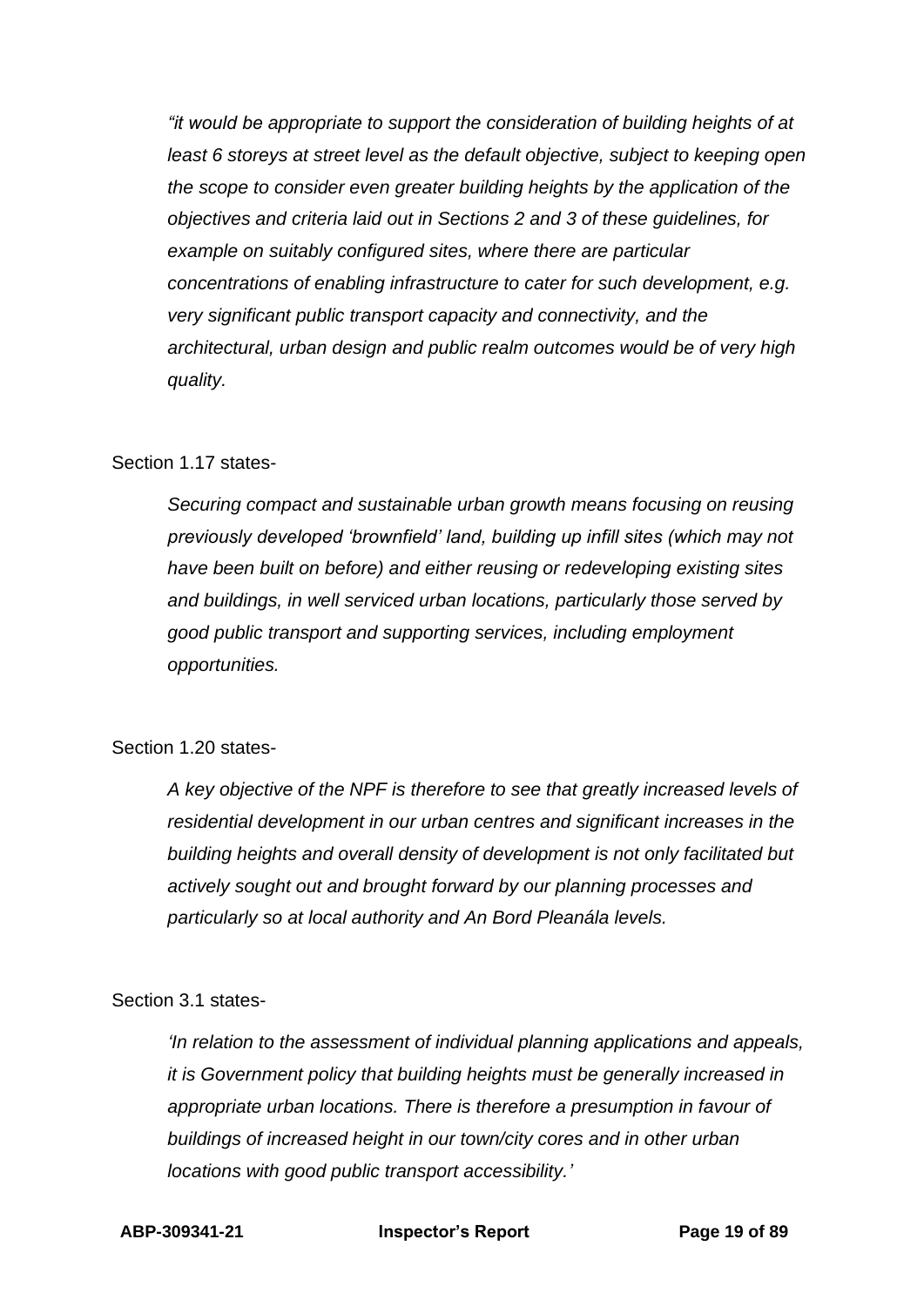The following Specific Planning Policy Requirements is relevant- SPPR 3A-

*It is a specific planning policy requirement that where;*

- *1. an applicant for planning permission sets out how a development proposal complies with the criteria above; and*
- *2. the assessment of the planning authority concurs, taking account of the wider strategic and national policy parameters set out in the National Planning Framework and these guidelines;*

*then the planning authority may approve such development, even where specific objectives of the relevant development plan or local area plan may indicate otherwise.*

- 6.1.4. The following are also considered relevant-
	- Circular Letter: NRUP 02/2021- Residential Densities in Towns and Villages, as set out in Guidelines for Planning Authorities on Sustainable Residential Development in Urban Areas (2009)
	- Guidelines for Planning Authorities on Sustainable Residential Development in Urban Areas (including the associated Urban Design Manual) (2009);
	- Urban Design Manual, A best practice guide (DEHLG May 2009)
	- Development Management Guidelines for Planning Authorities June, 2007- Section 5.13 Issues relating to title to land-

*'The planning system is not designed as a mechanism for resolving disputes about title to land or premises or rights over land; these are ultimately matters for resolution in the Courts. In this regard, it should be noted that, as section 34(13) of the Planning Act states, a person is not be entitled solely by reason of a permission to carry out any development.'*

• Transport Infrastructure Ireland's 'Traffic and Transport Assessment Guidelines May 2014'.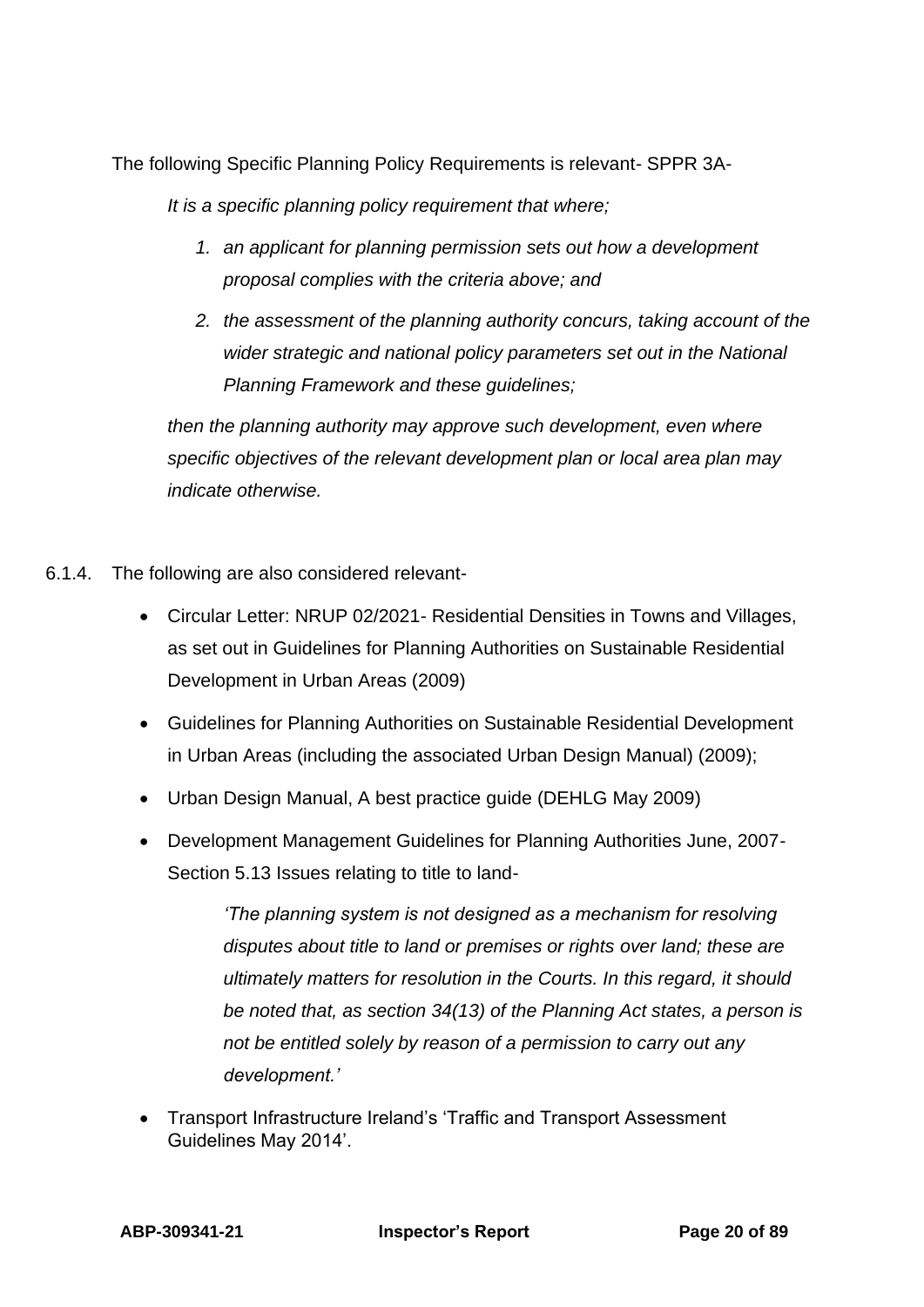- Environmental Impact Assessment (EIA) Guidance for Consent Authorities regarding Sub-threshold Development", issued by the Department of the Environment, Heritage and Local Government (2003)
- Quantitative methods for daylight assessment are detailed in the following documents:
	- o BRE209 Site Layout Planning for Daylight and Sunlight: A Guide to Good Practice' and;
	- o BS 8206-2:2008 (British Standard Light for Buildings- Code of practice for daylighting

#### <span id="page-20-0"></span> $6.2.$ **Regional Guidance**

6.2.1. Eastern and Midland Region Spatial and Economic Strategy (June 2019);

#### <span id="page-20-1"></span> $6.3.$ **Dublin City Development Plan 2016-2022**

6.3.1. The operative development plan is the Dublin City Development Plan 2016-2022. The site is located in a 'Institutional and Community – Zone Z15' with an objective-

*'To protect and provide for institutional and community uses'.*

Place of public worship is listed as a *'Permissible Use'* in the Development Plan. Residential Uses are listed as '*Open for Consideration'* as set out in section 14.8.14 of the Development Plan.

- 6.3.2. The site is also located within the identified Zone of Archaeological Interest on the Development Plan zoning map.
- 6.3.3. The following policies are considered relevant-
	- Policy SI10 -To have regard to the Guidelines for Planning Authorities on the Planning System and Flood Risk Management when assessing planning applications.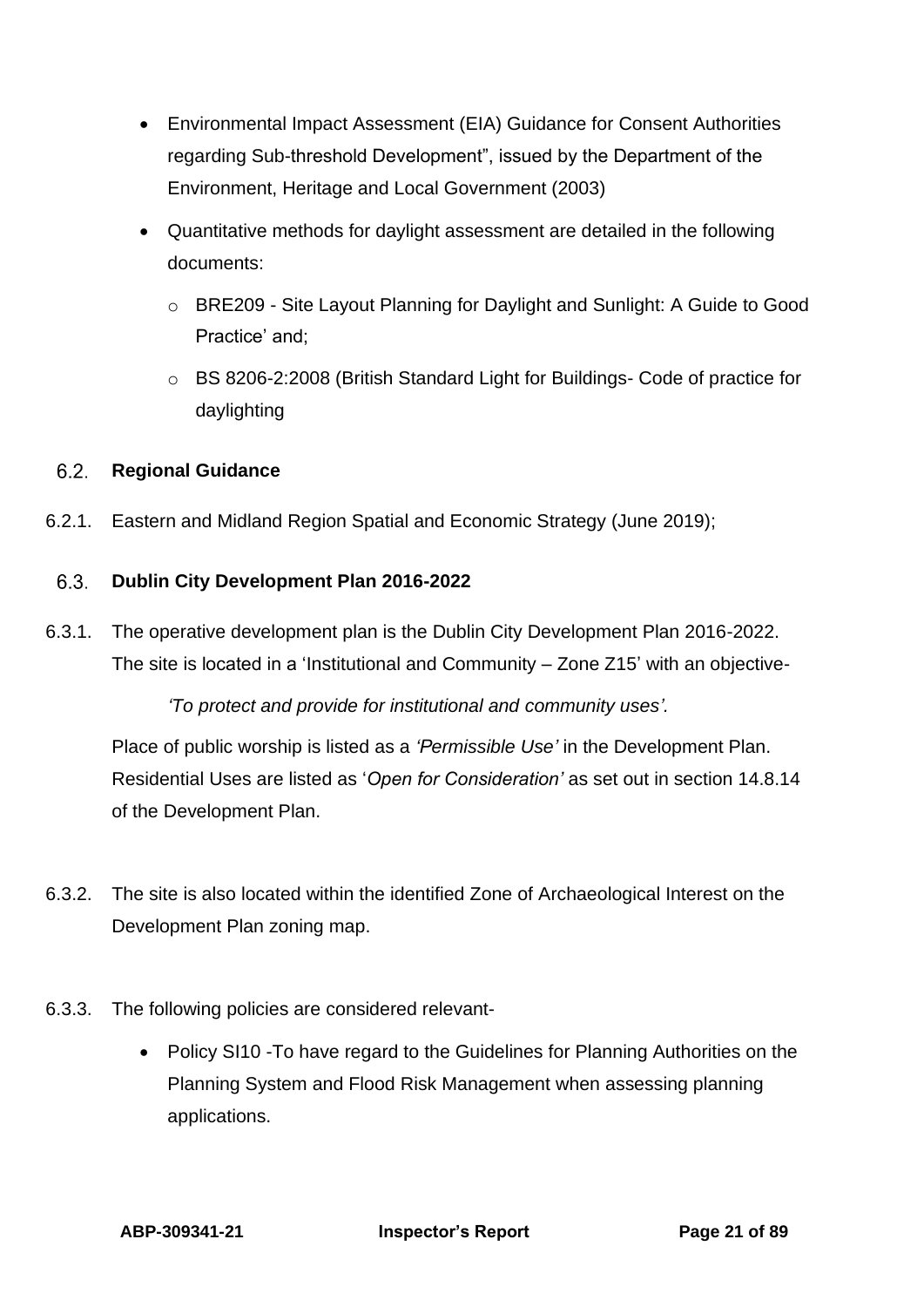- Policy SC13 promotes sustainable densities with due consideration for surrounding residential amenities.
- Policy QH5 addressing housing shortfall through active land management;
- Policy QH6 sustainable neighbourhoods with a variety of housing;
- Policy QH7 promotion of sustainable urban densities;
- Policy QH8 promote the development of vacant and under-utilised sites;
- Policy QH11 promotion of safety and security in new developments;
- Policy QH13 new housing should be adaptable and flexible;
- Policy QH18 support the provision of high-quality apartments;
- Policy QH19 promote the optimum quality and supply of apartments.
- 6.3.4. Other relevant sections of the Development Plan include the following:
	- Section 4.5.3 Making a More Compact Sustainable City;
	- Section 4.5.5 The Public Realm
	- Section 4.5.9 Urban Form & Architecture:
	- Section 9.5.3 Flood Management
	- Section 9.5.4 Sustainable Urban Drainage Systems (SUDS);
	- Section 16.2 Design, Principles & Standards;
	- Section 16.5 Plot Ratio Indicative Plot Ratio Z15 Institutional Long Term- $0.5 - 2.5$
	- Section 16.6 Site Coverage Indicative Site Coverage Z15 50%
	- Section 16.7 Building Height in a Sustainable City, See also Figure.39 Building Height in Dublin Context.
		- o 16.7.2 sets out building height limits, including a 24m restriction in the Inner City.
	- Section 16.10 Standards for Residential Accommodation
		- o 16.10.1 Residential Quality Standards- Apartments e.g.

**ABP-309341-21 Inspector's Report Page 22 of 89**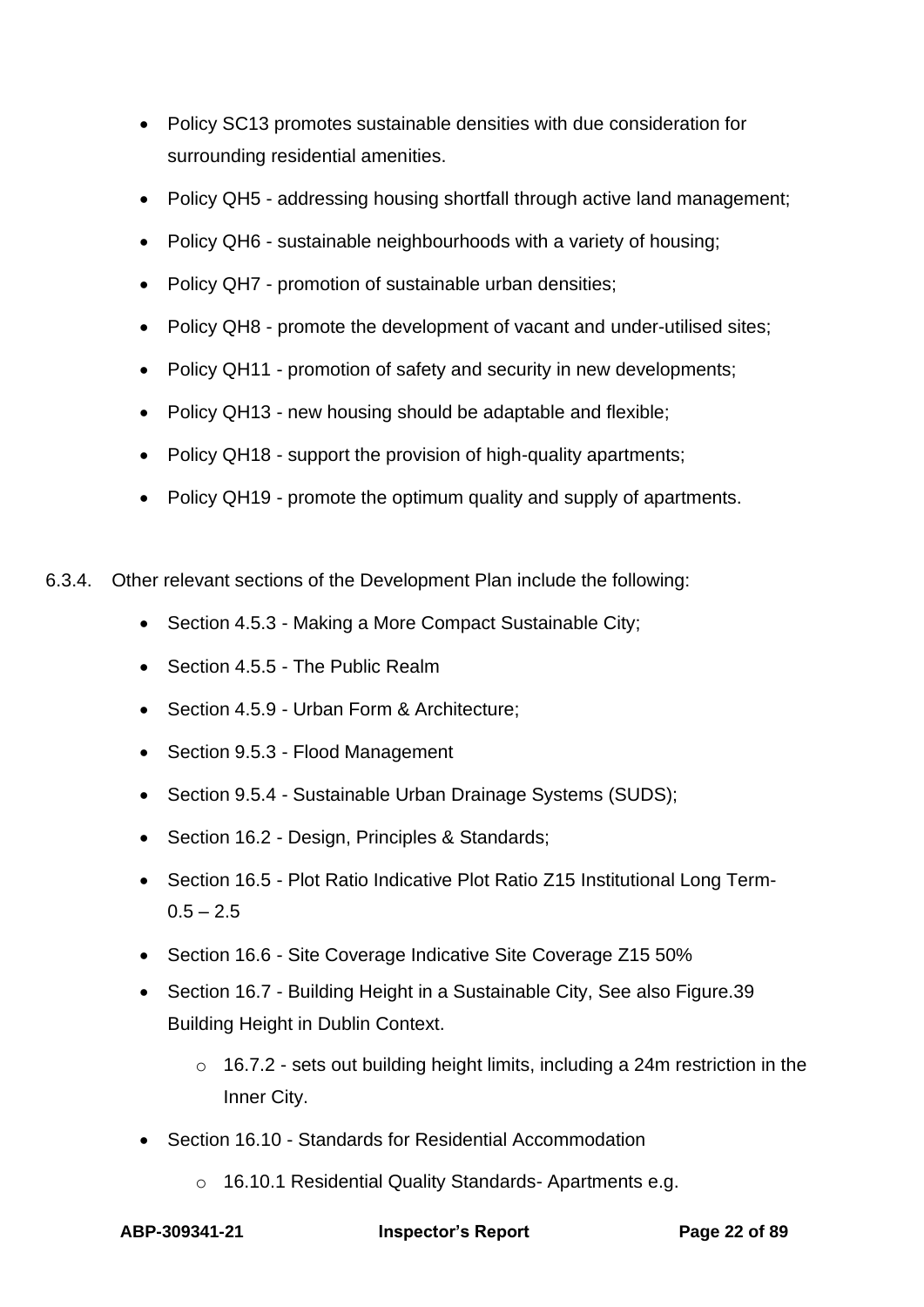- Development shall be guided by the principles of Site Layout Planning for Daylight and Sunlight, A guide to good practice (Building Research Establishment Report, 2011)
- Section 16.38 Car Parking Standards (Area 2 / Zone 2 maximum of '1 per dwelling').

#### <span id="page-22-0"></span> $6.4.$ **Natural Heritage Designations**

- 6.4.1. The site is c. 4.2km west of the South Dublin Bay SAC (000210) and the South Dublin Bay and River Tolka Estuary SPA (004024). The site is also c.5km south west of the North Dublin Bay SAC (000206) and North Bull Island SPA (004006).
- 6.4.2. The site is 550m north of the Grand Canal pNHA.

#### <span id="page-22-1"></span> $6.5.$ **Environmental Impact Assessment**

- 6.5.1. An Environmental Impact Assessment Screening report was submitted with the 'Planning Context Report' accompanying application (and I have had regard to same).
- 6.5.2. Class (10)(b) of Schedule 5 Part 2 of the Planning and Development Regulations 2001 (as amended) provides that mandatory EIA is required for the following classes of development:
	- Construction of more than 500 dwelling units,
	- Urban development which would involve an area greater than 2 ha in the case of a business district, 10 ha in the case of other parts of a built-up area and 20 ha elsewhere. (In this paragraph, "business district" means a district within a city or town in which the predominant land use is retail or commercial use.)
- 6.5.3. It is proposed to construct 20 apartments over a mosque. The number of residential units proposed is well below the threshold of 500 dwelling units noted above. The site has an overall area of 1,002 sq.m and is located within an existing built up area. The site area is therefore well below the applicable threshold of 2 ha.
- 6.5.4. The site is an existing and developed brownfield site and in my opinion is in need of regeneration. The introduction of a mosque with overhead residential development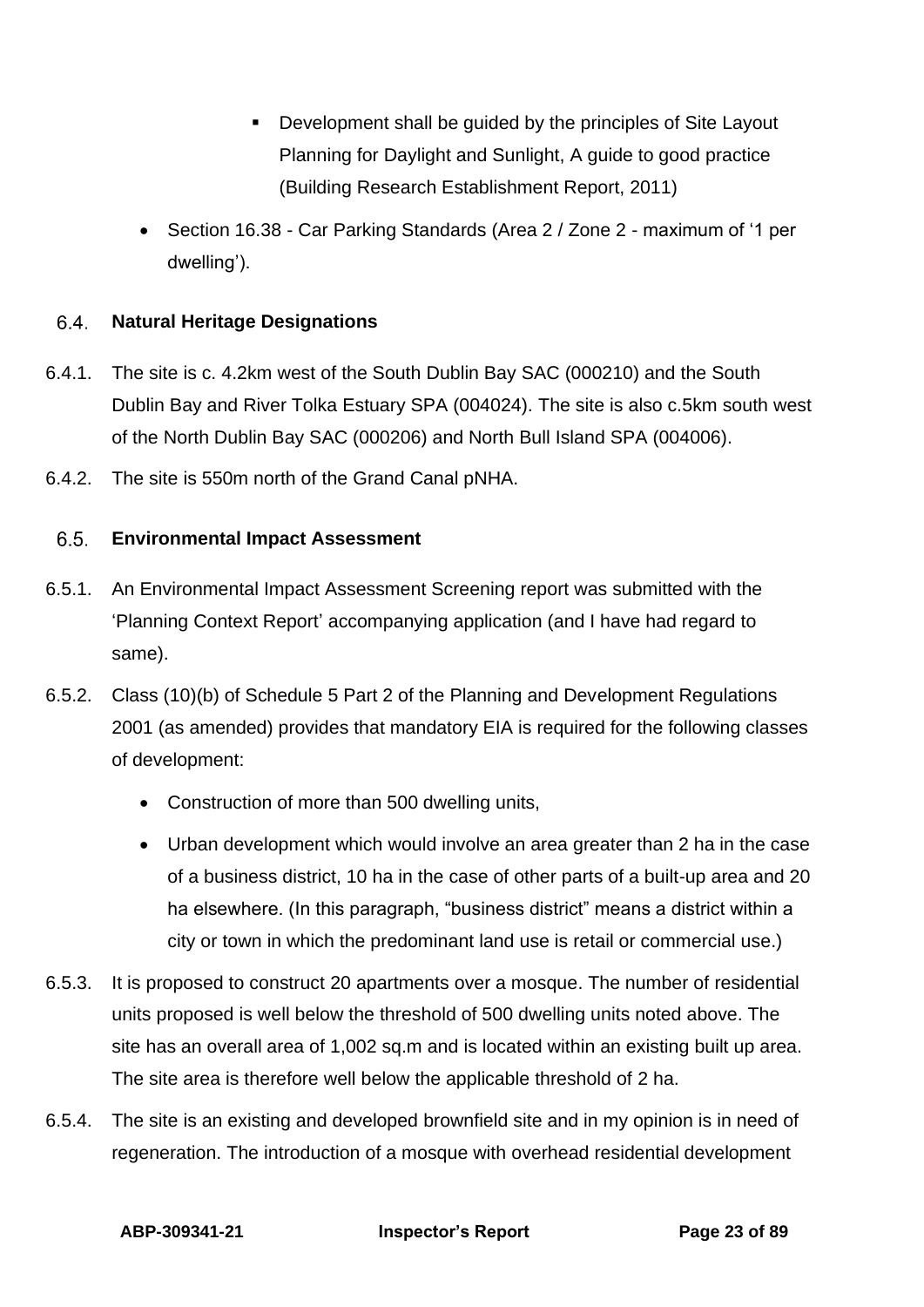will not have an adverse impact in environmental terms on surrounding land uses. Notwithstanding the sites location within a 'Zone of Archaeological Interest' as identified in the Development Plan it is noted that the site is not designated for the protection of cultural heritage.

- 6.5.5. The proposed development is not likely to have a significant effect on any European Site (as discussed below in section 8.9) and there is no hydrological connection present such as would give rise to significant impact on nearby water courses (whether linked to any European site/or other). The proposed development would not give rise to waste, pollution or nuisances that differ significantly from that arising from other development in the neighbourhood. It would not give rise to a risk of major accidents or risks to human health. The proposed development would use the public water and drainage services of Irish Water and Dublin City Council, upon which its effects would not be significant.
- 6.5.6. Having regard to the above I have concluded that, by reason of the nature, scale and location of the subject site, the proposed development would not be likely to have significant effects on the environment and that on preliminary examination an environmental impact assessment report for the proposed development was not necessary in this case (See Preliminary Examination EIAR Screening Form).

# <span id="page-23-0"></span>7.0 **The Appeal**

### <span id="page-23-1"></span>**Grounds of Appeal**

Two third party appeals have been received from-

- 1. Gráinne Noone, Principal of Presentation Primary School, Warrenmount Blackpitts. Relevant planning considerations can be summarised as follows-
- Concerns raised in relation to the zoning history of the site. The absence of surplus lands for residential development is not compliant with Z15.
- The site obtained permission for use as a Mosque in 2011.
- Traffic congestion and illegal parking is an issue in this area. Was a traffic count submitted with the application. There are conflicts in traffic movements particularly around identified school hours.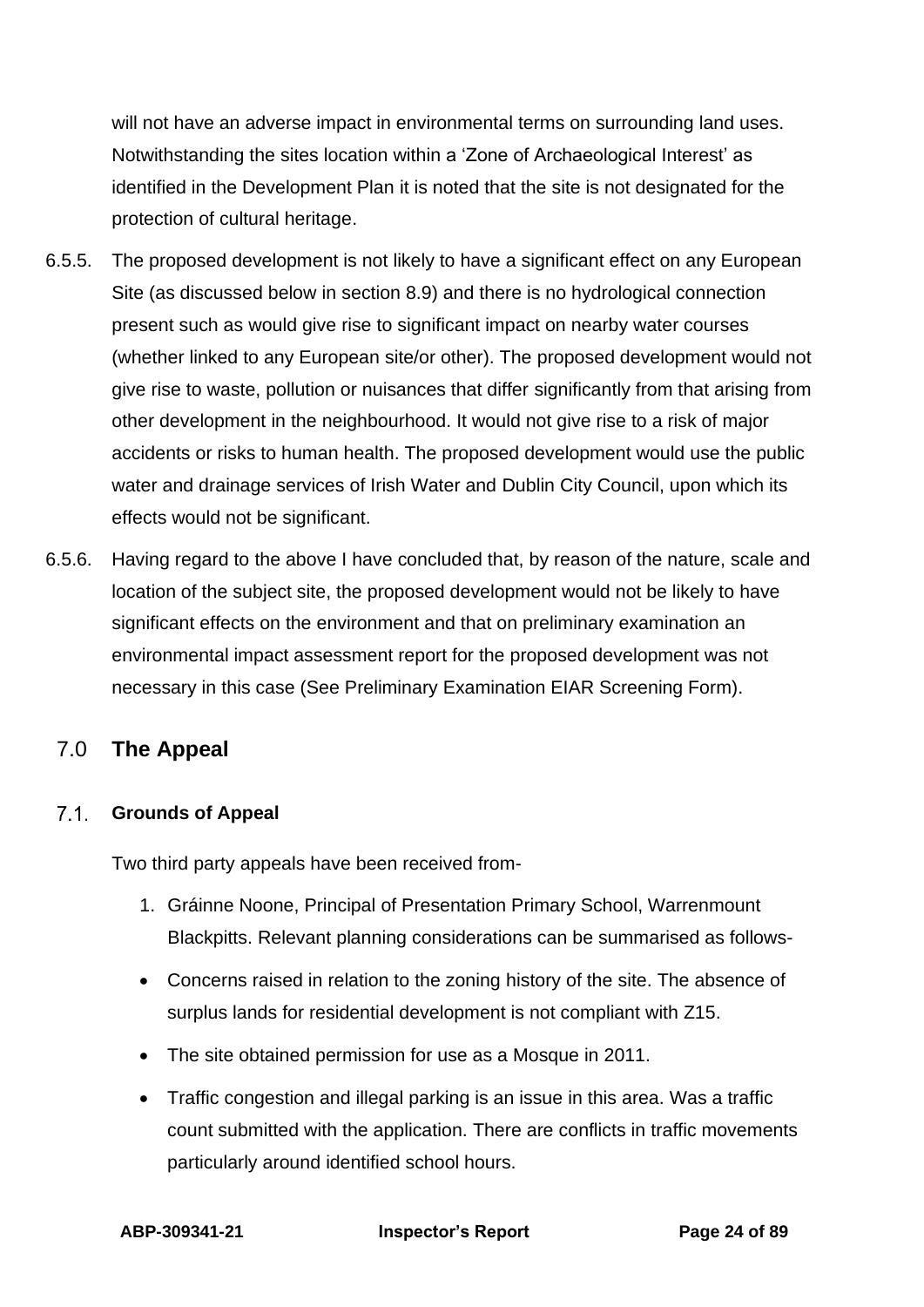- Incorporating residential use over a place of worship is unprecedented.
- The Deputy Planning Officers Report is disputed.
- A poor housing mix is proposed with poor residential standards.
- High rise development is inappropriate for a number of listed reasons.
- The appeal is accompanied by supporting documentation including photographs and images of parking in the area. Letters are also included from
	- o National Educational Psychological Service
	- o Primary Care Psychological Service
	- o A Parent

These three letters raise concerns over the impact of the development on students in the Autism Spectrum Disorder Unit in the school and in particular highlight the impacts of noise on children with sensory needs. The need for noise conditions is highlighted.

- 2. John Fisher, 35 The Warehouse, Clanbrassil Street. Relevant planning considerations can be summarised as follows-
- A mix of tenants should be supported. Allowing a segregated, single culture accommodation block will create a precedent of an isolated 'compound' that may alienate new tenants from local residents and vice versa.
- Absence of family friendly facilities including outdoor ground floor space for children. 1650mm high brick walls surrounding terrace area is inappropriate for young children. The development is not in accordance with the DCC Development Plan and DCC's 'Successful Apartment Living 2006' in this regard.
- The application indicates the apartments will be managed by the mosque and comes under the Build to Rent (BTR) Guidelines. The development is not in accordance with SPPR 7 of the 2018 Apartment Guidelines.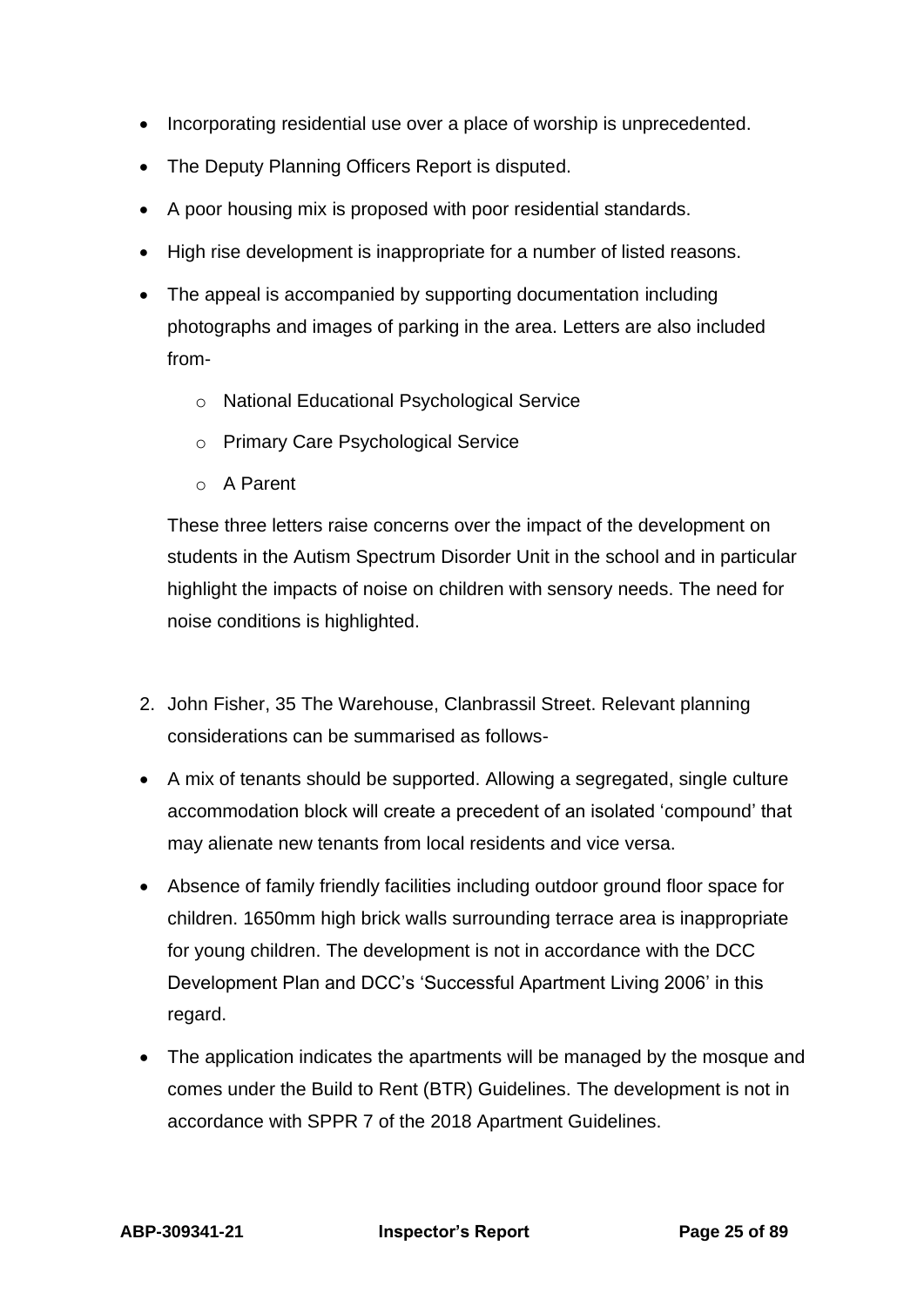- The Mobility Report is misleading and does not address the current situation in relation to illegal parking. The site is located 2.7 km from Bus Aras and no buses pass the development site. The site is not located within 500m of quality public transport. DCC's report state there are no taxi ranks nearby. There is no credible reason to accept results based on mosques in London as in this case and shown in photos most people arrive by car. The use of TRICS is also questioned. Deliveries to the apartments have not been considered.
- Lack of facilities for people living with disabilities in both the mosque and apartments.
- There is little detail on the fire exit to the back of the site. This wall is not owned by the developer. Without consent to install this exit there are fire safety concerns.
- Concerns raised in relation to an increase in the number of worshippers over that permitted in the 2011 planning application.
- Inappropriate height of the development and contrary to section 16.10.10 of DCC's Development Plan. No consideration of its receiving environment.
- Breaches of the permitted use including servicing and storage of cars.
- Breaches of permitted hours of operation.

The appeal is accompanied by discs showing photographs of alleged parking infringements and a time lapse video of alleged parking and use infringements.

Concerns in relation to Covid infringements (in particular gatherings at a place of worship) have been raised. Any issues in respect of Govt or HSE infringements are a matter for enforcement/ consideration under separate legislative provisions.

#### <span id="page-25-0"></span> $7.2<sub>1</sub>$ **Applicant Response**

The applicant's response to the third party grounds of appeal can be summarised as follows-

• The site is zoned Z15. Place of worship is a permissible use and residential use is open for consideration. The development will upgrade the existing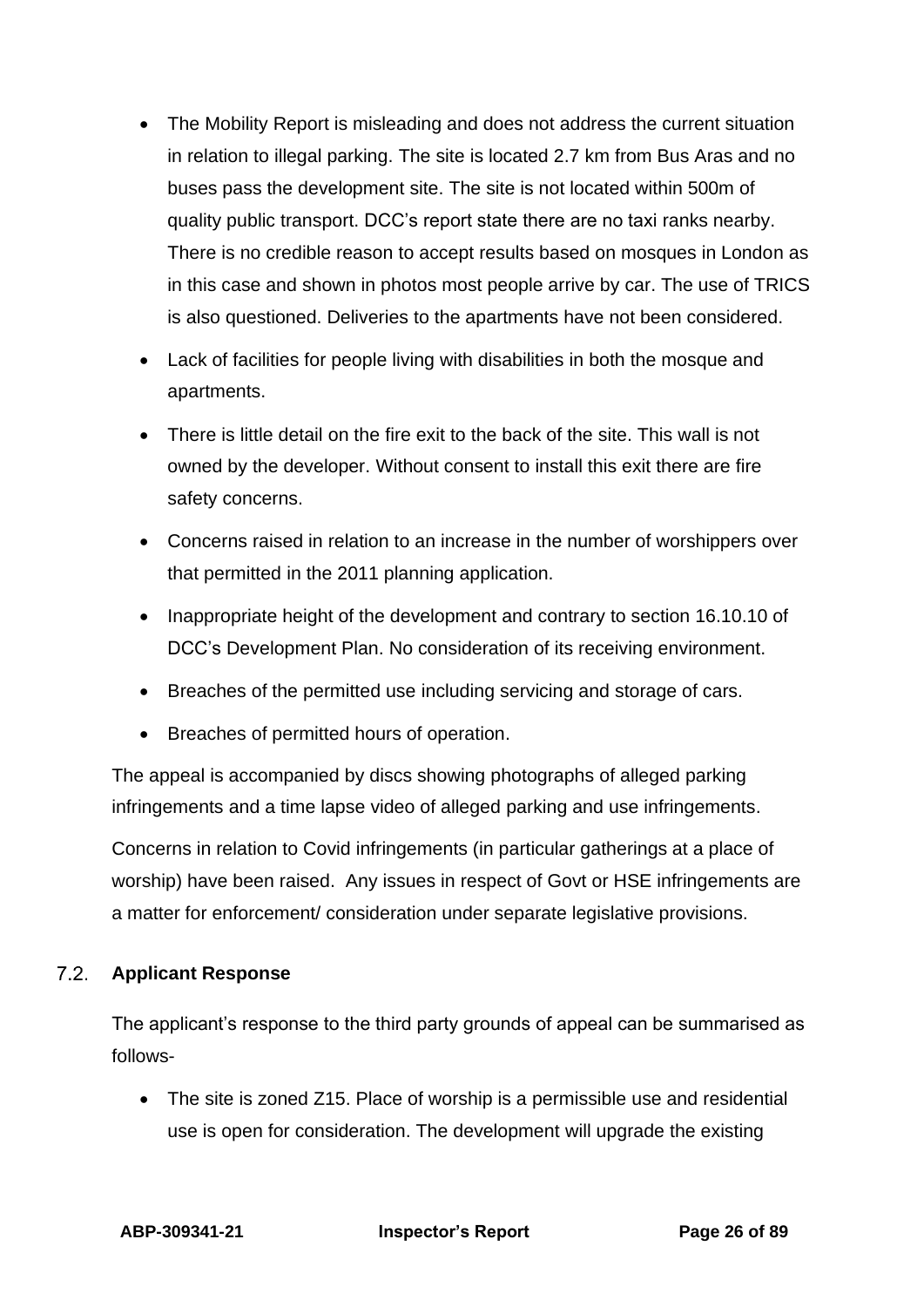mosque and not result in the loss of any land to an institution. It secures the aim of the zoning objective.

- The operational hours and numbers of people attending are as per the original permission for the existing mosque. The proposal is not an intensification of the existing use in terms of hours of operation or numbers attending.
- The residential accommodation will be let and managed through the institutional mosque management and will be available to the general market and not confined to persons of the Muslim faith.
- The development has been revised after a request for additional information. It has a height of 23.16m which is within the development plan standard. The revised design also addressed concerns of transition from the surround environment. The number of units now proposed is 20.
- Other than car parking which has been accepted by DCC's Transportation Section the proposed development does not require any derogation from the provisions of the 2020 Apartment Guidelines.
- In relation to traffic congestion concerns there is no change to the use or congregation capacity of the mosque. The use as a community centre involves small numbers. Frequent and persistent traffic congestion is associated with the school. The residential element is not provided with car parking.
- The objectives of the NPF, RSES are to achieve a compact and sustainable City.
- The mosque community facilities are open to all. The proposed Mosque aims to be an integral part of the community. The design will reveal the building with a welcoming plaza. This will replace the existing warehouse that presents a wall to the street. The building will be a place of prayer, celebration and festivities that will be open to all.
- References to breach of planning permission are irrelevant.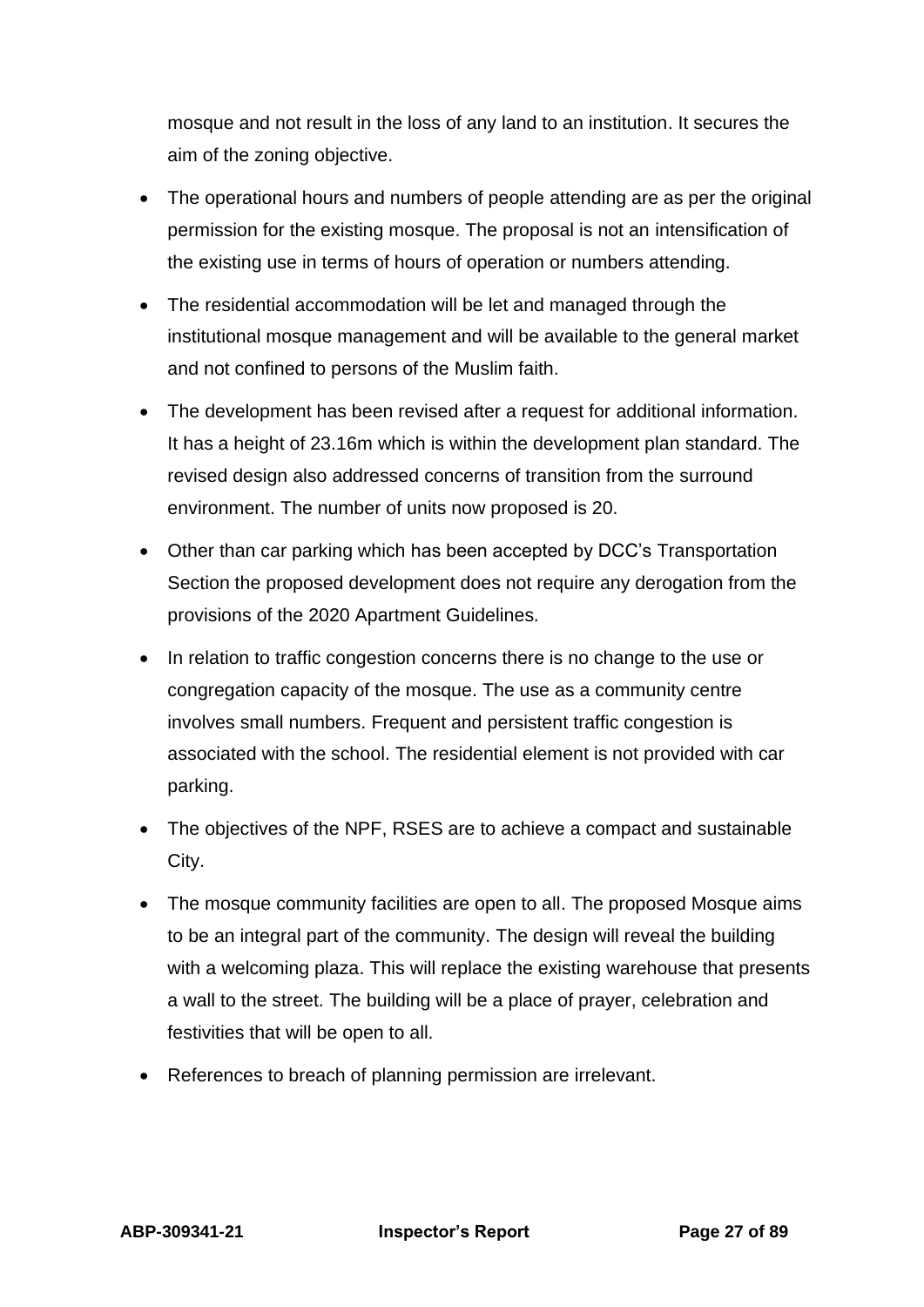#### <span id="page-27-0"></span> $7.3.$ **Planning Authority Response**

• None received

### <span id="page-27-1"></span>**Observations**

Nine observations were received from-

- Cllr Mannix Flynn
- Blackpitts Residents Association
- Brigid and Paul Cunningham
- Henrietta Cahill
- Patrick Coyne
- Reg Hayes
- Cllr Tina McVeigh and Brid Smith TD
- The Board of Directors of the Warehouse
- Anne Hackett

The issues raised by observers can be summarised as follows-

- Traffic Congestion, Management and Parking related issues relating to the mosque use and provision of no parking for the apartments.
- Design related matters including height, scale, visual amenity, character of the area and incongruous nature of the development in proximity to two storey housing. The proposal is out of charter with the area.
- Overdevelopment of site including plot ratio, site coverage and density
- Impacts on Residential Amenity- including overlooking, overshadowing, loss of light, overbearing, noise, devaluation of property and opening of entrance door onto St. Michaels Terrace.
- Nature of proposed use given alleged unauthorised development relating to hours of operation, number of users and people living on the site.
- Lack of community facilities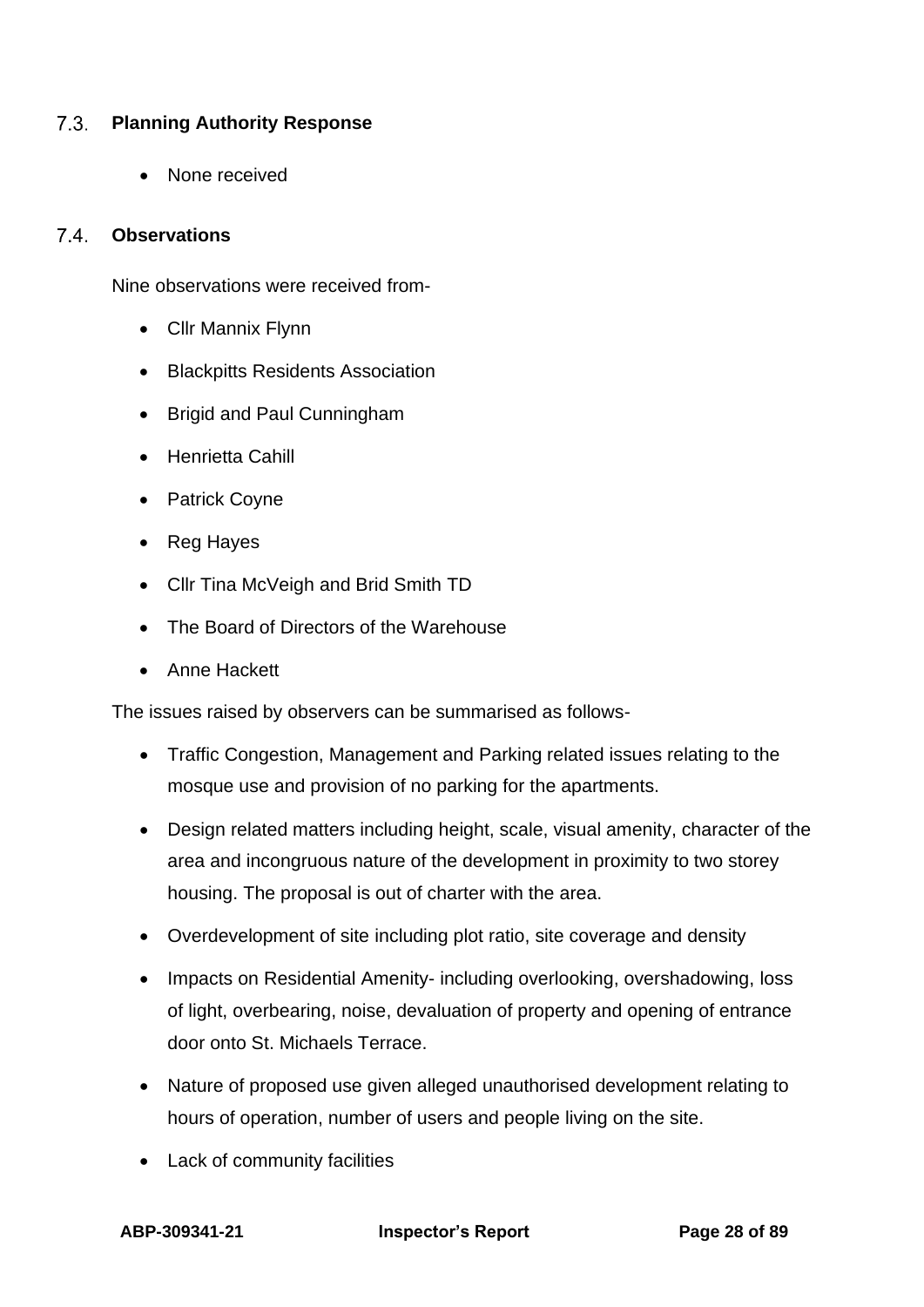- Impacts on Structural Integrity of area including works to provide basement area
- Contrary to policies of the development plan and non-compliance with the Z15 zoning objective.
- Concerns over accuracy of data provided, discrepancies in drawings and absence of public participation given timing of application during a pandemic.
- <span id="page-28-0"></span>• Is the proposal a Build to Rent Scheme

## 8.0 **Assessment**

### <span id="page-28-1"></span>**Introduction**

- 8.1.1. I have examined the application details and all other documentation on file, including the submissions and observations received in relation to the appeal. I have inspected the site and have had regard to relevant local/regional/national policies and in particular Ministerial Guidelines setting Specific Planning Policy Requirements (SPPR).
- 8.1.2. I consider the substantive issues arising from the grounds of appeal and for assessment in the appeal, relate to the following-
	- Zoning, Principle of Development and Intensification of Use
	- Building Height and Design
	- Apartment Standards
	- Overdevelopment and Density
	- Residential Amenity
	- Transport Related Issues
	- Other Matters
		- o Noise
		- o Community Use
		- o Structural Integrity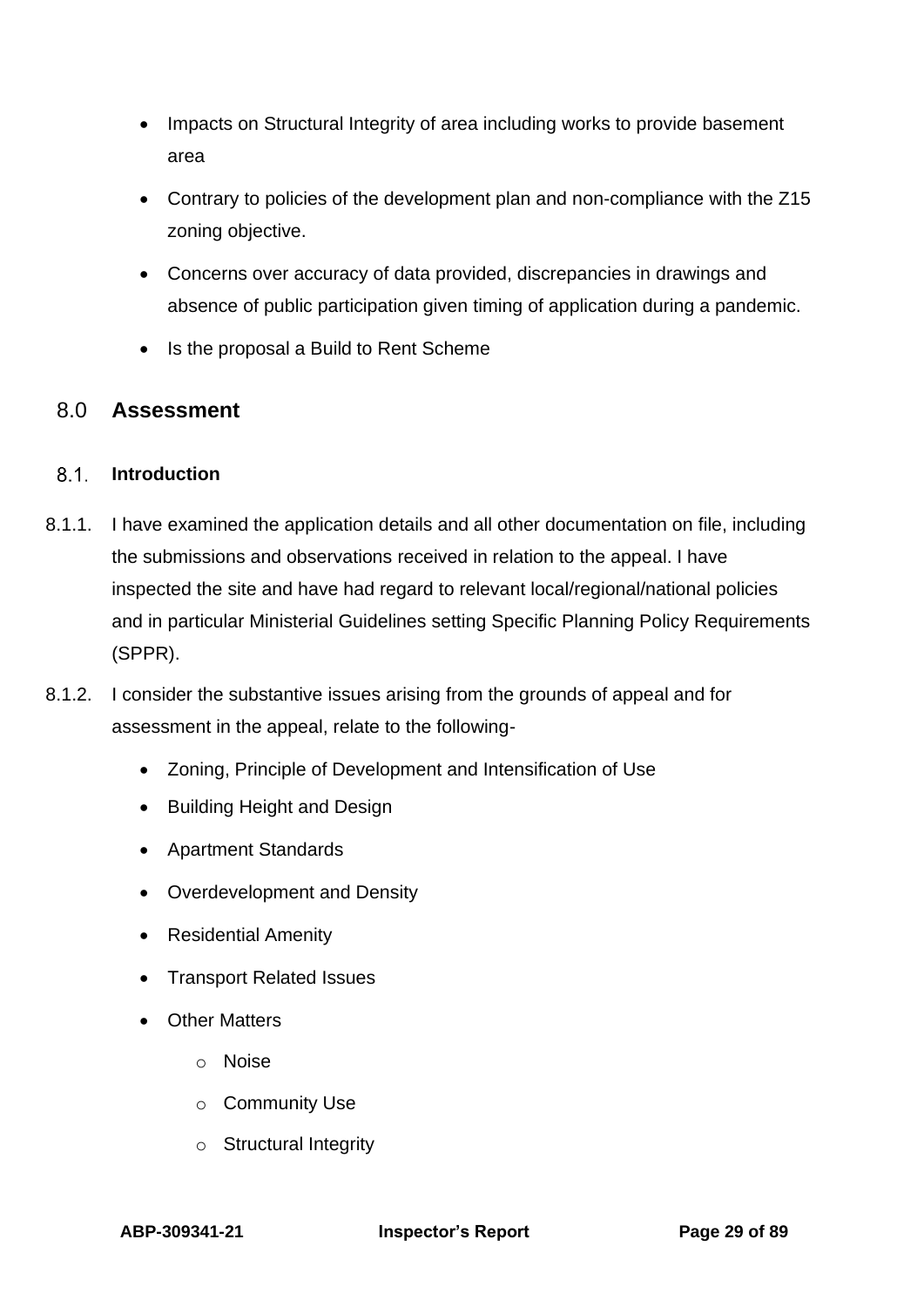- o Protected Structure
- o Accuracy of Drawings, Reports and Discrepancies
- <span id="page-29-0"></span>• Appropriate Assessment

#### $8.2.$ **Zoning, Principle of Development and Intensification of Use**

8.2.1. The site is located on lands zoned 'Institutional and Community – Zone Z15' with an objective-

*'To protect and provide for institutional and community uses'.*

'Place of public worship' use is listed as a *'Permissible Use'* and 'Residential' use is listed as '*Open for Consideration'* in section 14.8.14 of the DCC's Development Plan.

8.2.2. Under planning permission 2033/11 Dublin City Council permitted the retention of the existing building for use for religious, cultural and community purposes with a specific condition in relation to opening hours as follows-

> *'The hours of opening shall be between 7.00 and 20.30 hrs from Monday to Sunday, and shall not be outside these hours without the prior grant of a separate planning permission.'*

- 8.2.3. In paragraph 5 of the Planning Report submitted with the subject application under appeal- 'Mosque Operations' the applicants have indicated the hours of operation at the Mosque are between 7 am and 8.30 pm. Friday is the main day with approximately 500 people attending the facility on that day. On other times and days there would be approximately 20 people. The applicants have also clearly indicated in Section 2.0 of the Further Information Schedule of Accommodation- Mosque Schedule that the maximum users of the Mosque Prayer Space will be 500.
- 8.2.4. Having considered the existing and permitted use on the site, I am satisfied the Mosque element and use of the proposed development is in accordance with, and consistent with, the permission granted under 2033/1. It does not in my opinion represent an intensification of the use of the site. Furthermore, the Development Plan details that a 'Place of Public Worship' is a *permissible use'* on Z15 lands.
- 8.2.5. I note the concerns raised by the appellants and observers in terms of the use and operating hours at the site. I visited the site during the morning of Friday April 30<sup>th</sup> 2021. During my site inspection I did not observe any obvious unauthorised

**ABP-309341-21 Inspector's Report Page 30 of 89**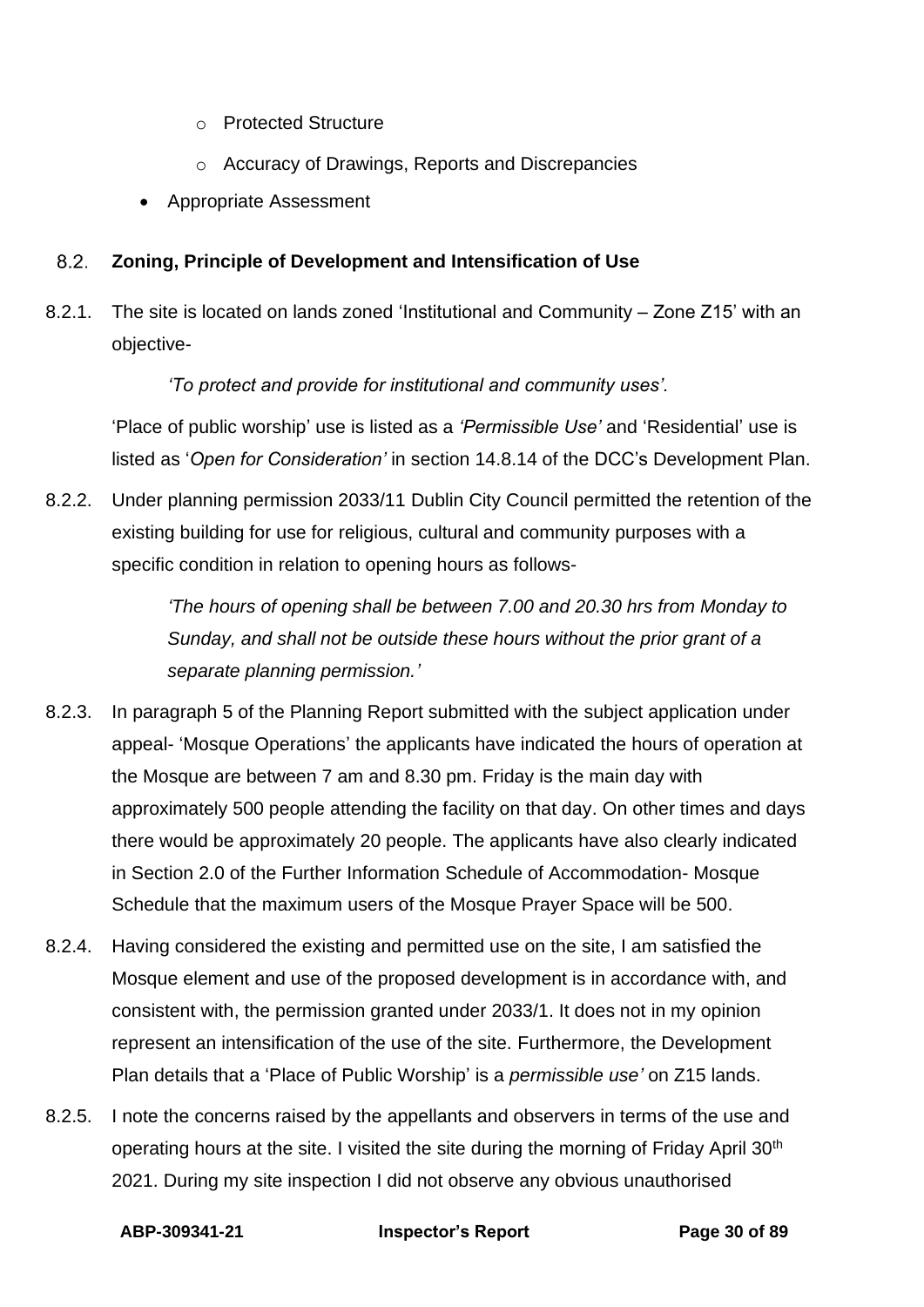development. I acknowledge that this was during a period of Covid lockdown when such facilities were not permitted to operate as normal. Notwithstanding this, I consider the concerns relating to use and operating hours are enforcement matters that fall under the jurisdiction of the City Council. DCC do not appear to have raised any such concerns during the course of their assessment. Furthermore under section 21 of the application form the applicants have indicated that no statutory notices e.g. 'Enforcement' apply to the site at present. DCC have validated the application. Accordingly, in this context, I consider the allegations of unauthorised development are not a material consideration in respect of this application.

8.2.6. Residential development is an '*open for consideration'* use within Z15 zoned lands. Section 14.4 of the Development Plan states the following with respect to 'open for consideration' uses-

> *'An open for consideration use is one which may be permitted where the planning authority is satisfied that the proposed development would be a use compatible with the overall policies and objectives for the zone, would not have undesirable effects on the permitted uses, and would otherwise be consistent with the proper planning and sustainable development of the area.'*

Section 14.4 also details that *'Uses not listed under the permissible' or 'open for consideration'* categories will be deemed as not permissible uses in principle in zones such as Z15. As residential development is clearly listed as open for consideration under Z15 zoning, it is clearly an acceptable land use. If DCC deemed that residential development was not acceptable, it would not have been included in the list. Therefore, residential development is clearly an acceptable land use on lands zoned for Z15 purposes. Furthermore, I note that the Planning Authority, in their own assessment agreed that the development is consistent with the Z15 zoning objective.

8.2.7. Section 14.8.14 of the Development Plan provides further guidance for development in the Z15 zone. The Plan states-

> *"With any development proposal on these lands, consideration should be given to their potential to contribute to the development of a strategic green network (see also Chapter 10 – Green Infrastructure, Open Space and Recreation), and to the delivery of housing in the city."*

**ABP-309341-21 Inspector's Report Page 31 of 89**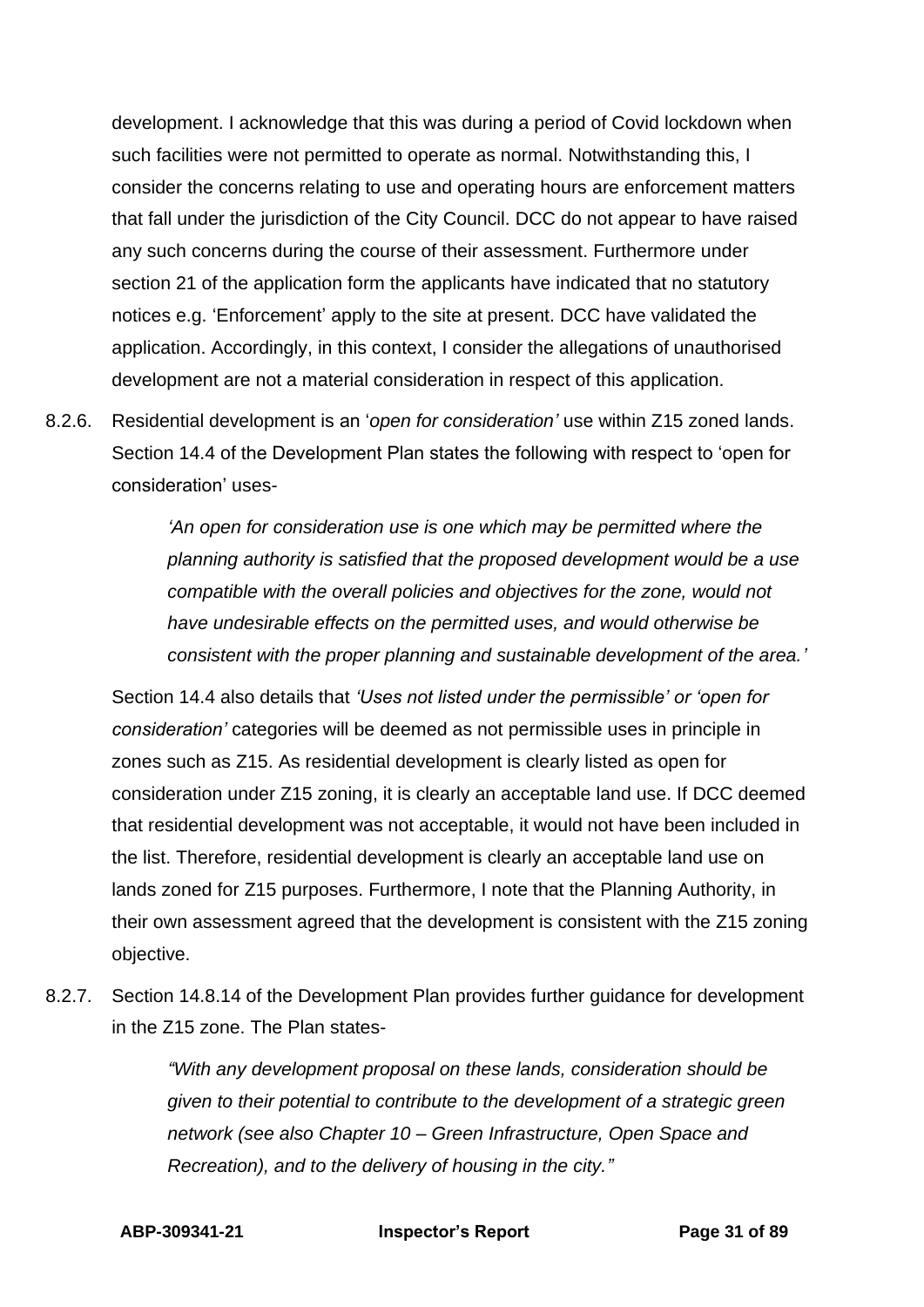Noting the sites Inner City context, it is my view that this site does not have the potential to contribute to the development of a 'Strategic Green Network' as envisaged in the Development Plan (See Fig. 14). I do however consider the use of upper levels for the delivery of housing in the city to be in accordance with the Z15 zoning provisions.

8.2.8. I have also considered DCC's Core Strategy as set out in Chapter 2 of the Development Plan with respect to housing. The core strategy detail that the policies and objectives of the Plan promote intensification and consolidation of the city. This will be achieved in a variety of ways including-

> *'including infill and brownfield development; regeneration and renewal of the inner city; redevelopment of strategic regeneration areas; and the encouragement of development at higher densities, especially in public transport catchments.'*

It is further noted that the Plan policies underpin the creation of a compact city with mixed-use environments and sustainable neighbourhoods.

- 8.2.9. Chapter 2, Table C of the Development Plan details suitable land uses other than Z1 and Z2 zonings for the purposes of residential use or a mix of residential. Such lands include Z15 zoning. I am fully satisfied that Z15 lands are required to achieve DCC's housing targets and have been included in assessments to meet the core strategy requirements into the future.
- 8.2.10. I note concerns raised in relation to the overall intensification of use of the site. As already determined, the Mosque element of the development clearly remains consistent with the existing and permitted use on site. I appreciate that the provision of 20 residential units is a new and second use of an existing site. The residential use could have a capacity for c.73-76 residents as well as the maximum 500 users of the Mosque on Fridays. However this should be balanced against the times and use of the Mosque function where it is indicated as c. 20 people on other days. Furthermore the proposal does not provide for resident or Mosque car parking and is located in an Inner City location proximate to good public transport options and other benefits and amenities of such a central location. While the use of the site could be considered intensified, I contend this would not be significant or to the detriment of the area. It would instead provide a more sustainable use of a site that is well served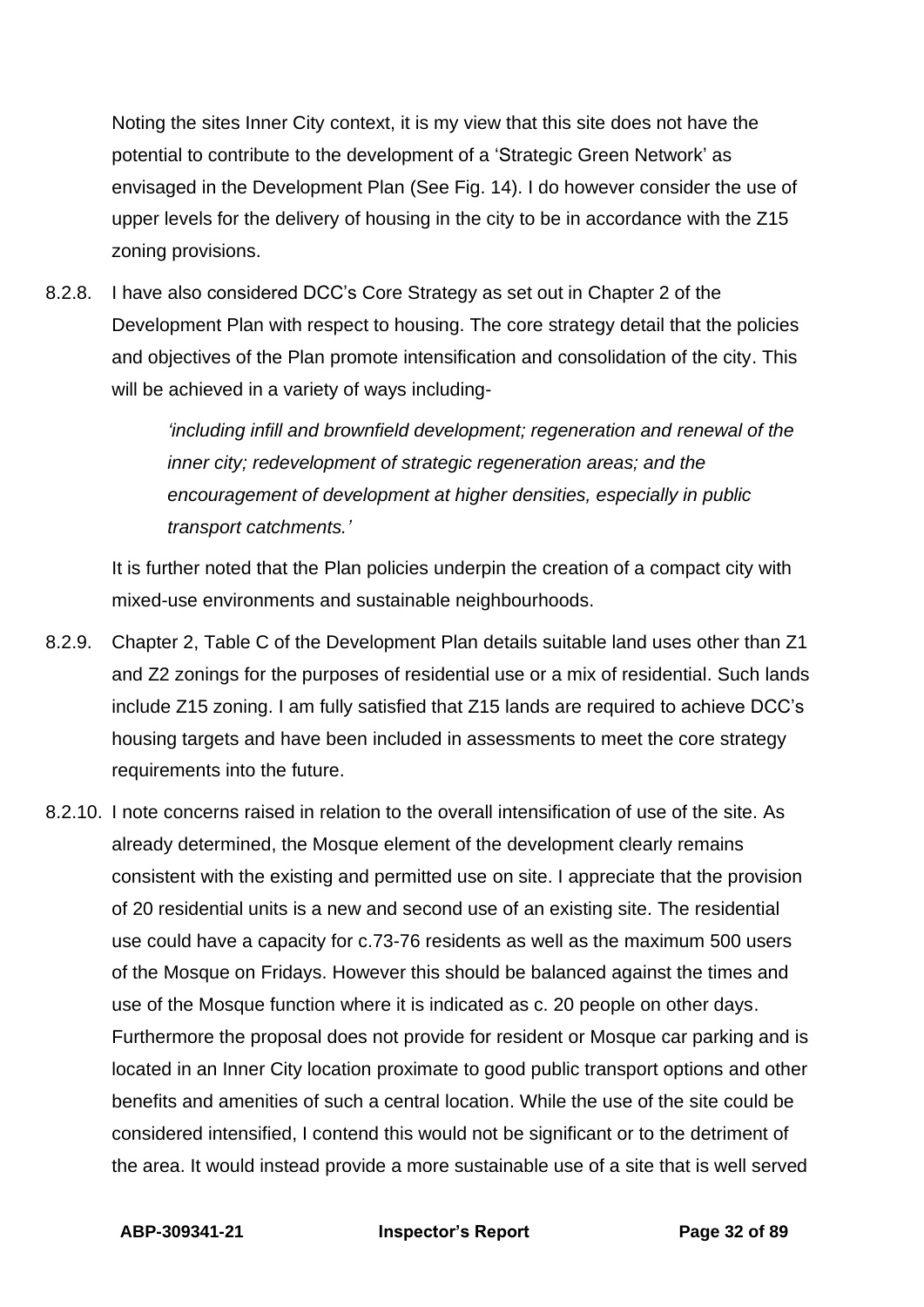by public investment and would contribute to, and underpin the development of a compact city as espoused in the Development Plan and national policy.

8.2.11. Section 14.8.14 (Institutional and Community – Zone Z15) of the Development Plan also requires-

> *'development at the perimeter of the site adjacent to existing residential development shall have regard to the prevailing height of existing residential development and to standards in Section 16.10 (standards for residential accommodation) in relation to aspect, natural lighting, sunlight, layout and private open space, and in Section 14.7 in relation to the avoidance of abrupt transitions of scale between zonings.'*

Section 14.7 deals with 'Transitional Zone Areas' and states-

*'it is important to avoid abrupt transitions in scale and use zones. In dealing with development proposals in these contiguous transitional zone areas, it is necessary to avoid developments that would be detrimental to the amenities of the more environmentally sensitive zones. For instance, in zones abutting residential areas or abutting residential development within predominately mixed-use zones, particular attention must be paid to the use, scale, density and design of development proposals and to landscaping and screening proposals in order to protect the amenities of residential properties.'*

- 8.2.12. Lands which include Warrenpoint School to the northern boundary of the site, are zoned Z15. The property to the immediate south of the subject site, No. 24 Blackpitts is a two storey house and is also zoned Z15. In this context I do not consider there to be a *'contiguous transitional zone'* between the site and these properties.
- 8.2.13. Lands directly to the east of the site include the public road which provides an existing and acceptable transitional zone to lands further east which are zoned Z1. (Sustainable Residential Neighbourhoods).
- 8.2.14. The western boundary of the site adjoins two storey housing on St. Michaels Terrace and St. John's St. These lands are zoned Z1. I consider a *'contiguous transitional*  zone' exists between these lands.
- 8.2.15. In seeking Additional Information the Planning Authority raised specific concerns in relation to height and transition to adjacent two storey houses with specific reference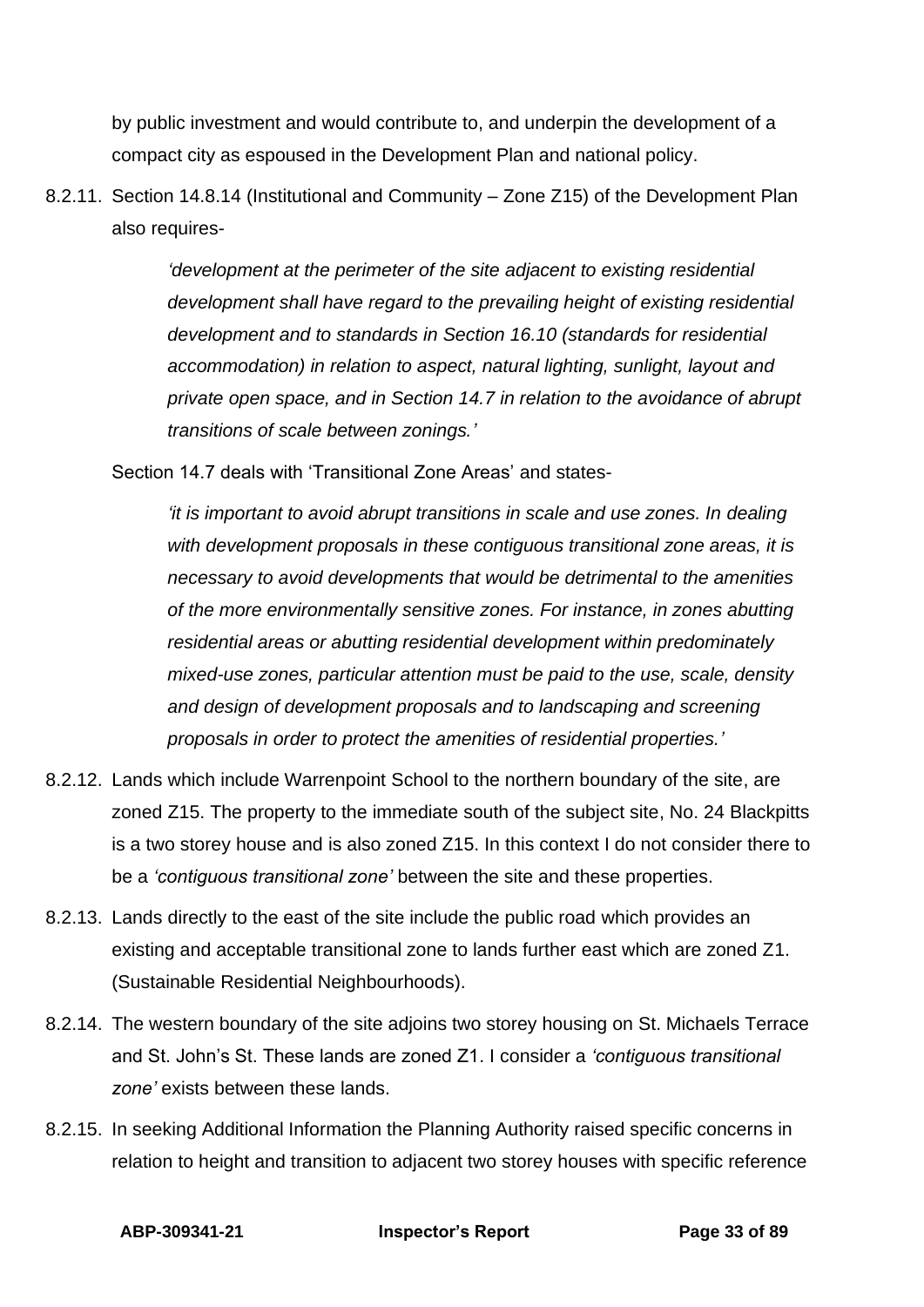to the property to the south i.e. no. 24. The proposal as amended at Additional Information stage reduced the height, scale and density of the development. In my opinion and as further discussed in sections 8.3-8.6, the revised design provides a suitable transition which avoids abrupt transitions of scale between lands zoned Z15 and Z1 to the west.

8.2.16. There is an existing community use on the site i.e. a place of public worship. The application also proposes a 'Residential Use' i.e. an '*open for consideration use'.* In this context Section 14.8.14 of the plan requires such proposals-

> '….*to demonstrate to the planning authority how the proposal is in accordance with and assists in securing the aims of the zoning objective; how it secures the retention of the main institutional and community uses on the lands, including space for any necessary expansion of such uses; how it secures the retention of existing functional open space e.g. school playing fields; and the manner in which the nature and scale of the proposal integrates with the surrounding lands.'*

Section 14.8.4 details a masterplan may assist in demonstrating the above but is not required in the case of minor developments associated with the existing use or where the development proposed relates to extensions to the existing community and institutional use and would enhance the facilities.

- 8.2.17. In section 7 of the Planning Context Report submitted with the application the applicants contend the proposal retains and upgrades the mosque and will not result in the loss of any land to an institution. They also detail that due to the size and history of the site that masterplanning would not be required and that public open space would not be justified. A financial contribution in lieu may be considered. I note the applicants have submitted a 'Ground Floor Masterplan' drawing (33-RFI-001A) at Additional Information stage. This drawing is considered a landscaping proposal rather than formal masterplanning.
- 8.2.18. The application proposes replacing the existing community use with an enhanced facility and the provision of a residential units above. This is clearly in accordance with the zoning objective of the site. In my opinion, the requirement and necessity of Masterplans is generally for much larger parcels of land than just individual application sites. In the context of the application site this could be considered to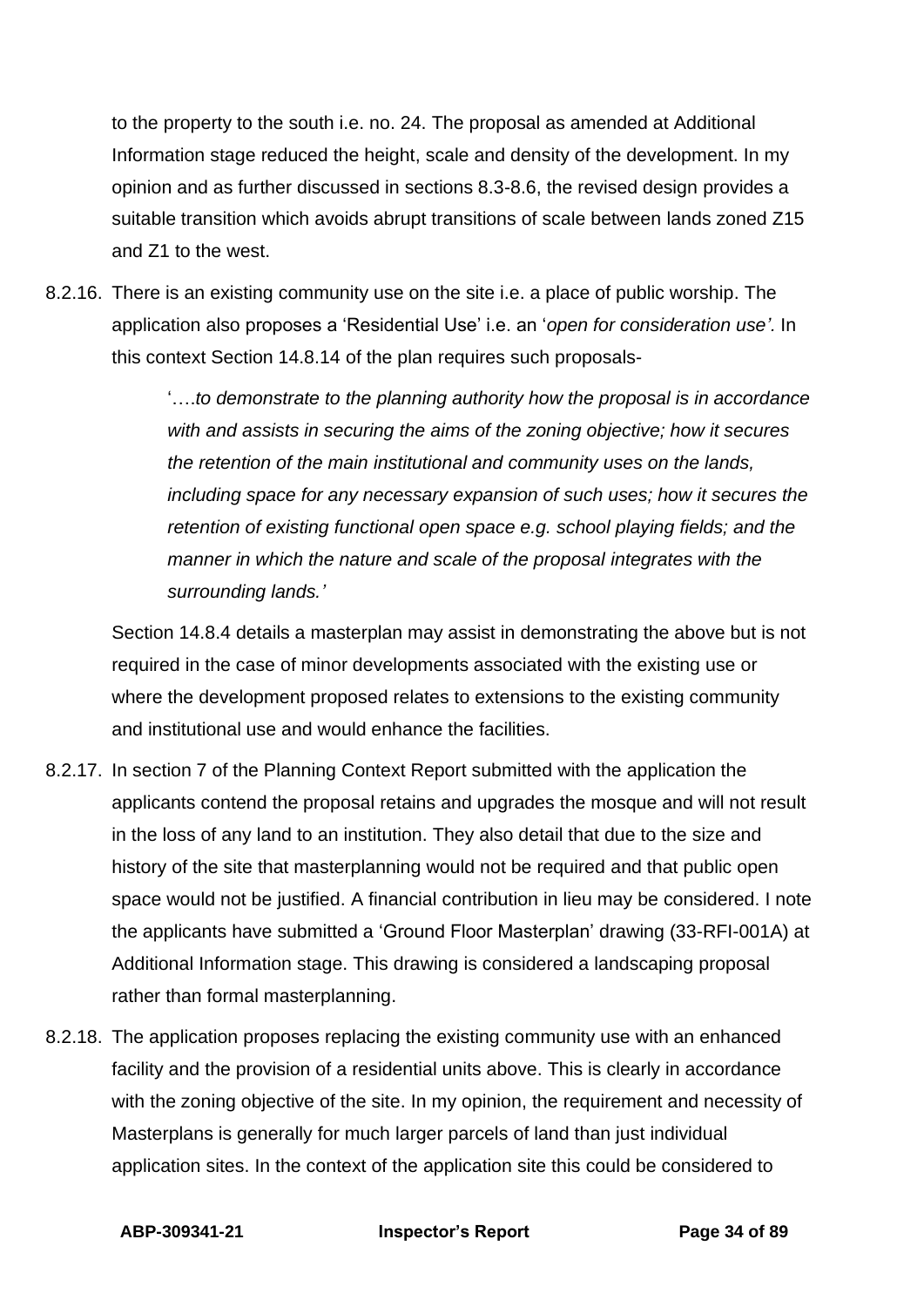include for all the Z15 lands that make up lands including Warrenpoint School. I note DCC have not raised any issues in this context. I also note the Development Plan specifically states a Masterplan 'may' assist in demonstrating how requirements are met. In this regard I am satisfied the application on its own right, clearly retains the existing community use (i.e. replacement) as well as providing an 'open for consideration' use. These uses would contribute to securing the aims of the zoning objective. Furthermore, the configuration of the site in the context of the overall lands zoned Z15 in the area, is such that the proposed development would not prejudice the appropriate redevelopment of those lands in the future.

- 8.2.19. I note section 14.8.14 of the Development Plan also provides for circumstances where a Masterplan for Z15 lands would provide the identification of 25% of the lands for open space and/or community facilities. Such circumstance would be in a scenario *'where there is no longer a need for the existing institutional use'.* The applicants have indicated they are willing to consider a financial contribution in lieu of public open space. The Planning Authority have not sought such a contribution through condition. As the proposals provides for the replacement of an existing community use and as a Masterplan is not in my opinion required I consider there to be no requirement to seek a contribution in lieu of open space as per the provisions of section 14.8.14.
- 8.2.20. In conclusion, I am satisfied that the Z15 zoning provides for a '*place of public worship*' as a Permissible Use and includes '*residential'* use as 'Open for Consideration'. The provision of 20 apartments will contribute towards housing requirements which have been taken into account as part of the core strategy. I am also satisfied that the existing community use is being protected and provided for on the lands in accordance with the Z15 zoning objective. Therefore having considered the permitted development on the site and the nature of the proposed development and uses, I am satisfied the proposed development complies with, and is consistent with, the overall Z15 zoning objective of the site.

#### <span id="page-34-0"></span> $8.3.$ **Building Height and Design**

8.3.1. Initially the Planning Authority requested Additional / Further Information in relation to the impact of overbearing from the proposed development on the adjoining two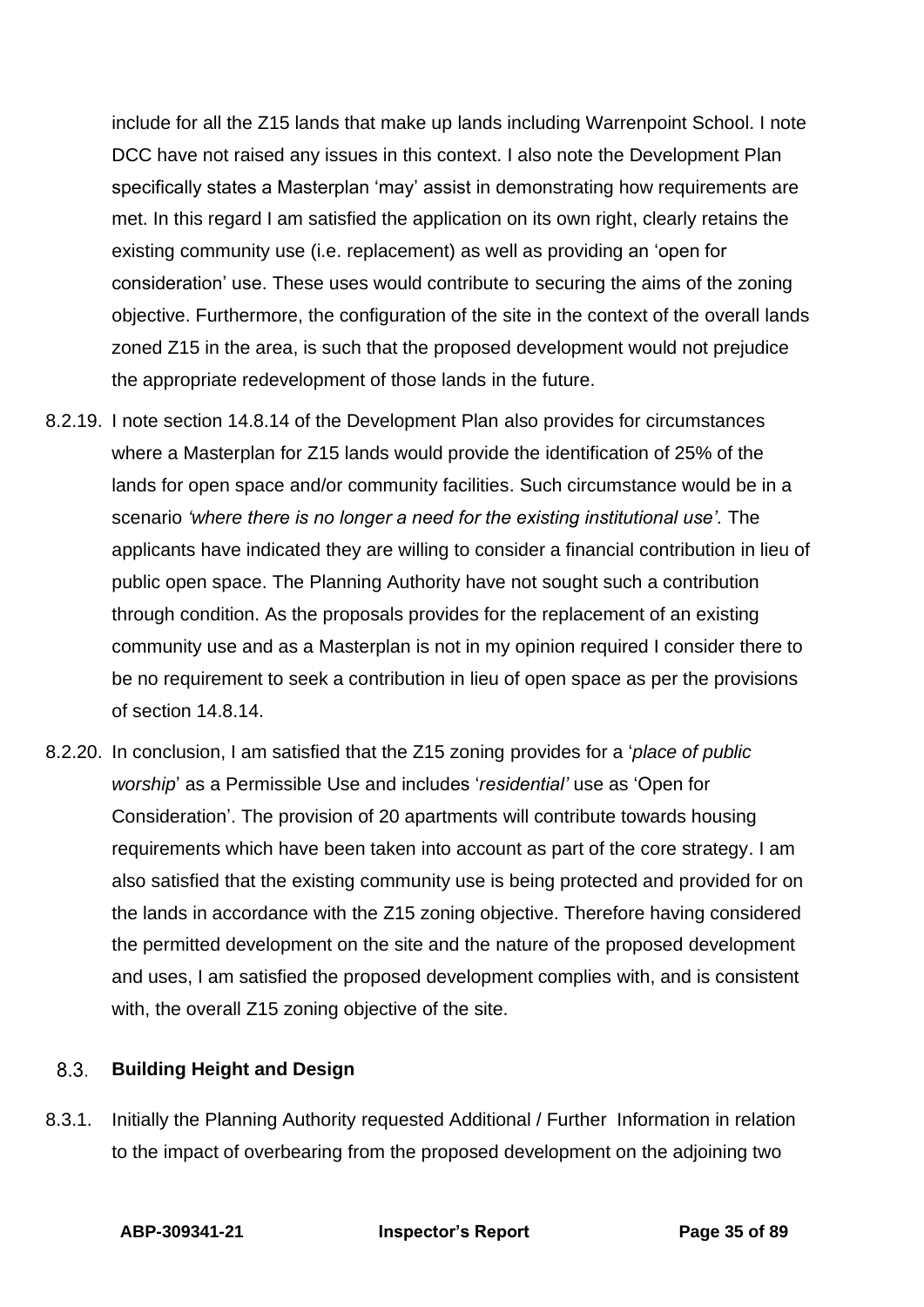storey house to the south having regard to the overall height of the development and its transition in scale.

- 8.3.2. The original building design reflected 'Ziggurat' architectural features with each floor receded in a pyramidal style with a centre most high point. In this case the building bounds the adjoining house to its south with a height of 7.55m, a building behind with a height of c.11m and rising northwards in a stepped fashion to c. 15m, c. 21m, c.24m to a final height of 26.23m. The height falls more gradually to the northern boundary of the site in a similarly stepped fashion to a height of c. 22m where the site adjoins the entrance driveway to Warrenpoint School.
- 8.3.3. The applicants submitted a revised proposal in response to DCC's Additional / Further Information request reducing the building height by omitting a lower level floor. The revised building bounds the adjoining house to its south with a height c. 7.5m, a building behind with a reduced height of c.7.7m and rising northwards in a stepped fashion to c. 11.5m, c. 14m, c. 17m, c. 21m with a final height of 23.16m. The height falls to the northern boundary of the site in a stepped fashion to a height of c. 21.8 and c.19m where the site adjoins the entrance driveway to Warrenpoint School.
- 8.3.4. The general area of the site can be characterised as predominantly residential with two storey houses to the south and west of the site. There are c. 4-5 storey apartments style developments opposite and to the north east of the site. A school and associated grounds are located to the immediate north. The existing building is an enclosed warehouse style building behind high walls that does not provide an active street frontage despite its permitted use and in my opinion represents a poor use of and addition to the streetscape.
- 8.3.5. The proposed development is a unique building design for this area and is reflective of its 'mosque' use. It creates an upward transition from the predominant two storey style development to the south before less of a transition down to its northern boundary where the proposal does not adjoin another building.
- 8.3.6. Section 16.7.2 of the Development Plan deals with 'Height Limits and Areas for Low-Rise, Mid- Rise and Taller Development'. This section and Figure 39 'Building Height in Dublin Context' identifies a 24m height restriction in the Inner City.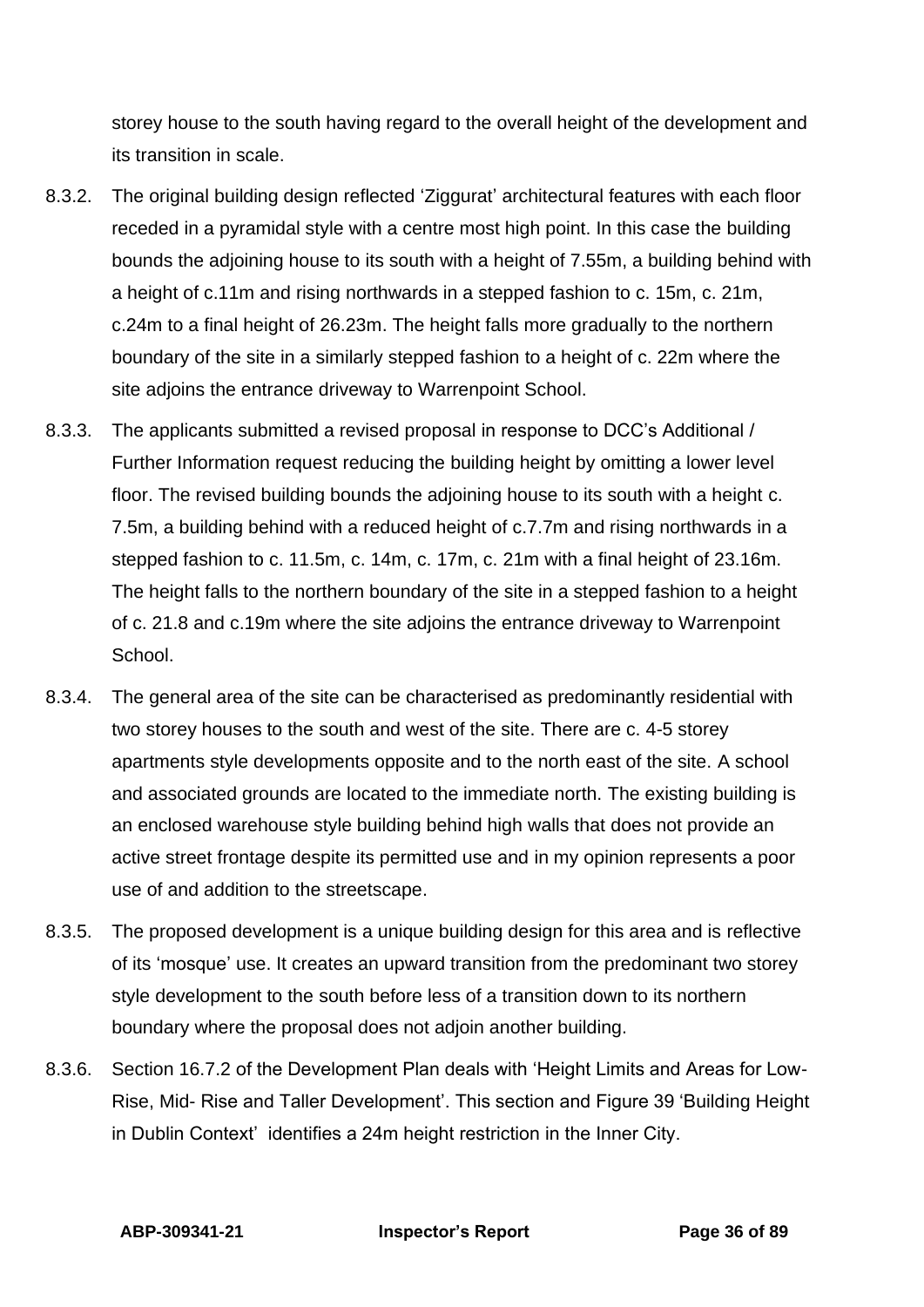8.3.7. The 'Urban Development and Building Heights Guidelines for Planning Authorities (2018)' detail that a criteria-based assessment should be undertaken in accordance with these guidelines when considering proposed tall buildings. Section 1.10 states-

> *'within the canal ring in Dublin…….. In such areas, it would be appropriate to support the consideration of building heights of at least 6 storeys at street level as the default objective, subject to keeping open the scope to consider even greater building heights by the application of the objectives and criteria laid out in Sections 2 and 3 of these guidelines.'*

- 8.3.8. Section 2.3 of the Guidelines details that building-up urban infill sites is required to meet the needs of a growing population and '*increased building height is a significant component in making optimal use of the capacity of sites in urban areas'*.
- 8.3.9. Section 3.1 of these Guidelines states-

*'it is Government policy that building heights must be generally increased in appropriate urban locations. There is therefore a presumption in favour of buildings of increased height in our town/city cores and in other urban locations with good public transport accessibility'.*

This section also details that Planning Authorities must apply broad principles in considering development proposals for buildings taller than prevailing building heights in urban areas. These principles can be summarised as-

- Does the proposal positively assist in securing NPF objectives of focusing development in key urban centres e.g. brownfield, infill development and compact growth in our urban centres?
- Where the Development Plan pre-dates these guidelines, can it be demonstrated that implementation of the policies and objectives do not align with the NPF?

In this regard, I am satisfied that the development as proposed will provide appropriate redevelopment of an underutilised brownfield, infill site that will contribute to compact growth of Dublin. I am also satisfied the development complies with section 16.7.2 of the DCC Development Plan in terms of heights in the Inner City.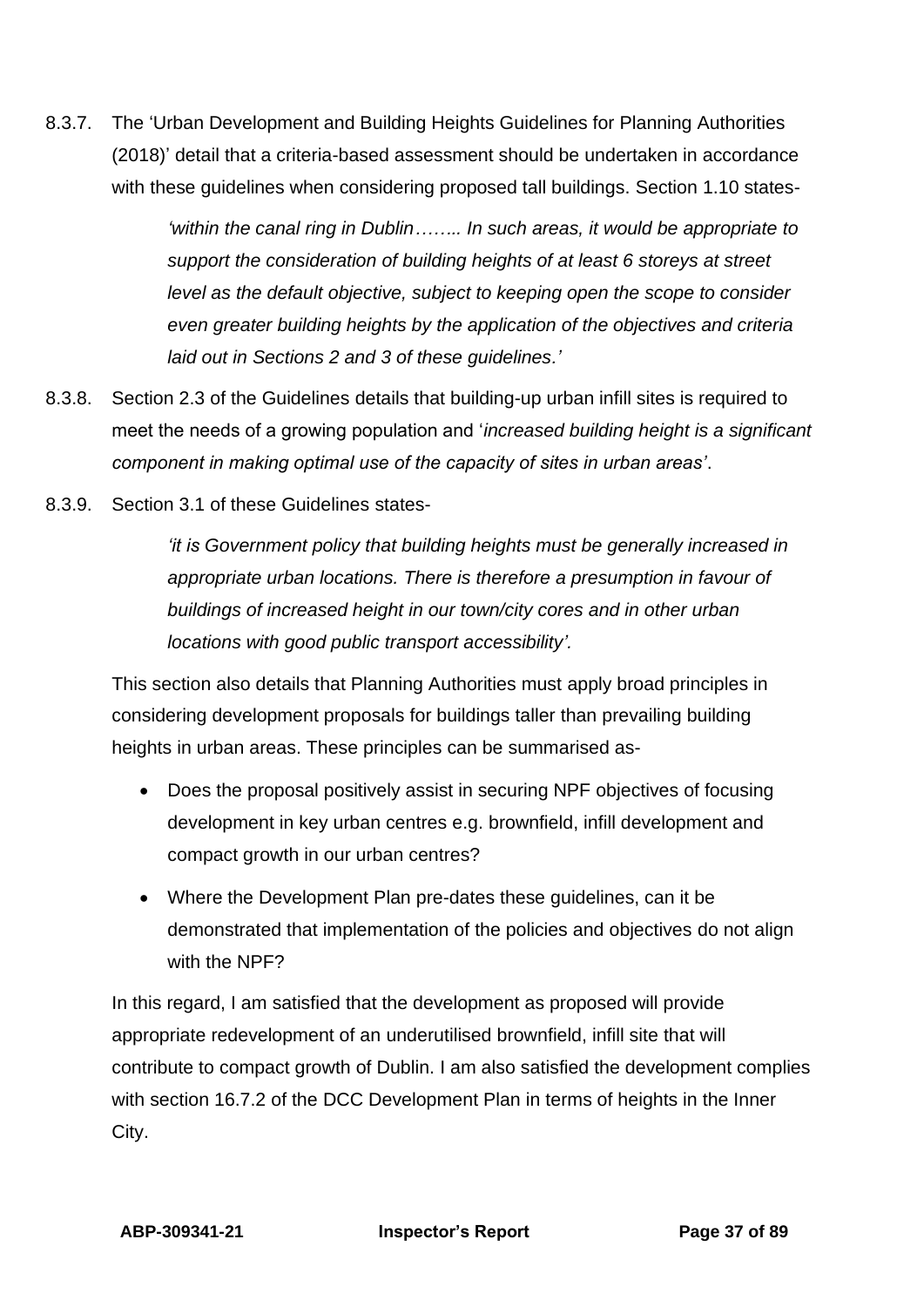- 8.3.10. Section 3.2 of the guidelines detail the applicant shall demonstrate to the satisfaction of the Planning Authority/ An Bord Pleanála, that the proposed development satisfies 'Development Management Criteria' including the scale of the relevant city, neighbourhood & street and also the scale of the site/building itself.
- 8.3.11. In the original Planning Report submitted with the application the applicants address the criteria of the Guidelines-
	- Scale of City
		- $\circ$  the sites is proximate to Clanbrassil St which is a main thoroughfare into the city and served by numerous bus routes
		- o the proposal integrates into surrounding context by providing setbacks at upper floors to respect residential amenity
		- $\circ$  the current site is not in keeping with the surrounding developments
	- Scale of Neighbourhood / Street
		- o Positive contribution to streetscape,
		- o mixed use development in accordance with the zoning objective
		- o Not monolithic
	- Scale of site/building
		- $\circ$  Massing of proposal is broken up by the setbacks at upper floors with highest point located in the centre of the site, away from boundaries.
		- o A shadow assessment has also been submitted.
- 8.3.12. The applicants have not sought to justify the revised proposal submitted in response to Additional Information in the context of the Guidelines.
- 8.3.13. Specific Planning Policy Requirement (SPPR) 3A of the Guidelines details that
	- where an applicant for planning permission sets out how a development proposal complies with the identified Development Management Criteria and
	- the assessment of the planning authority concurs, taking account of the wider strategic and national policy parameters set out in the National Planning Framework and these guidelines;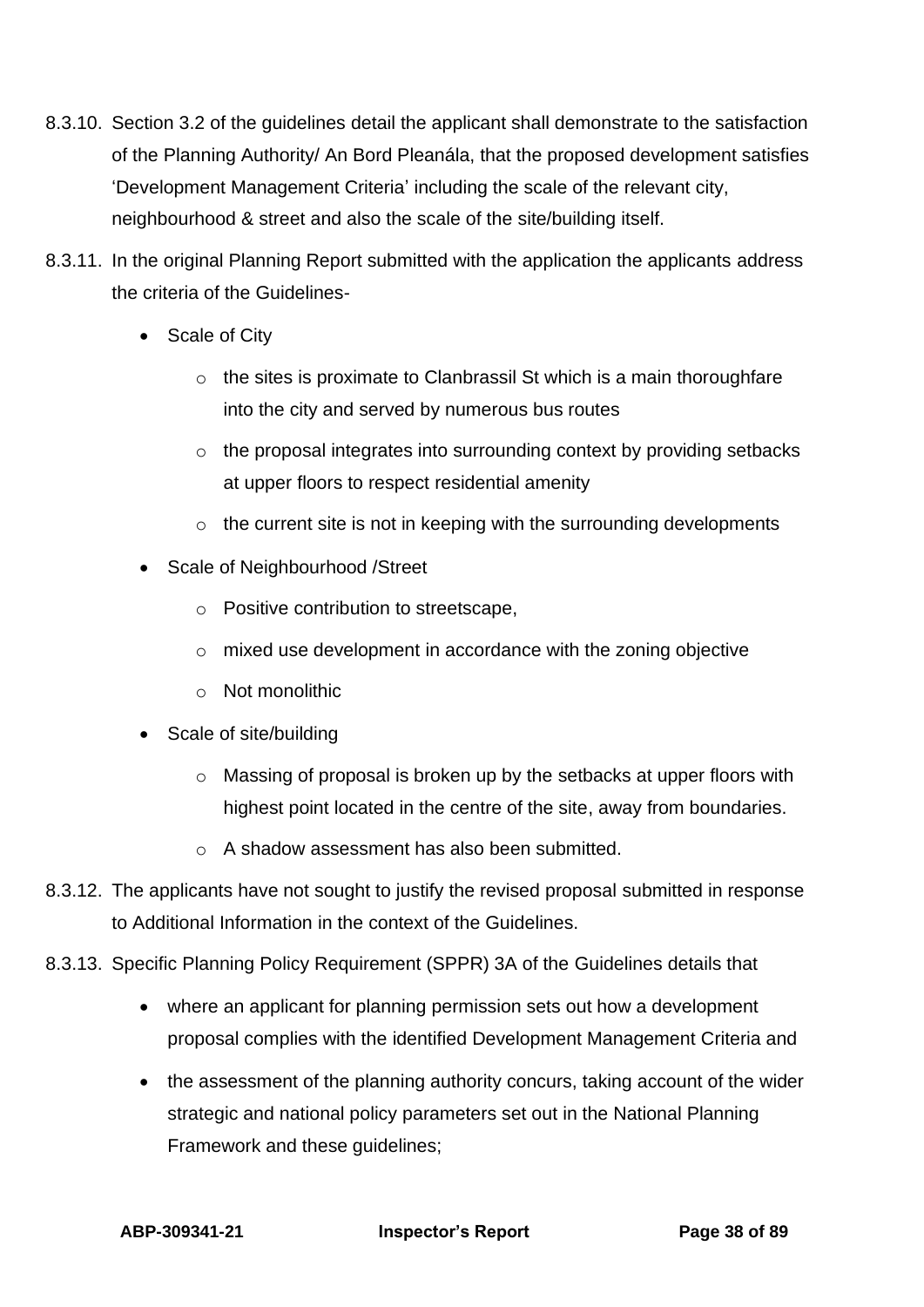then the planning authority may approve such development, even where specific objectives of the relevant development plan or local area plan may indicate otherwise.

8.3.14. Notwithstanding the somewhat limited submission by the applicants in relation to the proposal submitted at Additional Information Stage in the context of the Development Management Criteria listed in the Guidelines, it is my opinion that the revised proposal through the omission of one floor and 7 apartments, would be higher than the general area. However it generally complies with the strategic and national policy parameters set out in the NPF and the Building Height Guidelines and would contribute to compact growth. Furthermore the proposed height is in accordance with section 16.7.2 of the Dublin City Development Plan. Overall the proposed design represents a unique design approach for the site that in my opinion would make a positive contribution to the site, the streetscape and the city area as a whole and would provide appropriate regeneration of an underutilised site in terms of the Building Height Guidelines and the NPF.

#### 8.4. **Apartment Standards**

- 8.4.1. Concerns have been raised by an appellant in relation to the intended users of the apartment development. In this regard the applicants have not applied for a Build to Rent Scheme and the proposal does not aim to meet the criteria for Build to Rent schemes as set out in Section 5 of the Apartment Guidelines. Furthermore the applicants have clearly indicated in their response to the appeal that the apartments will be available to the general market and are not confined to persons of the Muslim faith.
- 8.4.2. Following a request for Additional Information the applicants have revised the proposal from 27 apartments to 20 apartments.
- 8.4.3. The Planning Authority have raised no concerns in relation to the proposed apartment standards which they have assessed against the Sustainable Urban Housing: Design Standards for New Apartments - Guidelines for Planning Authorities 2018 (DoHPLG). It is noted these guidelines were updated in December 2020 and it is the latter Guidelines that will form the basis of this assessment.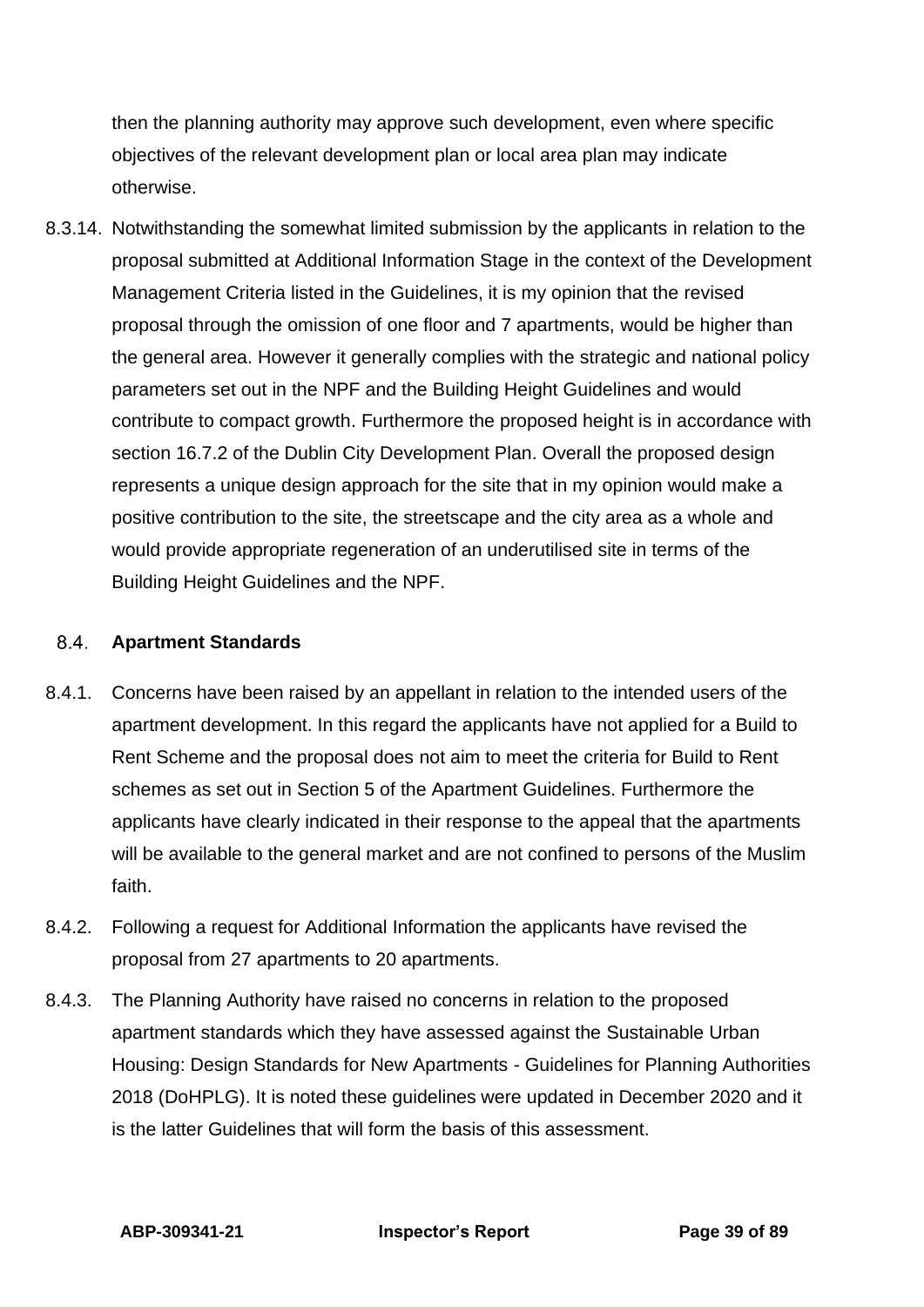8.4.4. The proposal is considered to be an 'Urban Infill Scheme' on a site of 1,002 sq.m and is located within a 'Central and/or Accessible Urban Location' as described in section 2.4 of the Guidelines. It is considered appropriate to assess the proposed development against the following Specific Planning Policy Requirements of the Guidelines- SPPR 1, 2, 3, 4, and 6.

## 8.4.5. SPPR 1 and 2

This application proposes 20 apartments consisting of 5 no. 1-bed units, 12 no. 2 bed units and 3 no. 3 bed units. Having regard to the provisions of SPPR 1 and 2 in relation to Housing Mix I am satisfied the proposed housing mix is acceptable.

# 8.4.6. SPPR 3

SPPR 3 sets out minimum requirements for apartment floor areas and in particular requires-

- 45 sq.m for 1- bedroom apartments (2 person)
- 73 sq.m for 2-bedroom apartment (4 persons) and
- 90 sq.m for 3- bedroom apartments (5 persons)

Section 3.0 Apartment schedule of the 'Further Information Schedule of Accommodation' details the following provision-

- 1 bedroom apartments (2 person) at 53.2 sq.m
- 2 bedroom apartment (4 persons) ranging from 80.2 sq.m 85.4 sq.m
- 3 bedroom apartments (5 persons) ranging from 112.1 sq.m 128.9sq.m

I am satisfied the proposed provision of floorspace to all apartments is acceptable.

### 8.4.7. Section 3.8- Safeguarding Higher Standards

Section 3.8 seeks to ensure delivery of apartments that are not built down to a minimum standard, but that reflect a good mix of apartment sizes. Accordingly, it is a stated requirement of the Guidelines that the majority of all apartments in any proposed scheme of 10 or more apartments shall exceed the minimum floor area standard for any combination of the relevant 1, 2 or 3 bedroom unit types, by a minimum of 10%.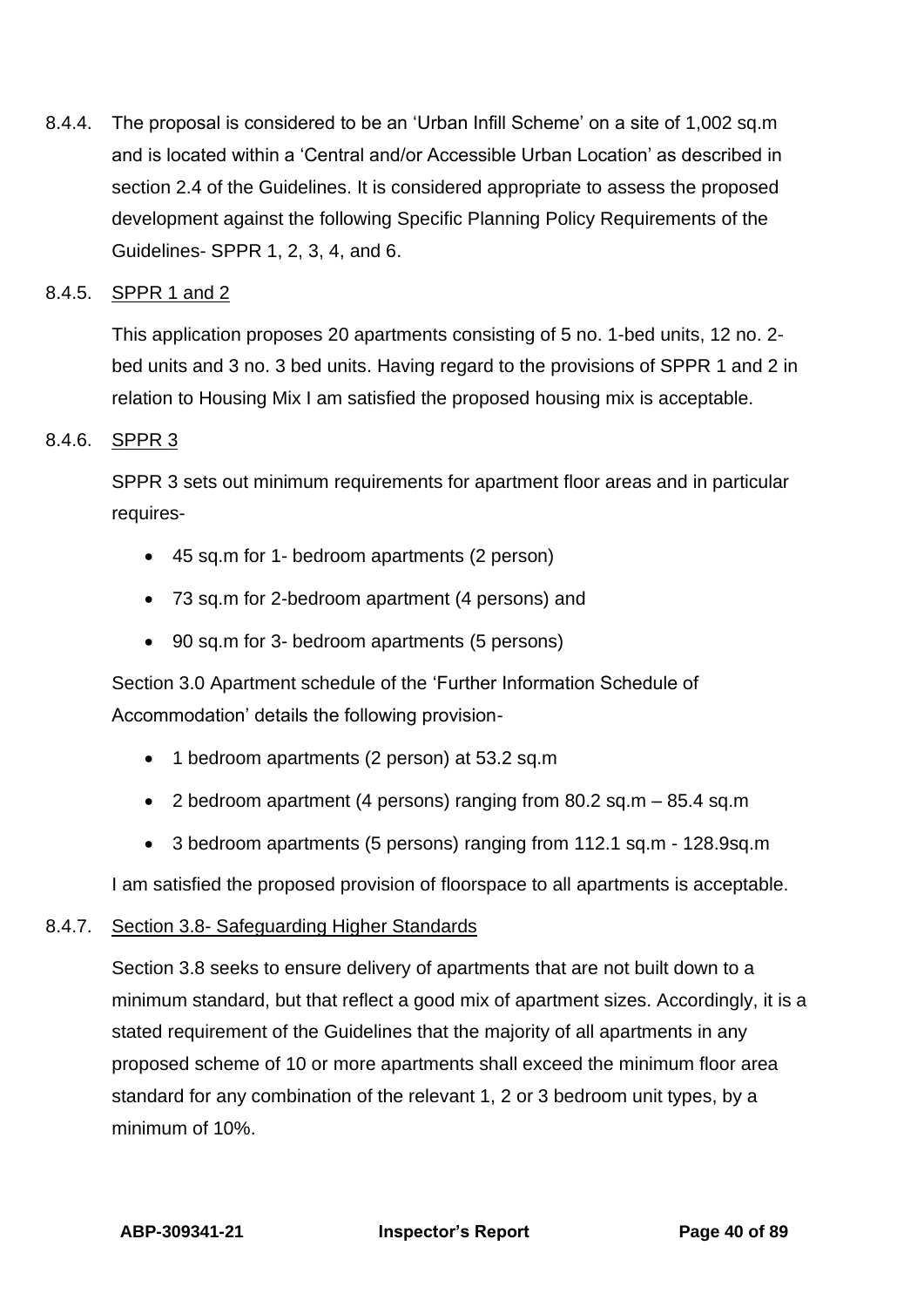I have reviewed the proposed apartment sizes and note 10 apartments exceed the minimum required floor space by 10%. In many cases these exceeds the 10% by a significant amount.

10 two bedroom apartments do not exceed 10% minimum floorspace and therefore the proposed development does not meet the requirement of 'majority' or in this case 11 apartments. However the 10 apartments that do not meet this standard provide 80.2 sq.m instead of the required 80.3. Section 3.12 of the guidelines provides for such scenarios and details it is acceptable to redistribute the minimum 10% additional floorspace requirement throughout the scheme, i.e. to all proposed units, to allow for greater flexibility. In this context the 3 no. three beds, 5 no. 1 beds and 2 other 2 bed apartments all significantly exceed the 10% requirement.

I am satisfied, the proposed development complies with the requirements of section 3.8 of the Guidelines.

### 8.4.8. SPPR 4

This SPPR requires a minimum of 33% of dual aspect units in central and accessible urban locations. It also details for urban infill schemes planning authorities may exercise further discretion to consider dual aspect unit provision at a level lower than 33%.

The applicants are proposing 15 dual aspect apartment which equates to 75% of the scheme. 5 one bedroom apartments are single aspect and face east towards the public road.

I am satisfied the proposed development complies with SPPR 4.

### 8.4.9. SPPR 6

This SPPR requires a maximum of 12 apartments per floor per core may be provided in apartment schemes. The proposed development appears to provide a maximum of 11 apartments accessing the second floor from one core. I am satisfied the proposed development complies with SPPR 6.

### 8.4.10. Other Requirements

The apartment guidelines sets out a number of other requirements. The following are considered most pertinent-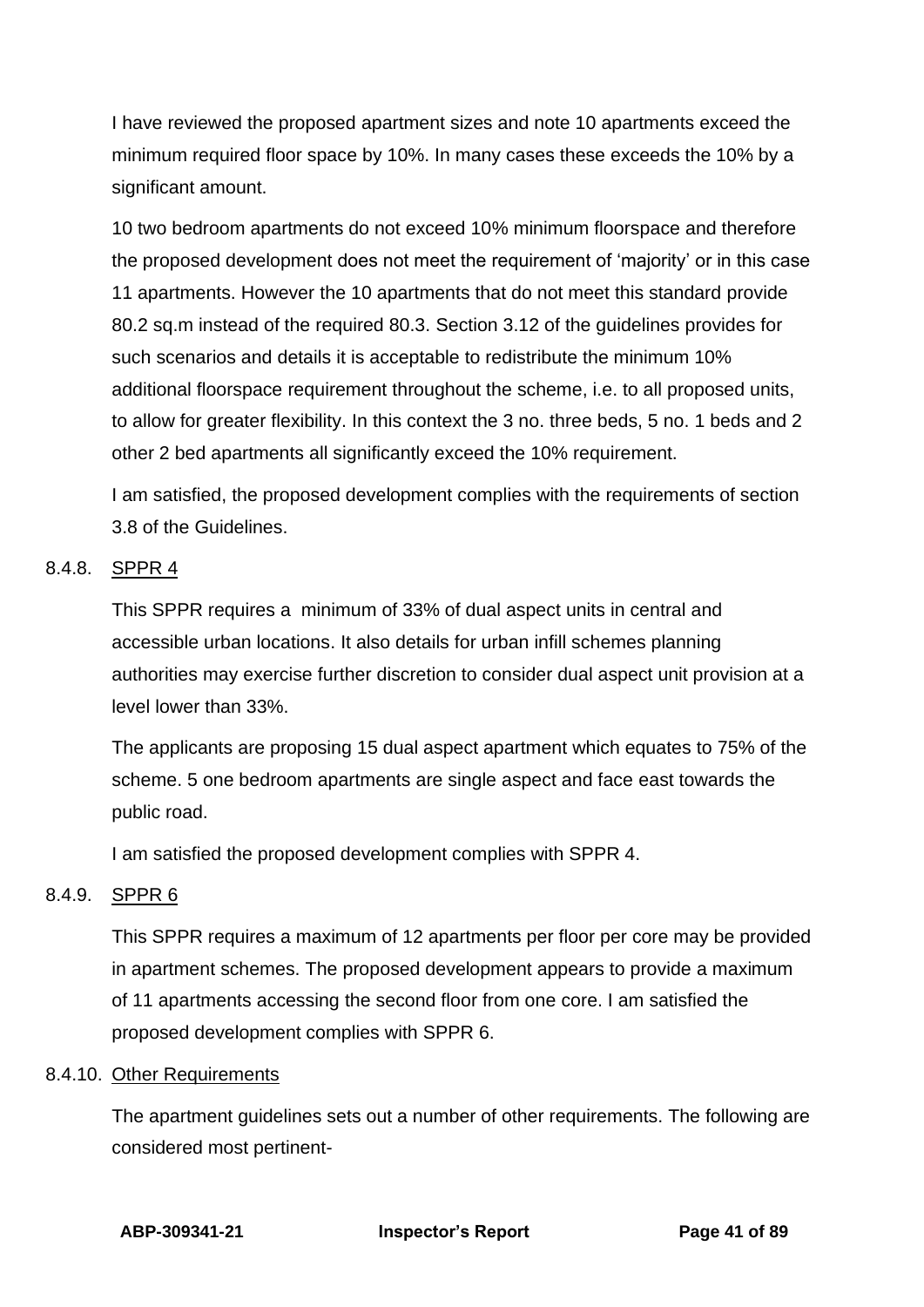- Appendix 1 details requirements in relation to '*Required Minimum Floor Areas and Standards*' for living/dining/kitchen areas, bedrooms, storage and private amenity space. Having reviewed the submitted drawings and Apartment Schedule, the proposed development appears to meet the majority of these requirements. I note secure, allocated basement level storage is provided for all apartments and this generally appears to accord with section 3.33 of the Apartment Guidelines.
- Section 3.31 of the Guidelines details that '*as a rule, no individual storage room within an apartment should exceed 3.5 square metres'*. Having examined the drawings I note 2.2 sq.m of storage space is provided with a room identified as 'office' for 3-bed apartments number 12 and 18. These rooms both have windows and the combined office and storage space would appear to be 7.2m which exceeds the minimum requirement of 7.1 sq.m for a single bedroom. Accordingly, should permission be granted it is considered appropriate that the use of these rooms be conditioned for office and storage purposes only as per the drawings.
- Communal Amenity Space (Appendix 1 and Section 4.10)

Based on the provision of 20 apartments Appendix 1 sets a requirement for 136 sq.m of communal amenity space. The Further Information Schedule of Accommodation indicates 234 sq.m of communal amenity space is proposed. Communal Amenity Space appears to be proposed as follows-

- o 2 no. external terraces at second floor level- 67.1 sq.m
- o 2 no. external terraces at fourth floor level- 50.7 sq.m.
- o 2 no. external terraces at fifth floor level- 48.4 sq.m.
	- Total external communal space is 166.2 sq.m.
- o 2 communal rooms on the second and fourth floors- 25.9 sq.m each
	- Total communal rooms-<br>51.8 sq.m
- o 2 communal balcony areas off the communal rooms- 7.8 sq.m each
	- Total communal balconies- 15.6 sq.m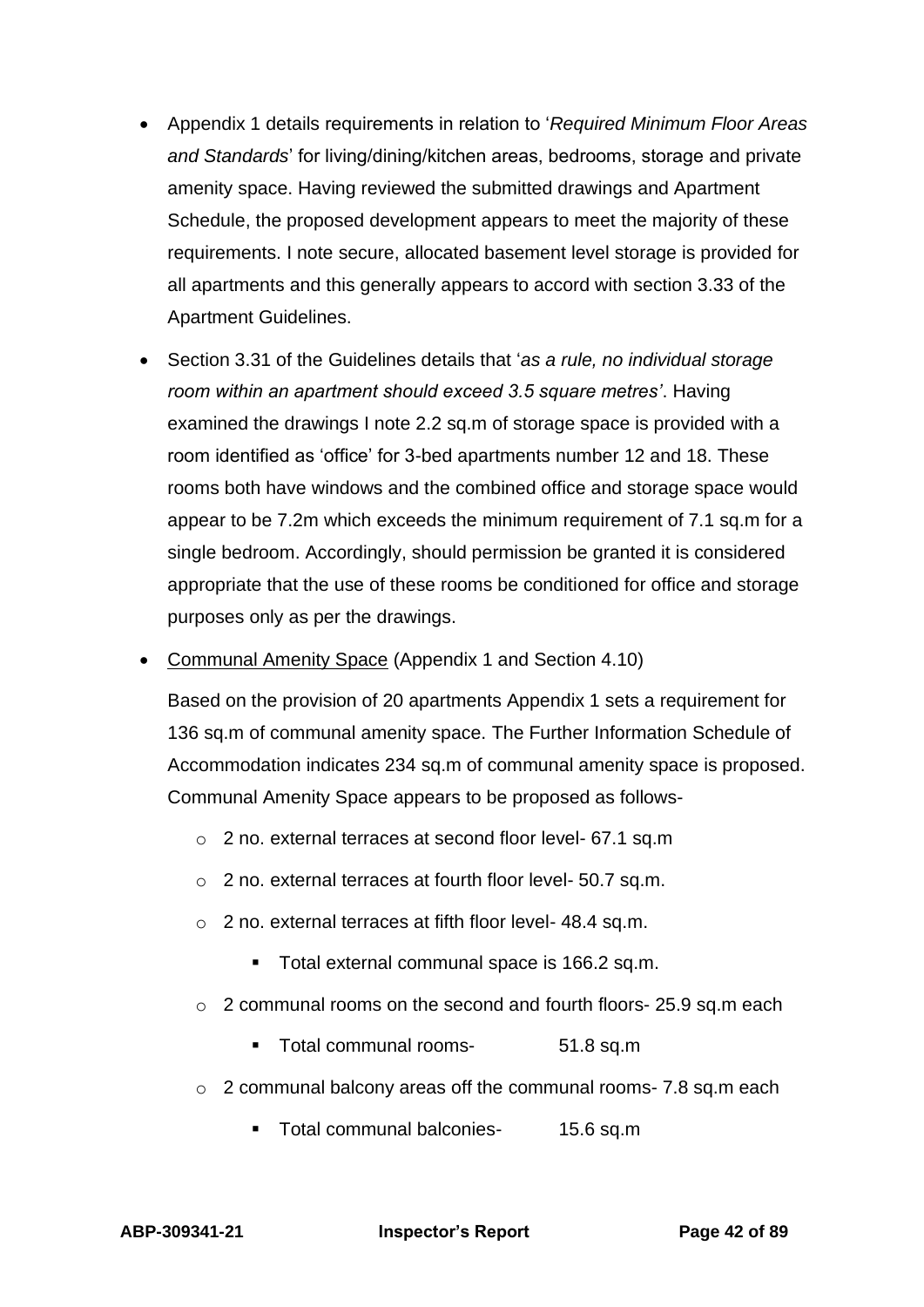Sections 4.5 and 4.10 of the 2020 Apartment Guidelines clearly distinguish between Communal Facilities and Communal Amenity Space with rooms considered 'facilities' rather than space. Section 4.10 Communal Amenity Space details *'accessible, secure and usable outdoor space is a high priority for families with young children and for less mobile older people'.* In this regard I do not consider it appropriate to include the Communal Rooms and Balconies off these rooms for the purpose of calculating the minimum required areas as per Appendix 1 of the Guidelines i.e. 136 sq.m. However the application still provides 166.2 sq.m of external communal amenity spaces and meets the minimum required Communal Amenity Space as per the Guidelines.

In my opinion the provision of two sizeable communal rooms with private balconies adjoining communal terraces would contribute significantly and positively to the overall quality of the development.

• Building Lifecyle Report (Section 6.13)

It is a requirement of the Apartment Guidelines that such proposals shall include a building lifecycle report. This is to include an assessment of the long term running and maintenance costs of the development and would clearly be for the benefit of future apartment owners and residents. This does not appear to have been submitted. I am satisfied this requirement can be met through a condition should the Board decide to grant permission.

# *Conclusion*

The site is located in area that can be described as a Central and/or Accessible Urban Location in accordance with the 2020 Apartment Guidelines. The proximity of the site to public transport on Clanbrassil Street is evident. Overall the proposal will provide for a mixed use scheme providing a place for public worship and 20 apartments ranging from 1 bed to 3 beds. Dublin City Council have deemed the proposal acceptable in the context of the 2018 Apartment Guidelines (now superseded by the 2020 Guidelines).

In accordance with Section 28 1 (c) of the Planning and Development Act, 2000-20 (as amended) and Section 1.19 of the 'Sustainable Urban Housing: Design Standards for New Apartments Guidelines for Planning Authorities, December 2020',

**ABP-309341-21 Inspector's Report Page 43 of 89**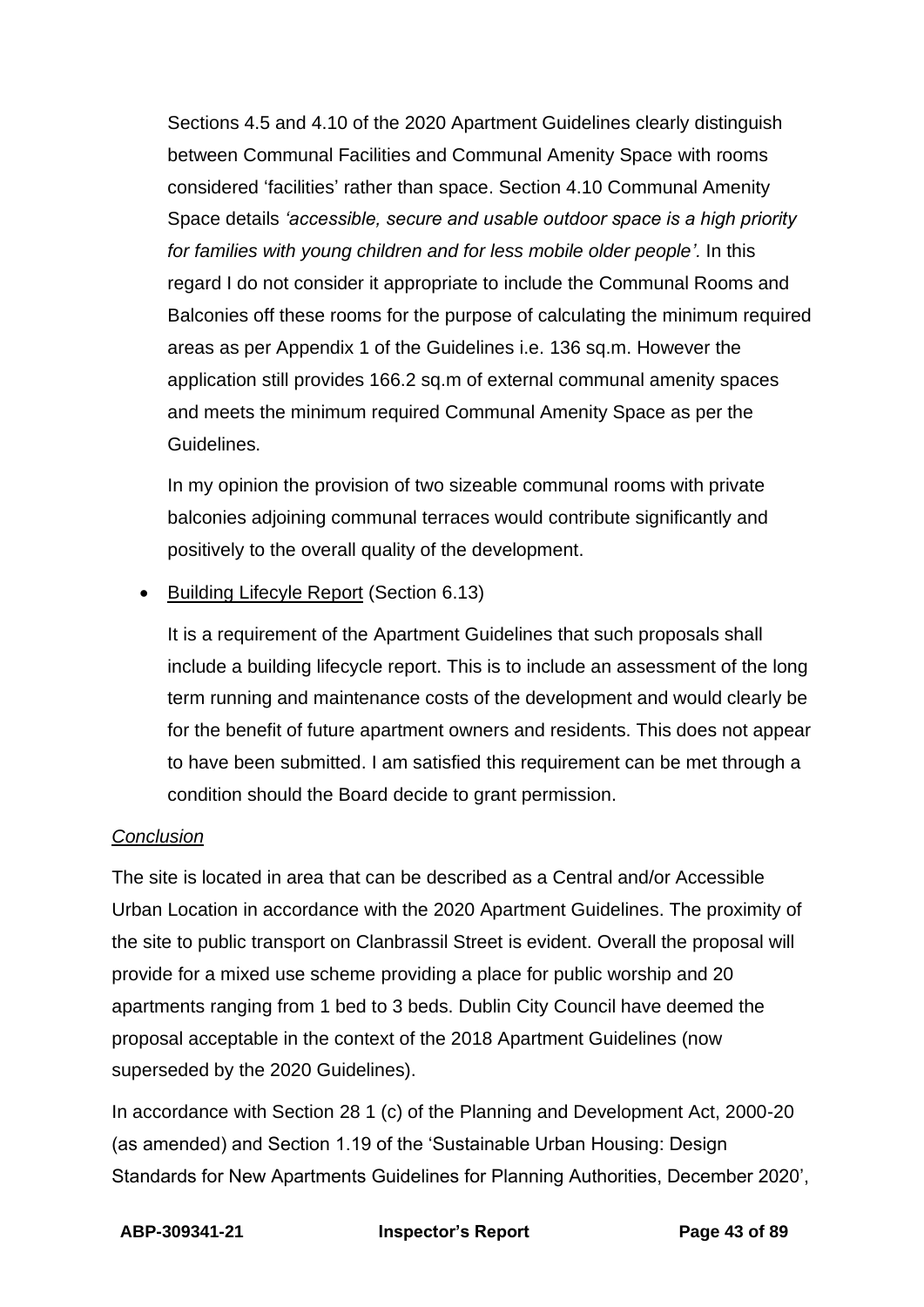I consider the proposed development complies with all relevant SPPR's and is generally in accordance with all other requirements of the 2020 Apartment Guidelines.

#### $8.5.$ **Overdevelopment and Density**

- 8.5.1. A number of third party submissions to the application and observations to the Appeal have raised concerns in relation to overdevelopment of the site including references to plot ratio, site coverage and density.
- 8.5.2. The Planning Authority have not raised any concerns in this regard but did highlight that plot ratio and site coverage exceed the indicative plot ratio and site coverage standards as outlined in the Development Plan. The Planners Report detailed the existing site coverage on the site at 100% and is located within an area which is undergoing a process of urban renewal. They considered the plot ratio and site coverage acceptable in this context.

### *Overdevelopment*

- 8.5.3. Section 4.20 of the 2009 Sustainable Residential Development in Urban Areas Guidelines (SRDUA) recommended standards to ensure that there are adequate safeguards in place to avoid overdevelopment and to assist in the assessment of planning applications.
- 8.5.4. For large infill sites or brownfield sites the SRDUA guidelines recommend public open space should generally be provided at a minimum rate of 10% of the total site area. This application does not provide any public open space.
- 8.5.5. Section 4.21 of the guidelines details-

*'It will be necessary for planning authorities to take a more flexible approach to quantitative open space standards and put greater emphasis on the qualitative standards'…*

and

*'where residential developments are close to the facilities of city and town centres or in proximity to public parks or coastal and other natural amenities, a relaxation of standards could be considered. Alternatively, planning authorities may seek a financial contribution towards public open space or* 

**ABP-309341-21 Inspector's Report Page 44 of 89**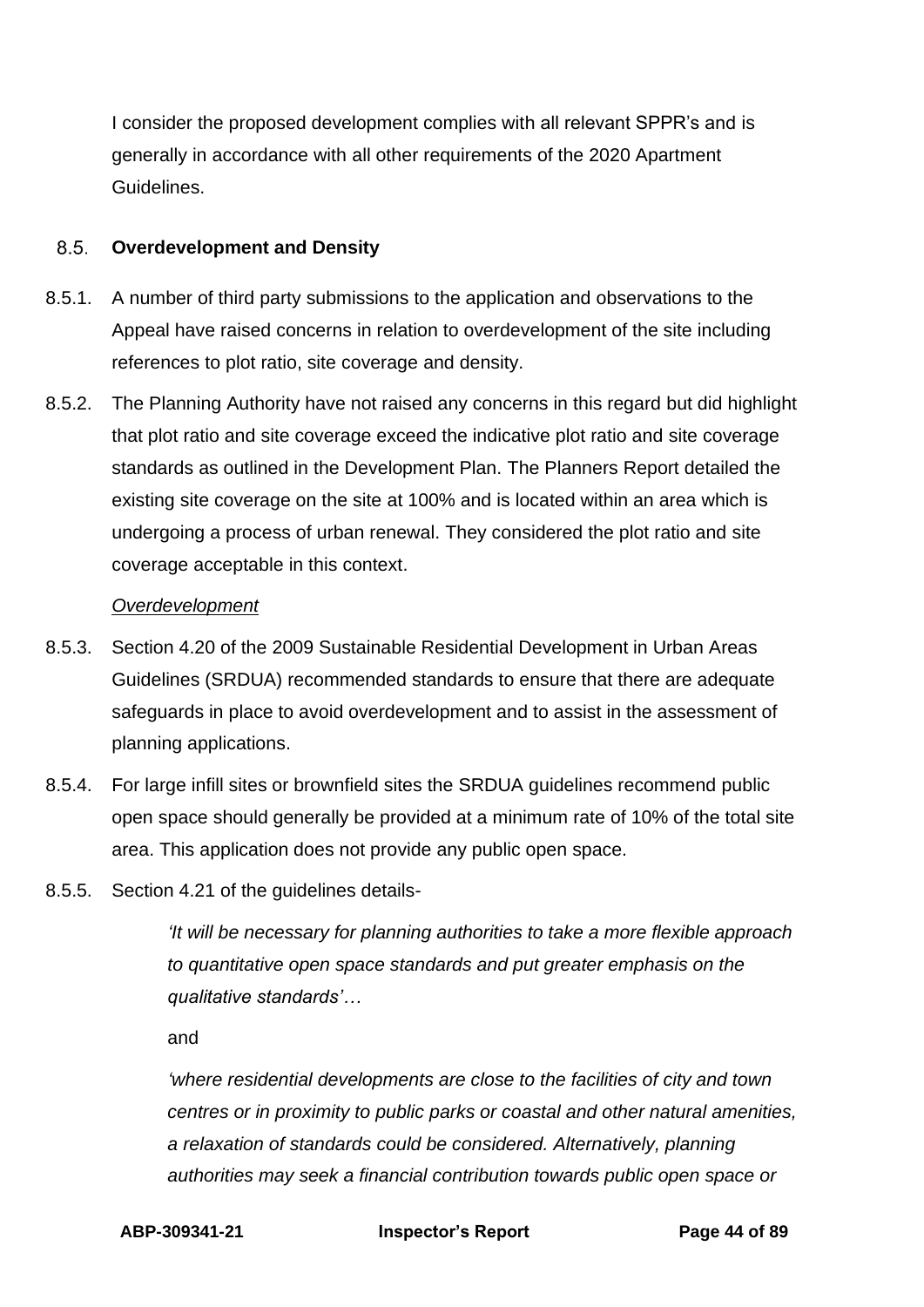*recreational facilities in the wider area in lieu of public open space within the development.'*

- 8.5.6. Public open space is not a requirement for apartment developments as set out in the Apartment Guidelines. The site is located close to the facilities of Dublin City centres and in reasonable proximity of its public parks and amenities. As set out in section 8.2.19 I do not consider a financial contribution towards public open space or recreational facilities in the wider area is necessary for the site.
- 8.5.7. Section 16.5 and 16.6 of the Dublin City Development Plan identifies 'Plot Ratio' and 'Site Coverage' standards. Plot Ratio is described as a tool to help control the bulk and mass of buildings. Site Coverage is described as a control for the purpose of preventing the adverse effects of overdevelopment, thereby safeguarding sunlight and daylight within or adjoining a proposed layout of buildings. For Z15 zoned lands the development plan sets indicative requirements of 0.5-2.5 for plot ratio and 50% for site coverage.
- 8.5.8. Based on the stated dimensions provided on the 'Site Layout Existing' drawing number 14.170.PD101 existing plot ratio is c. 1:1.67 (allowing for the enclosed yard area). Existing site coverage is c. 74%.
- 8.5.9. The application proposes a plot ratio of 1:3.5 and site coverage of 62.7 (detailed in 'Further information Schedule of Accommodation' Section 1.0 Overview Schedule). These standards exceed the Development Plan standards. The plan does allow for higher plot ratio and site coverage in circumstances such as the following which in my opinion apply to this proposal-
	- Adjoining major public transport termini and corridors, where an appropriate mix of residential and commercial uses is proposed
	- To facilitate comprehensive redevelopment in areas in need of urban renewal
	- Where a site already has the benefit of a higher plot ratio/site coverage.

The development plan also details that *'plot ratio standards need to be used in conjunction with other development control measures'* and '*site coverage is a tool particularly relevant in urban locations where open space and car parking standards may be relaxed.*'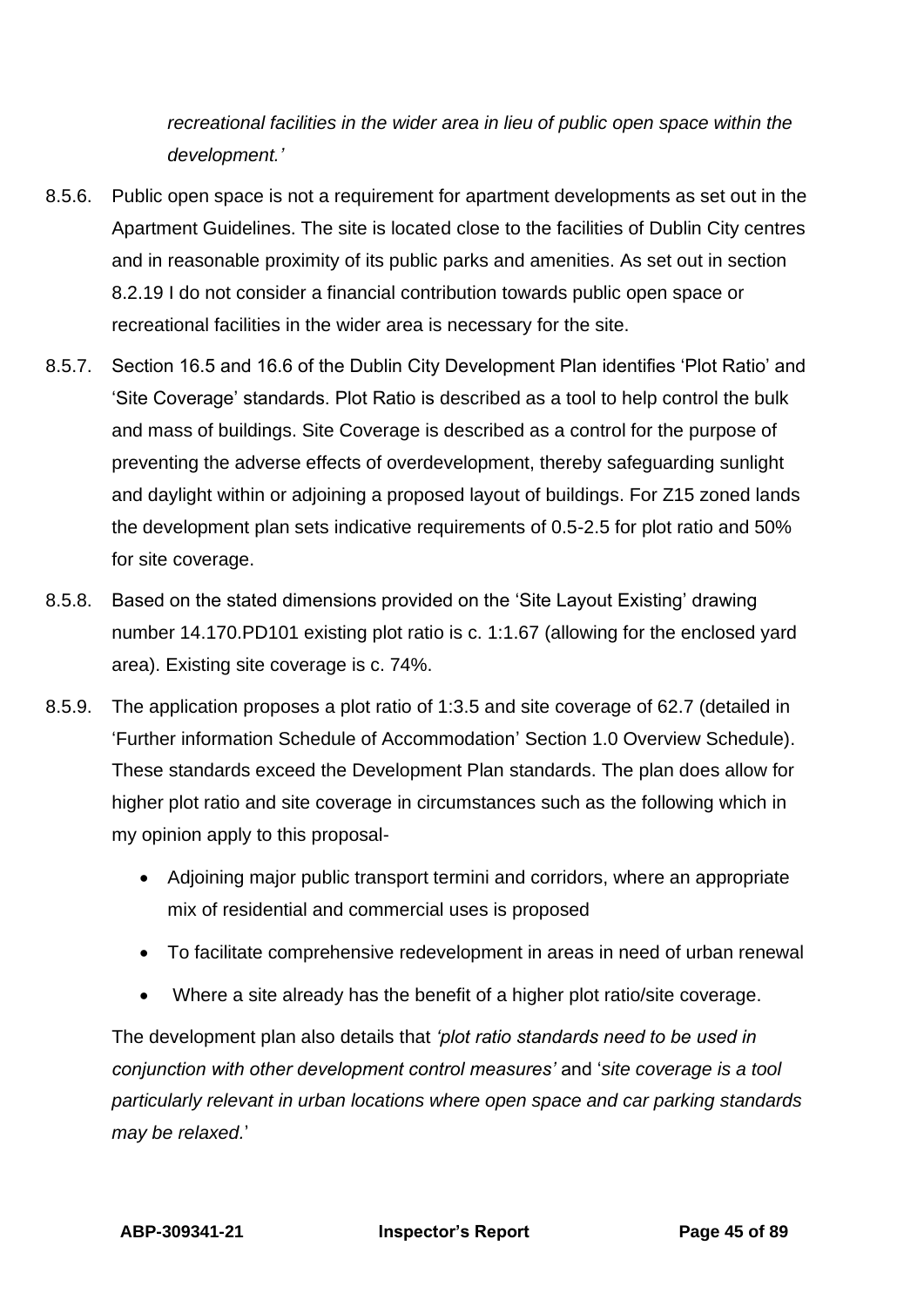- 8.5.10. Section 8.4 of this assessment demonstrates that the proposed development generally complies with other development control measures as per the requirements of the 2020 Apartment Guidelines, such as floor areas, private amenity space and communal amenity space.
- 8.5.11. Overall, I am satisfied that the development as proposed does not represent overdevelopment of the site.

### *Density*

- 8.5.12. National Policy Objective 35 of the National Planning Framework promotes increasing residential density in areas such as the subject site, through a range of measures including increased building heights. Policy SC13 of the DCC Development Plan also promotes sustainable densities particularly in public transport corridors.
- 8.5.13. The application proposes 20 units per ha. The dual use of the site should also be considered.
- 8.5.14. Under section 8.4 above, I have determined the site can be described as a 'Central and/or Accessible Urban Location' under the 2020 Apartment Guidelines which details that such locations are generally suitable for small to large scale and higher density developments. This specifically includes sites within easy walking distance to/from high frequency (i.e. min 10 minute peak hour frequency) urban bus services. The sites proximity c. 150m to public transport on Clanbrassil Street is evident.
- 8.5.15. The SRDUA Guidelines 2009 encourage more sustainable development through the promotion of higher densities in appropriate locations. Section 5.4 details '*Appropriate Location for Increased Densities'* and paragraph (a) section 5.5 deals specifically with 'Cities and Town Centres'. It discusses how the increase of population within city or town centres with their range of uses can help to curtail travel demand. These locations have the greatest potential for the creation of sustainable patterns of development. Increasing populations in these locations can also assist in regeneration, make more intensive use of existing infrastructure, support local services and employment, encourage affordable housing provision and sustain alternative modes of travel such as walking, cycling and public transport.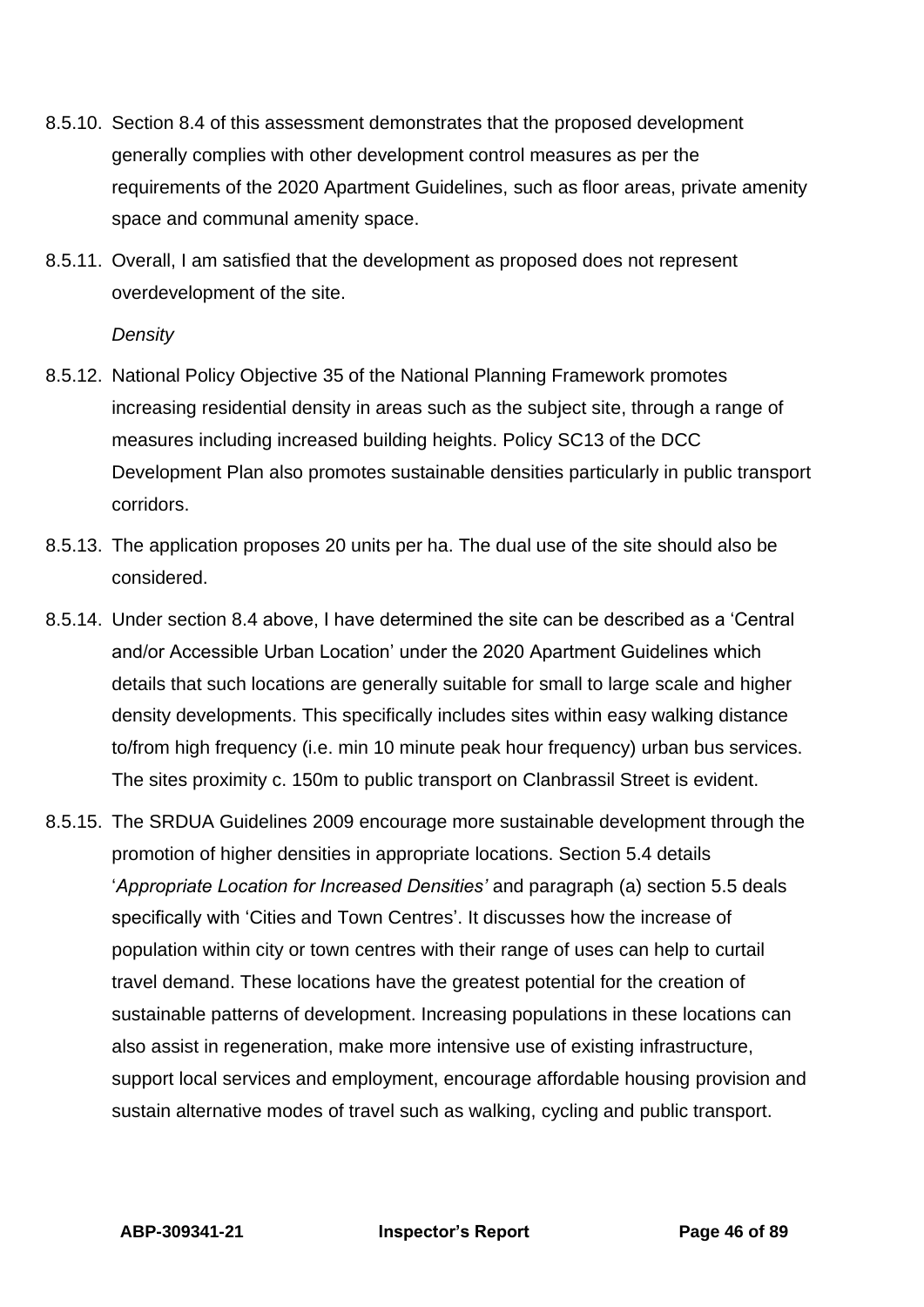- 8.5.16. Section 5.6 outlines how in order to maximise inner city and town centre population growth, there should, in principle, be no upper limit on the number of dwellings that may be provided within any town or city centre sites.
- 8.5.17. Section 5.7 defines 'Brownfield' lands in the context of cities-

*"any land which has been subjected to building, engineering or other operations, excluding temporary uses or urban green spaces"*,

In my opinion the subject site can be described in accordance with this definition. This section goes on to state

*'where such significant sites exist and, in particular, are close to existing or future public transport corridors, the opportunity for their re-development to higher densities, subject to the safeguards expressed above or in accordance with local area plans, should be promoted, as should the potential for car-free developments at these locations.'*

The referenced safeguards are set out in section 5.1 of the guidelines and include acceptable building heights, avoidance of overlooking and overshadowing and provision of adequate floor space and private open space. These safeguards are addressed separately in this assessment and I note the proposed development provides for no car parking.

8.5.18. The application proposes 20 residential units per ha. This could generally be considered low for city centres however in the sites existing context of no units per ha, the proposal should be considered an increased and welcomed density. The density has been revised down from 27 units per hectare to address the Planning Authorities concerns relating to safeguards such as height and overlooking. I also note the mixed use nature of the proposal which includes for a Mosque. I am satisfied the proposed density is in accordance with the provisions of the NPF, the SRDUA Guidelines and the DCC Development Plan and will contribute to compact city development.

#### $8.6.$ **Residential Amenity**

8.6.1. **Introduction**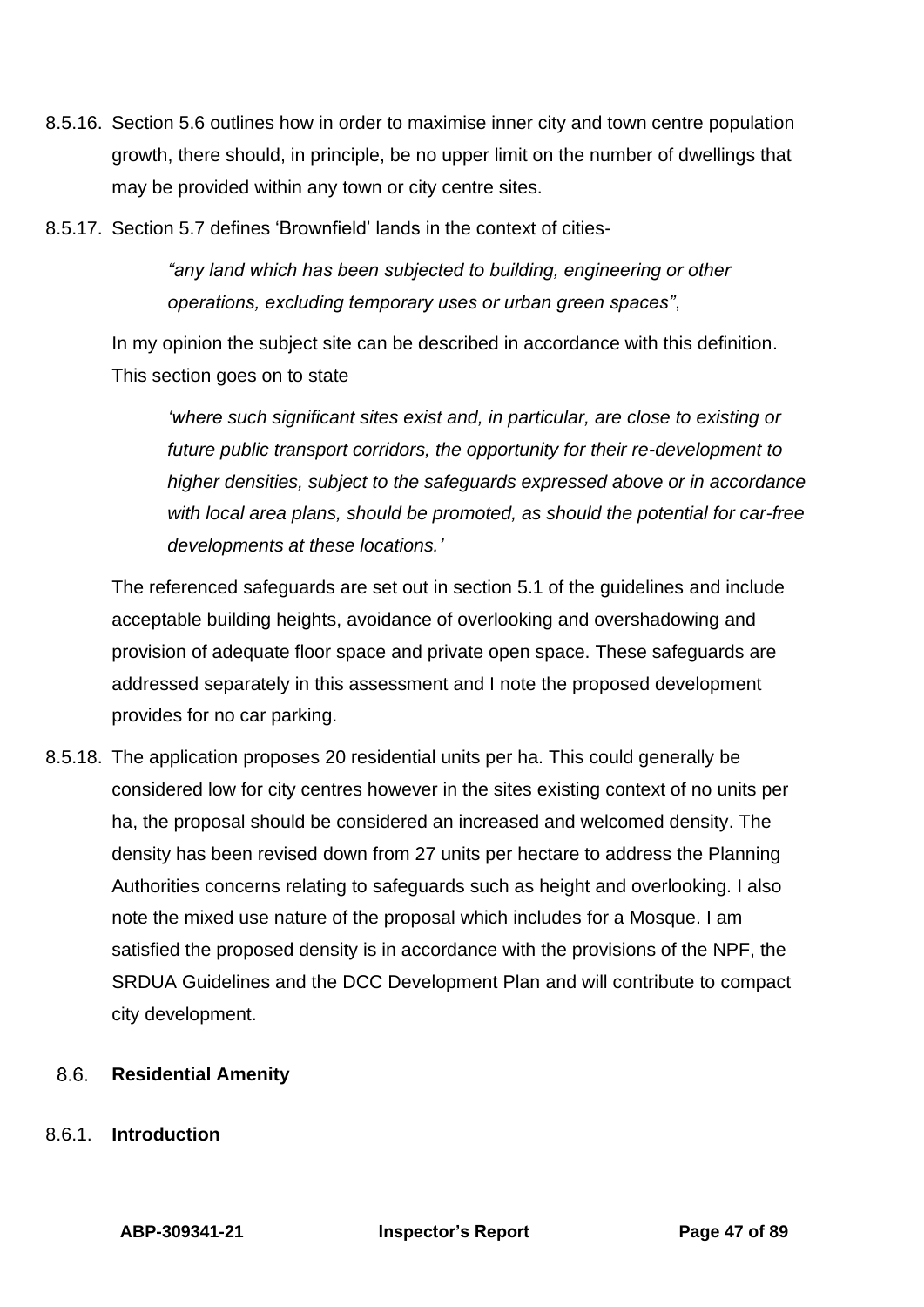A number of concerns have been raised by the appellants and observers. These matters can be summarised as follows-

- Overlooking,
- Daylight and Sunlight Impacts
- Overbearing,
- Opening of Fire Exit door onto St. Michaels Terrace and
- Devaluation of property

I propose to look at each of these in turn and in more detail.

### 8.6.2. **Overlooking**

- a. Concerns are relation to overlooking of property in the area. The Planning Authority sought proposals to address their own overlooking concerns at Additional Information stage. The applicants have submitted revised proposals in response including an updated 'Overlooking Report'. The Planning Authority considered the proposal acceptable subject to a condition requiring all walls surrounding terraces and privacy screens shall have a minimum height of 1.8m.
- b. The Overlooking Report submitted at Additional Information Stage takes guidance from Section 16.10.2 of the Dublin City Council Development Plan which details that a separation of about 22 m was sought between the rear of 2-storey dwellings but this may be relaxed if it can be demonstrated that the development is designed in such a way as to preserve the amenities and privacy of adjacent occupiers.
- c. Based on the metric of 22m the Overlooking Report identifies four areas at risk of overlooking from the development. I consider this a reasonable basis for the purposes of identifying areas at risk from overlooking in the context of this urban environment.
- d. The report proposes two main overlooking prevention measures
	- o perforated steel screens placed on the rear façade of most windows at an angle c. 0.5m outside of windows and off the wall, to prevent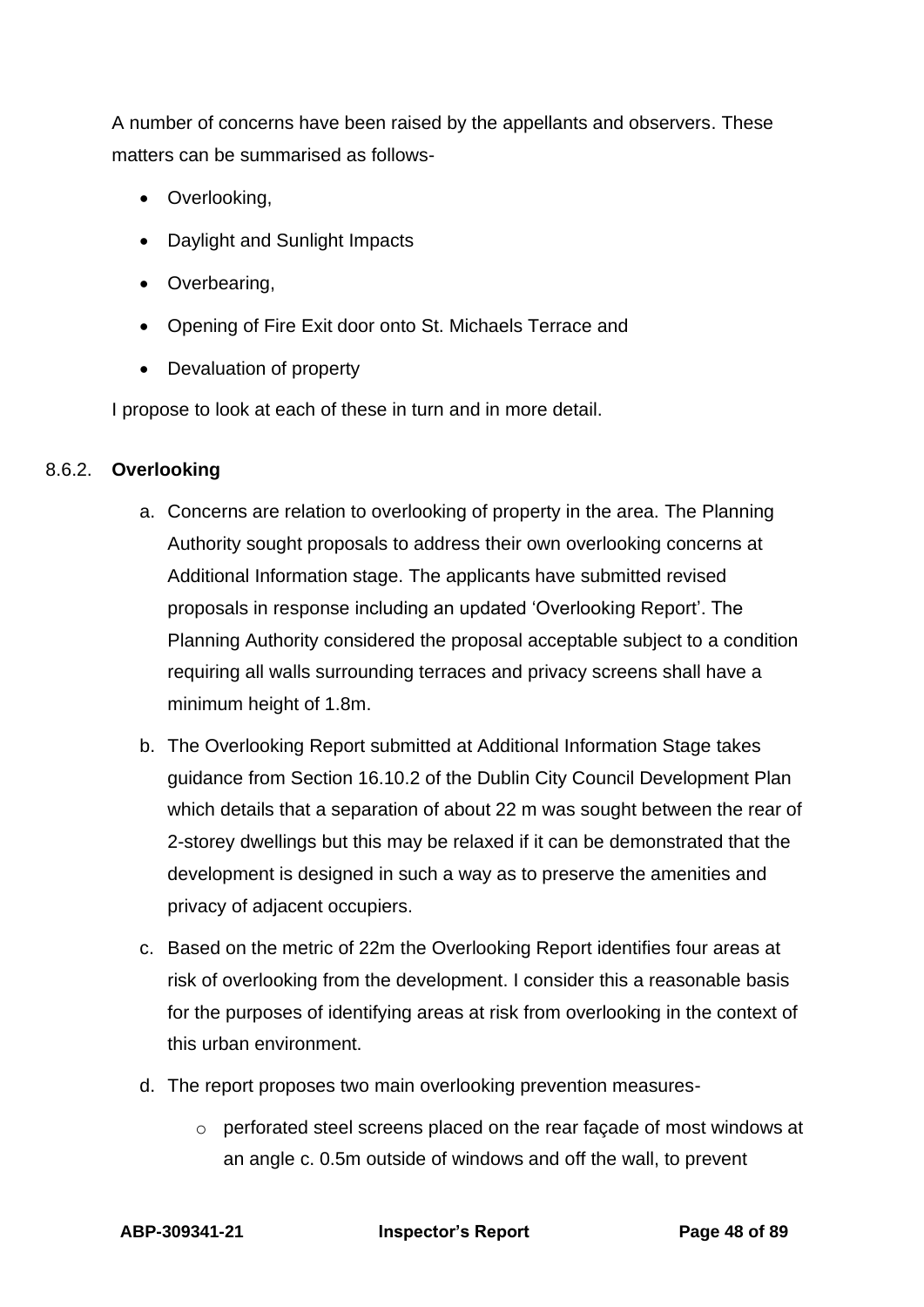overlooking from rear windows. Fig 6 of the report shows these screens with an impeded view from an eye level at 1.6m internally i.e. from with rooms.

- o 1.65m high walls surrounding all roof terraces
- e. The areas identified by the report are private amenity spaces to No. 24 Blackpitts and No. 3 & 4 St Michaels Terrace and an open amenity space (Play area) associated with the neighbouring Primary School. These spaces are all with 11 metres of the site boundaries.
- f. The space identified to No. 24 Blackpitts (Site 1) adjoins to the south of the site. There are communal terraces at second and fourth floors to the southern boundary. There are also private terraces to this boundary at third and fifth floors. The terrace at second and third floors are to the front of the site with views to private amenity space of No. 24 oblique and impeded by the proposed and enclosed staircase/fire escape along the southern boundary. The communal terrace at fourth floor is recessed c. 5.555m, from the site boundary but does face directly towards the rear of No. 24. Screen walls are proposed and indicated with a height of 1.65m. As per the recommendation of the Planning Authority I would agree that this should be increased to 1.8m. Terraces at fifth floor level are set back from 9.405m to 11.610m and also propose screen walls. These should also be increased to 1.8m.
- g. The space identified for No. 3 St Michael's Terrace (Site 2) appears to be a small narrow area enclosed to the side of the house. I note the proximity of bedroom windows to apartment 11 at first and second floors. These windows are set back c.4m from the rear site boundary. A privacy screen is not proposed to the window of bedroom 2 at first floor level. Given the set back of this window from the boundary and the nature of the space to the side of No.3 St Michaels Terrace I considers there will be minimal if any overlooking impact. Bedroom 1 to apartment 11 at second floor is orientated towards St Michaels Terrace. Given its height oblique views to the space to the side of No.3 St Michaels Terrace may be possible but I do not consider them significant. Notwithstanding this a privacy screen is proposed. In my opinion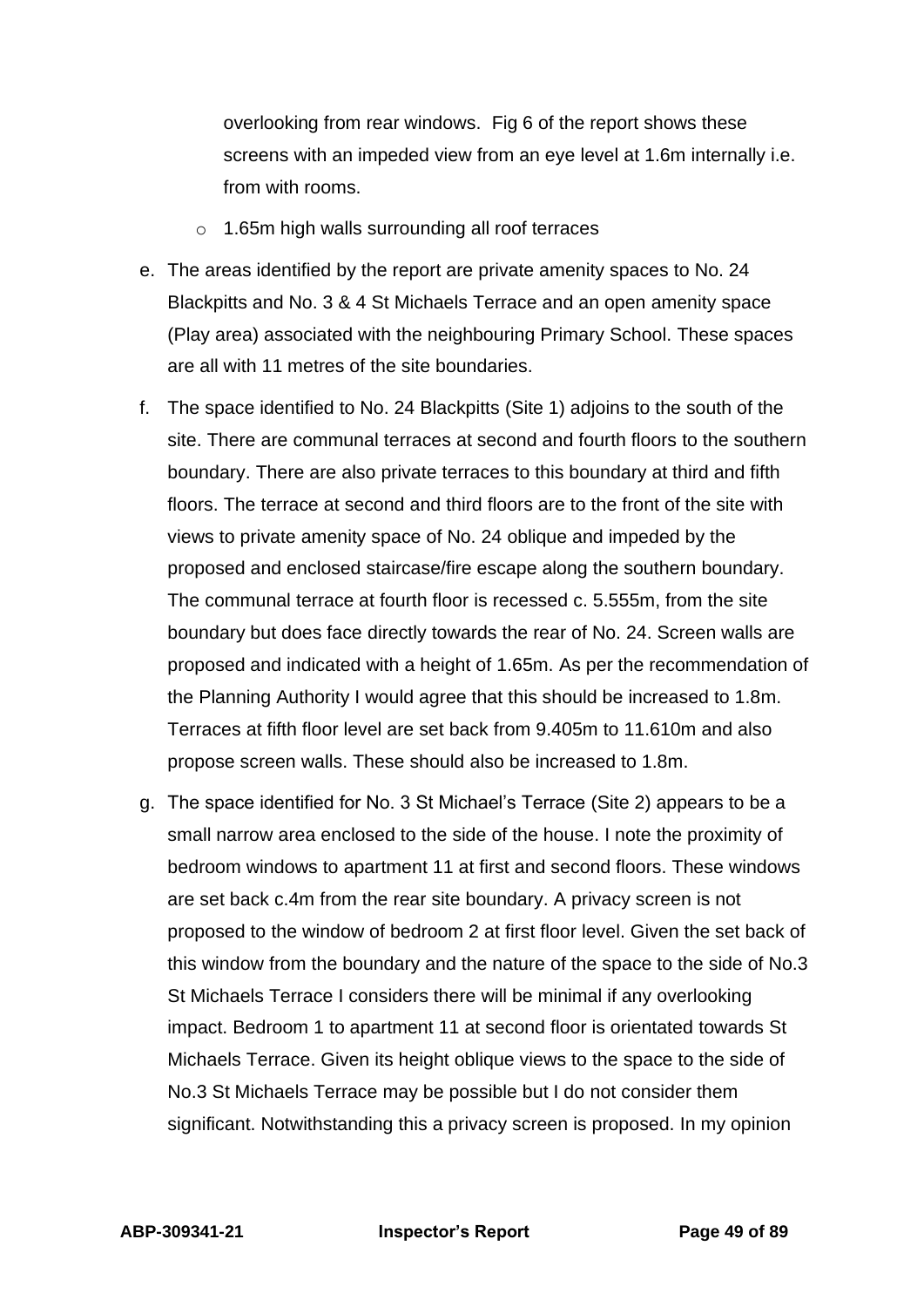there are no other windows likely to have an overlooking impact to the identified area to the side of No.3 St Michaels Terrace.

- h. The space identified for No. 4 St Michael's Terrace (Site 3) is a small, enclosed area to the side and rear of the house. Some bedroom windows in apartments 1, 2, 4 at first and second floors, apartments 12 and 13 at third and fourth floors and apartment 20 on the fifth floor face west and directly into the space at the rear of No. 4. These windows are setback a stated distance of 4.2m from the site boundary. I also note communal terraces facing west on the fourth and fifth floors to the rear of No. 4. The overlooking prevention measures as listed above and demonstrated in Fig. 32, 33 are generally considered reasonable as they will force the line of sight away from the space to No.4. However privacy wall screen heights should be increased to 1.8m at terraces.
- i. The space identified for Presentation Primary School is to the north of the site and over a play area associated with the school (Site 4). The drawings show a communal terrace 0.745m from this boundary at second floor level. A private terrace is proposed at third floor and views towards the school grounds will be impeded by the proposed stairwell.. The communal terrace at fourth floor is set back 4.245 m from the boundary and screen walls are proposed. The communal terraces at fifth floor are set back a minimum of 8.145m with screen walls proposed. Having regard to the nature of the proposed school use, privacy/screen wall heights should be increased to 1.8m around all these terraces. There are no habitable room windows to apartment directly orientated towards the school.
- j. The overlooking prevention measures proposed by the applicants are generally considered reasonable. The perforated screens to the rear elevation are set of the rear windows by c. 0.5m and will force the line of sight directly out and away from areas at risk of overlooking. Setting it off the rear wall negates the need for a height of 1.8m. I also consider the number of these screens is not needed for the amount of windows proposed. However I note they are also a design feature with traditional 'Islamic Mashrabiya decoration' and in this context are considered suitable given the nature of the proposed building.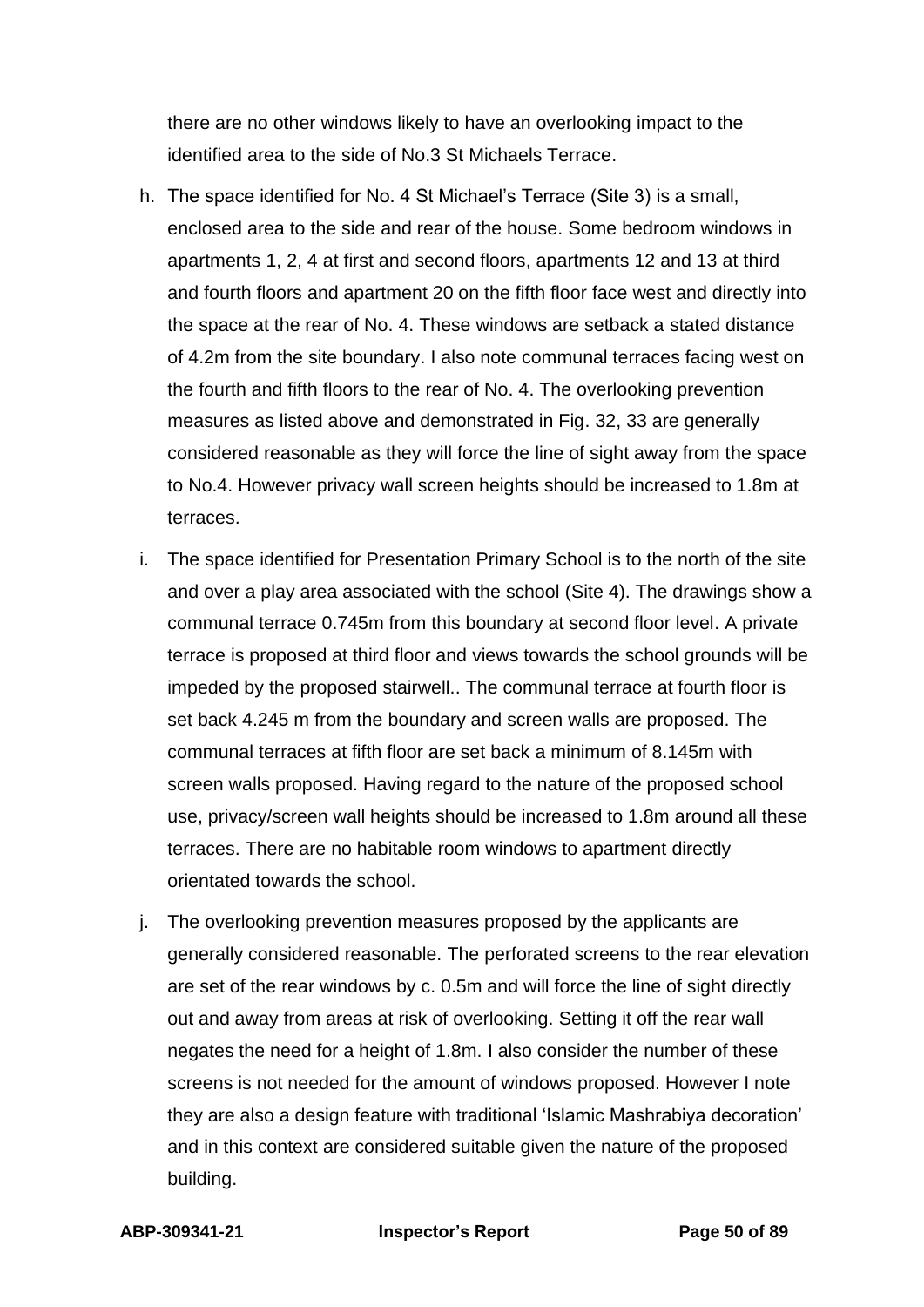- k. Subject to raising the height of the terrace walls to 1.8m in accordance with Condition 5 of DCC grant of permission I am satisfied these measures are sufficient to address concerns of overlooking from the proposed development. These terraces are sizeable and at roof level. I do not consider raising their height will impact upon the quantity or quality of light each space receives.
- l. Privacy measures between private amenity space i.e. balconies are unclear from the drawings and I note DCC have attached a condition in this regard. Given the proximity of some of these balconies to each other such a condition is considered appropriate.
- m. Should the Board decide to grant permission I recommend suitable conditions to address the matters raised in this section.

## 8.6.3. **Daylight and Sunlight Impacts**

- a. The residential amenity impacts in this regard generally relate to overshadowing and loss of daylight and sunlight. These impacts will be considered in the context of existing properties in the area as well as the future amenity of occupants to the proposed development.
- b. Section 3.2 of the Urban Development and Building Height Guidelines (2018) in discussing the scale of the site/building, detail that proposed developments should be designed to minimise overshadowing and loss of light. They also detail that '*appropriate and reasonable regard'* should be taken of quantitative performance approaches to daylight provision outlined in guides like BRE 209 and 'BS 8206-2: 2008.
- c. The Guidelines also outline considerations should a proposal not fully meet all the requirements of the '*daylight provisions*' listed above. They 'must' be clearly identified and a rationale for any alternative, compensatory design solutions must be set out. An Board Pleanala may apply discretion, having regard to local factors including specific site constraints and the balancing of that assessment against the desirability of achieving wider planning objectives. Such objectives might include securing comprehensive urban regeneration and / or an effective urban design and streetscape solution.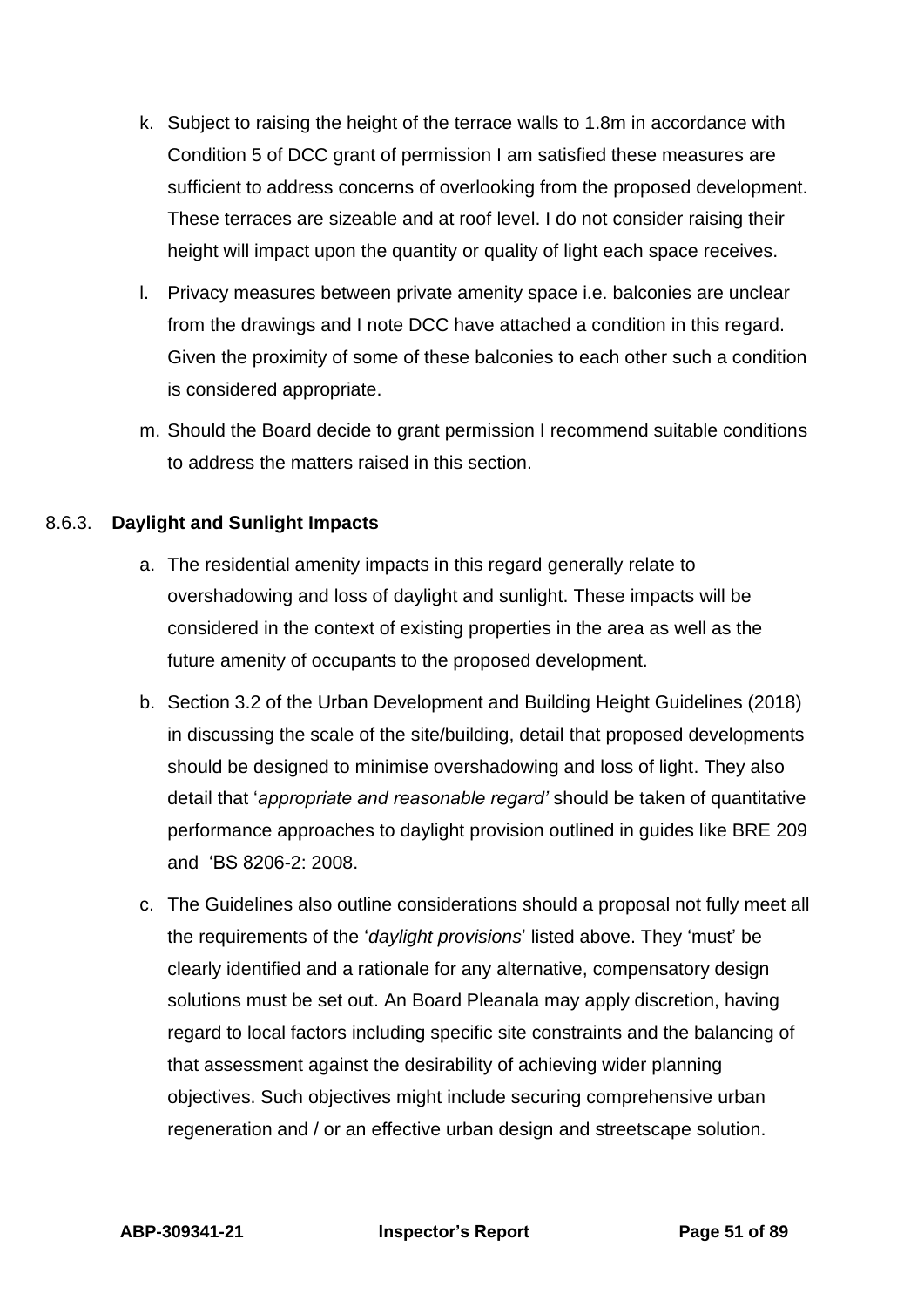- d. Section 6.6 of the 2020 Apartments Guidelines also detail regard should be had to '*daylight provision*' outlined in BRE 209 or BS 8206: 2008.
- e. The applicants have submitted a 'Design Statement' for the original proposal. Page 26 carries out a 'Light Analysis' assessment for Average Daylight Factor (ADF) received in all habitable rooms on the lower ground floor of the proposed development. This assessment refers to recommendations of BS8206-2 Code of Practise for daylighting. It is assumed the applicants refer to BS-8206 2008. I note this was replaced by BS EN 17039:2018 Daylight in Buildings. I am satisfied this replacement document does not have a material bearing on the outcome of this assessment.
- f. The applicants have also submitted a 'Daylight Analysis and Overshadowing Report' with the original application which is reflected on page 27 of the 'Design Statement'. It makes reference to section 16.2.1.2 of the Dublin City Development Plan which details design should minimise overshadowing. The report also makes reference to BRE 2011 Guidance and appears to consider separation distance from existing building for sunlighting, sunlight penetration to private amenity areas and presents shadow analysis drawings for March 22<sup>nd</sup> at 10 am, 1 pm and 4 pm. I will discuss the details of the report and the methodologies used further in this section.
- g. I note the criteria under section 3.2 of the Building Height Guidelines 2018 refer to *'quantitative performance approaches to daylight provision'* in BRE 209 and 'BS 8206-2: 2008 under the heading '*at the scale of the site/building'* and there is no reference to this criteria in respect of other headings. In terms of the criteria under 3.2, my understanding is that the primary requirement here is to ensure adequate daylight is to be provided for future residents within higher density schemes, in particular that the standards for 'Average Daylight Factor' for the proposed apartments are met.
- h. It is also clear that to me that 'appropriate and reasonable regard' is required, rather than an insistence that proposed developments strictly adhere to these '*approaches'*. The Apartment Guidelines also detail that regard should be had to 'daylight provision'. DCC's Development Plan requires development to be guided by the principles of BRE209. It is, therefore, important to note, that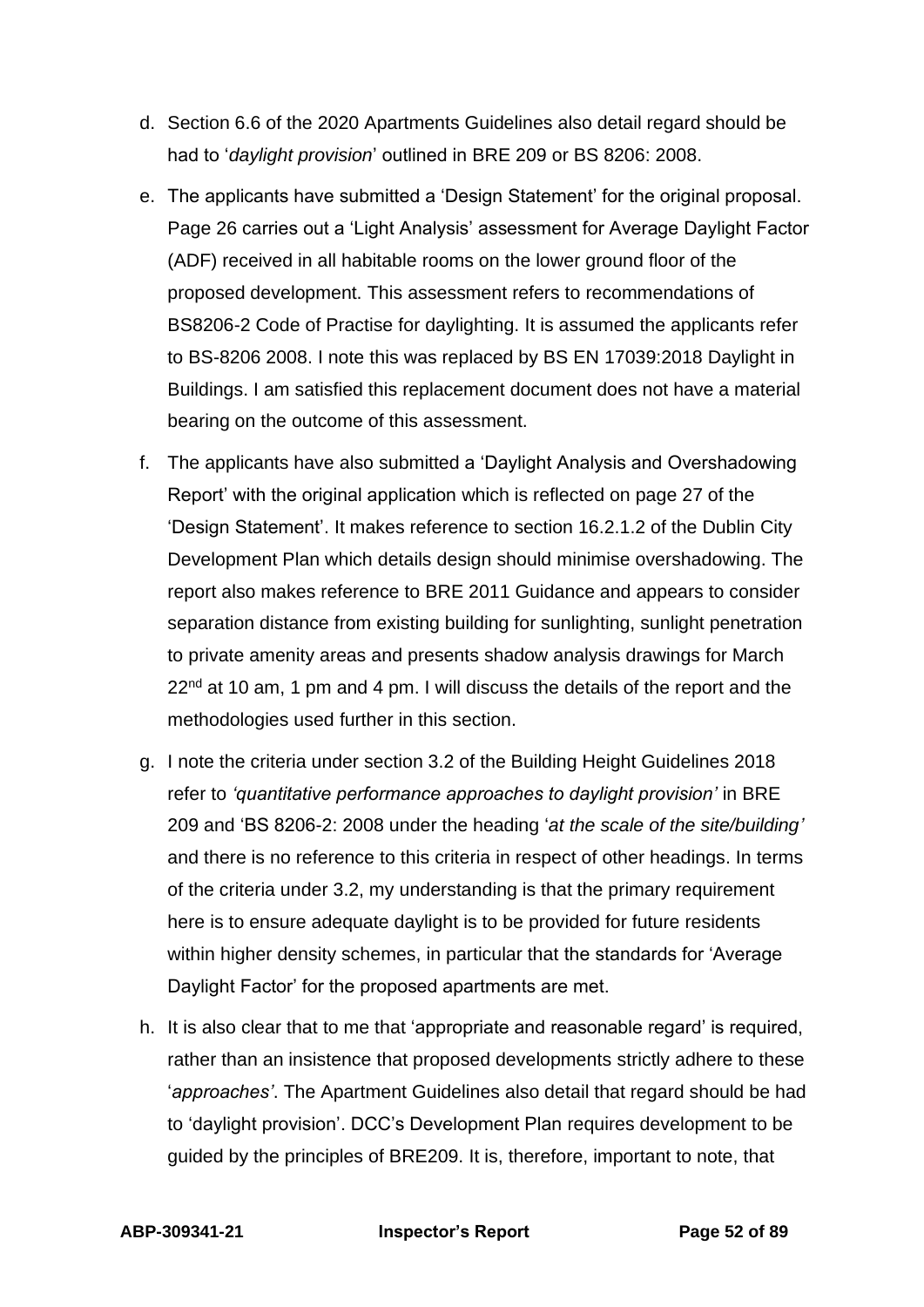section 1.6 of BRE 209 specifically details that the advice given is not mandatory and should not be seen as an instrument of planning policy.

i. While the guidelines discussed above, appear to explicitly require *'appropriate and reasonable regard'* only in respect to 'Daylight Provision' for the proposed building/site, I note BRE209 also provides a number of other measures that contribute to assessing residential amenity concerns including loss of daylight to existing properties, provision of and loss of sunlight to amenity areas and provision of sunlight to interiors of existing properties. It is appropriate that these measures are also used for the consideration of related residential amenity concerns. Therefore, I have undertaken the relevant assessments in respect of properties in the immediate environs.

# **Average Daylight Factor**

- a. The Average Daylight Factor (ADF) relates to the quality of light proposed apartments receive. Appendix C of the BRE209 Guidelines sets out Interior Daylighting Recommendations and details minimum standards of 2% for kitchens, 1.5% for living rooms and 1% for bedrooms in proposed developments. BS 8206-2 (now superseded by BS EN 17037: 2018 'Daylight in buildings'), and therefore BRE209, provides that where rooms are used for combined purposes e.g. kitchen and living rooms, the appropriate standard is the ADF that is highest for any of the uses. Thus, insofar as kitchens are combined with living rooms the appropriate ADF standard would be 2%.
- b. The Planning Authority, appellants and observers have raised no concerns in this regard. However as discussed above Ministerial Guidelines require '*appropriate and reasonable regard to'* and '*regard to'* quantitative performance approaches to daylight provision as outlined in guides like BRE 209 or BS 8206-2/ BS EN 17037'. The DCC Development Plan requires development to be '*guided by the principles*' of BRE 209.
- c. Page 26 of the 'Design Statement' for the original proposal provides a 'Light Analysis' assessment for Average Daylight Factor (ADF) for the original proposal. The submitted 'Further Information Schedule of Accommodation' does not provide any information in relation to ADF. I consider the 'Light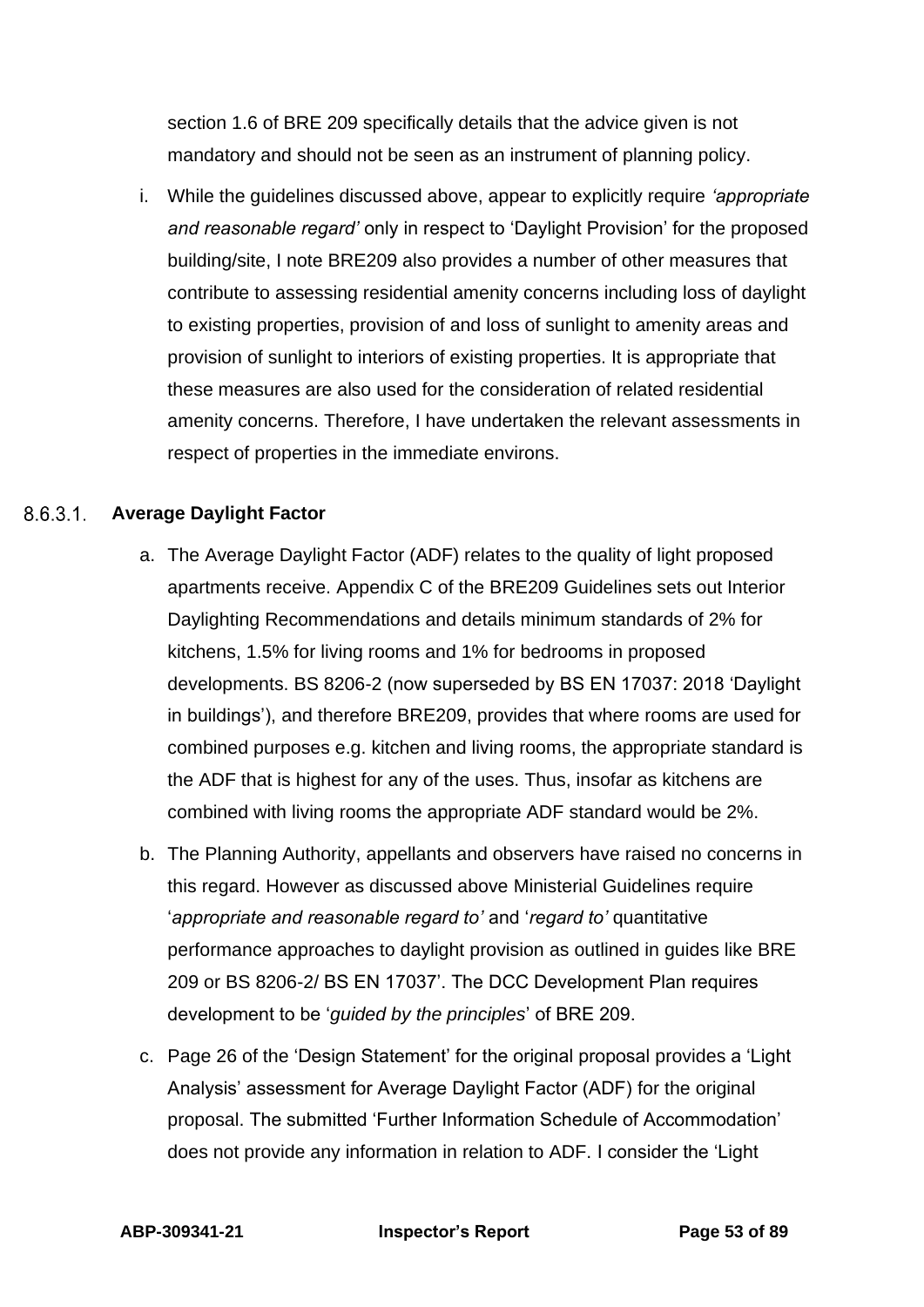Analysis' submitted with the original application to be directly comparable and therefore acceptable to consider Daylight Provision for the proposal submitted at Additional Information Stage.

- d. The 'Light Analysis' assessment details the ADF received in all habitable rooms on the lower ground floor of the proposed development. No assessment is carried out on other floors as levels of daylight increase naturally as floor levels increase and the ground floor is deemed the worst case scenario. Based on the content of the 'Light Analysis' I consider reference to 'lower floor' and 'ground floor' to mean the lower residential ground floor in this context, which is identified as the 'first floor' in the drawings but is strictly speaking the second floor i.e. over 'ground floor' and 'mezzanine floor'. In this regard I again point to section 1.6 of BRE 209 specifically details that the advice given is not mandatory and the advice should not be seen as an instrument of planning policy and it is reasonable to consider ADF provision to the lowest residential floor only.
- e. The 'Light Analysis' details ADF has been calculated for the living space of a 'typical duplex unit' (i.e. apartments over two levels as proposed). It appears to show the combined living/kitchen space achieves between 1% and 8% ADF with a combined stated ADF of 3.75%. The analysis concludes that the proposed development achieves the recommended ADF levels in proposed habitable spaces.
- f. BRE209 recommends a minimum ADF of 2% for combined living and kitchen spaces. The reported 3.75% ADF is considerably higher than what is typically received for lower level apartments. However this must be taken into context where the lowest residential level of the proposed development equates to a typical second floor i.e. above the ground and mezzanine levels. The application does not provide an ADF for bedrooms which I note are located to the western elevation of the building. BRE recommends an ADF of 1% for bedrooms. I note a number of bedrooms have overlooking preventive measures in the form of perforated screens located outside the window. Such screens should allow for daylight penetration and are considered necessary overlooking and Islamic design features as discussed in section 8.6.2 paragraph 'j'. Should the Board consider perforated screens are not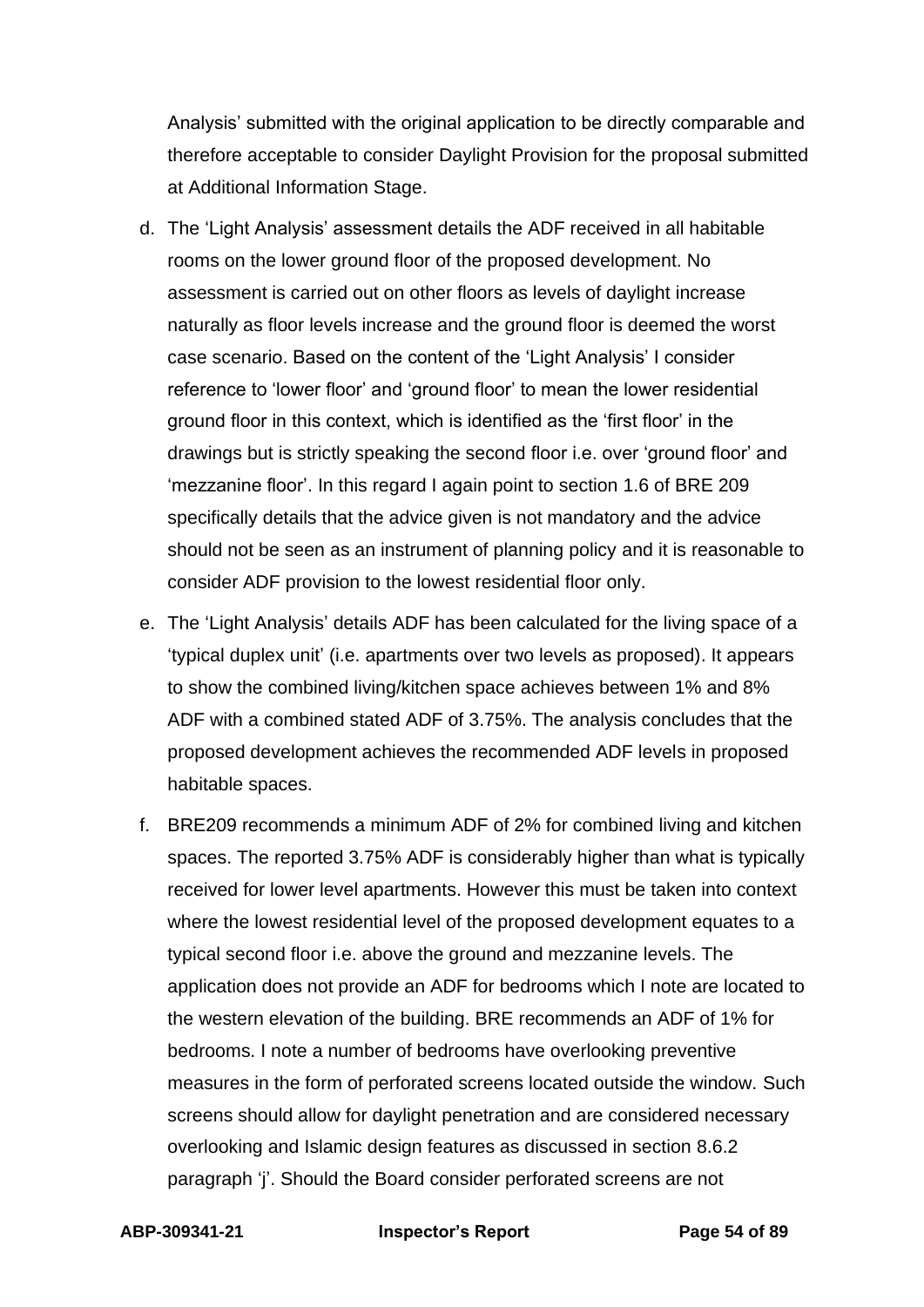appropriate, I note BRE209 section 5.3.4 details that '*frosted glass often has an overall transmittance similar to, or slightly less than clear glass'*. The Board could consider a condition replacing perforated screens with frosted glass. However, given the location of such windows where no other obstructions exist I consider it quite likely that the rooms will achieve an ADF of at least  $1\%$ .

g. Having considered the above I am satisfied bedroom windows on the western elevation and located at a level equating to a typical second floor and above will achieve a minimum 1% ADF. I am satisfied that combined living and kitchen rooms to the eastern elevation located at a level equating to a typical second floor and above will achieve a minimum 2% ADF. Overall the proposed development would appear to comply with the requirements of BRE209 as regards to Average Daylight Factor.

#### 8.6.3.2 **Daylight to Existing Properties**

- a. Section 2.1.21 of BRE 209 details that obstructions (such as the proposed development) can limit access to light from the sky. This can have a negative impact to existing properties such as houses or apartments in the area. Figure 20 of BRE 209 provides a 'Decision Chart' or flow chart for considering diffuse daylight in existing buildings and the impact of proposed developments.
- b. The first measure recommended in this regard is if the new development is more than three times its height above the lowest window. If it is not, a check is required if the development subtends more than 25 degrees at lowest window as demonstrated in Figure 14 of BRE 209.
- c. The next recommended measure to assess is the level of skylight received to existing buildings. This is called the Vertical Sky Component or VSC209. BRE recommends that existing neighbouring properties should retain a VSC of at least 27%, or where it is less, to not be reduced by more than 0.8 times the former value (i.e. 20% of the baseline figure). This is to ensure that there is no perceptible reduction in daylight levels and that electric lighting will not be needed more of the time.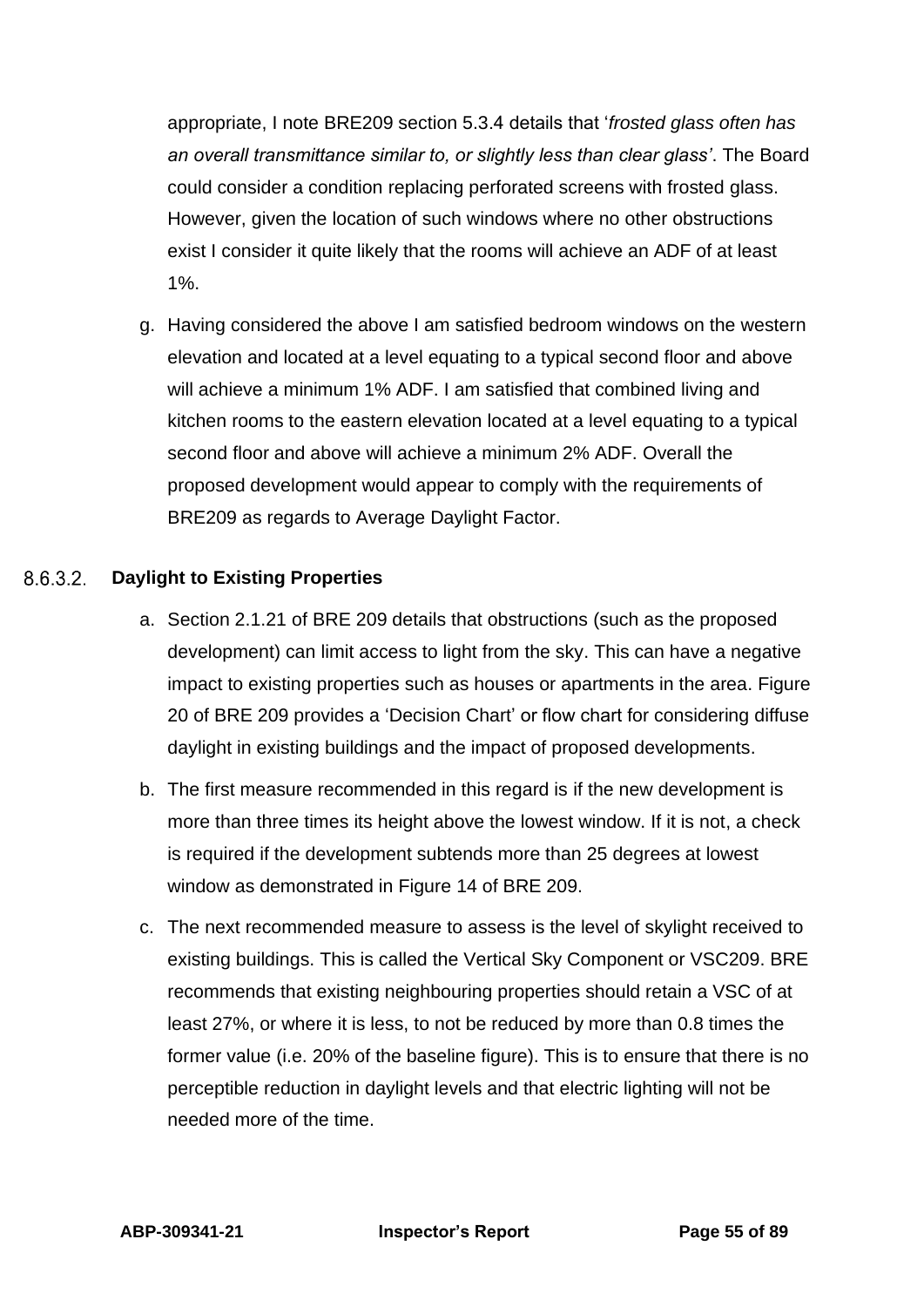- d. The applicants do not appear to have carried out an assessment of diffuse light to existing buildings in the area and do not appear to have provided VSC values. I note concerns have been raised by an observer and owner of Apartment Number 5, The Warehouse to the north east of the application site.
- e. Having considered the context of the site and the surrounding buildings in the area I consider the only windows that directly face the proposed development as per Figure 14 of BRE 209 are those to the apartment building 'Liberty Court' directly opposite the site on Blackpitts and the window at the rear ground floor of No. 2 St. John's Terrace. I note the windows to apartments in the Warehouse as raised by an observer do not directly face the proposed development. As per BRE209 such windows are not deemed to warrant assessment in term of diffuse daylight to existing buildings.
- f. The applicants have submitted contiguous elevation drawing 14.170.FI.5001. Following the 'Decision Chart: diffuse daylight in existing buildings' in Figure 20 of BRE209 I estimate the rear elevation of No. 2 St . John Street is c. 21m from the proposed development. The proposed height directly opposite the rear elevation of No.2 is c.12m. The proposed development at its southern boundary is not more than three times its height form the rear of No. 2.
- g. The second step of the Figure 20 requires the angle from the centre of the window to the height of the proposed development to be calculated. This can be done using trigonometry (where I know the height and separation distance). I do not know what the height of the centre of the window is. BRE209 recommends a height of 1.6m for a floor to ceiling window or patio door. In the absence of detail on the window I consider this a reasonable figure to use to calculate the angle. I estimate the angle 1.6 above ground to the height of the proposed development to be c.26.3 degrees. The development therefore appear to subtend by more than 25 degrees the lower window on the rear elevation of No. 2 St Johns Terrace. Using a lower window height of 1m I also calculate an angle in excess of 25 degrees.
- h. I now intend to look at the impact between the proposed development and Liberty Court apartments. This building is directly opposite the site. Using the proposed 'Site Plan' 14.170.FI.1000 I note the two separation distances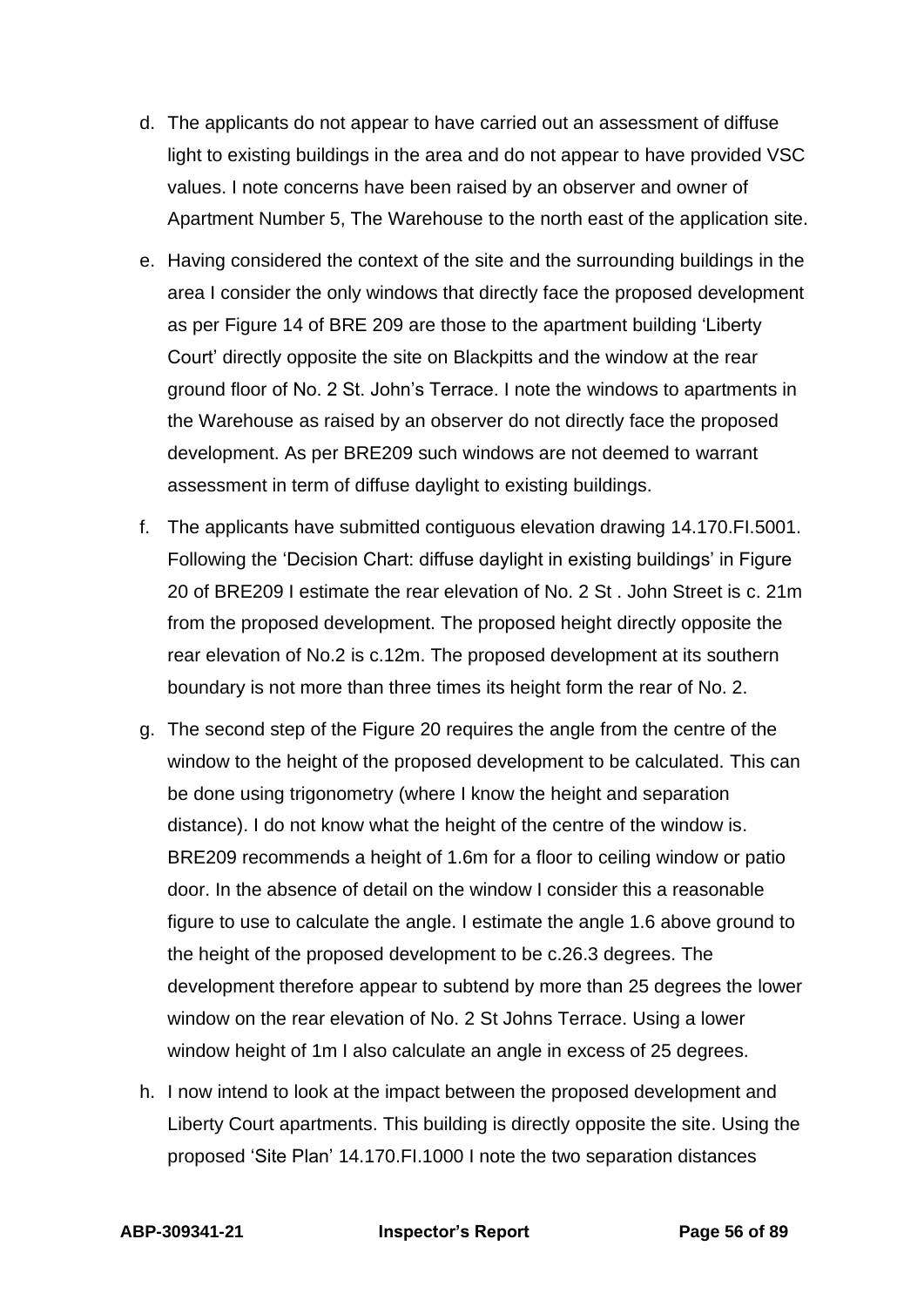provided- 18.5m and 18.3m. Using the elevation drawing 14.170.FI.3001 I shall use estimated heights based on the separation distances provided, both c. 20m. There are c. 12 windows on the ground floor of Liberty Court and again I consider a dimension of 1.6m to be a reasonable basis for estimating the centre point of these windows. Based on these figures I calculate the angle from the centre of the window to the height of the proposed development to be c. 44.9 degrees and 45.2 degrees. I acknowledge the proposed building has varying heights and setbacks. However it is clear to me that the proposed development significantly subtends by more than 25 degrees a number of the lower window on the front elevation of Liberty Court. Using a lower window height of 1m or higher figure of 2m I also calculate angles significantly in excess of 25 degrees.

i. I note page 8 of the Daylight Sunlight Report submitted by the applicants states-

*BRE Guidance indicates that:-*

*An existing building will retain the opportunity for good daylight if there is no obstruction that would break an angle of 250<sup>2</sup> degrees measured at 2 metres above ground level. This applies to sloping ground relationships as well as level ground relationships.*

I have not been able to find this reference in BRE 209 and note sections 2.1.12 and 2.2.21 when referring to VSC specifically state '1.6m above the ground' and from the 'centre of the lowest window'. I have however, also assessed this on the basis of the centre of the windows at ground level in Liberty court being 2m and the angle still subtends greater than 25 degrees. I also did not observe any significant level difference during my site visits and note the contiguous elevation drawings would suggest there is no significant level difference between the site and Liberty Court.

j. The next stage of the decision chart as set out in Figure 20 of BRE209 requires a measure for Vertical Sky Component (VSC) i.e. a measure of the level of skylight received to existing buildings. BRE209 recommends that

 $2$  It is assumed this is a typing error and should read 25 degrees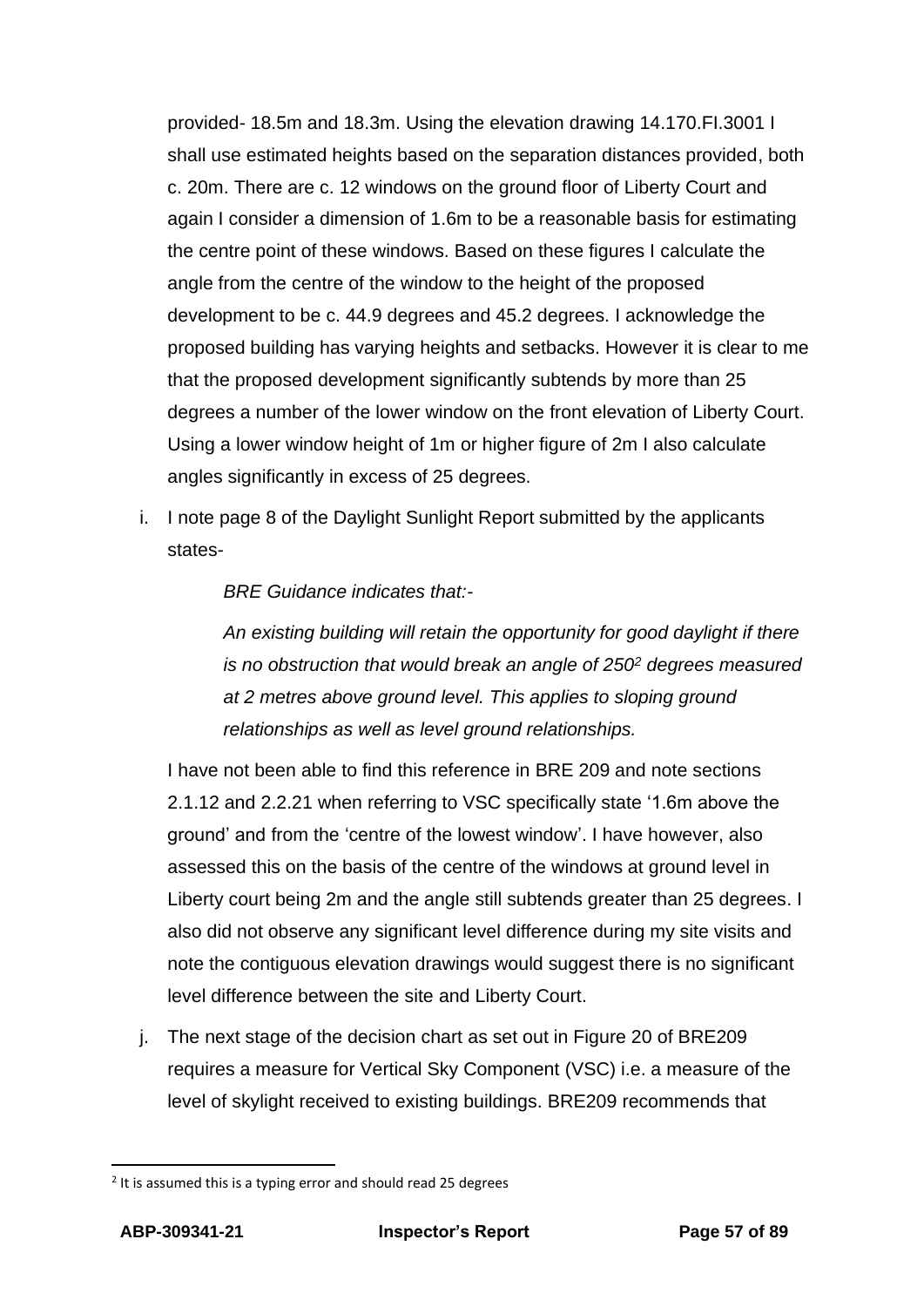existing neighbouring properties should retain a VSC of at least 27%, or where it is less, to not be reduced by more than 0.8 times the former value (i.e. 20% of the baseline figure). This is to ensure that there is no perceptible reduction in daylight levels and that electric lighting will not be needed more of the time. BRE209 details

k. The documentation submitted with the application do not appear to have provided any information in relation to VSC values. Table F1 as set out in Appendix F of BRE209 is titled-

> *'Equivalent VSCs, spacing-to-height ratios and boundary parameters corresponding to particular obstruction angles between rows of buildings. (Heights and angles are usually relative to a point at the centre of a window, see Figure F2).'*

VSC values are clearly dependent on the angle from the centre of the window to the height of the proposed development. For existing windows in Liberty Court (dimensions detailed above) and to the rear of No.2 St John's Terrace I have calculated these to be 44.9, 45.2 and 26.3 degrees. Having considered table F1, Figures F1 & F2 I am satisfied that the equivalent VSC to the lower floor windows in Liberty Court would be between 15% and 16%. The equivalent VSC to the rear of No. 2 St Johns Terrace is 27%.

- l. Based on these VSC values, Figure 20 indicates that daylighting is unlikely to be affected to the rear of No. 2 St Johns Terrace and I therefore consider no further daylight investigations are required to this property.
- m. It now needs to be determined if the impact of the proposed development reduces VSC below 0.8 times the previous value to Liberty Court. The 'Existing Short Section and Long Section and Demolition' drawing number 14.170.PD106 shows the highest point of the existing building at 10.8m and I scale a separation distance of c. 32m. This would suggest an existing angle of 16 degrees from the lower windows of Liberty Court to the ridge of the existing building. Using Table F1 suggests an existing VSC of c 32%. As per the Decision Chart- Figure 20 of BRE209 it appears that existing ground floor windows to Liberty Court would have their VSC reduced below 27% and the reduction would be significantly more than 0.8 times the value before.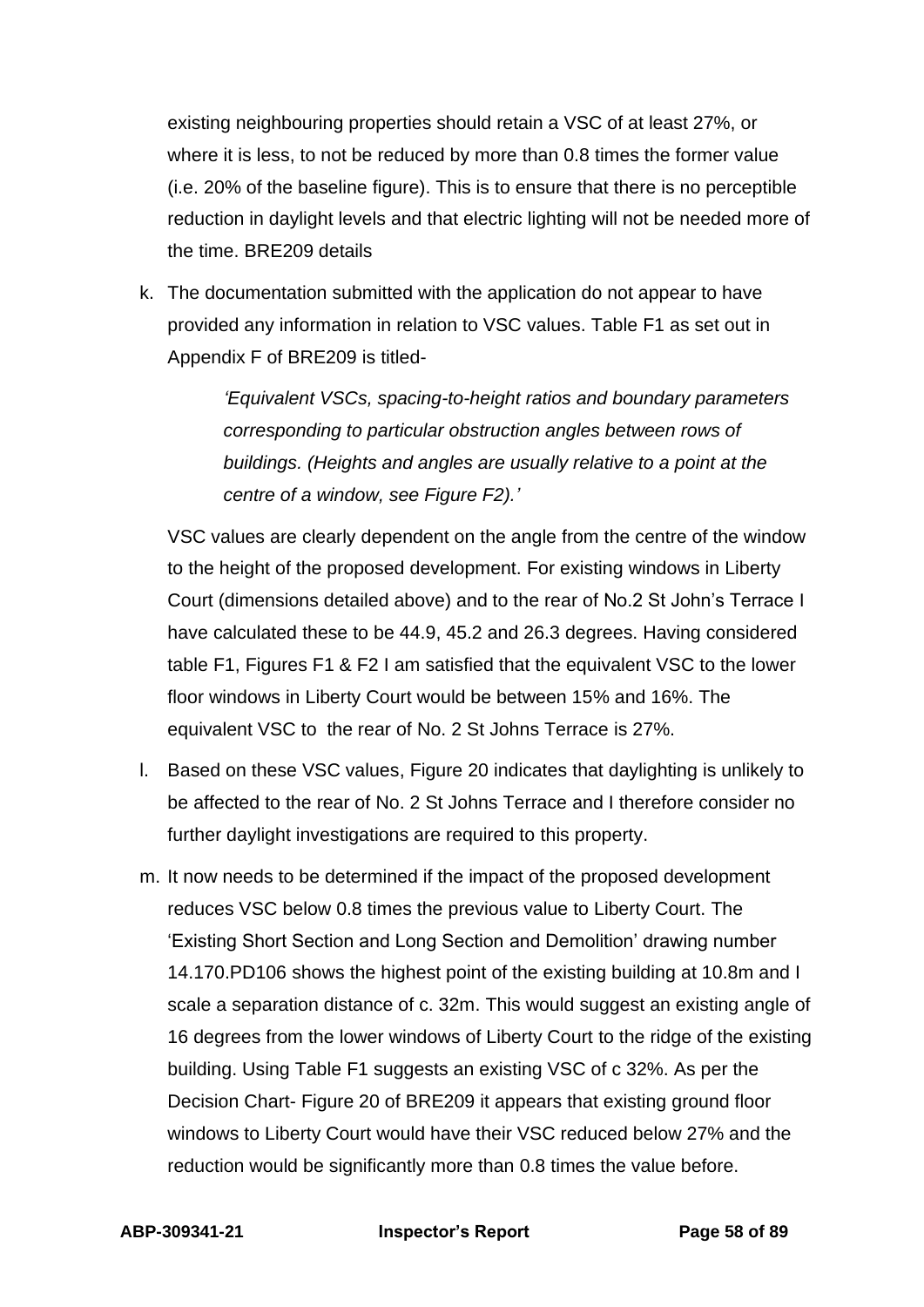- n. The final step in Figure 20 Decision Chart is to determine the impact of the development from within the existing rooms of the ground floor properties to Liberty Court. If the impact is less than 0.8 times the existing value then the proposal is considered to have a significant daylighting effect to existing windows. Section 2.2.8 of BRE209 describes this as the 'No sky line' and requires knowledge of the existing room layouts. BRE209 details for houses this includes living rooms, dining rooms and kitchens with bedrooms less important. The angle of 'no sky line' is demonstrated in Figure 15 and methods of calculation are provided in Appendix D of BRE209. It is not considered possible for me to carry out such calculation without knowledge of the existing rooms at ground floor to Liberty Court.
- o. In the absence of same, and based on the information on file and Figure 20: Decision Chart of BRE209 it is in my opinion reasonable to conclude the proposed development would be likely to have a significant impact on diffuse daylighting in existing ground floor properties to Liberty Court. I intend to consider the other measures for determining sunlight and daylight impacts before arriving at a final position on this consideration.

#### 8.6.3.3. **Sunlight to Amenity Spaces of Existing Neighbouring Property**

- a. Concerns relating to overshadowing and loss of light have been raised.
- b. Section 3.3 of BRE 209 considers the impact of development on sunlight to existing amenity spaces such as Gardens, Open Spaces, playing fields and playgrounds. Section 3.3.7 recommends that at least half of the amenity space should receive at least two hours of sunlight on March 21st (the Equinox) and in scenarios where detailed calculations cannot be carried out it is suggested that the centre of the area should receive at least two hours of sunlight on March 21st. Section 3.3.16 of BRE209 refers to particular spaces such as a school playground where usage may be at certain times of day or the year. This section advises '*it is instructive to plot shadows for those specific times*'.
- c. The applicants 'Daylight Sunlight and Overshadowing Report' does not specifically deal with the impact of the development on existing neighbouring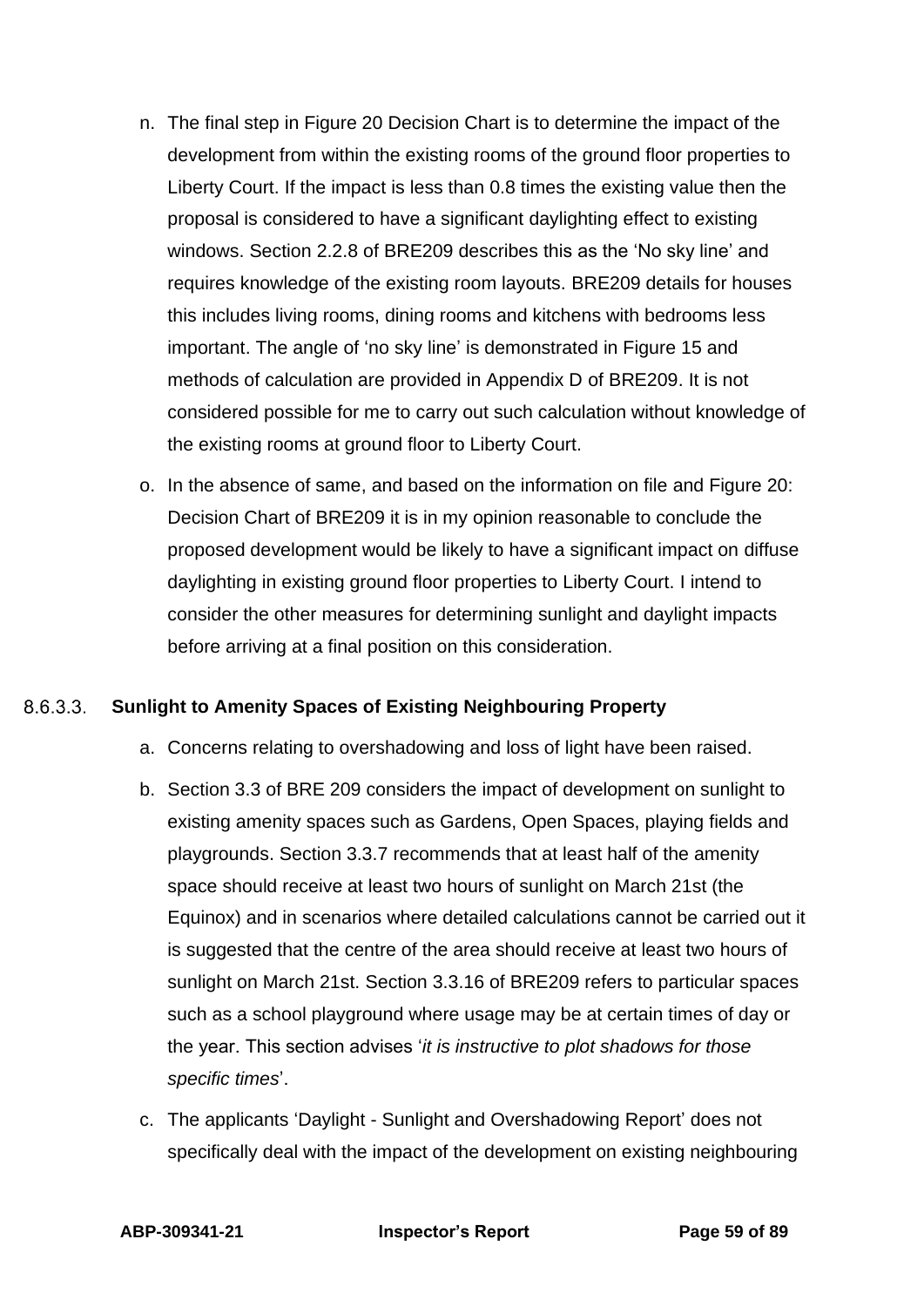amenity spaces. It does, however, conclude that the proposed development will increase overshadowing of the schools playground at its peak by 10% and this remains within the recommended threshold.

- d. The report provides shadow plots for March 22<sup>nd</sup> at 10am, 1 pm and 4pm with the biggest impact evident at 1 pm. It is unclear why March 22<sup>nd</sup> was selected given that BRE recommends March 21st. However I do not consider the choice of this date to have a material impact on the assessment. In my opinion, having reviewed the shadow plot drawings, the extent of the overshadowing impact would not be significant in the context of the usage of the playground over the course of a typical school day and year.
- e. The report does not assess other private amenity spaces. In this regard I note the proximity of the proposal to private amenity spaces of No. 24 Blackpitts, No 2 St. Johns Terrace and No's 3 and 4 St. Michaels Terrace.
- f. I have considered the submitted Shadow Analysis of the development, the orientation of the spaces and in particular the existing enclosed nature of the spaces to No. 3 and 4 St Michael's Terrace. In my opinion the proposal will not have a significant impact upon the amount of sunlight to the identified existing private amenity spaces or to any other such spaces in the area.

#### 8.6.3.4 **Sunlight to Interiors of Existing properties**

a. Section 3.2 of BRE209 provides guidance in relation to safeguarding access of sunlight to interiors of existing dwellings. Summary box 3.2.11 states-

> *'If a living room of an existing dwelling has a main window facing within 90 degrees of due south and any part of a new development subtends an angle of more than 25 degrees to the horizontal measured from the centre of the window in a vertical section perpendicular to the window, then the sunlighting of the existing dwelling may be adversely affected.'*

- b. The applicants 'Daylight Sunlight and Overshadowing Report' does not appear to address sunlight to interiors of existing properties.
- c. Having assessed the properties in the area I note the apartments at Liberty Court opposite the site are orientated slightly north west. None of the windows on the front elevation are orientated within 90 degrees of due south and as

**ABP-309341-21 Inspector's Report Page 60 of 89**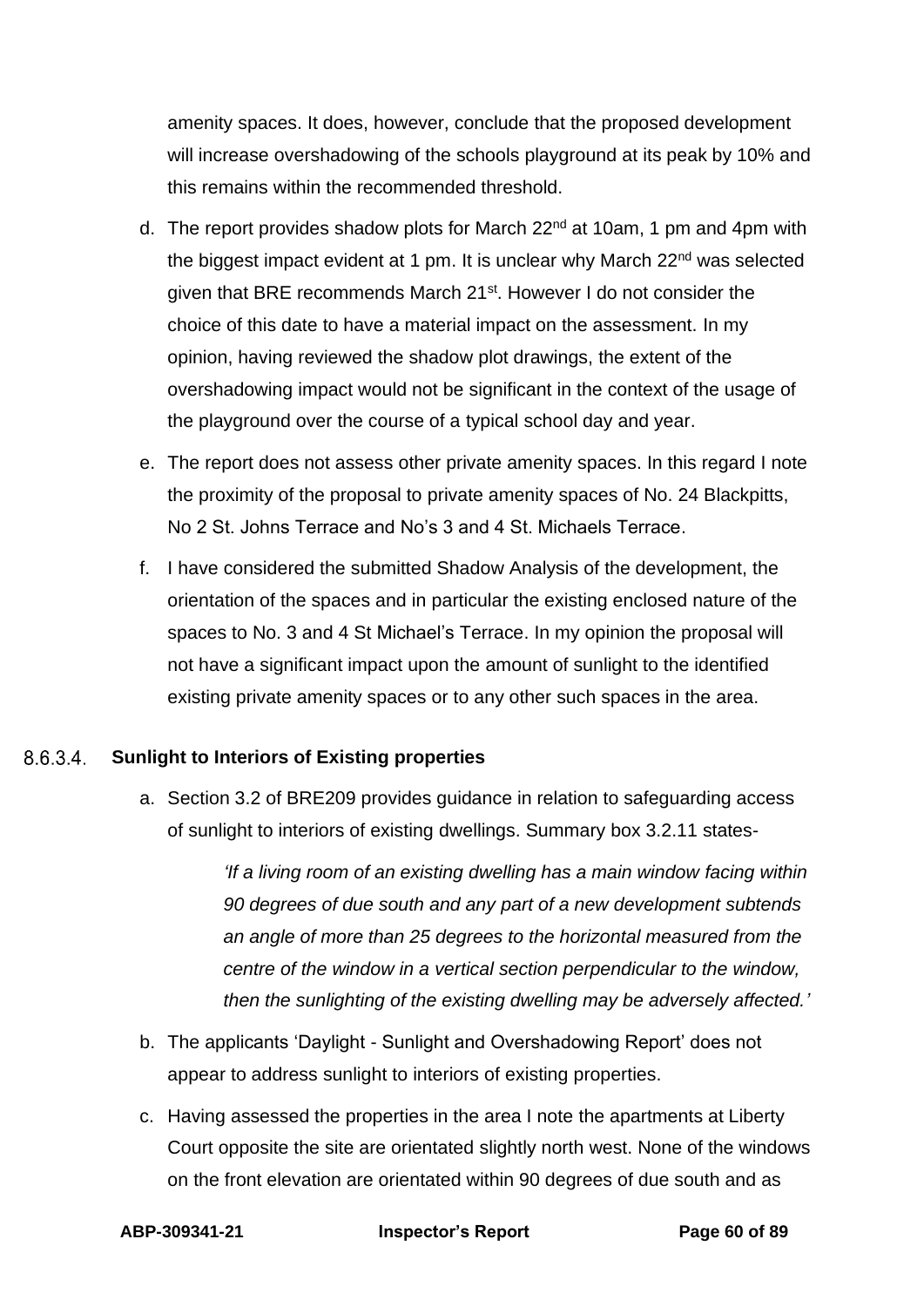such do not meet the first test of section 3.2.11. Houses No. 24 Blackpitts, No's 2-10 St John Street and No's 1-3 all have front elevation or rear elevation windows over two floors generally orientated south and the proposed development will not obstruct this orientation.

- d. The proposed development will protrude past the southerly orientation of houses on St Michaels Terrace and would be within 90 degrees of due south. However when the second test detailed in section 3.2.11 is considered, I note the orientation of the front elevation windows of these houses would not be obstructed by the new development i.e. the plane of these windows are orientated so the angle would not meet the new development.
- e. I note concerns of a resident of a lower floor apartment in The Warehouse to the North east of the application site in relation to overshadowing and loss of light impacts. In my opinion the loss of sunlight to these apartments is also worth consideration. The proposed development will be located within 90 degrees due south of this apartment block. However it is clear that all windows to the front of the Warehouse Apartment building face west and this orientation will not be obstructed by the proposed development as per the second test of section 3.2.11 of BRE209.
- f. I am satisfied that the proposed development will not adversely impact upon sunlight to the interiors of existing properties in the area.

### 8.6.3.5 **Sunlight to Proposed Communal and Private Amenity Spaces**

a. Section 4.11 of the 2020 Apartment Guidelines states-

*Designers must ensure that the heights and orientation of adjoining blocks permit adequate levels of sunlight to reach communal amenity space throughout the year.*

- b. Section 3.3.7 of BRE 209 recommends that at least half of (listed) gardens and open spaces should receive at least two hours of sunlight on March 21<sup>st</sup> (the Equinox).
- c. The applicants 'Daylight Sunlight and Overshadowing Report' does not appear to address the impact of sunlight to proposed communal terraces or private balconies. The application proposes-

**ABP-309341-21 Inspector's Report Page 61 of 89**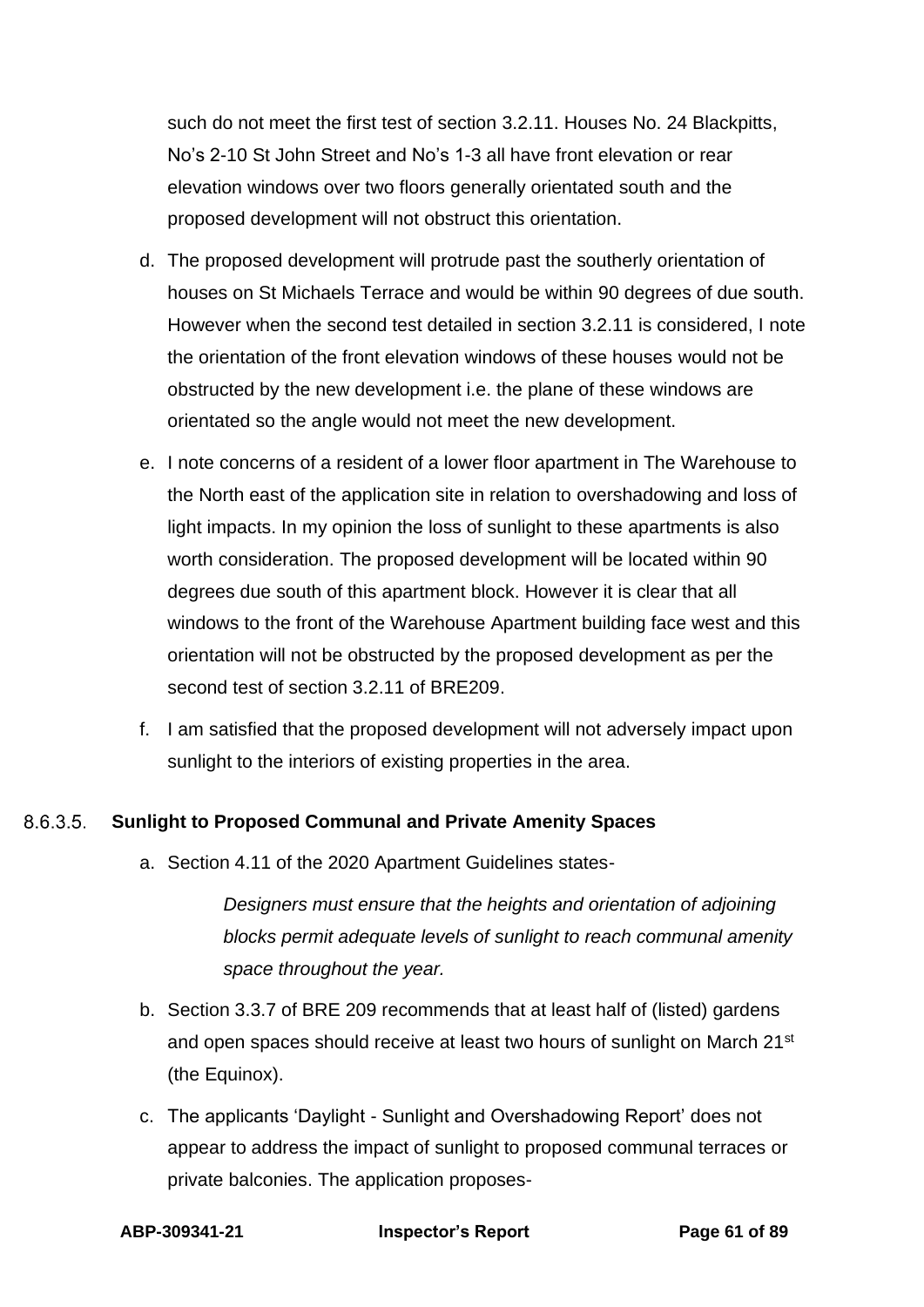- o 2 no. external terraces at second floor level
- o 2 no. external terraces at fourth floor level
- o 2 no. external terraces at fifth floor level and
- o 2 communal balcony areas off the communal rooms at second and fourth floors
- o A number of private southeast facing balconies to the front elevation

It must be noted references to floors above also include two lower floors at ground level and mezzanine level. In effect the second floor equates to a typical third floor. These spaces are to include privacy walls of 1.65m as overlooking prevention measures. As detailed in section 8.6.2 above it is recommended these walls be increased to 1.8m.

- d. I note all private balconies are located to the south east elevation. However all of these are located from the first floor to the fourth floor which equates typical second and fifth floors.
- e. Notwithstanding the absence of an assessment of sunlight to proposed amenity spaces by the applicants, in my opinion, having considered their location (generally at roof levels), heights and orientation, the proposed amenity spaces will receive sufficient sunlight. I have also had regard to the impact of raising privacy wall heights which I consider will be negligible.

#### 8636 **Conclusion**

- a. The applicants have proposed a building that is significantly higher than the existing building on site and of other buildings in the area. Daylight and Sunlight concerns relating to residential amenity of existing properties in the area and the proposed development are reasonable and understandable in this context.
- b. The 2018 Urban Building Height and 2020 Apartment Ministerial Guidelines generally seek *'appropriate and reasonable regard'* to the quantitative performance approaches to daylight provision outlined in guides like BRE 209 and 'BS 8206-2: 2008. They make no such provision for other Daylight Sunlight impacts other than the Urban Building Guidelines which details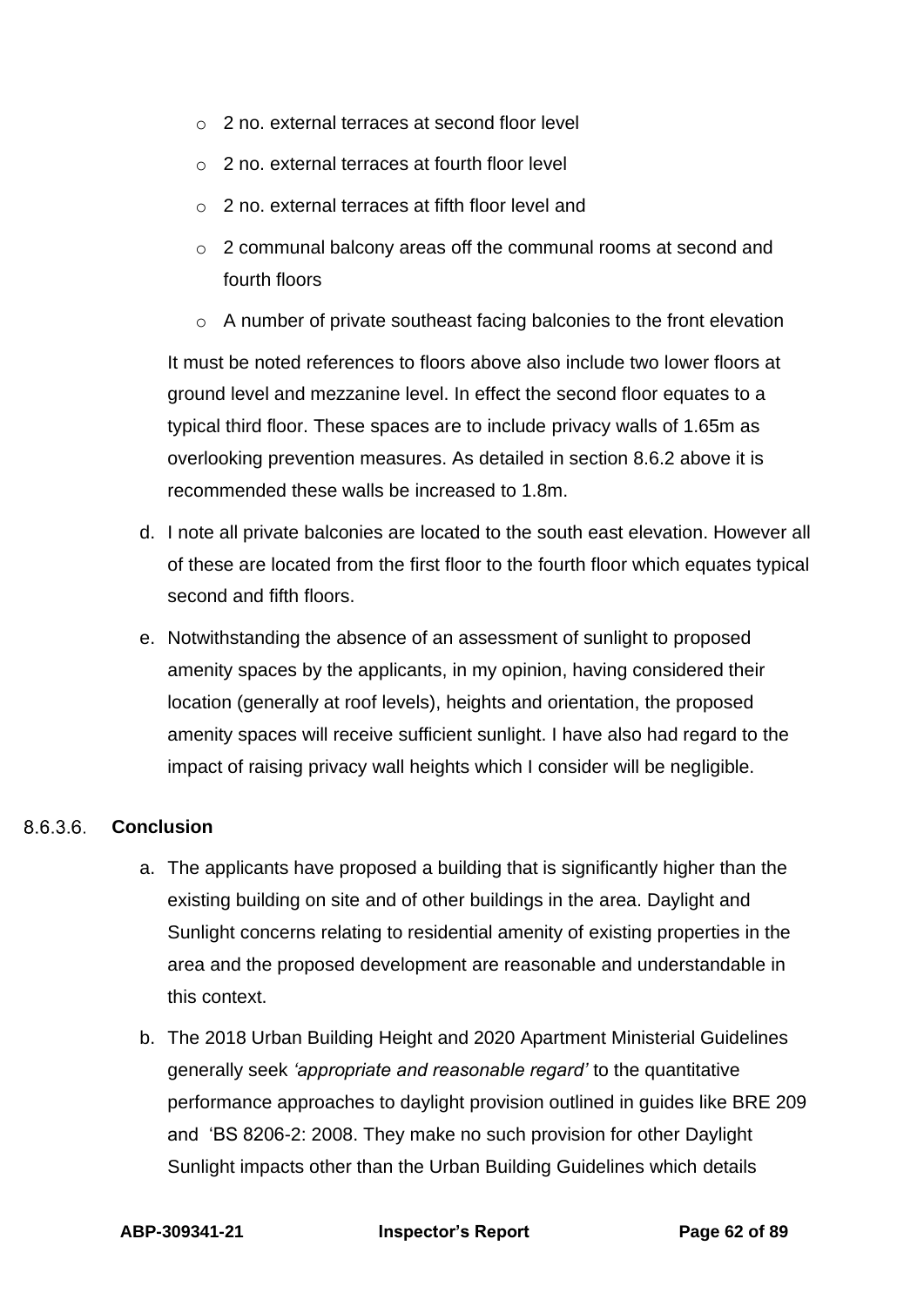design in the context of the site itself should minimise overshadowing and loss of light.

- c. The DCC Development Plan details that development shall be guided by the principles of Site Layout Planning for Daylight and Sunlight (BRE209) but this would also appear to be in the context of Daylight Provision to the proposed development.
- d. Notwithstanding this, I am satisfied the other measures to protect against the daylight and sunlight impacts of development as set out in BRE209 and BS 8206-2 2008 (superseded by BS EN 17039:2018 Daylight in Buildings) are appropriate performance measures for considering residential amenity impacts.
- e. The Daylight Sunlight Report submitted by the applicant is, in my opinion, limited in a number of perspectives as detailed above. In particular the absence of an adequate assessment of diffuse daylight on adjoining properties is unusual considering the height of the proposal.
- f. Notwithstanding this, and having carried out my own assessment based on the information submitted, it is my view that the proposed development would significantly affect the diffusion of daylight to existing lower floor apartments in Liberty Court opposite the site as per the provisions of BRE209. I have estimated the Vertical Sky Component (VSC) to these ground floor windows to be c. 15-16% and this would be significantly less than 0.8 times the existing values or the recommended VSC of 27%.
- g. Appendix F of BRE209 appears to acknowledge that a recommended VSC value of 27% is not an appropriate target value in all contexts. Appendix F discusses setting alternative targets and paragraph F4 details that for a mews in a historic city centre a typical VSC could be 18%. Section 1.6 of BRE details in special circumstances different target values maybe used for example historic city centres or areas with modern high rise buildings.
- h. The site is located within the Inner City and the identified Zone of Archaeological Interest on the Development Plan. In this regard it is reasonable to consider it a 'historic city centre' location.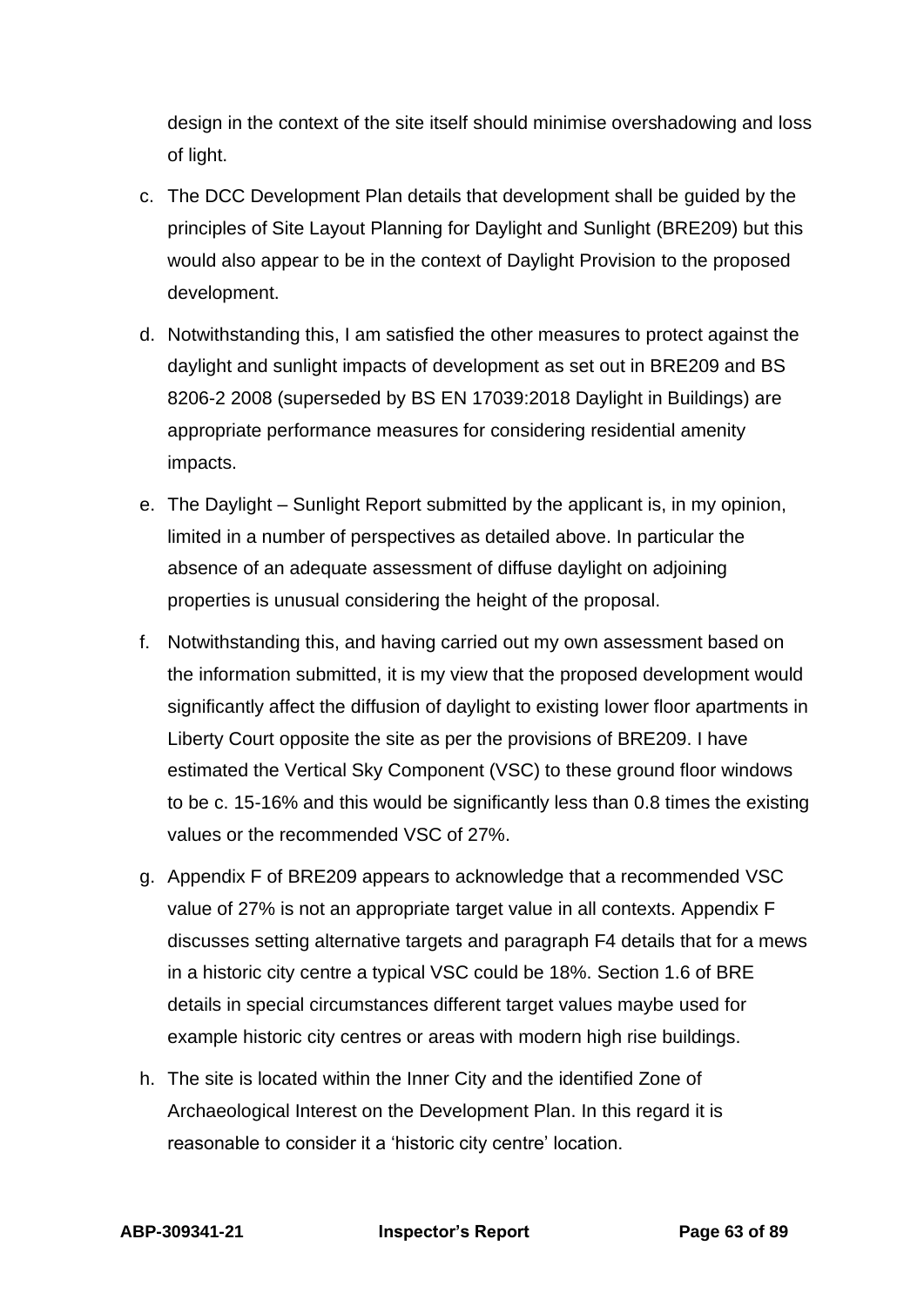- i. Section 1.10 of the Urban Building Height Guidelines details that within the canal ring in Dublin it would be appropriate to support the consideration of building heights of at least 6 storeys at street level as the default objective. 6 storeys would clearly impact higher than typical Mews (as described in F1 of BRE209) Allowing for the 'mezzanine level' the proposed development can be described as seven storey, however it must be noted that it does comply with the 24m high building height restriction detailed in section 16.7.2 of the Development Plan.
- j. In this context, and in my opinion, to insist on a VSC of 27% or one at least 0.8 times its previous VSC is not reasonable. Instead it is appropriate for alternative lower values to be considered in accordance with Appendix F. An alternative value of 15-16% is in my opinion acceptable given the Inner City Location within Dublin's canal ring.
- k. Having considered the other measures to protect against the daylight and sunlight impacts of development as described above, I am satisfied that the proposed development will not detract significantly from residential and other amenity.
- l. The site is located in Dublin's Inner City and is in need of regeneration. It is served by existing public services and is in close proximity to public transport. The site is zoned Z15 in the Dublin City Development Plan 2016-2022 which provides for both proposed uses. Having considered the other relevant provisions of the Development Plan, the NPF and in particular the 2020 Apartment Guidelines and the 2018 Urban Development and Building Heights Guidelines, I am satisfied the proposed development would strike an appropriate balance between necessary urban development in terms of height, design, streetscape and in order to protect residential and other amenities of nearby properties in the context of the subject site.

# 8.6.4. **Overbearing**

• As discussed in Section 8.3 the Planning Authority requested Information in relation to the impact of overbearing from the proposed development on the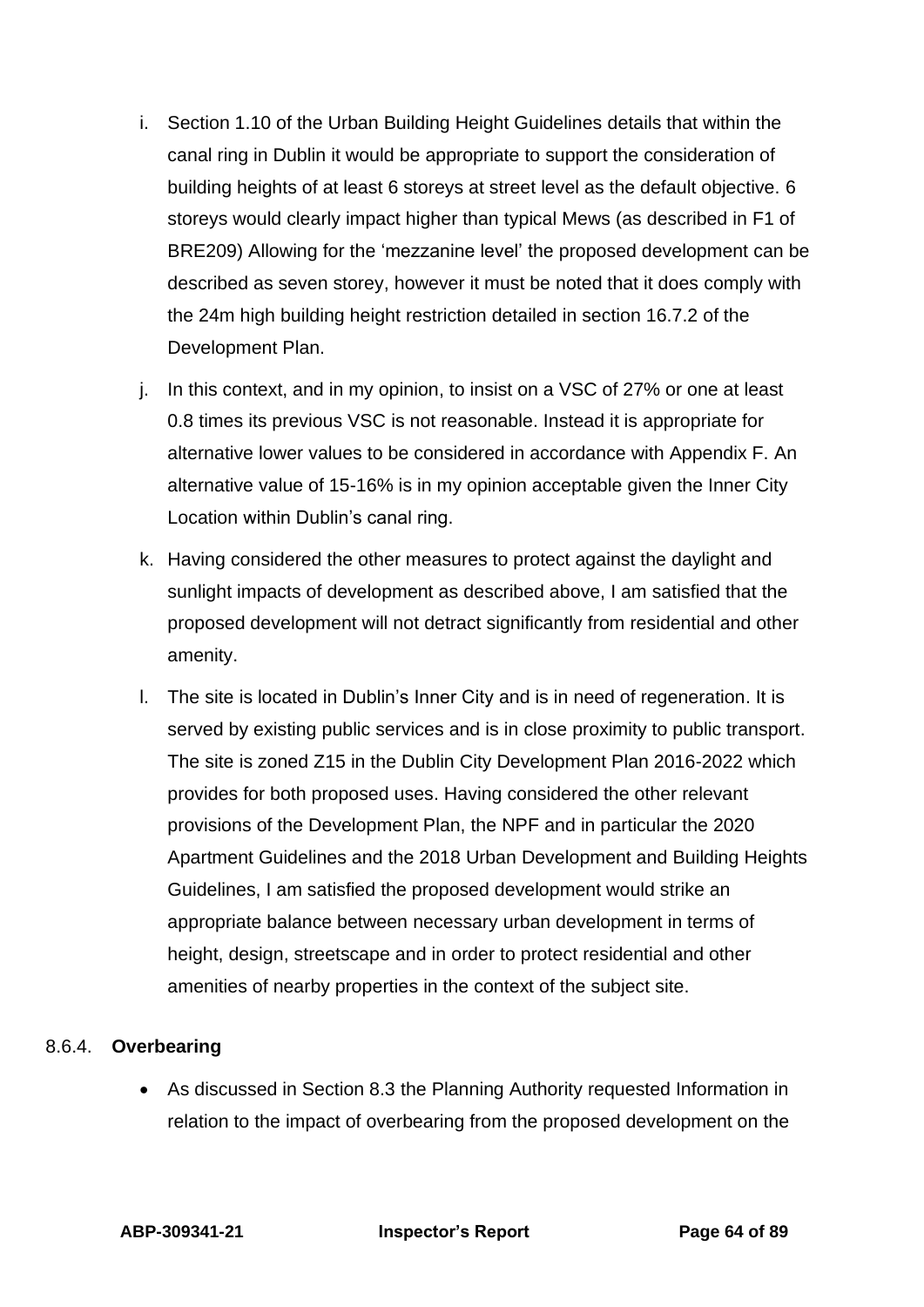adjoining two storey housing to the south having regard to the overall height of the development and its transition in scale.

- The applicants submitted a revised proposal whereby they omitted one of the lower floors with the development reducing in height and the number of apartments proposed from 27 to 20. The extent of the revisions is also shown in CGI's submitted with the Additional Information.
- The building design reflects 'Ziggurat' architectural features with each floor receding in a pyramidal style with a centre most high point. The proposal is a unique building design for this area and is reflective of its use. It creates a stepped and upward transition from the predominant two storey style development to the south before less of a transition down to its northern boundary where the proposal does not adjoin another building.
- In my opinion the development as revised at Additional Information stage creates an appropriate transition in height and its upper floors are adequately set back from the adjoining two storey house to the south in the context of an Inner City site, and as such would not appear visually dominant or overbearing to it or other properties in the area.

# 8.6.5. **Opening of Fire Exit door onto St. Michaels Terrace**

- The Proposed Mezzanine Floor Plan Drawing no. 14.170.FI.2003 shows a 'Fire Exit' to the western side of the site in the existing boundary wall that adjoins St Michaels Terrace which appears to be a public road.
- Appellant and observers to the file have raised residential amenity concerns in this regard and also identify the wall as a shared boundary to which the developer does not have consent to carry out the works.
- The matters relating to the ownership of the boundary wall are civil issues as per Section 5.13 of the Development Management Guidelines and as such are not ones for the Board to be concerned with. The applicants must have the separate legal entitlement to carry out such works.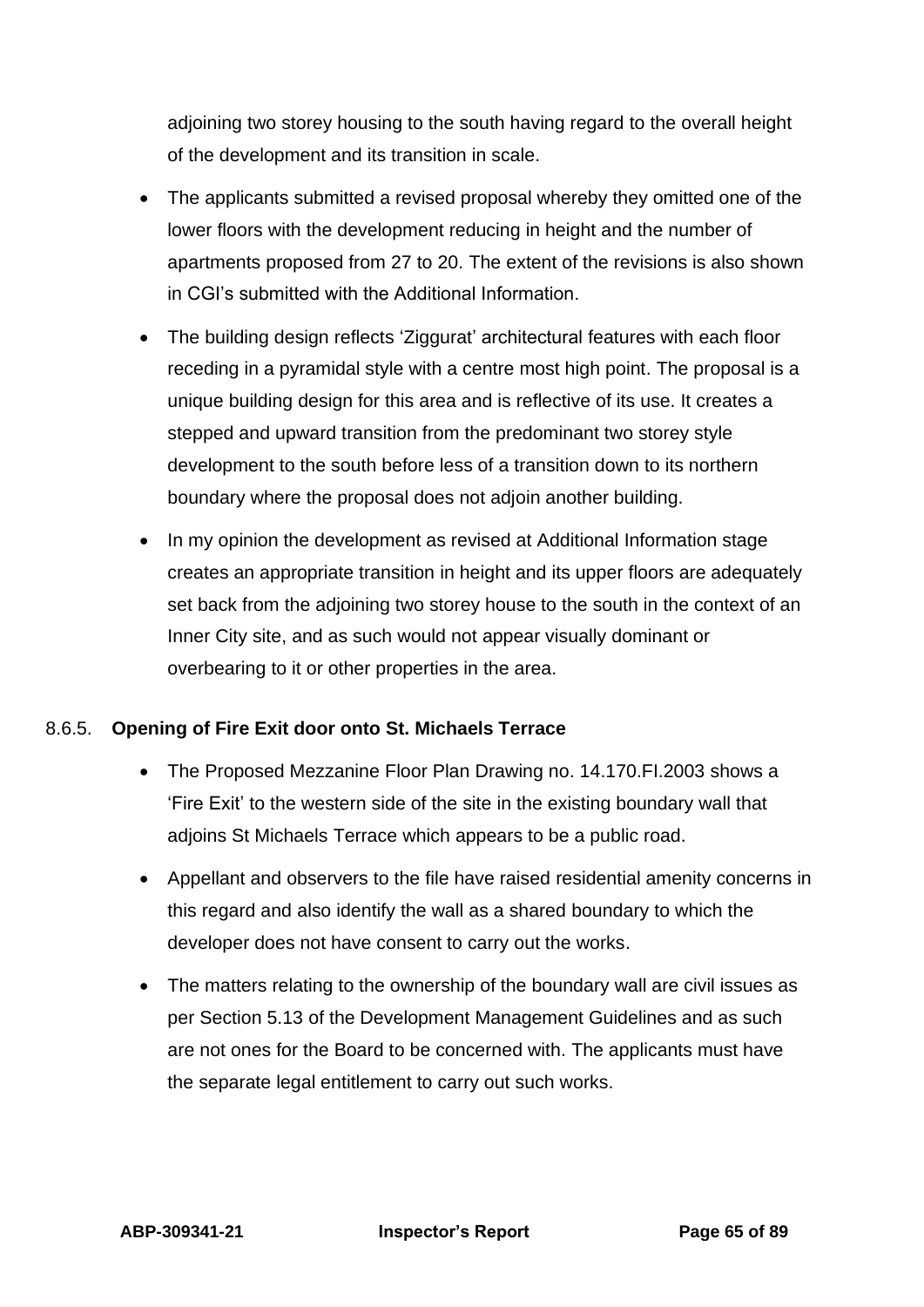- Having assessed a number of the floor plan drawings it would appear the applicants have knowingly identified the subject boundary wall as outside of the application site boundary i.e. outside the red line.
- The opening of most entrance/exit types onto a public road generally requires planning permission. The applicants have not included for an entrance of this type in the development description and therefore in my opinion it should not be considered as part of this application.
- Generally speaking, and from a planning point of view, I have no concerns in relation to opening a 'Fire Exit' door at this location. I do not consider the use of such a door would impact significantly on residential amenity or road safety given its location at the end of a cul de sac.
- I am aware that-

*'Works consisting of or incidental to…..the carrying out of development in compliance with a condition or conditions attached to a fire safety certificate granted in accordance with Part III of the Building Control Regulations, 1997 other than the construction or erection of an external fire escape or water tank'*

are generally considered exempted development in accordance with Class 41 (e) of Schedule 2, Part 1 of the Planning and Development Regulations 2001- 21 (as amended). Notwithstanding the fact this door is not included for in the development description or within the redline boundary, to specifically omit this 'Fire Exit' door by condition could create a scenario where the proposed development cannot comply with other regulatory codes including fire safety. The applicants ability to avail of the exemption would be restricted by virtue of the '*restrictions on exemptions'* as set out in Article 9 (1) (a) (i) . Therefore the development could potentially not comply with the appropriate other codes.

• However, in the interest of clarity should the Board decide to grant permission I recommend the addition of a condition that details the opening of the entrance to St Michaels Terrace as shown in drawing no. 14.170.FI.2003 is not permitted by this grant of permission rather than omitting the specific door. The wording should also detail that this does condition does not prejudice the applicants entitlements to avail of an exemption under Class 41.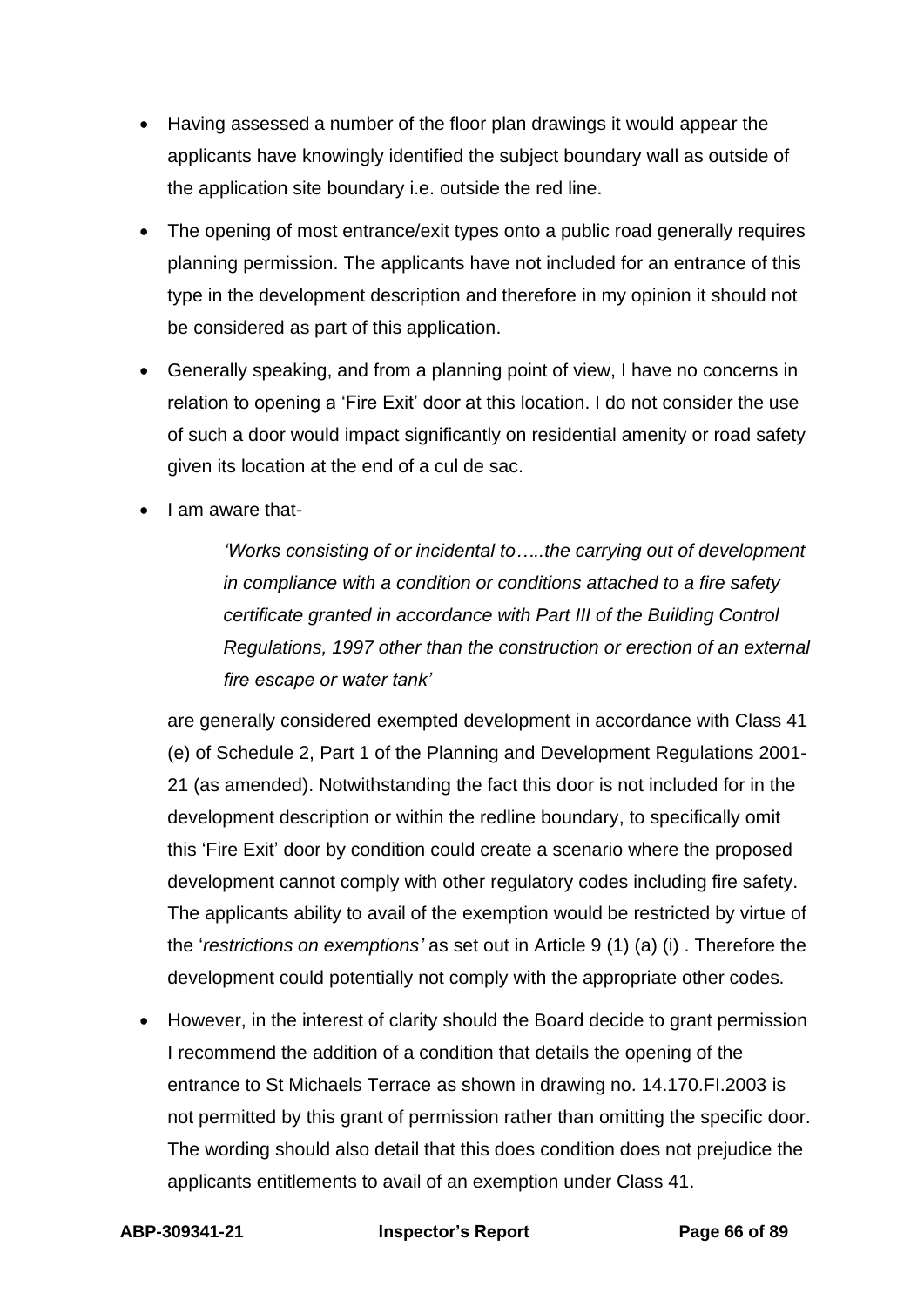• Notwithstanding this exemption, the applicants would still be required to have the legal entitlement to take up the exemption.

## 8.6.6. **Devaluation of Property**

a. I note the concerns raised in the observations to the appeal in respect of the devaluation of neighbouring property. However, having regard to the matters addressed in this assessment, it is my opinion that the proposed development would not seriously injure the amenities of the area to such an extent that would adversely affect the value of property in the vicinity.

### $8.7$ **Transport Related Issues**

8.7.1. The appellants and observers have raised significant traffic related concerns that generally relate to vehicular movements associated with the operations of the existing and permitted Mosque. In particular traffic congestion and illegal parking are highlighted. It is also argued that the provision of apartments will exacerbate the traffic issues in the area. Concerns are also raised in relation to the submitted Traffic and Transport Statement with concerns about the use of TRICS database and the timing of the application given the impact of Covid 19 Lockdowns on traffic.

### 8.7.1.1 **Traffic and Transport Statement**

- a) Table 2.1 of Transport Infrastructure Ireland's Traffic and Transport Assessment Guidelines 2014 details Traffic Management Guidelines Thresholds For Transport Assessments. This aligns with the requirements of DCC Development Plan Appendix 4, section 4.1.3. Appendix 4 of the Development Plan deals with Transport Assessments, Mobility Management and Travel Plan.
- b) Section 4.1.1 details that the traditional function of a Traffic Impact Assessment is to assess the nature and extent of the impact of any substantial development on the immediate and surrounding road network and, if deemed necessary, on the wider transportation system.
- c) I have reviewed the Traffic and Transport Statement submitted with the application. I note it has estimated travel demand by mode type for Friday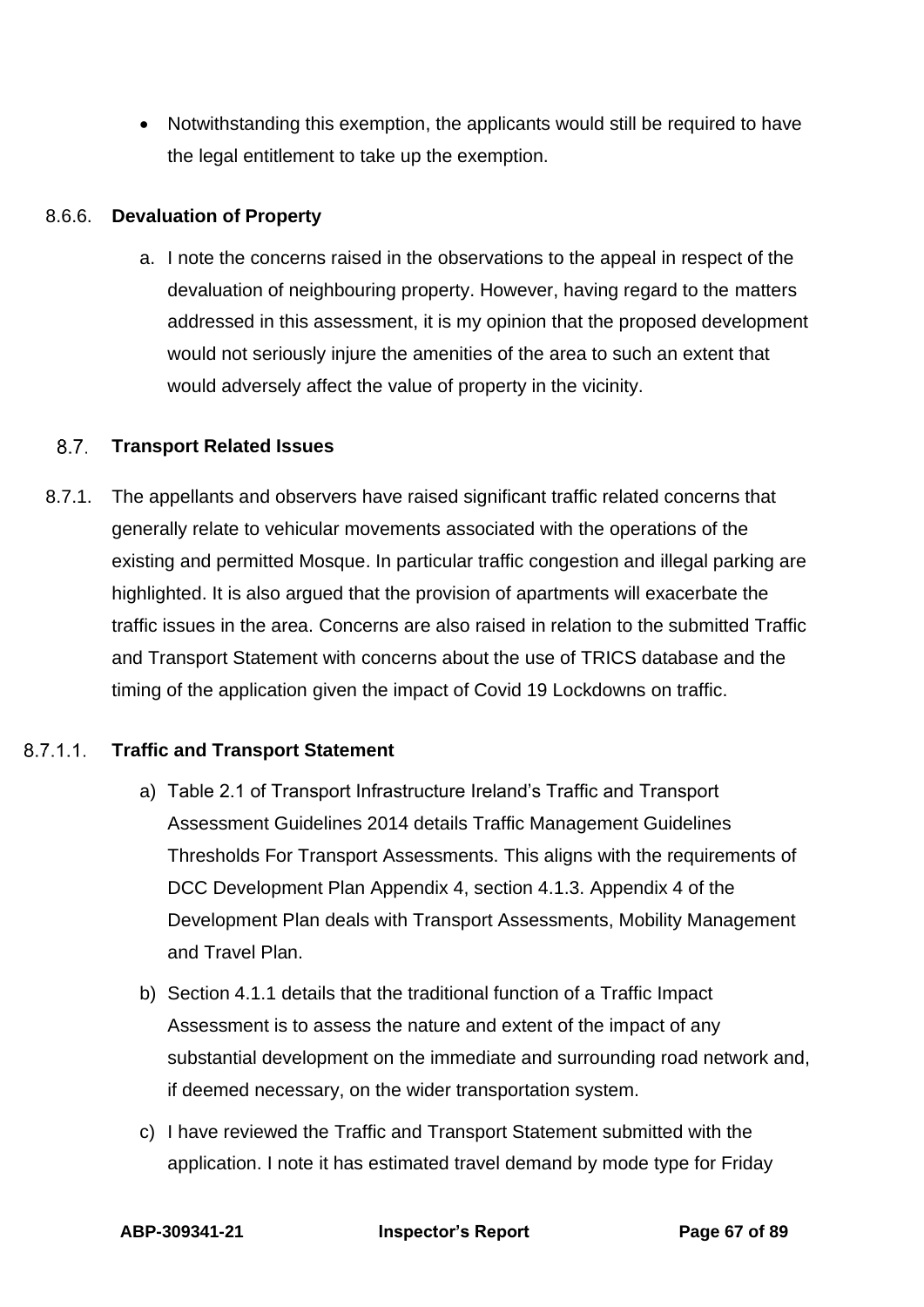afternoons using the TRICS database and the provision of no car parking for the apartments. Transport Infrastructure Ireland's Traffic and Transport Assessment Guidelines 2014 describes TRICS as a database containing empirically obtained trip generation data for a wide range of different types of developments. The Guidelines recommend it as suitable for trip generation although it must be demonstrated that the survey sites selected are compatible with Irish conditions.

- d) The Traffic and Transport Statement does not clearly detail why they have chosen Bromley and Hounslow in London. However, I note it is based on Mosques ranging in floor area from 650 to 1000 sq.m, sited in town and neighbourhood centre locations with sub categories of Residential and Built up zones. I consider the use of this database as reasonable in the context of the proposed development.
- e) Overall and in the context of the existing and permitted Mosque development at the site, I am satisfied the Traffic and Transport Statement is a reasonable examination of the traffic related impacts of the subject development. It concludes the proposal will have a negligible impact upon the continued operation of surrounding road network and will not have an adverse impact in terms of carrying capacity or safety.
- f) The appellants and observers have raised traffic congestion concerns and refer to the impact of car parking associated with the existing Mosque development and the associated demands of the neighbouring school.
- g) It is clear the proposed Mosque does not provide for any intensification of use over the existing permitted Mosque. As discussed in section 8.2 above, the maximum attendees will be 500 and the hours of operation are the same as those permitted under 2033/11. The application clearly does not propose increasing these significant usage factors. The provision of 20 apartments with no parking will not in my opinion, further intensify the demand. I also note that users/visitors to the Mosque and apartments are entitled to avail of public pay and display car parking in the area. In this context I am satisfied the proposed development in operation, will not create additional traffic congestion, a traffic hazard or endanger road safety.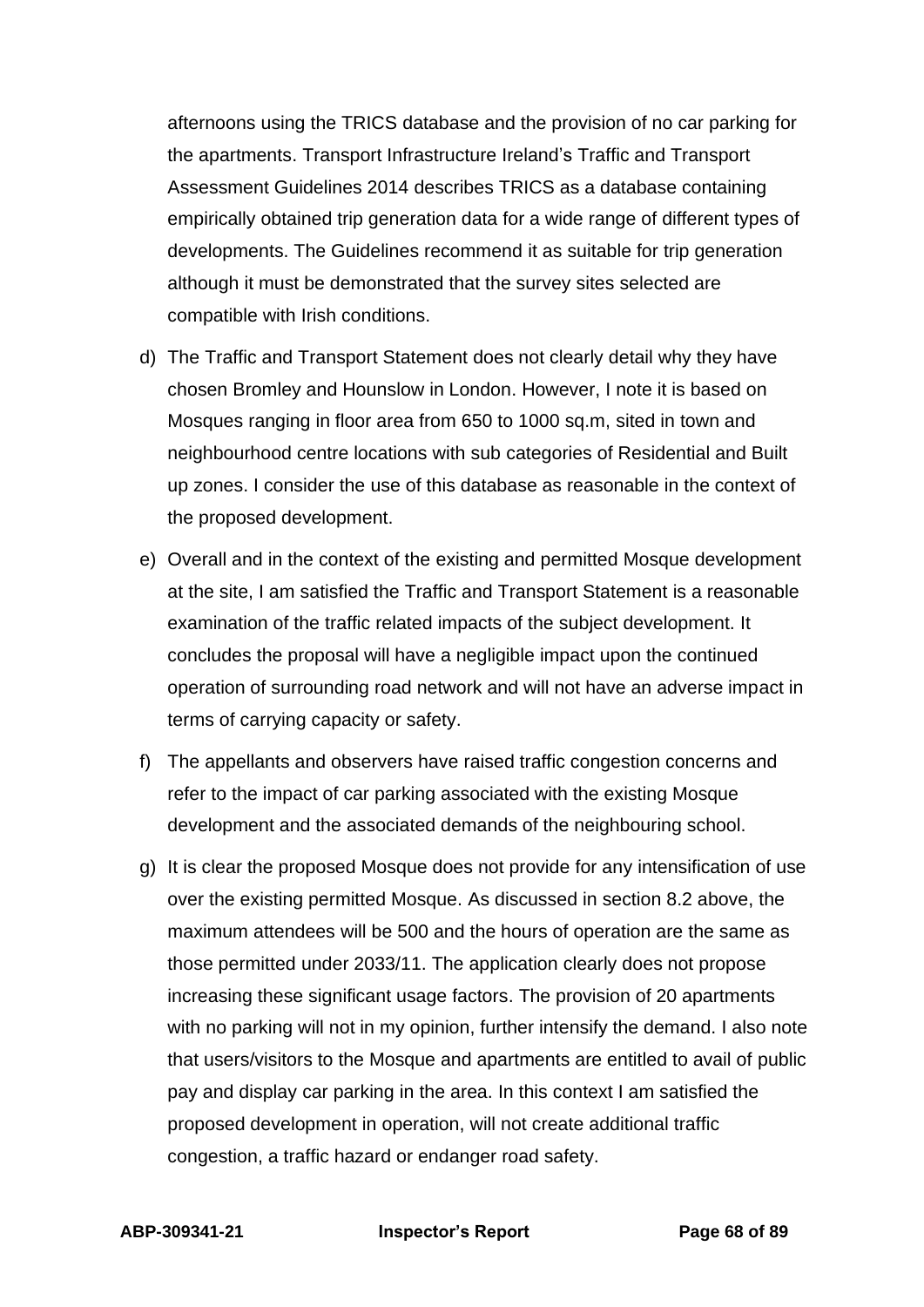- h) I accept that the nature and times permitted for the Mosque use could conflict with peak school hours where traffic congestion can occur at certain times of the day. In this regard I note the applicants have submitted a Preliminary Travel Plan/Mobility Management Plan to promote and improve alternative modes of transport to and from the site over the private car. DCC have attached a condition seeking the submission of a Mobility Management Plan and Residential Travel Plan to be agreed.
- i) Should the Board decide to grant permission, I recommend a condition be attached for the applicants to provide a Mobility Management Plan to encourage and promote sustainable transport to and from the development. The condition should specifically seek measures where possible to discourage the use of the car around peak hours associated with the school.

### 8712 **Residential Car Parking**

- a) Section 8 of the Planning Report submitted with the application refers to the 2018 Apartment Guidelines and quotes the default policy is for car parking provision to be minimised, substantially reduced or wholly eliminated in certain circumstances. The report also refers to the proximity of bus services and the site's walking distance to the city centre. This application proposes no car parking to serve the 20 apartments.
- b) Section 5 of the Planning Report- Mosque Operations details the site's inner city location adjacent to a range of bus routes on Clanbrassil Street. It details that it is expected 90% of persons using the premises are local and would walk to the premises. Car users would be expected to avail of pay and display parking in the area. The report states this has been adequate for the needs of those using the facility.
- c) I have considered the provisions of section 4.19 of the 2020 Apartment Guidelines. It is clear that for larger scale and higher density developments, comprising wholly of apartments in more central locations that are well served by public transport, the default policy is for car parking provision to be minimised, substantially reduced or wholly eliminated in certain circumstances.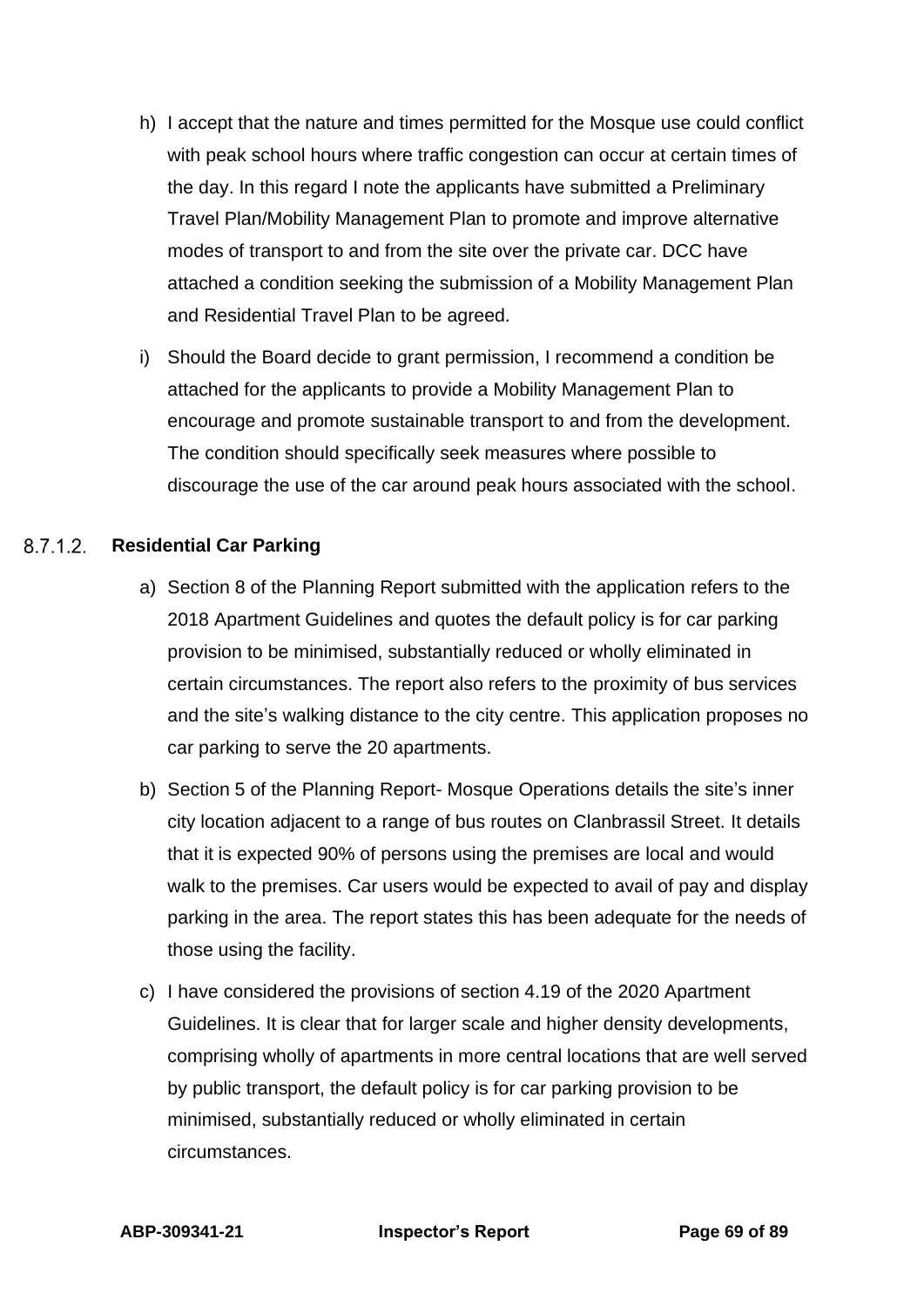- d) I note this default policy refers to develops 'wholly' of apartments. However the proposed Mosque Development is clearly identified as replacing the existing permitted development on site with no intensification in use or operating hours over that permitted under 2033/11.
- e) The site is located in very close proximity to public transport and the city centre. In this context I consider the provision of no car parking spaces for the apartment element of the development to be acceptable, appropriate and in accordance with the 2020 Guidelines.

### $8.7.1.3$ **Mosque related Car Parking**

- a) I note the significant existing car parking concerns of the appellants and observers which generally relate to the existing use of the site. A number of pictures and a time lapse video of cars parking in the area have been submitted in support of the concerns raised in relation to parking associated with the use.
- b) I do not intend to dispute these allegations. However it is clear to me that the proposed Mosque Development is intended to replace the existing and permitted development under 2033/11. This application does not propose to intensify that permitted use and does not provide for additional attendees or additional hours of operation of the use. It simply proposes to replace the existing structure with a more appropriate structure for the use.
- c) Having inspected the site I noted the provision of public pay and display parking in the area and users of the Mosque are entitled to avail of these if they are available. In my opinion, illegal parking is not a matter for the Board to be concerned with. Instead these are matters for the Parking Enforcement section of Dublin City Council and/or the Gardai.

### 8.7.1.4 **Cycle Parking**

a) 'Further Information Schedule of Accommodation' Section 5- Bicycle Parking Schedule indicates that the proposal will provide 38 cycle parking spaces i.e. 1 per bedroom and 10 visitor spaces giving a total of 48 for the apartments. This is in accordance with section 4.17 of the Apartment Guidelines which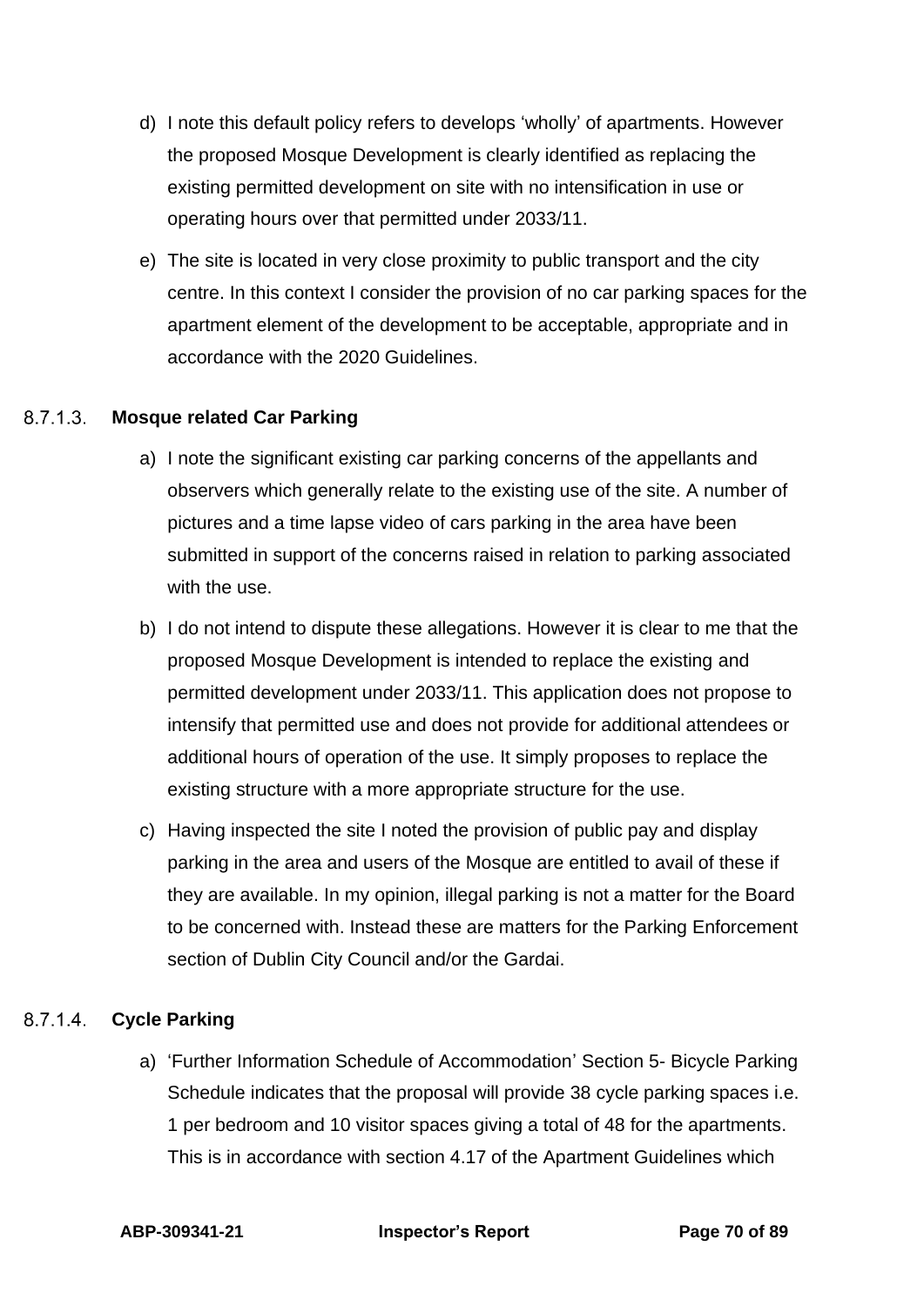details a general minimum standard of 1 cycle storage space per bedroom and 1 space per 2 residential units for visitors.

- b) Table 16.2 of the DCC Development Plan sets out Cycle Parking Standards for Various Land-Uses and requires 5 per 100 seats for Churches, Theatres, Halls, Cinemas, Multiplex Cinemas. Further Information Schedule of Accommodation Section 5- Bicycle Parking Schedule proposes 26 spaces (5 spaces per 100 users). This complies with the Development Plan requirements of 25 based on the proposed 500 users. In my opinion this provision is low particularly in a context where no car parking is provided. However this is the standard and DCC have raised no such concerns.
- c) Between the standards for apartments set out in the Guidelines and the standards of the Development Plan for the Mosque there is a requirement for 73 cycle spaces.
- d) Condition 12 c) of the Planning Authority's decision to grant permission seeks 49 resident cycle spaces, 16 spaces for exclusive use of the Mosque and 8 visitor cycle spaces. 12 b) seeks the location of visitor cycling to be reviewed as it appears to overhang public property.
- e) Having reviewed the submitted drawings I note that 48 spaces are shown as provided in the Basement, 6 spaces are proposed to the north of the apartment entrance along the public path and 10 are proposed to the south west of the site to the rear of the Riwaq (Arcade) area. The drawings states 20 in this bike store but show room for only 10. In total the drawings appear to show 64 cycle spaces which is below the total requirement for 73 spaces. It would appears the applicants intentions in relation to cycle parking have not translated to the drawings and in my opinion there is no justification for a lower provision of cycle spaces in this context.
- f) The basement area of the proposed development provides for 177 sq.m of storage. This storage is separate to that attributed to the apartments in the basement. It is considered that this space can be reconfigured to provide additional cycle parking. It is recommended that this should be addressed by way of condition should the Board decide to grant permission. Cycle parking should be allocated completely within the site boundaries and as follows-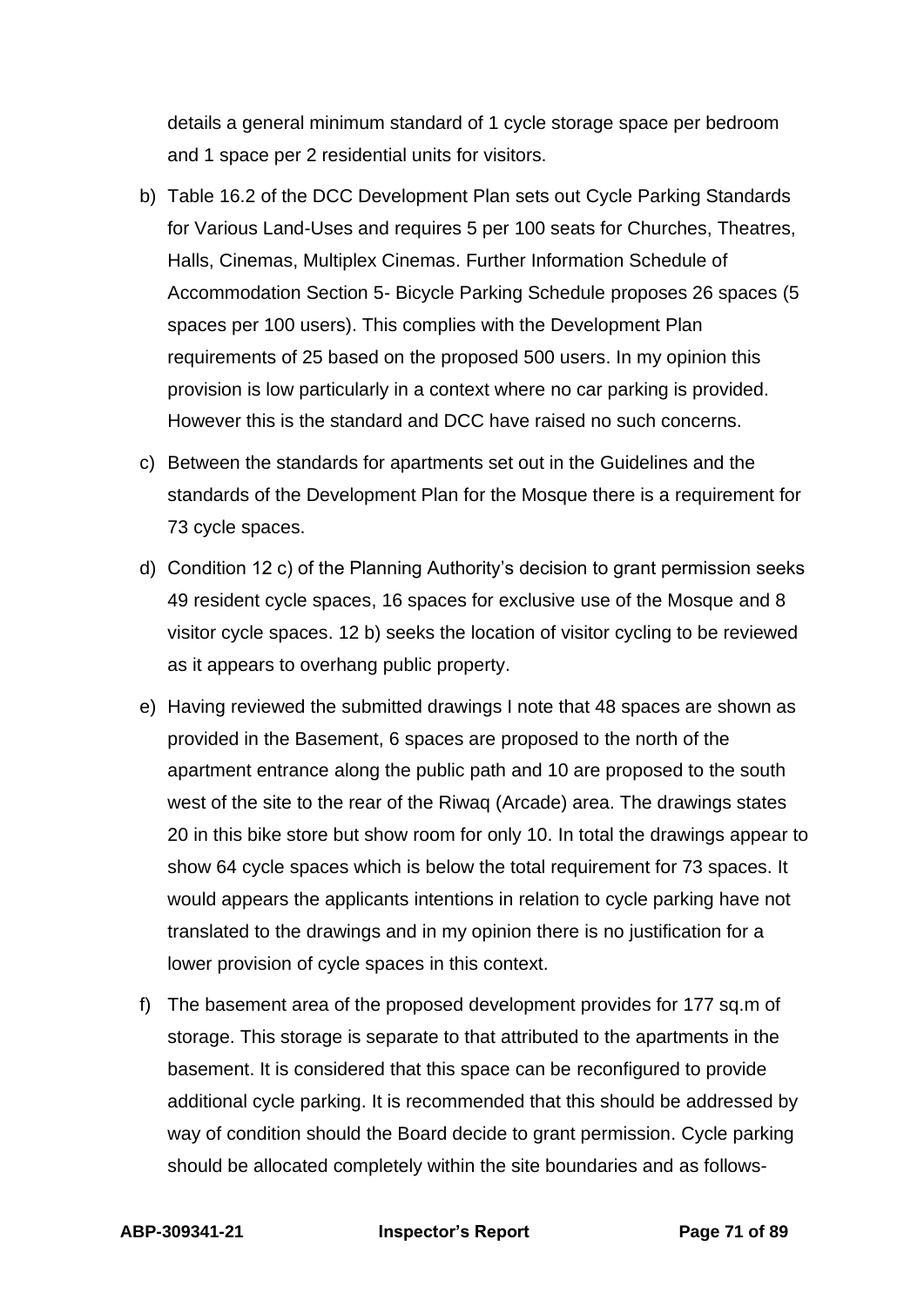- 38 for residents of the apartments,
- 10 for visitors to the apartments and
- 25 dedicated for exclusive use of the Mosque.

#### 8.7.1.5 **Deliveries and Servicing**

- a) The application does not provide a set down area to facilitate deliveries, servicing and waste collections etc to the proposed development.
- b) In section 4.0 of the Traffic and Transport Statement the applicants detail the proposal should be considered in the context of the current and permitted use of the site and adjoining sites where deliveries are made mainly at off-peak times in the Dublin City area. Such trips to the Mosque are likely to be made once a week by transit vans and short wheel base trucks. HGV's would never be expected.
- c) DCC's Transportation Planning Division's first report (08/07/20) identifies that the Traffic and Transport Statement does not indicate where the once a week delivery van is proposed to set down. However, it is considered that such vehicle trips will be low and there are existing pay & display and informal street parking in the area can facilitate the development.
- d) I note Condition 12 b) requires revised drawings to include measures such as bollards to discourage car parking to the front of the proposed development.
- e) DCC's Transportation Report and the applicants Traffic and Transport Statement do not appear to have considered requirements for deliveries and servicing to the residential element of the development which may be more frequent than the Mosque element.
- f) Having visited the site, I observed the availability of public parking in the immediate area that could facilitate deliveries and servicing. I also consider it logical that services and deliveries to the Mosque would not be scheduled to conflict with busy usage times as suggested by the applicants. However, in my opinion, the provision of 20 apartments is likely to increase the demand for a set down in the area although not to any great extent that would impact other transport and traffic considerations.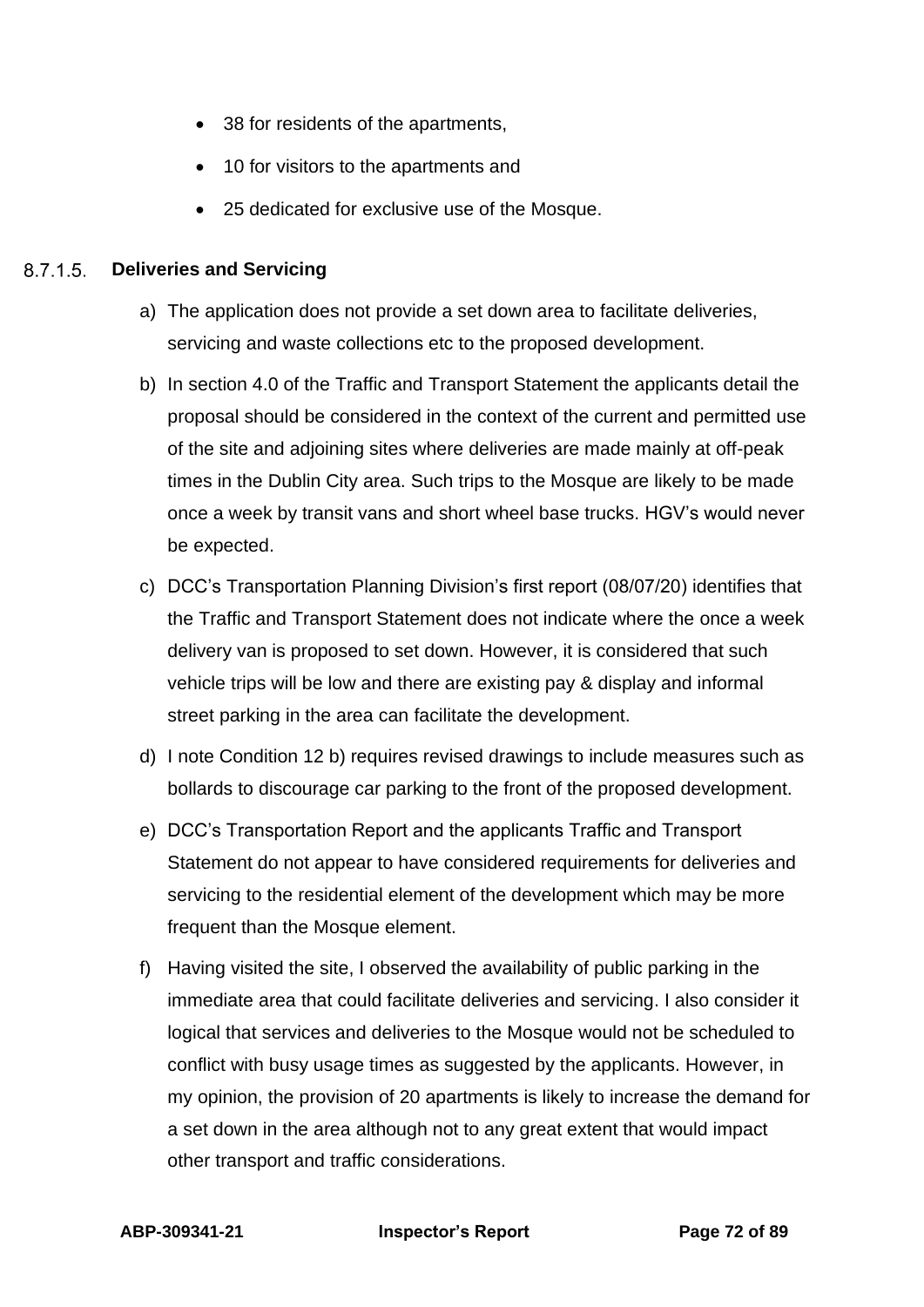- g) I have visited the site and examined the drawing submitted at Additional Information stage i.e. the 'site plan' 14.170.FI.1000 and 'site plan taking in charge' 14.170.FI.1001 as well as DCC's condition 12 b). In my view the depth of the public path and the private landholding to the front of the building may be wide enough to facilitate the provision of a set down area and a public path to meet the servicing and deliveries need of the proposed development. As this would require revisions to public property including the footpath it would require the agreement of the Planning Authority.
- h) Accordingly should permission be granted I recommend a condition be attached seeking the provision of a set down area to the agreement of the Planning Authority. The area shall facilitate servicing, delivery and emergency vehicles as well as doubling as a waste marshalling area as required. Regular car parking shall be restricted and the area shall be managed by the Management Company.

#### $8.7.1.6$ **Conclusion**

Overall, I am satisfied that the provision of no parking for the proposed development is in accordance with the 2020 Apartment Guidelines and the proposed Mosque development is in keeping with the existing permitted Mosque in terms of attendees and hours of operation. Subject to conditions the proposed development will not create additional traffic congestion, a traffic hazard or endanger public safety.

#### $8.8.$ **Other Matters**

#### $8.8.1.1$ **Noise**

- a) Significant concerns have been raised by an appellant in relation to the proximity of the site to a school with an Autism Spectrum Disorder Unit. In particular noise concerns during the construction stage on students with sensory needs are highlighted.
- b) The site is an Inner City location and suitable for appropriate development and regeneration. Unfortunately noise is a consequence of the construction stage of any development. Notwithstanding this, I acknowledge the reasonable and understandable concerns of the appellants. However such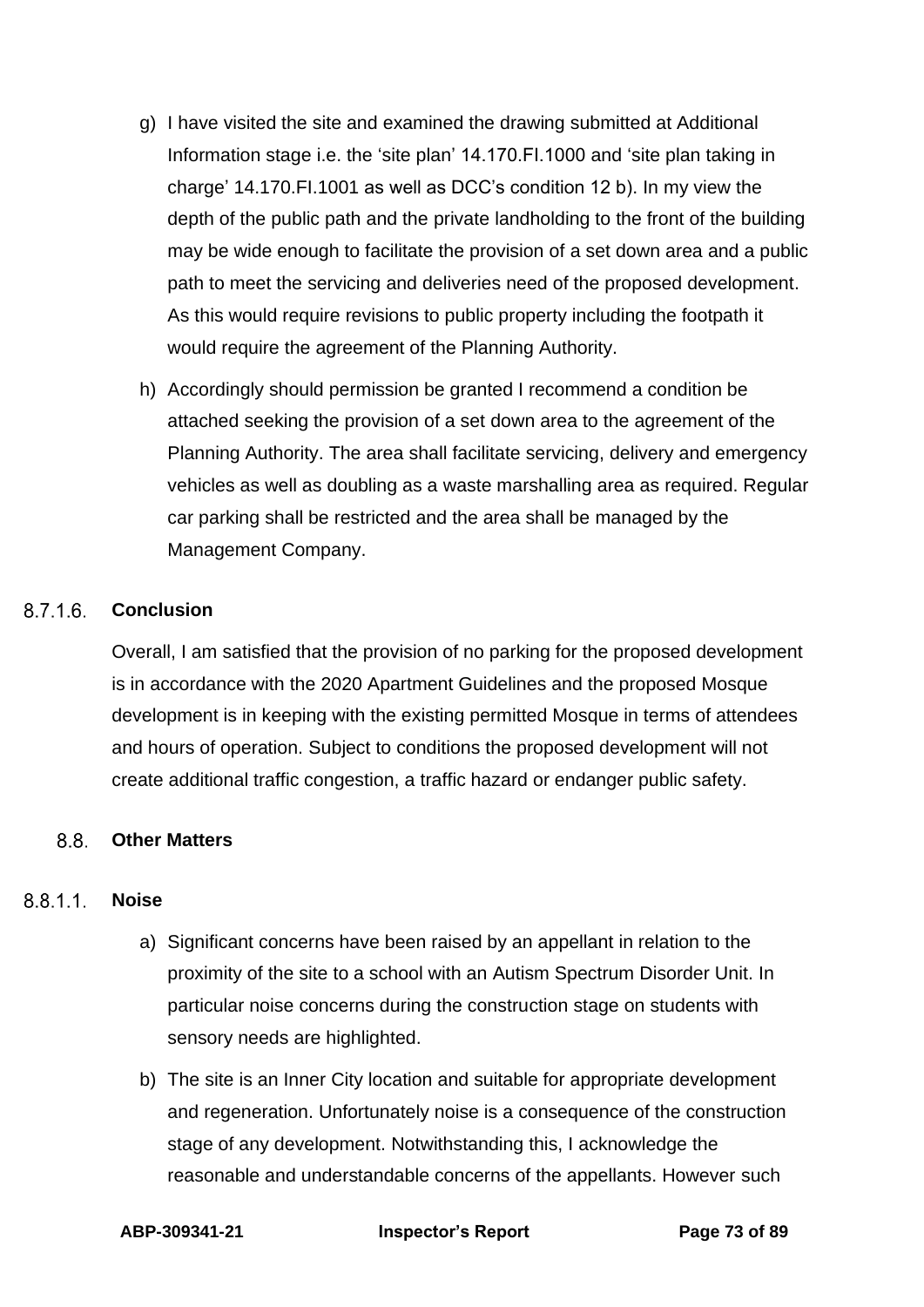concerns should also be balanced against the needs of other noise sensitive locations and the ability of the developer to complete the development in a reasonable fashion.

- c) Dublin City Council have attached a standard noise condition and standard hours of operation condition to their grant of permission.
- d) In my opinion the proximity of the site to a school and in particular one with an Autism Spectrum Disorder Unit is not a typical situation. Operations of a school are generally during the hours for site development and building works permitted by planning conditions.
- e) In my opinion, it reasonable to seek appropriate mitigation measures to address noise sensitive locations such as the nearby school. Furthermore, I note conditions specifying hours of operations for site development and building works facilitate deviations in exceptional circumstances which could include provisions such as the needs of the school. This would have to be balanced with other noise sensitive locations such as residential properties in the area.
- f) Should the Board decide to grant permission I am satisfied that such balance can be achieved and managed through conditions, including the provisions of the Construction Management Plan and deviations from the hours of operation. It is recommended such measures should be agreed with the Planning Authority.

#### 8812 **Community Use**

- a) One appellant has raised concerns suggesting the proposal would allow a segregated, single culture accommodation block that would create a precedent of an isolated 'compound' that may alienate new tenants from local residents and vice versa.
- b) One observer has also raised concerns that the proposal would impact potential community use of the site, the absence of a Community Need Assessment and as a result commercial housing is a material contravention of the Development Plan.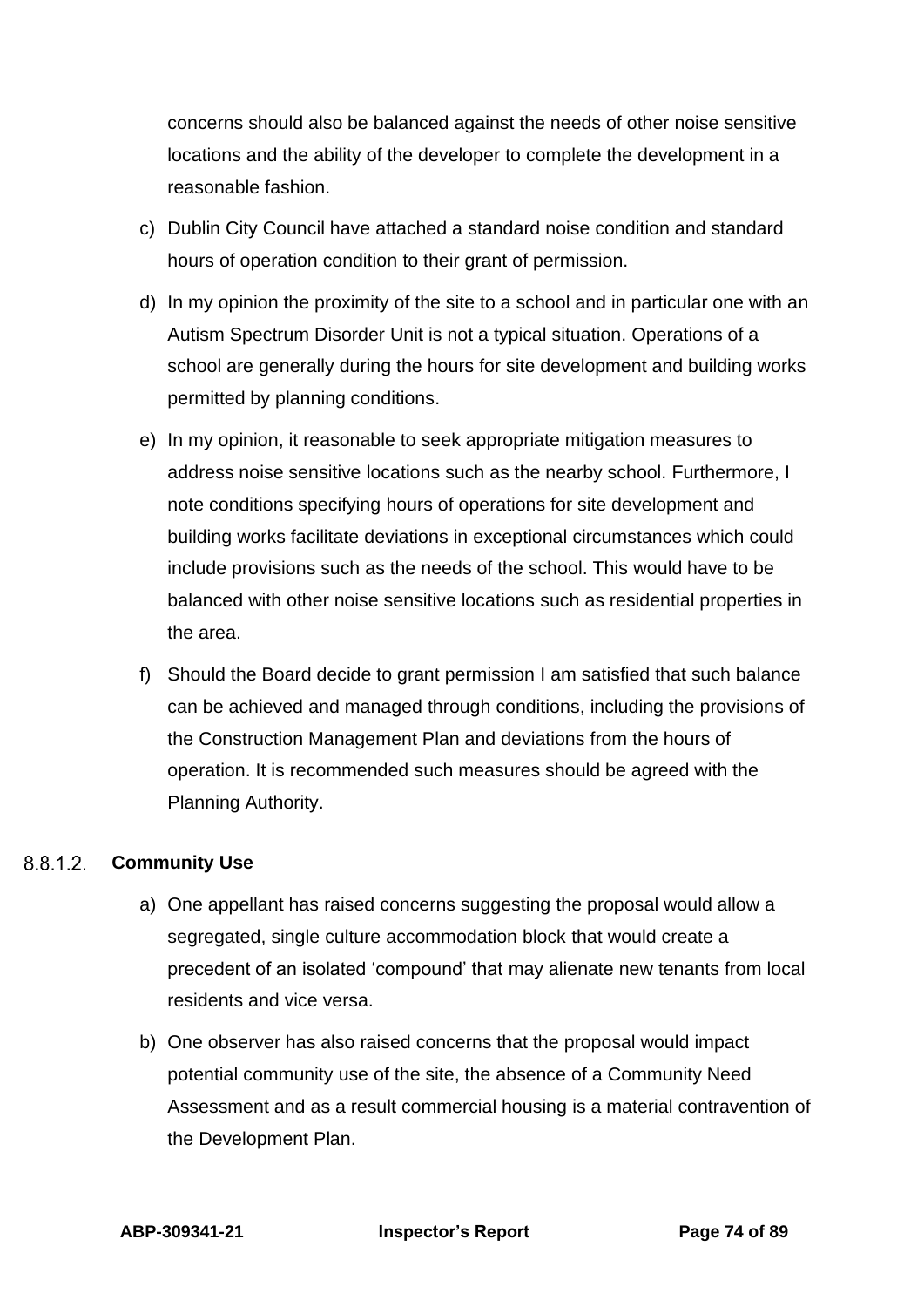- c) I do not believe the proposed development would create a 'block' or 'compound' as described. The proposal would instead, create a unique new building, reflective of its use that presents positively to the streetscape. It would provide an amenable and aesthetically pleasing built environment that improves the streetscape along this section of Blackpitts. The proposal represents a significant improvement to the visual appearance of the existing building on site which in my opinion is more akin in appearance to a 'block' or 'compound' with its high wall enclosures to the public street.
- d) In my opinion, the nature of 'Places of Worship' are generally open to all and would contribute positively to local communities. I see no reason how the proposed development would alienate new tenants from local residents and vice versa.
- e) Having considered the sites location in the Inner City, I do not consider there to be a need for a Community Need Assessment in this context. Furthermore, I note the proposed development will actually increase the number of suitable uses on the site and is in accordance with the Z15 zoning objective.

#### $8.8.1.3$ **Structural Integrity**

- a) I acknowledge concerns set out by observers in relation to works adjoining property outside of the applicants control and potential structural integrity concerns.
- b) Works that take place in accordance with planning permission that impact upon or damage property outside the control of the applicant i.e. the red line in this instance are generally civil matters. In my opinion they are therefore not ones that the Board can pre-empt or adjudicate over.
- c) However, to ensure the applicants are endeavouring to avoid such impacts it is considered appropriate to include for monitoring of structural stability of adjoining properties as part of the Construction Management Plan. This can be addressed through condition.

#### 8814 **Protected Structure**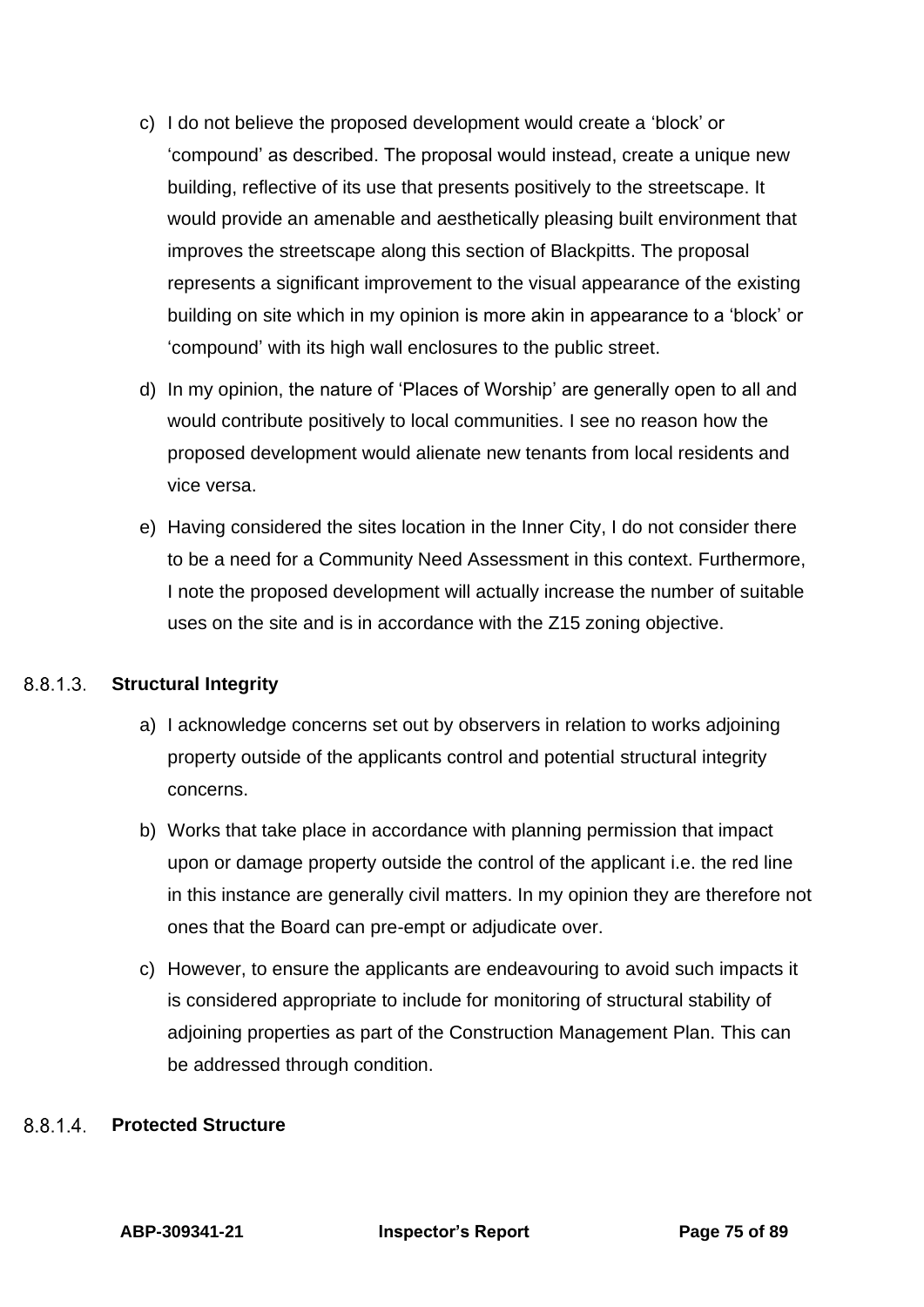a) The site is located c. 80m south east of Buildings identified on Dublin City Council Record of Protected Structures (i.e. RPS Ref No. 8222- Presentation Convent: original Warrenmount House and other buildings). I do not consider the proposed development, including overshadowing from it, will have a negative impact upon the character or integrity of RPS Ref No 8222 and its curtilage.

#### $8.8.1.5$ **Accuracy of Drawings, Reports and Discrepancies**

- a) I note some concerns have been raised in relation to the accuracy of drawings, reports and other discrepancies.
- b) Dublin City Council have validated the application in accordance with the Planning and Development Regulations 2001 as amended.
- c) I have reviewed all of the information submitted with the application and on the file. I have not identified any significant departures from the legislative requirements. I am satisfied the drawings and particulars provide a reasonable basis for this assessment.

#### 8.9. **Appropriate Assessment**

# 8.9.1. **Stage 1 Screening**

- a) A screening report for Appropriate Assessment was submitted with this application complied by Simon Clear & Associate Planning Consultants.
- b) The project is not directly connected with or necessary to the management of a European Site and therefore it needs to be determined if the development is likely to have significant effects on European sites. The proposed development is examined in relation to any possible interaction with European sites designated Special Conservation Areas (SAC) and Special Protection Areas (SPA) to assess whether it may give rise to significant effects on such European Sites.

# 8.9.2. **The Proposed Development and Receiving Environment**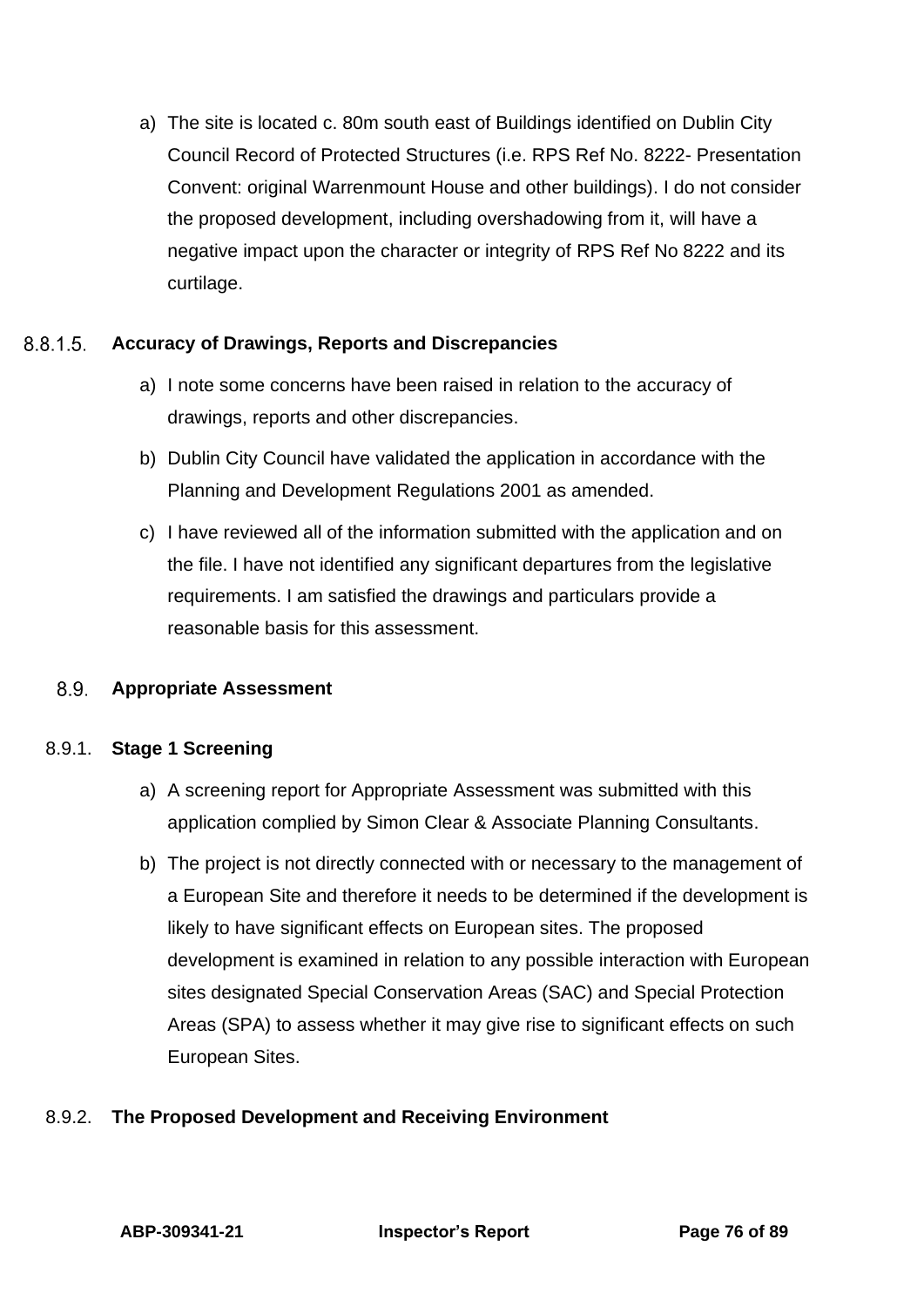The proposed development comprises of the construction of a mixed use development of a 20 apartments and a Mosque and 20 overhead apartments. The site is not located within or adjoining a designated European site.

Taking account of the characteristics of the proposed development in terms of Its nature, location and the scale of works, the following issues are considered for examination in terms of implications for likely significant effects on European sites-

- discharge of surface water from the site
- discharge of foul water from the site.

## 8.9.3. **European Sites**

Given the location of the site, and the nature and scale of the proposed development, I consider the following designated sites as set out in Table 1 to be within the zone of influence of the subject site-

| Site Name &      | <b>Qualifying Interest / Special Conservation Interest</b>        | <b>Distance</b> |
|------------------|-------------------------------------------------------------------|-----------------|
| Code             |                                                                   |                 |
| South Dublin Bay | Mudflats and sandflats not covered by seawater at low tide [1140] | c. 4.5km        |
| SAC [000210]     | Annual vegetation of drift lines [1210]                           | to the          |
|                  | Salicornia and other annuals colonising mud and sand [1310]       | east            |
|                  | Embryonic shifting dunes [2110]                                   |                 |
| North Dublin Bay | Mudflats and sandflats not covered by seawater at low tide [1140] | c. 7.5km        |
| SAC [000206]     | Annual vegetation of drift lines [1210]                           | to the          |
|                  | Salicornia and other annuals colonising mud and sand [1310]       | north           |
|                  | Atlantic salt meadows [1330]                                      | east            |
|                  | Mediterranean salt meadows [1410]                                 |                 |
|                  | Embryonic shifting dunes [2110]                                   |                 |
|                  | Shifting dunes along the shoreline with marram grass Ammophila    |                 |
|                  | arenaria (white dunes) [2120]                                     |                 |
|                  | Fixed coastal dunes with herbaceous vegetation (grey dunes)       |                 |
|                  | [2130]                                                            |                 |
|                  | Humid dune slacks [2190]                                          |                 |
|                  | Petalwort Petalophyllum ralfsii [1395]                            |                 |

## Table 1-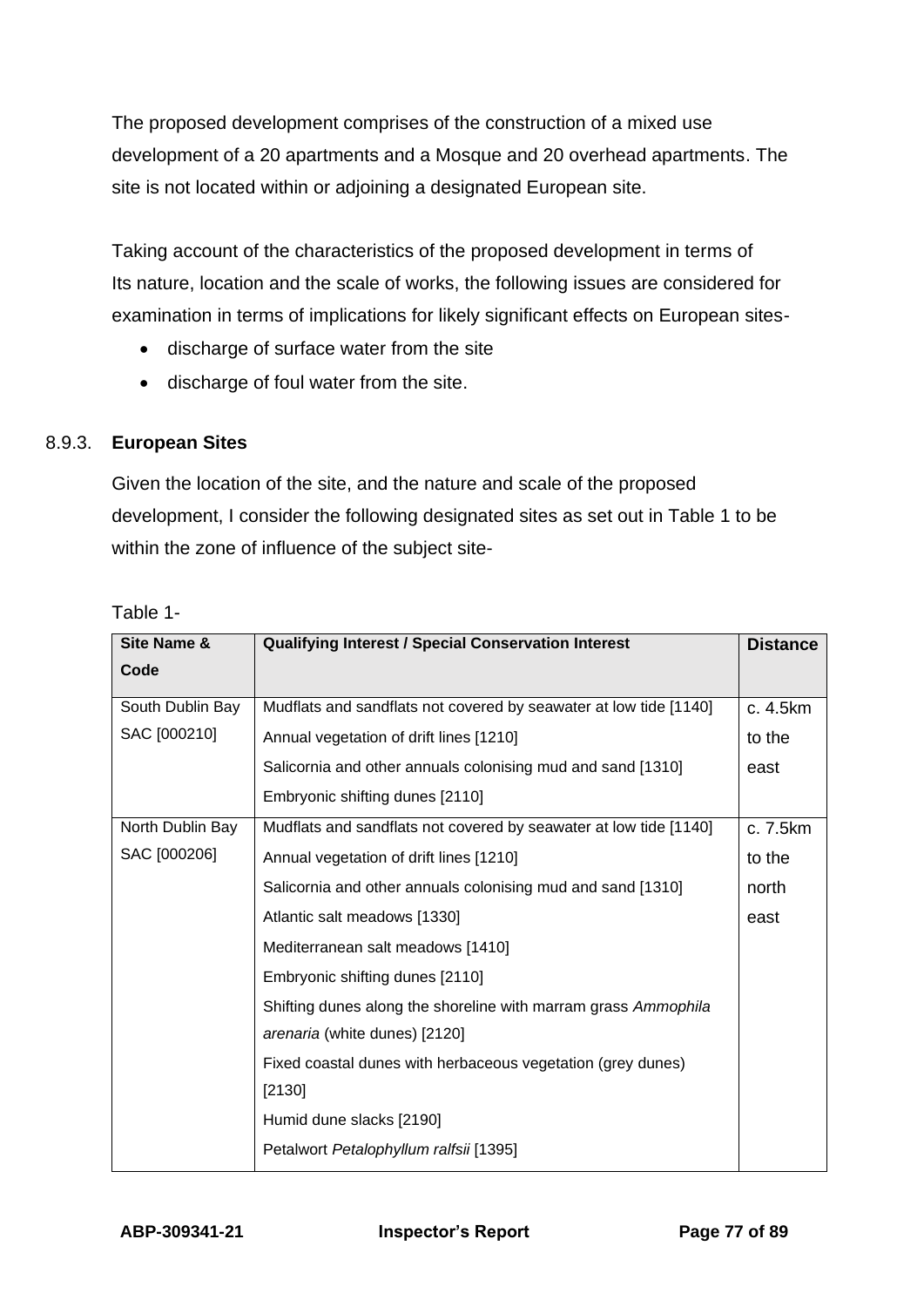| South Dublin Bay   | Light-bellied Brent goose Branta bernicla hrota [A046] | c. 4.5 km  |
|--------------------|--------------------------------------------------------|------------|
| and River Tolka    | Oystercatcher Haematopus ostralegus [A130]             | to the     |
| <b>Estuary SPA</b> | Ringed plover Charadrius hiaticula [A137]              | east       |
| [004024]           | Grey plover Pluvialis squatarola [A141]                |            |
|                    | Knot Calidris canutus [A143]                           |            |
|                    | Sanderling Calidris alba [A149]                        |            |
|                    | Dunlin Calidris alpina [A149]                          |            |
|                    | Bar-tailed godwit Limosa lapponica [A157]              |            |
|                    | Redshank Tringa totanus [A162]                         |            |
|                    | Black-headed gull Chroicocephalus ridibundus [A179]    |            |
|                    | Roseate Tern Sterna dougallii [A192]                   |            |
|                    | Common Tern Sterna hirundo [A193]                      |            |
|                    | Arctic Tern Sterna paradisaea [A194]                   |            |
|                    | Wetland and waterbirds [A999]                          |            |
| North Bull Island  | Light-bellied Brent Goose Branta bernicla hrota [A046] | c. 7.5 km  |
| SPA [004006]       | Shelduck Tadorna [A048]                                | to the     |
|                    | Teal Anas crecca [A052]                                | north east |
|                    | Pintail Anas acuta [A054]                              |            |
|                    | Shoveler Anas clypeata [A056]                          |            |
|                    | Oystercatcher Haematopus ostralegus [A130]             |            |
|                    | Golden Plover Pluvialis apricaria [A140]               |            |
|                    | Grey Plover Pluvialis squatarola [A141]                |            |
|                    | Knot Calidris canutus [A143]                           |            |
|                    | Sanderling Calidris alba [A144]                        |            |
|                    | Dunlin Calidris alpina [A149]                          |            |
|                    | Black-tailed Godwit Limosa [A156]                      |            |
|                    | Bar-tailed Godwit Limosa lapponica [A157]              |            |
|                    | Curlew Numenius arquata [A160]                         |            |
|                    | Redshank Tringa totanus [A162]                         |            |
|                    | Turnstone Arenaria interpres [A169]                    |            |
|                    | Black-headed Gull Chroicocephalus ridibundus [A179]    |            |
|                    | Wetland and Waterbirds [A999]                          |            |
|                    |                                                        |            |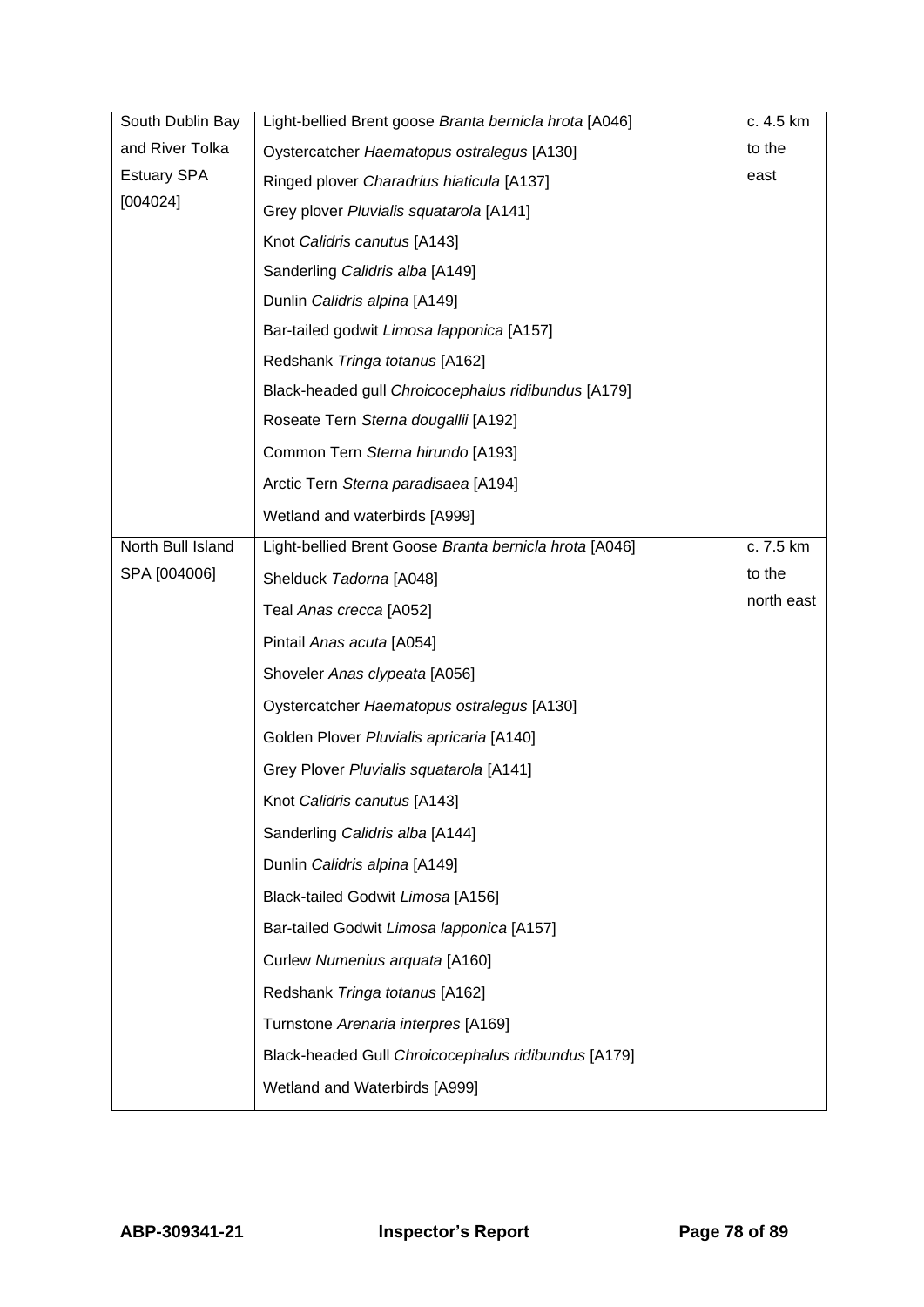I am satisfied that other European sites proximate to the appeal site can be 'screened out' on the basis that significant impacts on such European sites could be ruled out, either as a result of the separation distance from the appeal site, the extent of marine waters or given the absence of any direct hydrological or other pathway to the appeal site.

## 8.9.4. **Test of Likely Significant Effects**

The project is not directly connected to or necessary to the management of any European site. The proposed development is examined in relation to any possible interaction with European sites to assess whether it may give rise to significant effects on any European Site in view of the conservation objectives of those sites.

Based on the source-pathway-receptor model, I am not aware of any hydrological connections directly to European Sites close to the application site. The site is surrounded by existing urban development and I am satisfied that significant effects from the development would not be likely in this context as there are no obvious direct pathways to European Sites.

### 8.9.5. **Potential Effects**

Having regard to the urban context and the nature of the proposed development, I consider that the only potential pathways between the appeal site (source) and the European sites (receptors) would relate to drainage during construction and operation. I consider standard construction methods would generally be sufficient to address these considerations during both the construction and operational phase.

Due to the nature of the application site and the proposed development, there is a potential indirect pathway to coastal SACs and SPAs via surface and foul drainage networks and Ringsend WWTP.

The Drainage Design Report submitted with the application details proposals for surface water drainage and to utilise Sustainable Urban Drainage Systems (SUDs) including attenuation and green/sedum roofs, therefore I consider there will be no adverse change to the quantity or quality of surface water leaving the site.

All foul water from the proposed development would be discharged via the public system with discharge to the Ringsend Wastewater Treatment Plant (WWTP).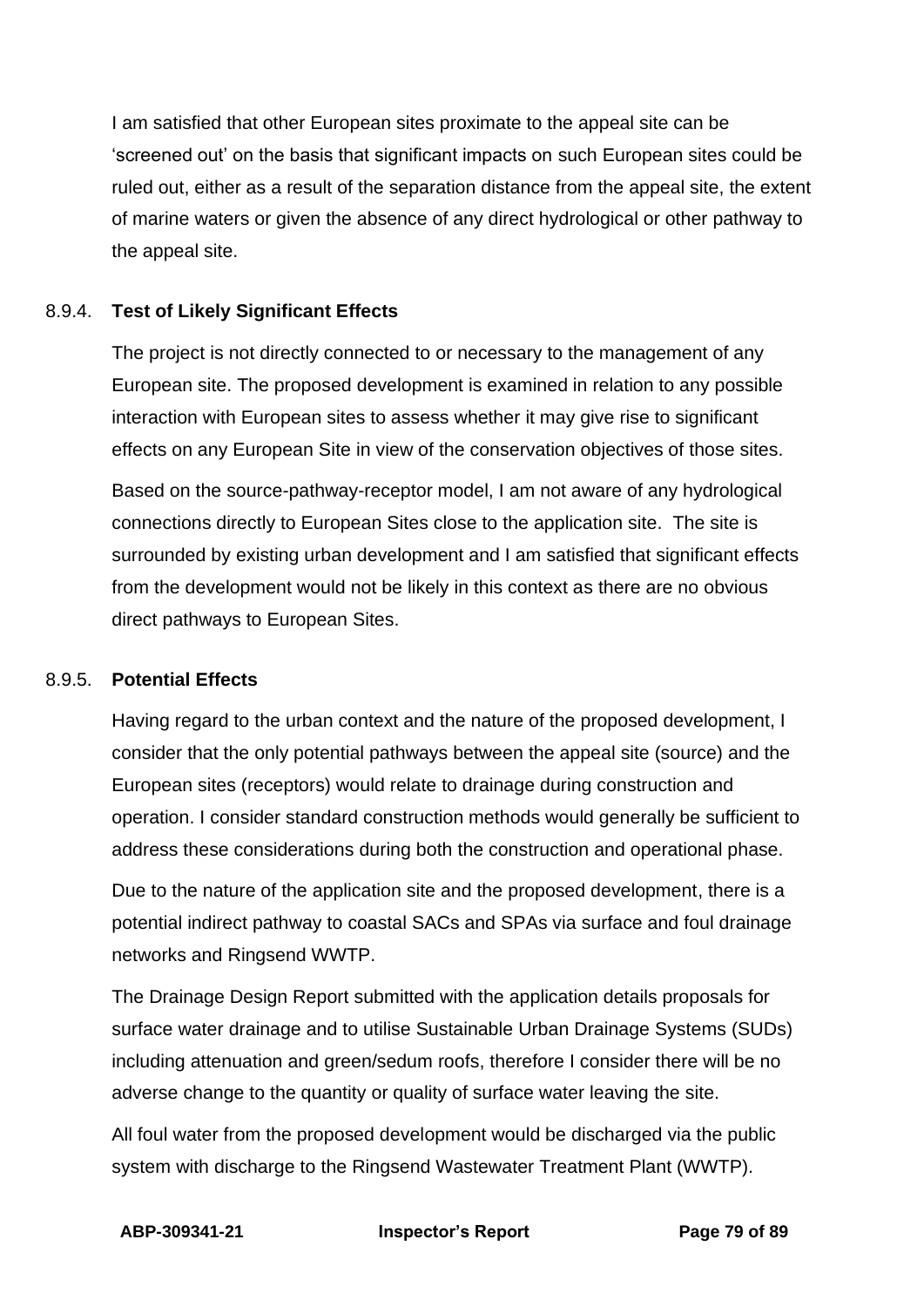Permission has been granted (ABP Ref. 301798-18) for works that would increase the capacity of the plant. I note there is evidence to suggest that some nutrient enrichment is benefiting winter birds for which the SPAs have been designated in Dublin Bay (Nairn & O' Halloran eds, 2012). Increased flows from this project to Ringsend WWTP, individually or cumulatively are not likely to have a significant impact on European sites.

I consider that the distances are such that any pollutants in discharge post treatment from the Ringsend WWTP would be minimal and would be sufficiently diluted and dispersed. Therefore, there is no likelihood that pollutants arising from the proposed development, either during construction or operation, could reach the designated sites in sufficient concentrations to have any likely significant effects on the designated sites in view of their qualifying interests and conservation objectives.

## 8.9.6. **In-combination Impacts**

Having regard to the above findings of no likely significant effects from the proposed development, I am satisfied that likely significant in-combination impacts would not arise in this context.

### 8.9.7. **Conclusion**

The proposed development was considered in light of the requirements of Section 177U of the Planning and Development Act 2000 as amended. Having carried out Screening for Appropriate Assessment of the project, it has been concluded that the project individually (or in combination with other plans or projects) would not be likely to have a significant effect on the following European Sites-

- South Dublin Bay and River Tolka Estuary SPA (Site Code: 004024),
- South Dublin Bay SAC (Site Code: 000210),
- North Bull Island SPA (Site Code: 004006) and
- North Dublin Bay SAC (Site Code: 000206),
- or any other European sites, in light of the sites' Conservation Objectives', and a Stage 2 Appropriate Assessment and the submission of a Natura Impact Statement is not therefore required.

In reaching this conclusion, I took no account of mitigation measures intended to avoid or reduce the potentially harmful effects of the project on any European Sites.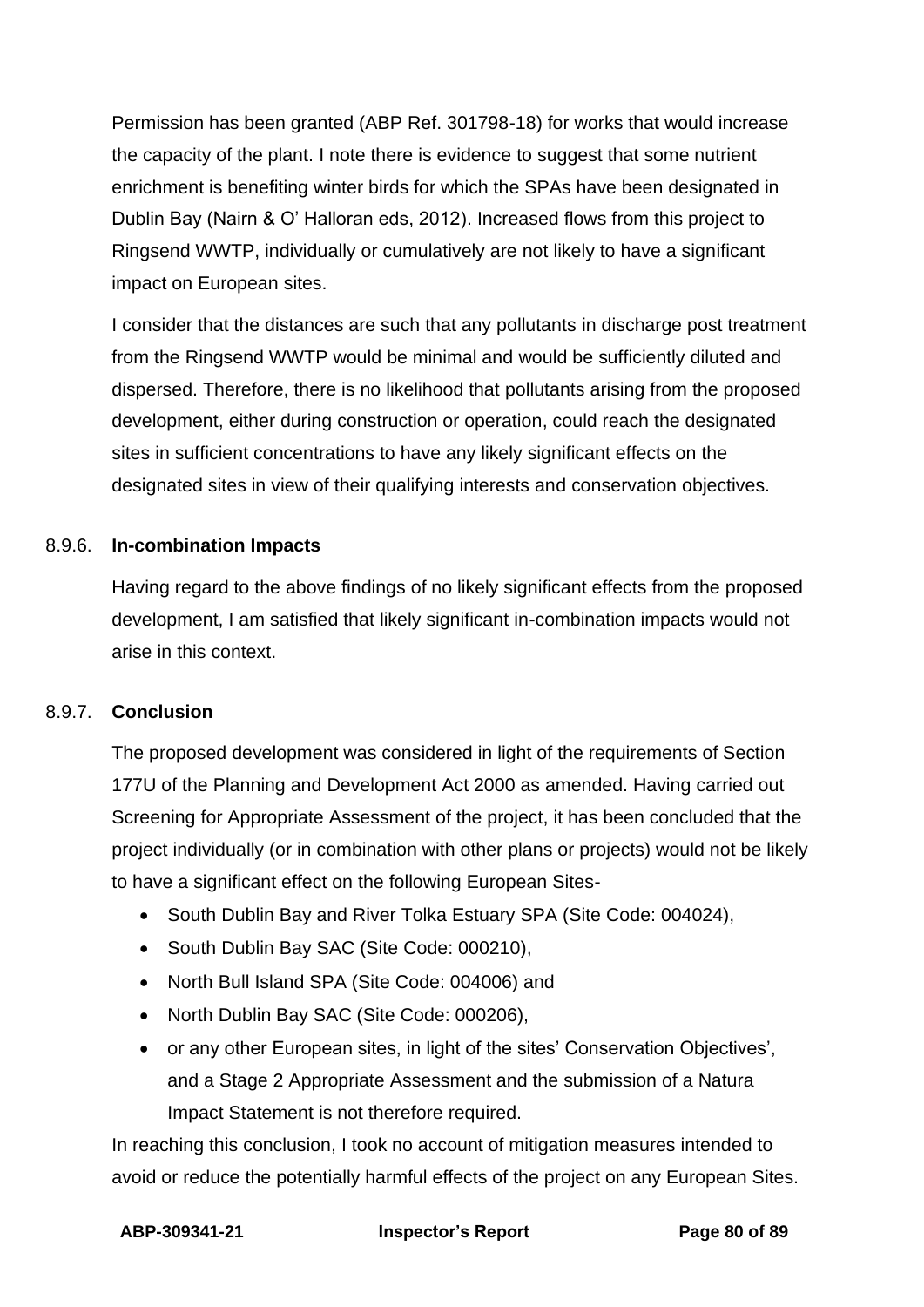# 9.0 **Recommendation**

 $9.1.$ I recommend that permission is granted subject to the following conditions

# 10.0 **Reasons and Considerations**

Having regard to the provisions of-

- the National Planning Framework and in particular National Policy Objectives 11, 13 and 35,
- the Sustainable Urban Housing: Design Standards for New Apartments Guidelines for Planning Authorities (DHLGH, 2020),
- the Urban Development and Building Heights Guidelines for Planning Authorities (DHPLG, 2018) and in particular Specific Planning Policy Requirement 3A
- the Guidelines for Planning Authorities on Sustainable Residential Development in Urban Areas (Cities, Towns & Villages) Sustainable Residential Development in Urban Areas Guidelines (DEHLG, 2009)
- and the provisions of the Dublin City Development Plan 2016 2022,

it is considered that, having regard to permitted development on the site, the nature of development in the area, the site's Inner City location, the site's close proximity to existing public transport links and subject to compliance with the conditions set out below, the proposed development, would represent an acceptable height, density and design for the site, would be acceptable in terms of the amenities of adjoining properties, would not seriously injure the visual amenities of the area and would be acceptable in terms of traffic and road safety. The proposed development, would, therefore, be in accordance with the proper planning and sustainable development of the area.

# 11.0 **Conditions**

1. The development shall be carried out and completed in accordance with the plans and particulars lodged with the application as amended by the further plans and particulars submitted on the  $27<sup>th</sup>$  day of November 2020 and by the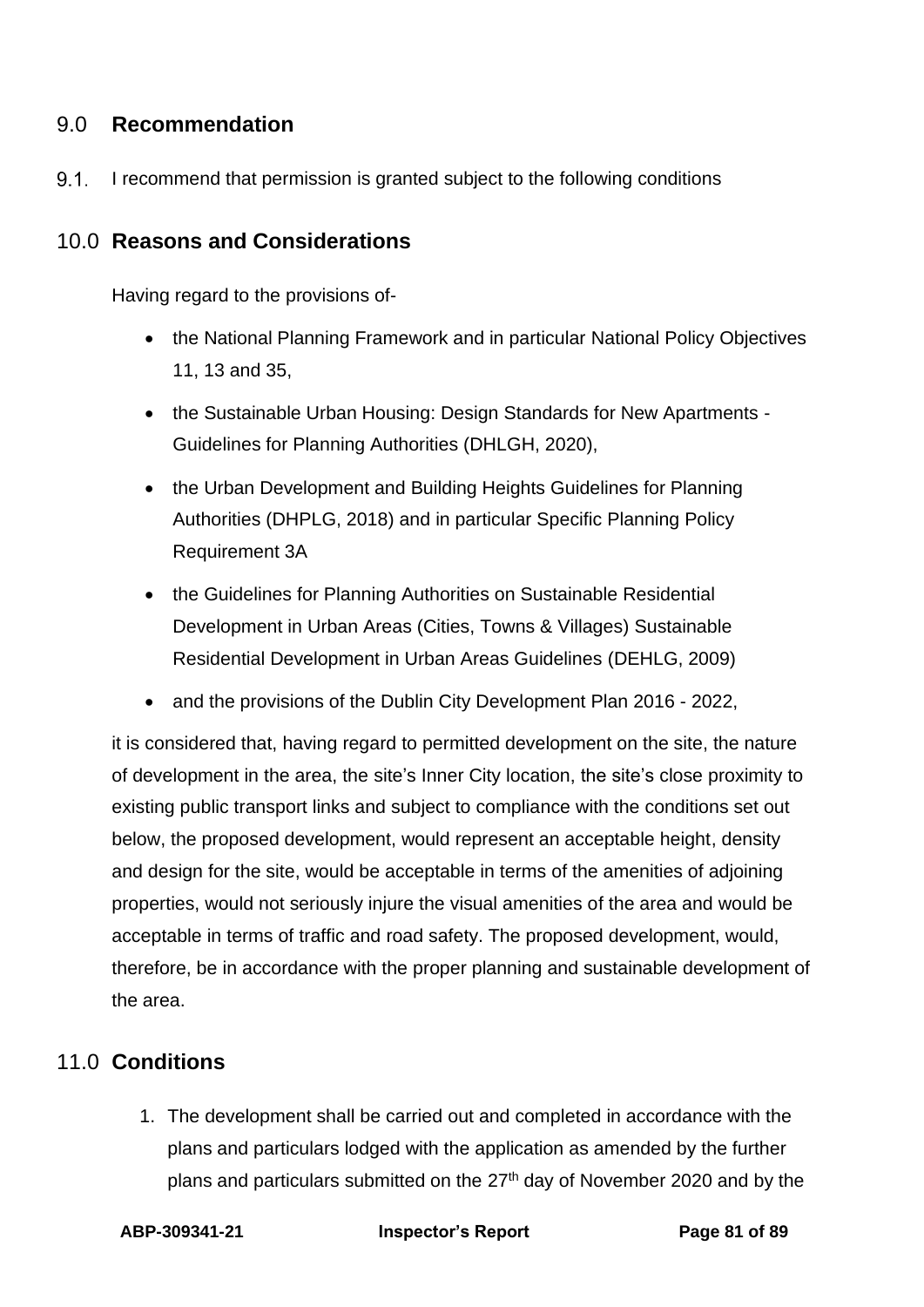further plans and particulars received by An Bord Pleanála on the 26<sup>th</sup> day of February, 2021, except as may otherwise be required in order to comply with the following conditions. Where such conditions require details to be agreed with the planning authority, the developer shall agree such details in writing with the planning authority prior to commencement of development and the development shall be carried out and completed in accordance with the agreed particulars.

Reason: In the interest of clarity.

- 2. The proposed development shall be amended as follows:
	- (a) All walls to communal and private terraces shall have a minimum height of 1.8m.
	- (b) A 1.8m high obscure screen, or as otherwise agreed shall be provided to the side and between all private amenity space balconies
	- (c) The office and storage rooms in apartments 12 and 18 shall not be used as habitable rooms e.g. bedrooms, save for the granting of a subsequent permission for such usage.
	- (d) A minimum 73 bicycle parking spaces shall be provided within the application site boundary and as follows
		- a. 38 for the apartments (one per bedroom),
		- b. 10 Visitor Spaces and
		- c. 25 spaces exclusively for users of the Mosque
	- (e) A vehicle set down area shall be provided to the front of the proposed development to facilitate vehicles for servicing, deliveries, emergency and waste collections unless otherwise agreed with the Planning Authority. The set down area shall not facilitate private car parking at any time.
	- (f) Measures to restrict car parking to the front of the site shall be submitted (save for the set down area in (e)).
	- (g) The fire exit door on the rear elevation opening onto St Michael's Terrace as shown in Drawing No. 14.170.FI.2003 is not permitted by this Order.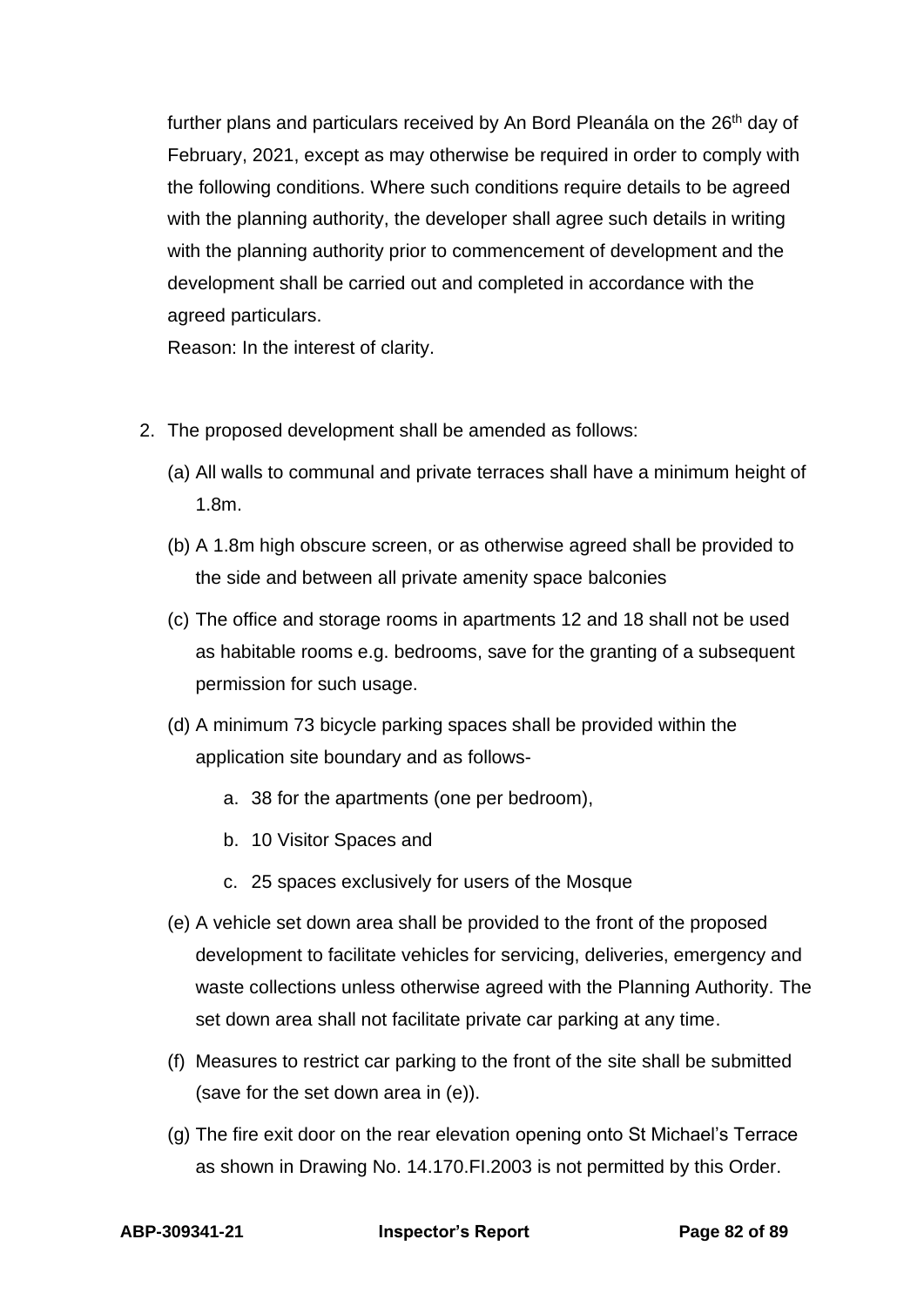This does not prejudice exempted development provisions of class 41 (e) of Schedule 2, Part 1 of the Planning and Development Regulations 2001- 21 (as amended).

Revised drawings and details showing compliance with these requirements shall be submitted to, and agreed in writing with, the planning authority prior to commencement of development.

Reason: In the interest of residential amenity and clarity

- 3. The developer shall facilitate the archaeological appraisal of the site and shall provide for the preservation, recording and protection of archaeological materials or features which may exist within the site. In this regard, the developer shall:
	- a. notify the planning authority in writing at least four weeks prior to the commencement of any site operation (including hydrological and geotechnical investigations) relating to the proposed development, and
	- b. employ a suitably-qualified archaeologist prior to the commencement of development. The archaeologist shall assess the site and monitor all site development works.

The assessment shall address the following issues:

- i. the nature and location of archaeological material on the site, and
- ii. the impact of the proposed development on such archaeological material.

A report, containing the results of the assessment, shall be submitted to the planning authority and, arising from this assessment, the developer shall agree in writing with the planning authority details regarding any further archaeological requirements (including, if necessary, archaeological excavation and foundation layout) prior to commencement of construction works.

In default of agreement on any of these requirements, the matter shall be referred to An Bord Pleanála for determination.

**ABP-309341-21 Inspector's Report Page 83 of 89**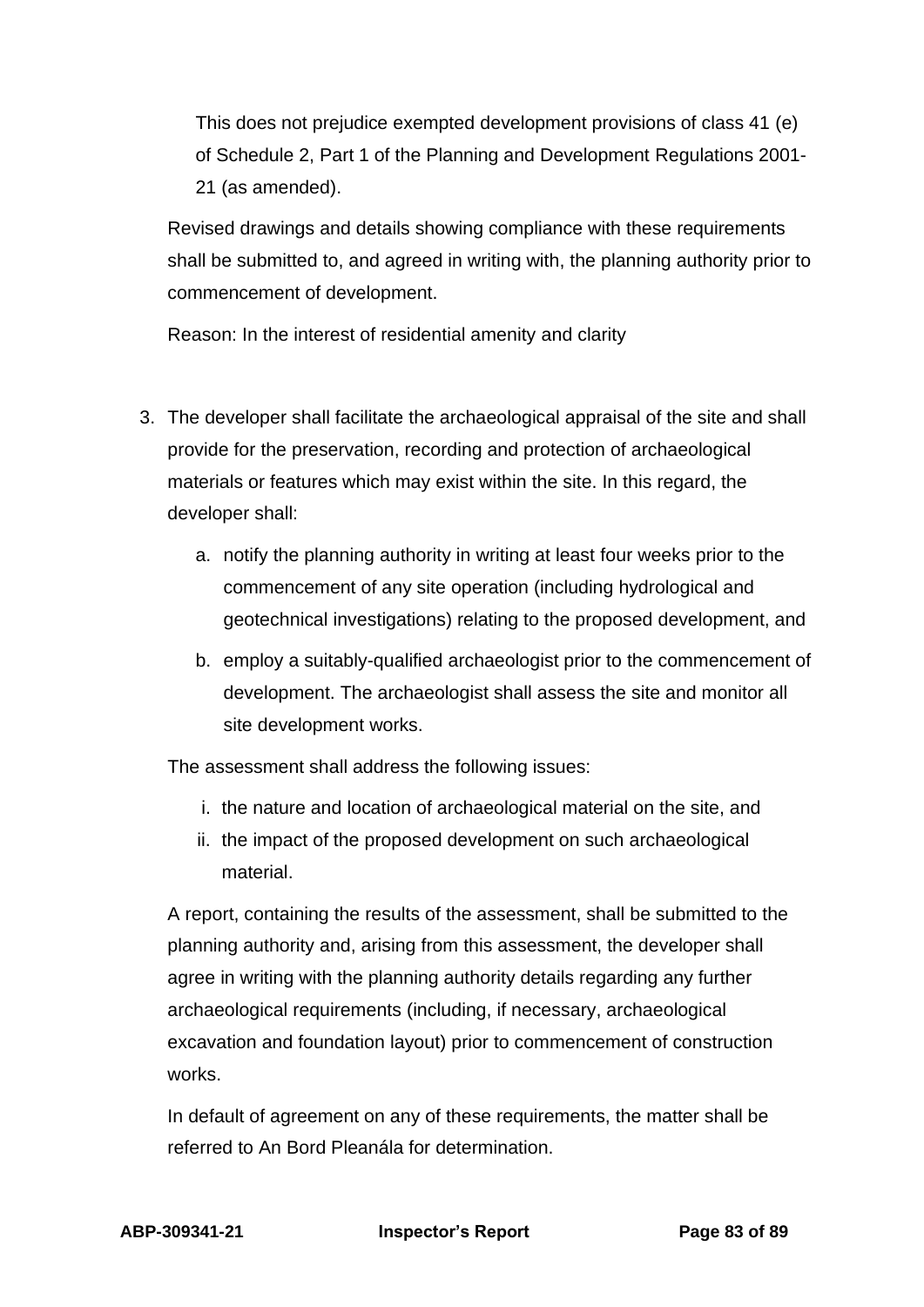Reason: In order to conserve the archaeological heritage of the area and to secure the preservation (in-situ or by record) and protection of any archaeological remains that may exist within the site.

4. No additional development shall take place above roof parapet level, including lift motor enclosures, air handling equipment, storage tanks, ducts or other external plant, telecommunication aerials, antennas or equipment, unless authorised by a further grant of planning permission.

Reason: To protect the residential amenity of property in the vicinity and the visual amenity of the area.

- 5. Details of the materials, colours and textures of all the external materials and finishes to the proposed development shall be submitted to, and agreed in writing with, the planning authority prior to commencement of development. Reason: In the interest of visual amenity.
- 6. A Building Lifecycle Report in accordance with section 6.13 of the Sustainable Urban Housing: Design Standards for New Apartments - Guidelines for Planning Authorities (DHLGH 2020) shall be submitted to, and agreed in writing with, the planning authority prior to commencement of development. Reason: In the interest of orderly development.
- 7. The construction of the development shall be managed in accordance with a Construction Management Plan, the content of which shall be submitted to, and agreed in writing with, the planning authority prior to commencement of development. This plan shall provide details of intended construction practice for the development, including:
	- a. Location of the site and materials compound(s) including area(s identified for the storage of construction refuse;
	- b. Location of areas for construction site offices and staff facilities;

**ABP-309341-21 Inspector's Report Page 84 of 89**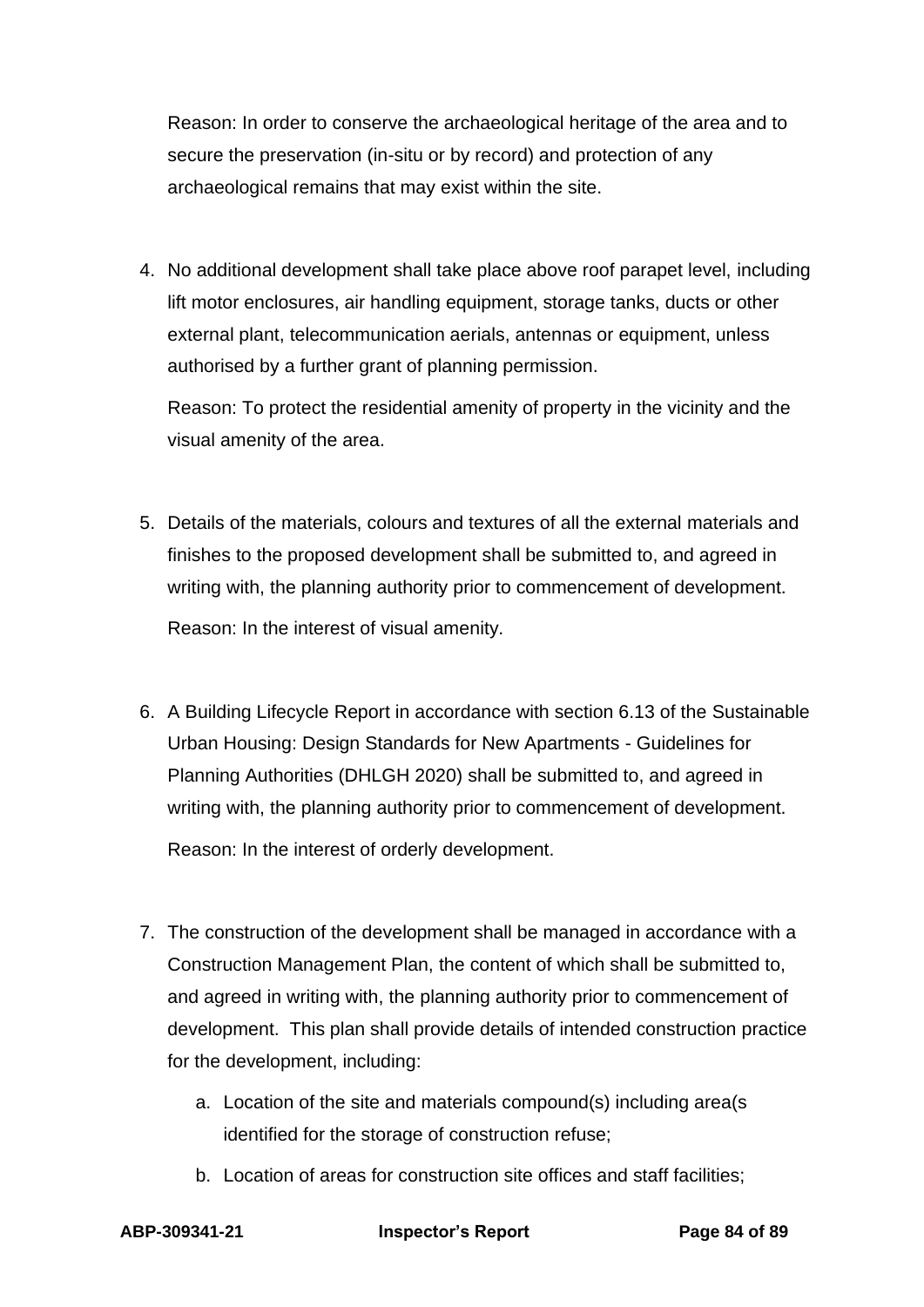- c. Details of site security fencing and hoardings;
- d. Details of on-site car parking facilities for site workers during the course of construction;
- e. Details of the timing and routing of construction traffic to and from the construction site and associated directional signage, to include proposals to facilitate the delivery of abnormal loads to the site;
- f. Measures to obviate queuing of construction traffic on the adjoining road network;
- g. Measures to prevent the spillage or deposit of clay, rubble or other debris on the public road network;
- h. Alternative arrangements to be put in place for pedestrians and vehicles in the case of the closure of any public road or footpath during the course of site development works;
- i. Details of appropriate mitigation measures for noise, dust, vibration and structural stability of adjoining property and monitoring of same. Noise mitigation measures shall include-
	- (i) Identification and agreement of noise sensitive locations including schools
	- (ii) advanced notice of significant noise generating activities to noise sensitive locations
	- (iii) timing of significant noise generating activities outside of schools hours where possible and
	- (iv) details of a dedicated noise liaison person who shall be responsible for all necessary consultations with identified noise sensitive locations.
- j. Containment of all construction-related fuel and oil within specially constructed bunds to ensure that fuel spillages are fully contained. Such bunds shall be roofed to exclude rainwater;
- k. Off-site disposal of construction/demolition waste and details of how it is proposed to manage excavated soil;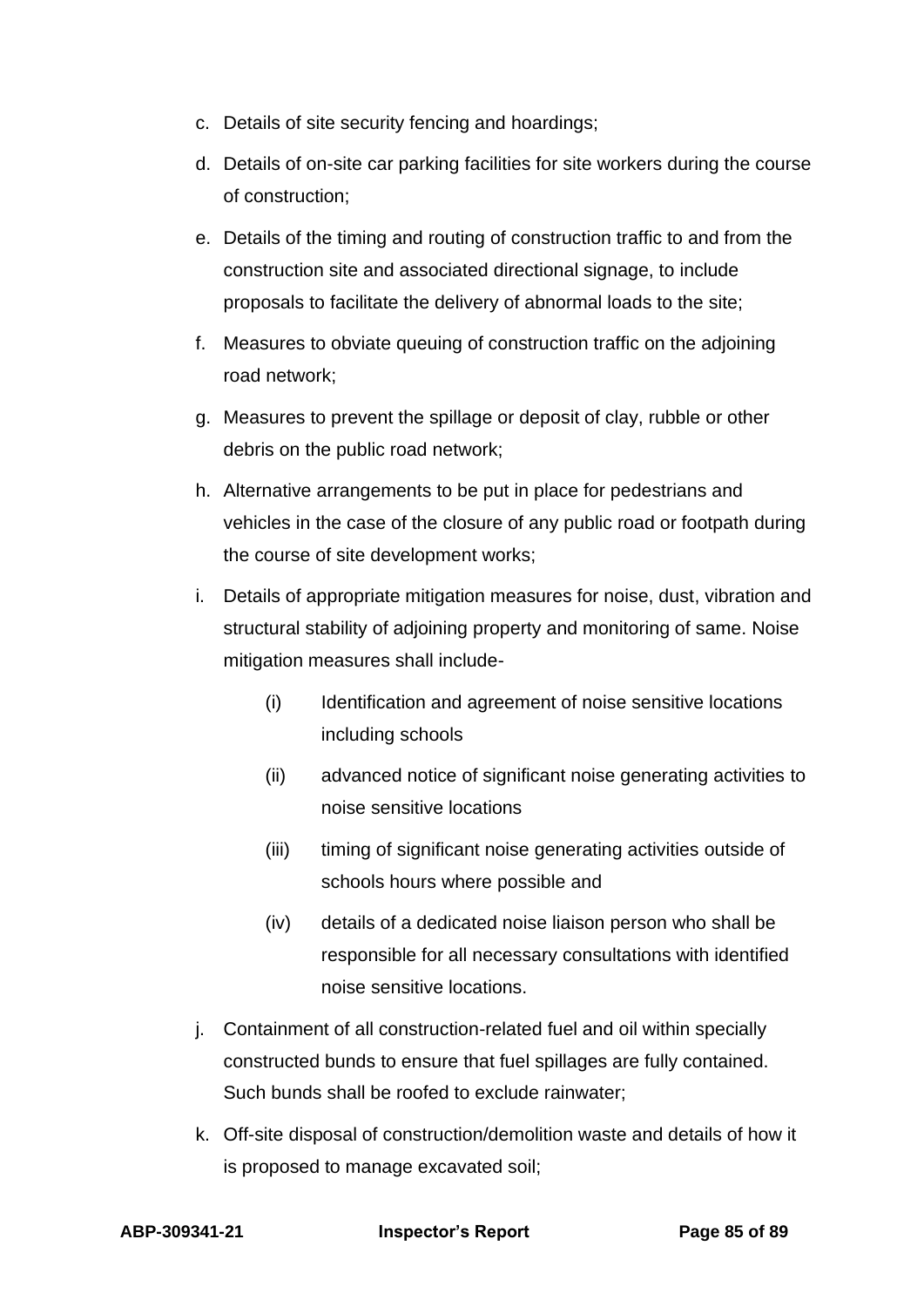l. Means to ensure that surface water run-off is controlled such that no silt or other pollutants enter local surface water sewers or drains.

A record of daily checks that the works are being undertaken in accordance with the Construction Management Plan shall be kept for inspection by the planning authority.

Reason: In the interest of amenities, public health and safety.

8. Site development and building works shall be carried out only between the hours of 0800 to 1900 Mondays to Fridays inclusive, between 0800 to 1400 hours on Saturdays and not at all on Sundays and public holidays. Deviation from these times will only be allowed in exceptional circumstances where prior written approval has been received from the planning authority.

Reason: In order to safeguard the amenities of property in the vicinity.

9. Drainage arrangements shall comply with the requirements of the planning authority for such works and services, details of which shall be agreed in writing prior to commencement of development

Reason: In the interest of public health

- 10.Prior to commencement of development, the developer shall enter into water and/or waste water connection agreement(s) with Irish Water. Reason: In the interest of public health.
- 11.Proposals for the development/estate name and apartment numbering scheme shall be submitted to, and agreed in writing with, the planning authority prior to commencement of development. Thereafter, the development/estate name and apartment numbers, shall be provided in accordance with the agreed scheme. The proposed name(s) shall be based on local historical or topographical features, or other alternatives acceptable to the planning authority. No advertisements/marketing signage relating to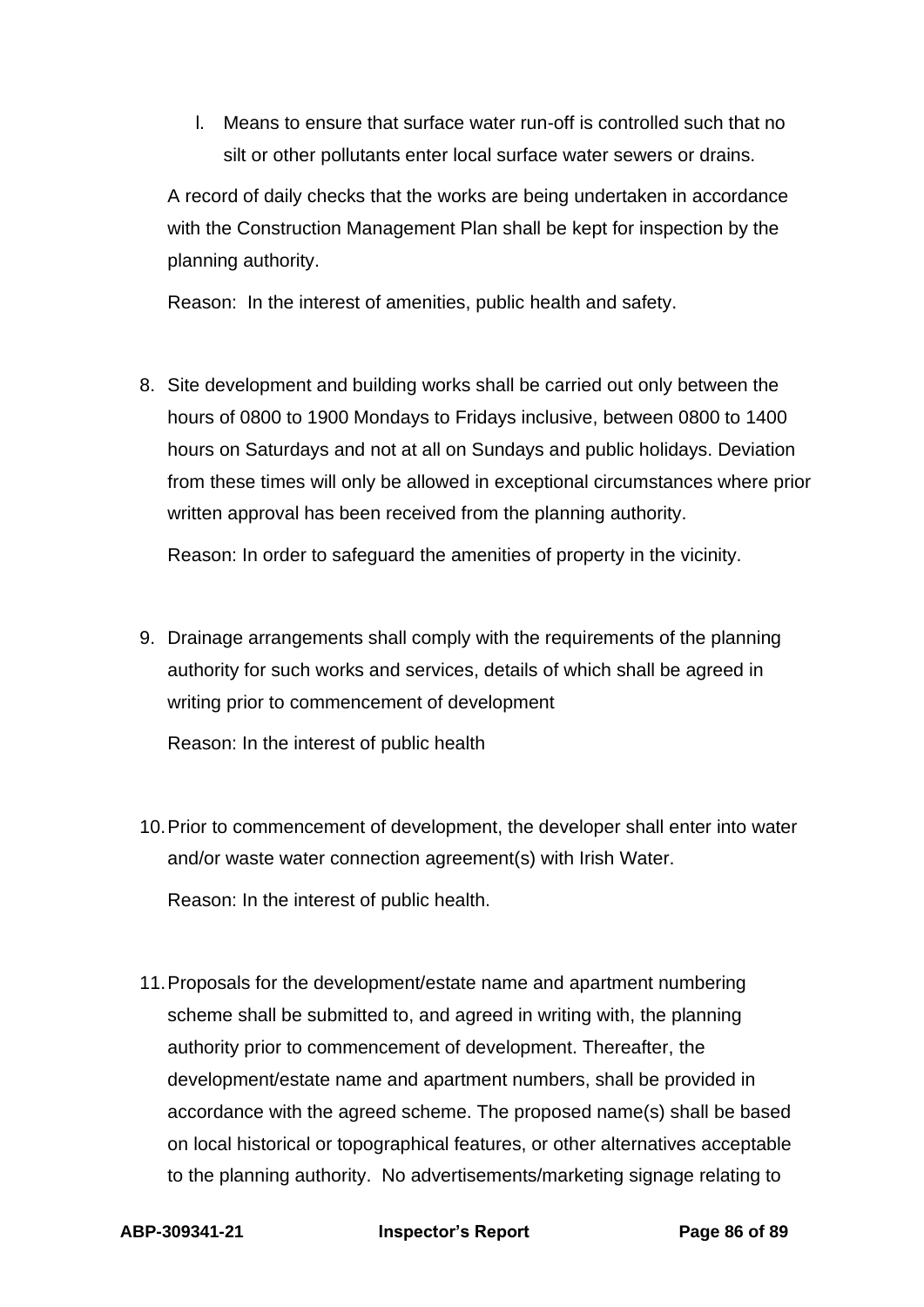the name(s) of the development shall be erected until the developer has obtained the planning authority's written agreement to the proposed name(s). Reason: In the interest of urban legibility and to ensure the use of locally appropriate placenames for new residential areas.

12.The management and maintenance of the proposed development, following completion, shall be the responsibility of a legally constituted management company, which shall be established by the developer. A management scheme, providing adequate measures for the future maintenance of the development; including the external fabric of the buildings, all internal common areas open spaces, landscaping, paths, vehicle set down areas, public lighting, waste storage facilities and sanitary services, shall be submitted to and agreed in writing with the planning authority, before any of the development is made available for occupation and operation.

Reason: To provide for the future maintenance of this [private] development in the interest of residential amenity and orderly development.

13.Prior to the opening of the development, a Mobility Management Strategy shall be submitted to and agreed in writing with the planning authority. This shall provide for incentives to encourage the use of public transport, cycling, walking and car-pooling by staff, users and residents of the development and to reduce the extent of parking associated with the development in the area. The strategy should provide measures, where possible, to discourage the use of the private car by visitors to and from the site at peak school hours. The strategy shall be prepared and implemented in perpetuity by the management company for the development.

Reason: In the interest of encouraging the use of sustainable modes of transport.

14.A plan containing details for the management of waste (and, in particular, recyclable materials) within the development, including the provision of

**ABP-309341-21 Inspector's Report Page 87 of 89**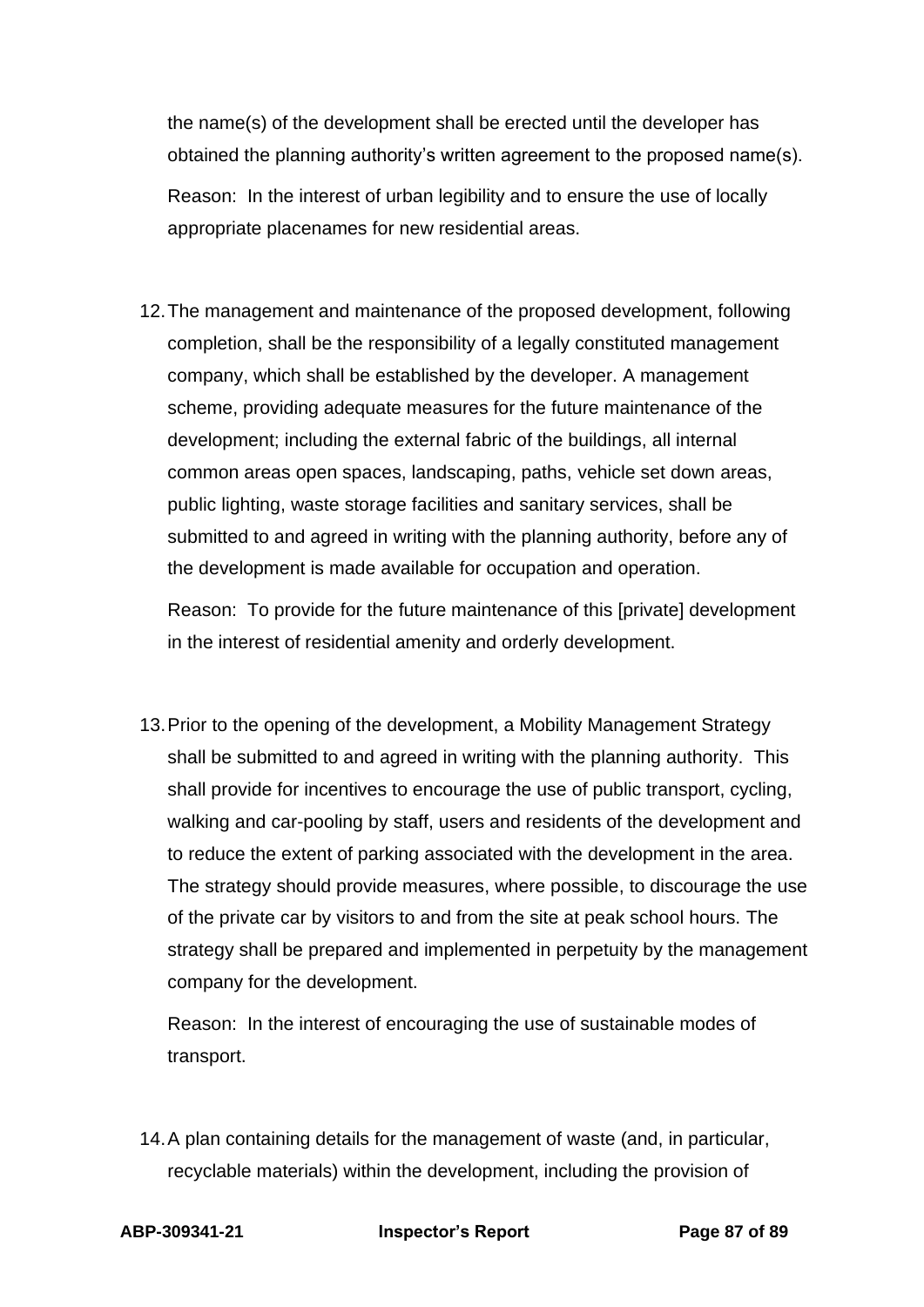facilities for the storage, separation and collection of the waste and, in particular, recyclable materials and for the ongoing operation of these facilities for each apartment and the Mosque shall be submitted to, and agreed in writing with, the planning authority prior to commencement of development. Thereafter, the waste shall be managed in accordance with the agreed plan. Reason: To provide for the appropriate management of waste and, in particular recyclable materials, in the interest of protecting the environment.

15.Prior to commencement of development, the applicant or other person with an interest in the land to which the application relates shall enter into an agreement in writing with the planning authority in relation to the provision of housing in accordance with the requirements of section 94(4) and section 96(2) and (3) (Part V) of the Planning and Development Act 2000, as amended, unless an exemption certificate shall have been applied for and been granted under section 97 of the Act, as amended. Where such an agreement is not reached within eight weeks from the date of this order, the matter in dispute (other than a matter to which section 96(7) applies) may be referred by the planning authority or any other prospective party to the agreement to An Bord Pleanála for determination.

Reason: To comply with the requirements of Part V of the Planning and Development Act 2000, as amended, and of the housing strategy in the development plan of the area.

16.Prior to commencement of development, the developer shall lodge with the planning authority a cash deposit, a bond of an insurance company, or other security to secure the provision and satisfactory completion and maintenance until taken in charge by the local authority of roads, footpaths, watermains, drains, public open space and other services required in connection with the development, coupled with an agreement empowering the local authority to apply such security or part thereof to the satisfactory completion or maintenance of any part of the development. The form and amount of the security shall be as agreed between the planning authority and the developer

**ABP-309341-21 Inspector's Report Page 88 of 89**